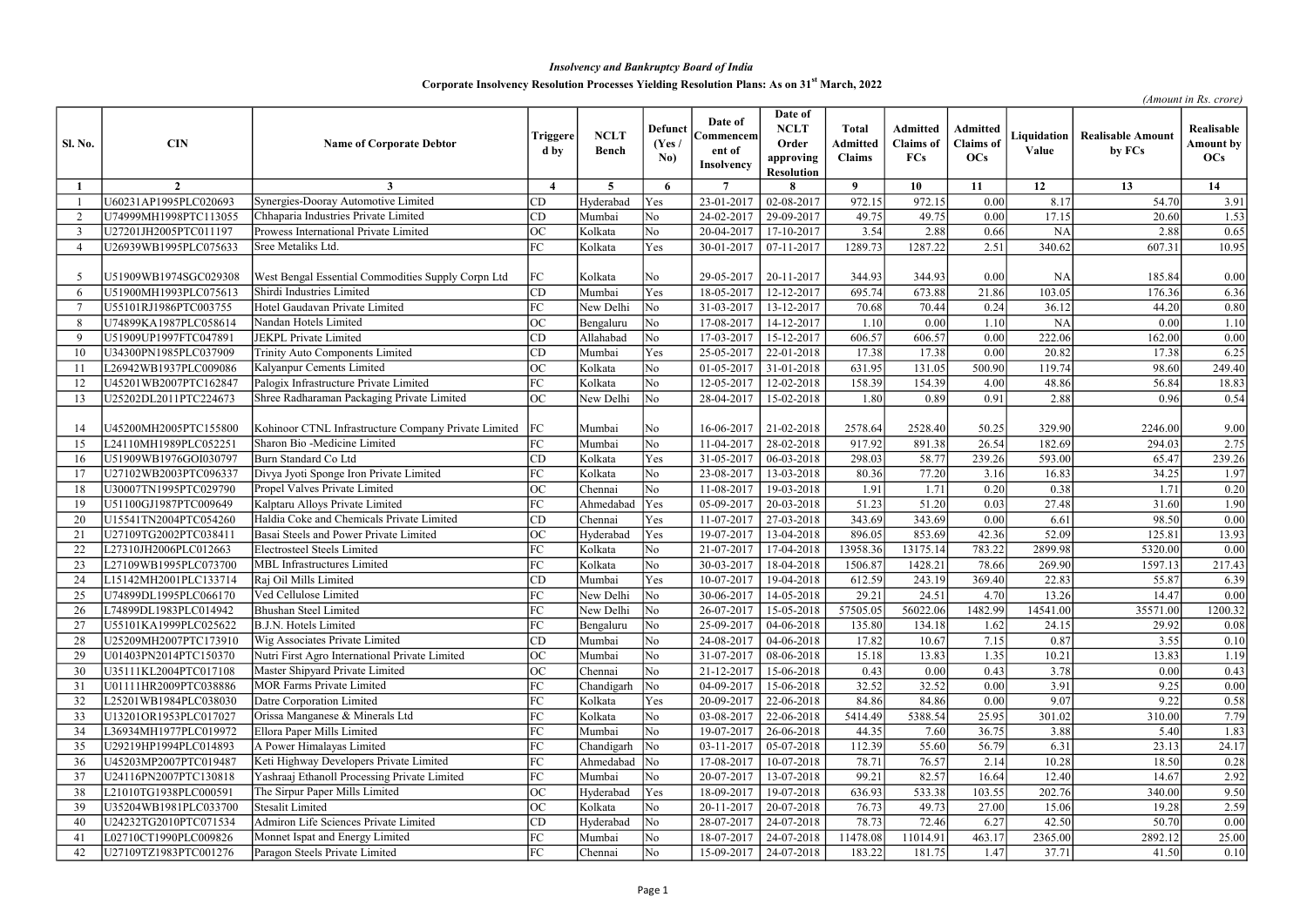| <b>Sl. No.</b> | <b>CIN</b>            | <b>Name of Corporate Debtor</b>                      | Triggere<br>d by       | <b>NCLT</b><br><b>Bench</b> | <b>Defunct</b><br>(Yes /<br>No) | Date of<br>Commencem<br>ent of<br><b>Insolvency</b> | Date of<br><b>NCLT</b><br>Order<br>approving<br><b>Resolution</b> | <b>Total</b><br><b>Admitted</b><br><b>Claims</b> | <b>Admitted</b><br><b>Claims</b> of<br>FCs | Admitted<br><b>Claims</b> of<br><b>OCs</b> | Liquidation<br>Value | <b>Realisable Amount</b><br>by FCs | Realisable<br><b>Amount by</b><br>OCs |
|----------------|-----------------------|------------------------------------------------------|------------------------|-----------------------------|---------------------------------|-----------------------------------------------------|-------------------------------------------------------------------|--------------------------------------------------|--------------------------------------------|--------------------------------------------|----------------------|------------------------------------|---------------------------------------|
|                | $\overline{2}$        |                                                      | $\boldsymbol{\Lambda}$ | $5^{\circ}$                 | 6                               | $\overline{7}$                                      |                                                                   | $\mathbf Q$                                      | 10                                         | 11                                         | 12                   | 13                                 | 14                                    |
| 43             | U02710TZ1996PTC006921 | S M M Steel Re-Rolling Mills Private Limited         | FC                     | Chennai                     | No                              | 15-09-2017                                          | 24-07-2018                                                        | 41.50                                            | 41.46                                      | 0.04                                       | 1.80                 | 1.60                               | 0.01                                  |
| 44             | U55100PB2005PTC029009 | <b>Concord Hospitality Private Limited</b>           | FC                     | Chandigarh                  | No                              | 04-08-2017                                          | 25-07-2018                                                        | 83.21                                            | 47.86                                      | 35.35                                      | 107.72               | 47.86                              | 35.35                                 |
| 45             | U24246MH1993PTC074959 | Mohan Aromatics Private Limited                      | FC                     | Mumbai                      | No                              | 18-10-2017                                          | 25-07-2018                                                        | 10.65                                            | 10.65                                      | 0.00                                       | 3.75                 | 4.72                               | 0.00                                  |
| 46             | U22211TN1974PTC006575 | Frontline Printers Private Limited                   | FC                     | Chennai                     | No                              | 02-11-2017                                          | 30-07-2018                                                        | 62.90                                            | 62.90                                      | 0.00                                       | 19.55                | 19.55                              | $0.00\,$                              |
| 47             | U24110MH1982PLC027307 | SM Dyechem Ltd                                       | CD                     | Mumbai                      | Yes                             | 13-10-2017                                          | 30-07-2018                                                        | 2.12                                             | 0.00                                       | 2.12                                       | <b>NA</b>            | 0.00                               | 2.12                                  |
| 48             | L17100DL1991PLC171468 | Amit Spinning Industries Limited                     | CD                     | New Delhi                   | Yes                             | 01-08-2017                                          | 31-07-2018                                                        | 142.63                                           | 85.95                                      | 56.68                                      | 25.96                | 22.04                              | 6.16                                  |
| 49             | U63023WB1982PTC034674 | Southern Cooling Towers Pvt Ltd                      | ОC                     | Kolkata                     | No                              | 07-02-2018                                          | 06-08-2018                                                        | 17.09                                            | 15.82                                      | 1.27                                       | 23.83                | 15.82                              | 0.81                                  |
| 50             | U15400GJ2012PTC069873 | Shakti Nutraceuticals Private Limited                | FC                     | Ahmedabad                   | Yes                             | 28-08-2017                                          | 09-08-2018                                                        | 1.12                                             | 1.11                                       | 0.01                                       | 0.00                 | 1.18                               | $0.01\,$                              |
| 51             | U73100MH2006PLC158704 | Quantum Limited                                      | FC                     | Mumbai                      | Yes                             | 29-05-2017                                          | 10-08-2018                                                        | 32.18                                            | 32.18                                      | 0.00                                       | 19.20                | 32.18                              | $0.00\,$                              |
| 52             | U55101WB1996PTC081666 | Jalan Inter Continental Hotels Private Limited       | FC                     | Kolkata                     | No                              | 29-08-2017                                          | 24-08-2018                                                        | 170.66                                           | 167.10                                     | 3.56                                       | 103.00               | 108.82                             | 1.64                                  |
| 53             | U27106HR1987PLC030006 | Arcee Ispat Udyog Limited                            | FC                     | Chandigarh                  | Yes                             | 30-08-2017                                          | 30-08-2018                                                        | 64.03                                            | 64.03                                      | 0.00                                       | 6.99                 | 15.10                              | 0.00                                  |
| 54             | U27310TN2007PTC064480 | <b>NSR Steels Private Limited</b>                    | FC                     | Chennai                     | Yes                             | 24-11-2017                                          | 30-08-2018                                                        | 92.81                                            | 88.95                                      | 3.86                                       | <b>NA</b>            | 13.58                              | 0.46                                  |
| 55             | U85110TZ2003PLC010465 | Vangal Amman Health Services Limited                 | FC                     | Chennai                     | Yes                             | 22-11-2017                                          | 30-08-2018                                                        | 47.75                                            | 46.68                                      | 1.07                                       | 55.05                | 46.65                              | 0.78                                  |
| 56             | U33110CH2003PTC026619 | Recorders & Medicare Systems Private Limited         | CD                     | Chandigarh                  | $\overline{\rm No}$             | 16-03-2017                                          | 14-09-2018                                                        | 109.47                                           | 103.16                                     | 6.31                                       | 14.83                | 45.29                              | 2.28                                  |
| 57             | U55101TN2002PTC048987 | Malabar Hotels Private Limited                       | OC                     | Chennai                     | No                              | 16-08-2017                                          | 17-09-2018                                                        | 35.64                                            | 33.76                                      | 1.88                                       | 89.93                | 33.76                              | 4.84                                  |
| 58             | L01132AS1977PLC001685 | Assam Company India Limited                          | FC                     | Guwahati                    | No                              | 26-10-2017                                          | 20-09-2018                                                        | 1526.95                                          | 1379.17                                    | 147.78                                     | 359.91               | 884.00                             | 135.53                                |
|                |                       |                                                      |                        |                             |                                 |                                                     |                                                                   |                                                  |                                            |                                            |                      |                                    |                                       |
| 59             | U70109WB1983PTC035764 | Dooteriah & Kale Jvalley Tea Estates Private Limited | <b>OC</b>              | Kolkata                     | Yes                             | 12-12-2017                                          | 26-09-2018                                                        | 17.28                                            | 15.89                                      | 1.39                                       | 4.23                 | 15.89                              | 5.52                                  |
| 60             | U40101HP2009PTC031249 | Rajpur Hydro Power Private Limited                   | FC                     | Chandigarh                  | $\overline{\rm No}$             | 11-07-2017                                          | 27-09-2018                                                        | 76.73                                            | 75.23                                      | 1.50                                       | 31.95                | 9.45                               | 0.00                                  |
| 61             | U85110KA1991PLC012655 | Bhadravati Balaji Oil Palms Limited                  | OC                     | Bengaluru                   | Yes                             | 22-11-2017                                          | 28-09-2018                                                        | 31.70                                            | 30.05                                      | 1.65                                       | 18.47                | 22.88                              | 1.27                                  |
| 62             | U15310PB2006PTC030468 | Quality Rice Exports Private Limited                 | ОC                     | Chandigarh                  | Yes                             | 28-02-2018                                          | $04-10-2018$                                                      | 29.58                                            | 23.88                                      | 5.70                                       | 7.40                 | 10.86                              | 0.00                                  |
| 63             | U27104WB2003PLC096622 | Cosmic Ferro Alloys Limited                          | FC                     | Kolkata                     | No                              | 16-01-2018                                          | 11-10-2018                                                        | 281.58                                           | 194.66                                     | 86.92                                      | 69.18                | 91.94                              | 34.29                                 |
| 64             | U31103KA2002PTC030060 | Universal Power Transformer Private Limited          | ОC                     | Bengaluru                   | Yes                             | 26-02-2018                                          | 11-10-2018                                                        | 52.07                                            | 37.82                                      | 14.25                                      | 12.47                | 13.50                              | $0.00\,$                              |
| 65             | U21010MH1994PTC080267 | Gajanan Paper Mills Private Limited                  | CD                     | Mumbai                      | No                              | 12-04-2018                                          | 14-10-2018                                                        | 11.30                                            | 5.84                                       | 5.46                                       | 2.59                 | 2.00                               | 3.09                                  |
| 66             | U21011TN1961PLC004531 | Sun Paper Mill Limited                               | OC                     | Chennai                     | No                              | 15-11-2017                                          | 16-10-2018                                                        | 23.78                                            | 20.99                                      | 2.79                                       | 163.19               | 20.99                              | 0.40                                  |
| 67             | U64202KA2007PTC043080 | ConnectM Technology Solutions Private Limited        | OC                     | Bengaluru                   | No                              | 29-01-2018                                          | 17-10-2018                                                        | 2.52                                             | 0.90                                       | 1.62                                       | 0.01                 | 0.90                               | 0.32                                  |
| 68             | U74900DL2010PLC210687 | Fenace Auto Limited                                  | $\overline{OC}$        | New Delhi                   | $\overline{\text{No}}$          |                                                     | $15-11-2017$   17-10-2018                                         | 505.66                                           | 483.41                                     | 22.25                                      | 104.80               | 127.44                             | 3.76                                  |
| -69            | U22190DL2002PTC114722 | Rave Scans Private Limited                           | CD                     | New Delhi                   | Yes                             |                                                     | $25-01-2017$   17-10-2018                                         | 128.76                                           | 122.22                                     | 6.54                                       | 36.00                | 52.64                              | 0.62                                  |
| 70             | U28910PN2011PTC140049 | Parte Casters Private Limited                        | CD                     | Mumbai                      | No                              | 14-08-2017                                          | 22-10-2018                                                        | 8.71                                             | 6.30                                       | 2.41                                       | 1.30                 | 1.79                               | 0.48                                  |
| 71             | L45202WB1987PLC042377 | Manor Floatel Limited                                | FC                     | Kolkata                     | No                              | $10 - 01 - 2018$                                    | 30-10-2018                                                        | 36.97                                            | 34.46                                      | 2.51                                       | 3.86                 | 6.00                               | 0.05                                  |
| 72             | U00060PB2006PLC029675 | Rishi Ganga Power Corporation Limited                | FC                     | Chandigarh                  | Yes                             | 25-01-2018                                          | 13-11-2018                                                        | 164.35                                           | 159.64                                     | 4.71                                       | 15.38                | 45.12                              | 0.50                                  |
| 73             | U26941WB1996PLC076612 | <b>Binani Cements Limited</b>                        | FC                     | Kolkata                     | Yes                             | 25-07-2017                                          | 14-11-2018                                                        | 7202.36                                          | 6469.36                                    | 733.00                                     | 2300.70              | 6469.36                            | 633.64                                |
| 74             | U27106TG2003PTC040799 | <b>AGP Steels Private Limited</b>                    | CD                     | Hyderabad                   | $\overline{\rm No}$             | 21-09-2017                                          | 28-11-2018                                                        | 3.07                                             | 3.07                                       | 0.00                                       | 2.25                 | 2.65                               | 0.00                                  |
| 75             | L17120MH1984PLC033553 | Mandhana Industries Limited                          | FC                     | Mumbai                      | No                              | 29-09-2017                                          | 30-11-2018                                                        | 1183.10                                          | 1180.95                                    | 2.15                                       | 307.08               | 509.33                             | 2.15                                  |
| 76             | U74899DL1991PLC044782 | Garg Inox Limited                                    | FC                     | New Delhi                   | Yes                             | 25-07-2017                                          | 04-12-2018                                                        | 215.38                                           | 214.13                                     | 1.25                                       | 69.39                | 72.00                              | 0.00                                  |
| 77             | U27104WB2003PLC096616 | Adhunik Alloys & Power Limited                       | FC                     | Kolkata                     | No                              | 23-08-2017                                          | 07-12-2018                                                        | 771.65                                           | 756.71                                     | 14.94                                      | 174.97               | 397.00                             | 12.87                                 |
| 78             | L20211AS1982PLC001969 | Kitply Industries Private Limited                    | FC                     | Guwahati                    | Yes                             | 01-05-2018                                          | 07-12-2018                                                        | 830.89                                           | 823.64                                     | 7.25                                       | 154.43               | 170.51                             | 0.07                                  |
| 79             | L74899DL1984PLC019492 | Vardhman Industries Limited                          | CD                     | New Delhi                   | No                              | 16-11-2017                                          | 19-12-2018                                                        | 139.14                                           | 133.84                                     | 5.30                                       | 62.07                | 62.50                              | 1.00                                  |
| 80             | U27109WB2003PLC097517 | Venky Hi-Tech Ispat Limited                          | FC                     | Kolkata                     | Yes                             | 08-05-2018                                          | 08-01-2019                                                        | 50.06                                            | 31.70                                      | 18.36                                      | 8.80                 | 11.20                              | 1.12                                  |
| 81             | U26922TG1997PTC027909 | United Seamless Tubulaar Private Limited             | FC                     | Hyderabad                   | $\overline{\rm No}$             | 12-06-2017                                          | 21-01-2019                                                        | 2034.81                                          | 2032.78                                    | 2.03                                       | 597.55               | 472.25                             | $0.00\,$                              |
| 82             | U24299KL1994PLC007681 | Merchem Limited                                      | ОC                     | Chennai                     | Yes                             | 15-01-2018                                          | 23-01-2019                                                        | 339.68                                           | 278.66                                     | 61.02                                      | 86.52                | 109.82                             | 1.61                                  |
| 83             | L24294TN1995PLC030698 | Bafna Pharmaceuticals Limited                        | ОC                     | Chennai                     | No                              | 16-07-2018                                          | 01-02-2019                                                        | 55.76                                            | 49.23                                      | 6.53                                       | 28.00                | 34.46                              | 9.17                                  |
| 84             | U36910MH1995PTC088038 | Say India Jewellers Private Limited                  | ОC                     | Mumbai                      | Yes                             | 01-08-2017                                          | 07-02-2019                                                        | 139.74                                           | 137.92                                     | 1.82                                       | 16.70                | 27.75                              | 0.50                                  |
| 85             | U67120WB1991PLC051562 | Sunil Ispat and Power Limited                        | FC                     | Kolkata                     | Yes                             | 31-07-2018                                          | 08-02-2019                                                        | 358.73                                           | 338.90                                     | 19.83                                      | 19.89                | 30.50                              | 0.00                                  |
| 86             | U65921UP1996PTC020083 | Swadisht Oils Private Limited                        | ОC                     | Allahabad                   | $\overline{\rm No}$             | 30-05-2017                                          | 13-02-2019                                                        | 68.20                                            | 58.66                                      | 9.54                                       | 44.09                | 58.66                              | 5.94                                  |
| 87             | L25100MH1965PLC013379 | The Rubber Products Limited                          | CD                     | Mumbai                      | No                              | 02-01-2018                                          | 19-02-2019                                                        | 17.70                                            | 9.71                                       | 7.99                                       | 19.66                | 9.71                               | 7.99                                  |
| 88             | U45200PB2011PTC035768 | Ambey Constructech Private Limited                   | CD                     | Chandigarh                  | No                              | 13-02-2018                                          | 20-02-2019                                                        | 19.20                                            | 19.20                                      | 0.00                                       | 0.30                 | 6.45                               | $0.00\,$                              |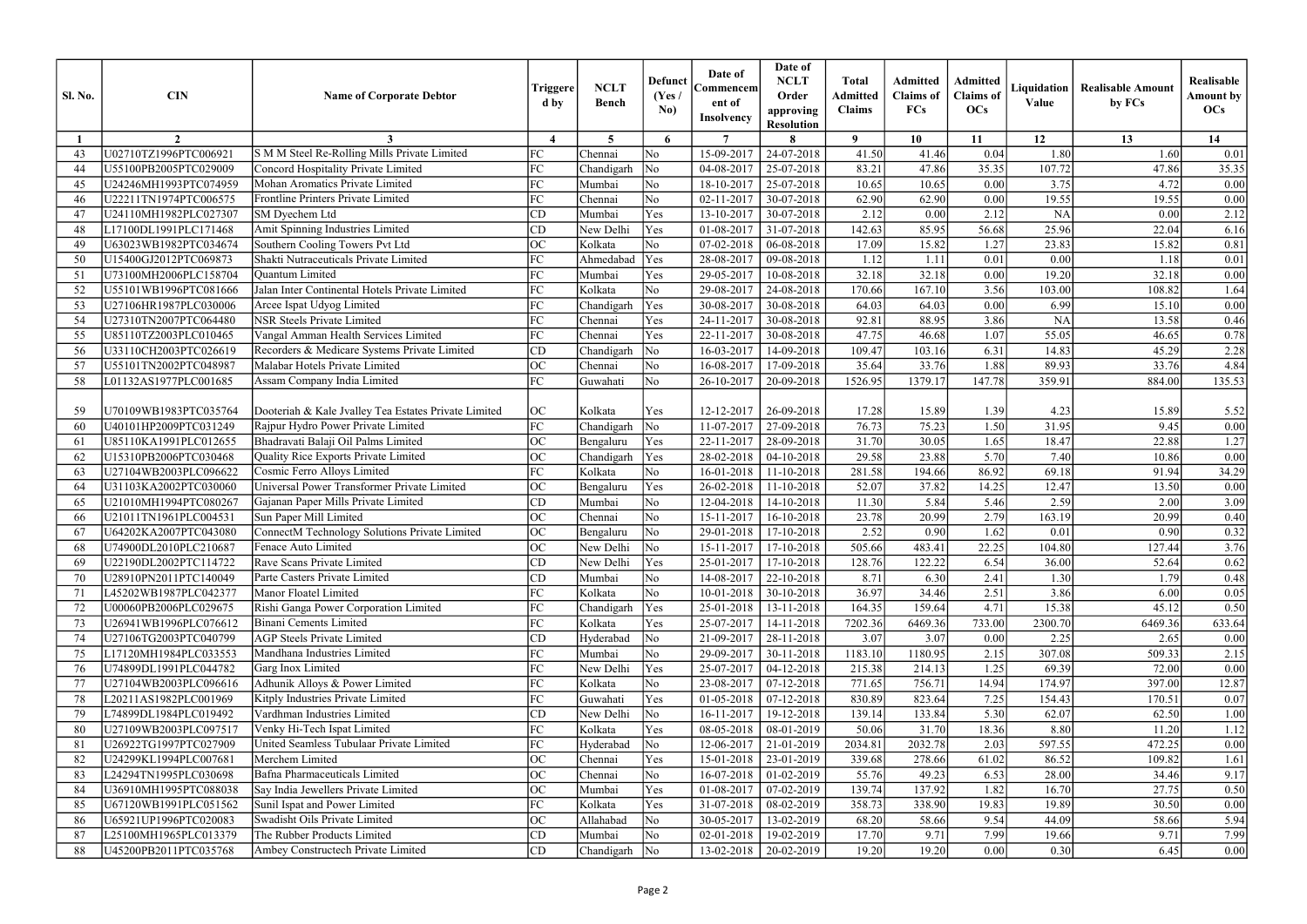| $\overline{7}$<br>9<br>10<br>12<br>13<br>$\overline{2}$<br>$\boldsymbol{\Lambda}$<br>5<br>6<br>11<br>14<br>3<br>Paramshakti Steels Limited<br>34.11<br>U65910MH1995PLC167801<br>FC<br>03-07-2017<br>21-02-2019<br>181.15<br>174.94<br>6.21<br>47.95<br>Yes<br>0.01<br>Mumbai<br>FC<br>No<br>Pro Minerals Private Limited<br>22-02-2019<br>772.33<br>6.21<br>201.33<br>274.00<br>U13100WB2010PTC153241<br>Kolkata<br>09-05-2018<br>766.12<br>4.49<br>90<br>Rainbow Papers Limited<br><b>OC</b><br>Yes<br>127.22<br>Ahmedabad<br>27-02-2019<br>1595.47<br>1468.25<br>424.01<br>564.31<br>66.36<br>91<br>L21010GJ1986PLC008772<br>12-09-2017<br>Darjeeling Rolling Mills Private Limited<br>ОC<br>U27100WB2007PTC117511<br>Kolkata<br>28-08-2018<br>5.30<br>5.30<br>2.32<br>5.30<br>0.00<br>92<br>No<br>01-03-2019<br>0.00<br>Alok Industries Limited<br>$\overline{FC}$<br>Ahmedabad<br>$\overline{\rm No}$<br>30706.69<br>29523.86<br>1182.83<br>4433.00<br>5052.00<br>L17110DN1986PLC000334<br>18-07-2017<br>08-03-2019<br>63.20<br>93<br>Essar Steel India Limited<br>FC<br>$\overline{\rm No}$<br>5092.07<br>U27100GJ1976FLC013787<br>Ahmedabad<br>02-08-2017<br>08-03-2019<br>54565.22<br>49473.15<br>15838.00<br>41017.71<br>1214.07<br>94<br>FC<br>U74999TN1998PTC040686<br>N <sub>o</sub><br>08-01-2018<br>287.23<br>48.09<br>95<br>Star Agro Marine Exports Private Limited<br>Chennai<br>11-03-2019<br>631.69<br>344.46<br>22.65<br>50.46<br>No<br>Subburaj Spinning Mills Private Limited<br>OC<br>85.58<br>83.68<br>U17111TN1993PTC024754<br>Chennai<br>03-04-2018<br>12-03-2019<br>1.90<br>26.39<br>19.95<br>1.10<br>96<br>FC<br>No<br>17.20<br>37.79<br>Danalakshmi Paper Mills Private Limited<br>113.09<br>95.89<br>23.44<br>U21012TZ1980PTC000899<br>29-05-2018<br>26-03-2019<br>1.75<br>97<br>Chennai<br>FC<br>Jyoti Structures Limited<br>No<br>7364.52<br>650.72<br>1023.25<br>Mumbai<br>04-07-2017<br>27-03-2019<br>8015.24<br>3691.00<br>273.43<br>98<br>L45200MH1974PLC017494<br>Applied Electro Magnetics Private Limited<br>ОC<br>No<br>U74899DL1979PTC009917<br>New Delhi<br>26-10-2017<br>3.28<br>99<br>02-04-2019<br>68.49<br>51.96<br>16.53<br>6.14<br>9.50<br>FC<br>Anand Distilleries Private Limited<br>109.51<br>94.58<br>22.78<br>23.02<br>1.99<br>U15500MH1988PTC046701<br>No<br>14-02-2018<br>08-04-2019<br>14.93<br>100<br>Mumbai<br>FC<br>SPS Steel Rolling Mills Limited<br>Kolkata<br>No<br>22-12-2017<br>2374.32<br>1950.07<br>193.65<br>265.00<br>L51909WB1981PLC034409<br>08-04-2019<br>424.25<br>273.56<br>101<br>ОC<br>U24100MH1977PTC019831<br>Aryavart Chemicals Private Limited<br>Mumbai<br>No<br>19-03-2018<br>43.82<br>35.80<br>8.02<br>7.21<br>5.20<br>1.56<br>102<br>15-04-2019<br>FC<br>Calyx Chemicals and Pharmaceuticals Limited<br>No<br>41.89<br>68.30<br>U24220MH1986PLC038618<br>Mumbai<br>06-02-2018<br>16-04-2019<br>1555.63<br>1418.37<br>137.26<br>8.03<br>103<br>ОC<br>N <sub>o</sub><br>356.30<br>U35110MH2000PLC127953<br>Dighi Port Limited<br>06-04-2018<br>08-05-2019<br>3098.44<br>3056.96<br>41.48<br>651.12<br>2.63<br>Mumbai<br>104<br>Shivam Fragrances Private Limited<br>FC<br>U24249DL1999PTC102754<br>New Delhi<br>No<br>11-06-2018<br>2.54<br>3.85<br>2.54<br>$0.00\,$<br>08-05-2019<br>2.54<br>0.00<br>105<br>ОC<br>Marsons Limited<br>100.91<br>L31102WB1976PLC030676<br>Kolkata<br>Yes<br>100.91<br>0.00<br>34.02<br>34.00<br>$0.00\,$<br>20-06-2018<br>09-05-2019<br>106<br>OC<br>L17121KA1999PLC025320<br>Indus Fila Limited<br>$\overline{\rm No}$<br>690.51<br>656.11<br>34.40<br>31.34<br>50.70<br>0.34<br>20-02-2018<br>10-05-2019<br>107<br>Bengaluru<br>ОC<br>Maiyas Beverages and Foods Private Limited<br>182.59<br>73.50<br>58.39<br>109.09<br>16.20<br>U85110KA1988PTC009720<br>No<br>24-07-2018<br>10-05-2019<br>109.09<br>108<br>Bengaluru<br>Tehri Iron & Steel Casting Limited<br>ОC<br>New Delhi<br>$\overline{\rm No}$<br>24.80<br>23.34<br>48.00<br>22.49<br>U27106DL2005PLC138820<br>31-05-2018<br>21-05-2019<br>48.14<br>31.75<br>109<br>33.19<br>ОC<br>No<br>81.68<br>48.49<br>41.36<br>0.66<br>U51909MH2003PTC139055<br>Dadi Impex Private Limited<br>Mumbai<br>22-05-2018<br>22-05-2019<br>48.49<br>110<br>FC.<br>334.16<br>Allied Strips Limited<br>New Delhi<br>Yes<br>16-03-2018<br>1993.85<br>1659.69<br>188.76<br>227.21<br>U27105DL1992PLC049849<br>30-05-2019<br>2.30<br>111<br>Bhushan Energy Limited<br>FC<br>2878.32<br>721.32<br>730.00<br>779.19<br>U40105DL2005PLC140748<br>New Delhi<br>No<br>08-01-2018<br>5658.27<br>2779.95<br>112<br>30-05-2019<br>FC<br>Deccan Chronicle Holdings Limited<br>357.50<br>L22122TG2002PLC040110<br>$\overline{\rm No}$<br>05-07-2017<br>03-06-2019<br>8349.05<br>8180.65<br>530.49<br>20.19<br>Hyderabad<br>168.40<br>113<br><b>Aster Building Solutions Private Limited</b><br>ОC<br>76.27<br>22.27<br>U45400TG2008PTC059204<br>Hyderabad<br>$\overline{\rm No}$<br>23-03-2018<br>66.72<br>56.25<br>0.91<br>04-06-2019<br>9.55<br>114<br>FC<br>New Delhi<br>No<br>4.71<br>3.57<br>$04-12-2018$ 06-06-2019<br>1.14<br>1.01<br>3.55<br>115<br>U51505DL1997PTC089512<br>NSP Hospitech India Private Limited<br>1.09<br>ОC<br><b>Uttam Strips Limited</b><br>$\overline{\rm No}$<br>730.83<br>558.83<br>172.00<br>109.00<br>U27310DL2006PLC154866<br>New Delhi<br>$09-04-2018$   06-06-2019<br>107.00<br>172.00<br>116<br>Dexin Medi Solutions Private Limited<br>OC<br>7.24<br>U74900PY2015PTC002951<br>Yes<br>12-11-2018<br>$07-06-2019$<br>12.17<br>7.44<br>4.73<br>2.55<br>Chennai<br>6.98<br>117<br>FC<br>12.04<br>5.18<br>5.47<br>J.D. Aneja Edibles Private Limited<br>N <sub>o</sub><br>04-06-2018<br>07-06-2019<br>6.86<br>8.64<br>7.12<br>U15142RJ2005PTC020089<br>Jaipur<br>118<br>Vishwakarma Real Estates & Constructions (India) Private<br>FC<br>U70101TN2002PTC048409<br>Limited<br>Yes<br>06-04-2018<br>11-06-2019<br>65.80<br>3.32<br>2.36<br>Chennai<br>62.48<br>NC<br>38.56<br>119<br>FC<br>Yes<br>Tiffins Barytes Asbestos & Paints Limited<br>326.32<br>112.53<br>213.79<br>253.98<br>62.97<br>18.94<br>L51909TN1945PLC000068<br>Chennai<br>12-03-2018<br>12-06-2019<br>120<br><b>KND Engineering Technlogies Limited</b><br>OC<br>0.57<br>L74210WB1982PLC034947<br>Kolkata<br>No<br>30-08-2018<br>81.91<br>57.62<br>24.29<br>26.54<br>12-06-2019<br>30.00<br>121<br>Korba West Power Company Limited<br>5032.16<br>U40102MP1995PLC009177<br>CD<br>Ahmedabad<br>$\overline{\rm No}$<br>26-07-2018<br>24-06-2019<br>5143.61<br>1454.93<br>111.45<br>1166.61<br>104.28<br>122<br>Orchid Pharma Limited<br>L24222TN1992PLC022994<br>ОC<br>No<br>3643.75<br>3526.73<br>1309.49<br>Chennai<br>17-08-2017<br>27-06-2019<br>117.02<br>1034.78<br>31.21<br>123<br>U27109TN2004PLC052436<br>AML Steel and Power Limited<br>FC<br>12-03-2018<br>395.73<br>Chennai<br>Yes<br>27-06-2019<br>395.73<br>0.00<br>43.63<br>0.48<br>124<br>21.06<br>Yes<br>Asis Plywood Limited<br>0.54<br>68.99<br>U74990DL2005PLC135152<br>CD<br>21-11-2017<br>$01-07-2019$<br>89.89<br>89.35<br>New Delhi<br>11.14<br>0.18<br>125<br>Network Industries Limited<br>257.09<br>FC<br>Kolkata<br>196.22<br>60.87<br>31.65<br>U17111WB1989PLC046577<br>Yes<br>26-09-2018<br>04-07-2019<br>35.80<br>0.64<br>126<br>Olive Lifesciences Private Limited<br>47.51<br>U24230KA2007PTC043892<br>CD<br>No<br>22-09-2017<br>09-07-2019<br>61.45<br>13.94<br>15.20<br>40.23<br>127<br>Bengaluru<br>1.38<br>Dinesh Polytubes Private Limited<br>FC<br>1.84<br>2.53<br>U25194HR2009PTC039191<br>Yes<br>11-12-2017<br>7.08<br>5.78<br>1.30<br>Chandigarh<br>12-07-2019<br>0.00<br>128<br><b>BCIL Zed Ria Properties Private Limited</b><br>FC<br>99.13<br>U45205KA2013PTC068868<br>$\overline{\rm No}$<br>09-08-2018<br>16-07-2019<br>91.02<br>8.11<br>21.44<br>35.90<br>0.02<br>Bengaluru<br>129<br>Miditech Private Limited<br>CD<br>U92112DL1997PTC088847<br>New Delhi<br>Yes<br>11.62<br>11.62<br>1.87<br>0.00<br>130<br>16-02-2018<br>18-07-2019<br>0.00<br>0.16<br>Sri Srivathsa Paper Mills Private Limited<br>FC<br>U21012TZ2006PTC013010<br>No<br>13-11-2018<br>155.48<br>153.44<br>2.04<br>12.00<br>0.23<br>Chennai<br>19-07-2019<br>20.50<br>131<br>Beans & More Hospitality Private Limited<br>FC<br>$\overline{\rm No}$<br>42.01<br>U55101DL2010PTC204045<br>New Delhi<br>13-03-2018<br>19-07-2019<br>87.36<br>87.36<br>0.00<br>87.36<br>0.00<br>132<br>FC<br>L31900TN1973PLC006379<br>Solidaire India Limited<br>Yes<br>134.35<br>133.87<br>12.00<br>26-10-2018<br>19-07-2019<br>0.48<br>6.11<br>0.48<br>133<br>Chennai<br>L15140MH1986PLC038536<br>Ruchi Soya Industries Limited<br>FC<br>No<br>12146.33<br>9384.75<br>2761.58<br>4093.19<br>Mumbai<br>15-12-2017<br>24-07-2019<br>2391.16<br>129.92<br>134 | <b>Sl. No.</b> | <b>CIN</b> | <b>Name of Corporate Debtor</b> | Triggere<br>d by | <b>NCLT</b><br><b>Bench</b> | <b>Defunct</b><br>(Yes)<br>No) | Date of<br>Commencem<br>ent of<br><b>Insolvency</b> | Date of<br><b>NCLT</b><br>Order<br>approving<br><b>Resolution</b> | <b>Total</b><br><b>Admitted</b><br><b>Claims</b> | <b>Admitted</b><br><b>Claims</b> of<br>FCs | Admitted<br><b>Claims</b> of<br><b>OCs</b> | Liquidation<br>Value | <b>Realisable Amount</b><br>by FCs | Realisable<br><b>Amount by</b><br>OCs |
|-----------------------------------------------------------------------------------------------------------------------------------------------------------------------------------------------------------------------------------------------------------------------------------------------------------------------------------------------------------------------------------------------------------------------------------------------------------------------------------------------------------------------------------------------------------------------------------------------------------------------------------------------------------------------------------------------------------------------------------------------------------------------------------------------------------------------------------------------------------------------------------------------------------------------------------------------------------------------------------------------------------------------------------------------------------------------------------------------------------------------------------------------------------------------------------------------------------------------------------------------------------------------------------------------------------------------------------------------------------------------------------------------------------------------------------------------------------------------------------------------------------------------------------------------------------------------------------------------------------------------------------------------------------------------------------------------------------------------------------------------------------------------------------------------------------------------------------------------------------------------------------------------------------------------------------------------------------------------------------------------------------------------------------------------------------------------------------------------------------------------------------------------------------------------------------------------------------------------------------------------------------------------------------------------------------------------------------------------------------------------------------------------------------------------------------------------------------------------------------------------------------------------------------------------------------------------------------------------------------------------------------------------------------------------------------------------------------------------------------------------------------------------------------------------------------------------------------------------------------------------------------------------------------------------------------------------------------------------------------------------------------------------------------------------------------------------------------------------------------------------------------------------------------------------------------------------------------------------------------------------------------------------------------------------------------------------------------------------------------------------------------------------------------------------------------------------------------------------------------------------------------------------------------------------------------------------------------------------------------------------------------------------------------------------------------------------------------------------------------------------------------------------------------------------------------------------------------------------------------------------------------------------------------------------------------------------------------------------------------------------------------------------------------------------------------------------------------------------------------------------------------------------------------------------------------------------------------------------------------------------------------------------------------------------------------------------------------------------------------------------------------------------------------------------------------------------------------------------------------------------------------------------------------------------------------------------------------------------------------------------------------------------------------------------------------------------------------------------------------------------------------------------------------------------------------------------------------------------------------------------------------------------------------------------------------------------------------------------------------------------------------------------------------------------------------------------------------------------------------------------------------------------------------------------------------------------------------------------------------------------------------------------------------------------------------------------------------------------------------------------------------------------------------------------------------------------------------------------------------------------------------------------------------------------------------------------------------------------------------------------------------------------------------------------------------------------------------------------------------------------------------------------------------------------------------------------------------------------------------------------------------------------------------------------------------------------------------------------------------------------------------------------------------------------------------------------------------------------------------------------------------------------------------------------------------------------------------------------------------------------------------------------------------------------------------------------------------------------------------------------------------------------------------------------------------------------------------------------------------------------------------------------------------------------------------------------------------------------------------------------------------------------------------------------------------------------------------------------------------------------------------------------------------------------------------------------------------------------------------------------------------------------------------------------------------------------------------------------------------------------------------------------------------------------------------------------------------------------------------------------------------------------------------------------------------------------------------------------------------------------------------------------------------------------------------------------------------------------------------------------------------------------------------------------------------------------------------------------------------------------------------------------------------------------------------------------------------------------------------------------------------------------------------------------------------------------------------------------------------------------------------------------------------------------------------------------------------------------------------------------------------------------------------------------------------------------------------------------------------------------------------------------------------------------------------------------------------------------------------------------------------------------------------------------------------------------------------------------------------------------------------------------------------------------------------------------------------------------------------------------------------------------------------------------------------------------------------------------------------------------------------------------------------------------------------------------------------------------------------------------------------------------------------------------------------------------------------------------------------------------------------|----------------|------------|---------------------------------|------------------|-----------------------------|--------------------------------|-----------------------------------------------------|-------------------------------------------------------------------|--------------------------------------------------|--------------------------------------------|--------------------------------------------|----------------------|------------------------------------|---------------------------------------|
|                                                                                                                                                                                                                                                                                                                                                                                                                                                                                                                                                                                                                                                                                                                                                                                                                                                                                                                                                                                                                                                                                                                                                                                                                                                                                                                                                                                                                                                                                                                                                                                                                                                                                                                                                                                                                                                                                                                                                                                                                                                                                                                                                                                                                                                                                                                                                                                                                                                                                                                                                                                                                                                                                                                                                                                                                                                                                                                                                                                                                                                                                                                                                                                                                                                                                                                                                                                                                                                                                                                                                                                                                                                                                                                                                                                                                                                                                                                                                                                                                                                                                                                                                                                                                                                                                                                                                                                                                                                                                                                                                                                                                                                                                                                                                                                                                                                                                                                                                                                                                                                                                                                                                                                                                                                                                                                                                                                                                                                                                                                                                                                                                                                                                                                                                                                                                                                                                                                                                                                                                                                                                                                                                                                                                                                                                                                                                                                                                                                                                                                                                                                                                                                                                                                                                                                                                                                                                                                                                                                                                                                                                                                                                                                                                                                                                                                                                                                                                                                                                                                                                                                                                                                                                                                                                                                                                                                                                                                                                                                                                                                                                                                                                                                                                                                                                                                                                                                                                                                                                                                                                                                                                                                                                                                                                           |                |            |                                 |                  |                             |                                |                                                     |                                                                   |                                                  |                                            |                                            |                      |                                    |                                       |
|                                                                                                                                                                                                                                                                                                                                                                                                                                                                                                                                                                                                                                                                                                                                                                                                                                                                                                                                                                                                                                                                                                                                                                                                                                                                                                                                                                                                                                                                                                                                                                                                                                                                                                                                                                                                                                                                                                                                                                                                                                                                                                                                                                                                                                                                                                                                                                                                                                                                                                                                                                                                                                                                                                                                                                                                                                                                                                                                                                                                                                                                                                                                                                                                                                                                                                                                                                                                                                                                                                                                                                                                                                                                                                                                                                                                                                                                                                                                                                                                                                                                                                                                                                                                                                                                                                                                                                                                                                                                                                                                                                                                                                                                                                                                                                                                                                                                                                                                                                                                                                                                                                                                                                                                                                                                                                                                                                                                                                                                                                                                                                                                                                                                                                                                                                                                                                                                                                                                                                                                                                                                                                                                                                                                                                                                                                                                                                                                                                                                                                                                                                                                                                                                                                                                                                                                                                                                                                                                                                                                                                                                                                                                                                                                                                                                                                                                                                                                                                                                                                                                                                                                                                                                                                                                                                                                                                                                                                                                                                                                                                                                                                                                                                                                                                                                                                                                                                                                                                                                                                                                                                                                                                                                                                                                                           |                |            |                                 |                  |                             |                                |                                                     |                                                                   |                                                  |                                            |                                            |                      |                                    |                                       |
|                                                                                                                                                                                                                                                                                                                                                                                                                                                                                                                                                                                                                                                                                                                                                                                                                                                                                                                                                                                                                                                                                                                                                                                                                                                                                                                                                                                                                                                                                                                                                                                                                                                                                                                                                                                                                                                                                                                                                                                                                                                                                                                                                                                                                                                                                                                                                                                                                                                                                                                                                                                                                                                                                                                                                                                                                                                                                                                                                                                                                                                                                                                                                                                                                                                                                                                                                                                                                                                                                                                                                                                                                                                                                                                                                                                                                                                                                                                                                                                                                                                                                                                                                                                                                                                                                                                                                                                                                                                                                                                                                                                                                                                                                                                                                                                                                                                                                                                                                                                                                                                                                                                                                                                                                                                                                                                                                                                                                                                                                                                                                                                                                                                                                                                                                                                                                                                                                                                                                                                                                                                                                                                                                                                                                                                                                                                                                                                                                                                                                                                                                                                                                                                                                                                                                                                                                                                                                                                                                                                                                                                                                                                                                                                                                                                                                                                                                                                                                                                                                                                                                                                                                                                                                                                                                                                                                                                                                                                                                                                                                                                                                                                                                                                                                                                                                                                                                                                                                                                                                                                                                                                                                                                                                                                                                           |                |            |                                 |                  |                             |                                |                                                     |                                                                   |                                                  |                                            |                                            |                      |                                    |                                       |
|                                                                                                                                                                                                                                                                                                                                                                                                                                                                                                                                                                                                                                                                                                                                                                                                                                                                                                                                                                                                                                                                                                                                                                                                                                                                                                                                                                                                                                                                                                                                                                                                                                                                                                                                                                                                                                                                                                                                                                                                                                                                                                                                                                                                                                                                                                                                                                                                                                                                                                                                                                                                                                                                                                                                                                                                                                                                                                                                                                                                                                                                                                                                                                                                                                                                                                                                                                                                                                                                                                                                                                                                                                                                                                                                                                                                                                                                                                                                                                                                                                                                                                                                                                                                                                                                                                                                                                                                                                                                                                                                                                                                                                                                                                                                                                                                                                                                                                                                                                                                                                                                                                                                                                                                                                                                                                                                                                                                                                                                                                                                                                                                                                                                                                                                                                                                                                                                                                                                                                                                                                                                                                                                                                                                                                                                                                                                                                                                                                                                                                                                                                                                                                                                                                                                                                                                                                                                                                                                                                                                                                                                                                                                                                                                                                                                                                                                                                                                                                                                                                                                                                                                                                                                                                                                                                                                                                                                                                                                                                                                                                                                                                                                                                                                                                                                                                                                                                                                                                                                                                                                                                                                                                                                                                                                                           |                |            |                                 |                  |                             |                                |                                                     |                                                                   |                                                  |                                            |                                            |                      |                                    |                                       |
|                                                                                                                                                                                                                                                                                                                                                                                                                                                                                                                                                                                                                                                                                                                                                                                                                                                                                                                                                                                                                                                                                                                                                                                                                                                                                                                                                                                                                                                                                                                                                                                                                                                                                                                                                                                                                                                                                                                                                                                                                                                                                                                                                                                                                                                                                                                                                                                                                                                                                                                                                                                                                                                                                                                                                                                                                                                                                                                                                                                                                                                                                                                                                                                                                                                                                                                                                                                                                                                                                                                                                                                                                                                                                                                                                                                                                                                                                                                                                                                                                                                                                                                                                                                                                                                                                                                                                                                                                                                                                                                                                                                                                                                                                                                                                                                                                                                                                                                                                                                                                                                                                                                                                                                                                                                                                                                                                                                                                                                                                                                                                                                                                                                                                                                                                                                                                                                                                                                                                                                                                                                                                                                                                                                                                                                                                                                                                                                                                                                                                                                                                                                                                                                                                                                                                                                                                                                                                                                                                                                                                                                                                                                                                                                                                                                                                                                                                                                                                                                                                                                                                                                                                                                                                                                                                                                                                                                                                                                                                                                                                                                                                                                                                                                                                                                                                                                                                                                                                                                                                                                                                                                                                                                                                                                                                           |                |            |                                 |                  |                             |                                |                                                     |                                                                   |                                                  |                                            |                                            |                      |                                    |                                       |
|                                                                                                                                                                                                                                                                                                                                                                                                                                                                                                                                                                                                                                                                                                                                                                                                                                                                                                                                                                                                                                                                                                                                                                                                                                                                                                                                                                                                                                                                                                                                                                                                                                                                                                                                                                                                                                                                                                                                                                                                                                                                                                                                                                                                                                                                                                                                                                                                                                                                                                                                                                                                                                                                                                                                                                                                                                                                                                                                                                                                                                                                                                                                                                                                                                                                                                                                                                                                                                                                                                                                                                                                                                                                                                                                                                                                                                                                                                                                                                                                                                                                                                                                                                                                                                                                                                                                                                                                                                                                                                                                                                                                                                                                                                                                                                                                                                                                                                                                                                                                                                                                                                                                                                                                                                                                                                                                                                                                                                                                                                                                                                                                                                                                                                                                                                                                                                                                                                                                                                                                                                                                                                                                                                                                                                                                                                                                                                                                                                                                                                                                                                                                                                                                                                                                                                                                                                                                                                                                                                                                                                                                                                                                                                                                                                                                                                                                                                                                                                                                                                                                                                                                                                                                                                                                                                                                                                                                                                                                                                                                                                                                                                                                                                                                                                                                                                                                                                                                                                                                                                                                                                                                                                                                                                                                                           |                |            |                                 |                  |                             |                                |                                                     |                                                                   |                                                  |                                            |                                            |                      |                                    |                                       |
|                                                                                                                                                                                                                                                                                                                                                                                                                                                                                                                                                                                                                                                                                                                                                                                                                                                                                                                                                                                                                                                                                                                                                                                                                                                                                                                                                                                                                                                                                                                                                                                                                                                                                                                                                                                                                                                                                                                                                                                                                                                                                                                                                                                                                                                                                                                                                                                                                                                                                                                                                                                                                                                                                                                                                                                                                                                                                                                                                                                                                                                                                                                                                                                                                                                                                                                                                                                                                                                                                                                                                                                                                                                                                                                                                                                                                                                                                                                                                                                                                                                                                                                                                                                                                                                                                                                                                                                                                                                                                                                                                                                                                                                                                                                                                                                                                                                                                                                                                                                                                                                                                                                                                                                                                                                                                                                                                                                                                                                                                                                                                                                                                                                                                                                                                                                                                                                                                                                                                                                                                                                                                                                                                                                                                                                                                                                                                                                                                                                                                                                                                                                                                                                                                                                                                                                                                                                                                                                                                                                                                                                                                                                                                                                                                                                                                                                                                                                                                                                                                                                                                                                                                                                                                                                                                                                                                                                                                                                                                                                                                                                                                                                                                                                                                                                                                                                                                                                                                                                                                                                                                                                                                                                                                                                                                           |                |            |                                 |                  |                             |                                |                                                     |                                                                   |                                                  |                                            |                                            |                      |                                    |                                       |
|                                                                                                                                                                                                                                                                                                                                                                                                                                                                                                                                                                                                                                                                                                                                                                                                                                                                                                                                                                                                                                                                                                                                                                                                                                                                                                                                                                                                                                                                                                                                                                                                                                                                                                                                                                                                                                                                                                                                                                                                                                                                                                                                                                                                                                                                                                                                                                                                                                                                                                                                                                                                                                                                                                                                                                                                                                                                                                                                                                                                                                                                                                                                                                                                                                                                                                                                                                                                                                                                                                                                                                                                                                                                                                                                                                                                                                                                                                                                                                                                                                                                                                                                                                                                                                                                                                                                                                                                                                                                                                                                                                                                                                                                                                                                                                                                                                                                                                                                                                                                                                                                                                                                                                                                                                                                                                                                                                                                                                                                                                                                                                                                                                                                                                                                                                                                                                                                                                                                                                                                                                                                                                                                                                                                                                                                                                                                                                                                                                                                                                                                                                                                                                                                                                                                                                                                                                                                                                                                                                                                                                                                                                                                                                                                                                                                                                                                                                                                                                                                                                                                                                                                                                                                                                                                                                                                                                                                                                                                                                                                                                                                                                                                                                                                                                                                                                                                                                                                                                                                                                                                                                                                                                                                                                                                                           |                |            |                                 |                  |                             |                                |                                                     |                                                                   |                                                  |                                            |                                            |                      |                                    |                                       |
|                                                                                                                                                                                                                                                                                                                                                                                                                                                                                                                                                                                                                                                                                                                                                                                                                                                                                                                                                                                                                                                                                                                                                                                                                                                                                                                                                                                                                                                                                                                                                                                                                                                                                                                                                                                                                                                                                                                                                                                                                                                                                                                                                                                                                                                                                                                                                                                                                                                                                                                                                                                                                                                                                                                                                                                                                                                                                                                                                                                                                                                                                                                                                                                                                                                                                                                                                                                                                                                                                                                                                                                                                                                                                                                                                                                                                                                                                                                                                                                                                                                                                                                                                                                                                                                                                                                                                                                                                                                                                                                                                                                                                                                                                                                                                                                                                                                                                                                                                                                                                                                                                                                                                                                                                                                                                                                                                                                                                                                                                                                                                                                                                                                                                                                                                                                                                                                                                                                                                                                                                                                                                                                                                                                                                                                                                                                                                                                                                                                                                                                                                                                                                                                                                                                                                                                                                                                                                                                                                                                                                                                                                                                                                                                                                                                                                                                                                                                                                                                                                                                                                                                                                                                                                                                                                                                                                                                                                                                                                                                                                                                                                                                                                                                                                                                                                                                                                                                                                                                                                                                                                                                                                                                                                                                                                           |                |            |                                 |                  |                             |                                |                                                     |                                                                   |                                                  |                                            |                                            |                      |                                    |                                       |
|                                                                                                                                                                                                                                                                                                                                                                                                                                                                                                                                                                                                                                                                                                                                                                                                                                                                                                                                                                                                                                                                                                                                                                                                                                                                                                                                                                                                                                                                                                                                                                                                                                                                                                                                                                                                                                                                                                                                                                                                                                                                                                                                                                                                                                                                                                                                                                                                                                                                                                                                                                                                                                                                                                                                                                                                                                                                                                                                                                                                                                                                                                                                                                                                                                                                                                                                                                                                                                                                                                                                                                                                                                                                                                                                                                                                                                                                                                                                                                                                                                                                                                                                                                                                                                                                                                                                                                                                                                                                                                                                                                                                                                                                                                                                                                                                                                                                                                                                                                                                                                                                                                                                                                                                                                                                                                                                                                                                                                                                                                                                                                                                                                                                                                                                                                                                                                                                                                                                                                                                                                                                                                                                                                                                                                                                                                                                                                                                                                                                                                                                                                                                                                                                                                                                                                                                                                                                                                                                                                                                                                                                                                                                                                                                                                                                                                                                                                                                                                                                                                                                                                                                                                                                                                                                                                                                                                                                                                                                                                                                                                                                                                                                                                                                                                                                                                                                                                                                                                                                                                                                                                                                                                                                                                                                                           |                |            |                                 |                  |                             |                                |                                                     |                                                                   |                                                  |                                            |                                            |                      |                                    |                                       |
|                                                                                                                                                                                                                                                                                                                                                                                                                                                                                                                                                                                                                                                                                                                                                                                                                                                                                                                                                                                                                                                                                                                                                                                                                                                                                                                                                                                                                                                                                                                                                                                                                                                                                                                                                                                                                                                                                                                                                                                                                                                                                                                                                                                                                                                                                                                                                                                                                                                                                                                                                                                                                                                                                                                                                                                                                                                                                                                                                                                                                                                                                                                                                                                                                                                                                                                                                                                                                                                                                                                                                                                                                                                                                                                                                                                                                                                                                                                                                                                                                                                                                                                                                                                                                                                                                                                                                                                                                                                                                                                                                                                                                                                                                                                                                                                                                                                                                                                                                                                                                                                                                                                                                                                                                                                                                                                                                                                                                                                                                                                                                                                                                                                                                                                                                                                                                                                                                                                                                                                                                                                                                                                                                                                                                                                                                                                                                                                                                                                                                                                                                                                                                                                                                                                                                                                                                                                                                                                                                                                                                                                                                                                                                                                                                                                                                                                                                                                                                                                                                                                                                                                                                                                                                                                                                                                                                                                                                                                                                                                                                                                                                                                                                                                                                                                                                                                                                                                                                                                                                                                                                                                                                                                                                                                                                           |                |            |                                 |                  |                             |                                |                                                     |                                                                   |                                                  |                                            |                                            |                      |                                    |                                       |
|                                                                                                                                                                                                                                                                                                                                                                                                                                                                                                                                                                                                                                                                                                                                                                                                                                                                                                                                                                                                                                                                                                                                                                                                                                                                                                                                                                                                                                                                                                                                                                                                                                                                                                                                                                                                                                                                                                                                                                                                                                                                                                                                                                                                                                                                                                                                                                                                                                                                                                                                                                                                                                                                                                                                                                                                                                                                                                                                                                                                                                                                                                                                                                                                                                                                                                                                                                                                                                                                                                                                                                                                                                                                                                                                                                                                                                                                                                                                                                                                                                                                                                                                                                                                                                                                                                                                                                                                                                                                                                                                                                                                                                                                                                                                                                                                                                                                                                                                                                                                                                                                                                                                                                                                                                                                                                                                                                                                                                                                                                                                                                                                                                                                                                                                                                                                                                                                                                                                                                                                                                                                                                                                                                                                                                                                                                                                                                                                                                                                                                                                                                                                                                                                                                                                                                                                                                                                                                                                                                                                                                                                                                                                                                                                                                                                                                                                                                                                                                                                                                                                                                                                                                                                                                                                                                                                                                                                                                                                                                                                                                                                                                                                                                                                                                                                                                                                                                                                                                                                                                                                                                                                                                                                                                                                                           |                |            |                                 |                  |                             |                                |                                                     |                                                                   |                                                  |                                            |                                            |                      |                                    |                                       |
|                                                                                                                                                                                                                                                                                                                                                                                                                                                                                                                                                                                                                                                                                                                                                                                                                                                                                                                                                                                                                                                                                                                                                                                                                                                                                                                                                                                                                                                                                                                                                                                                                                                                                                                                                                                                                                                                                                                                                                                                                                                                                                                                                                                                                                                                                                                                                                                                                                                                                                                                                                                                                                                                                                                                                                                                                                                                                                                                                                                                                                                                                                                                                                                                                                                                                                                                                                                                                                                                                                                                                                                                                                                                                                                                                                                                                                                                                                                                                                                                                                                                                                                                                                                                                                                                                                                                                                                                                                                                                                                                                                                                                                                                                                                                                                                                                                                                                                                                                                                                                                                                                                                                                                                                                                                                                                                                                                                                                                                                                                                                                                                                                                                                                                                                                                                                                                                                                                                                                                                                                                                                                                                                                                                                                                                                                                                                                                                                                                                                                                                                                                                                                                                                                                                                                                                                                                                                                                                                                                                                                                                                                                                                                                                                                                                                                                                                                                                                                                                                                                                                                                                                                                                                                                                                                                                                                                                                                                                                                                                                                                                                                                                                                                                                                                                                                                                                                                                                                                                                                                                                                                                                                                                                                                                                                           |                |            |                                 |                  |                             |                                |                                                     |                                                                   |                                                  |                                            |                                            |                      |                                    |                                       |
|                                                                                                                                                                                                                                                                                                                                                                                                                                                                                                                                                                                                                                                                                                                                                                                                                                                                                                                                                                                                                                                                                                                                                                                                                                                                                                                                                                                                                                                                                                                                                                                                                                                                                                                                                                                                                                                                                                                                                                                                                                                                                                                                                                                                                                                                                                                                                                                                                                                                                                                                                                                                                                                                                                                                                                                                                                                                                                                                                                                                                                                                                                                                                                                                                                                                                                                                                                                                                                                                                                                                                                                                                                                                                                                                                                                                                                                                                                                                                                                                                                                                                                                                                                                                                                                                                                                                                                                                                                                                                                                                                                                                                                                                                                                                                                                                                                                                                                                                                                                                                                                                                                                                                                                                                                                                                                                                                                                                                                                                                                                                                                                                                                                                                                                                                                                                                                                                                                                                                                                                                                                                                                                                                                                                                                                                                                                                                                                                                                                                                                                                                                                                                                                                                                                                                                                                                                                                                                                                                                                                                                                                                                                                                                                                                                                                                                                                                                                                                                                                                                                                                                                                                                                                                                                                                                                                                                                                                                                                                                                                                                                                                                                                                                                                                                                                                                                                                                                                                                                                                                                                                                                                                                                                                                                                                           |                |            |                                 |                  |                             |                                |                                                     |                                                                   |                                                  |                                            |                                            |                      |                                    |                                       |
|                                                                                                                                                                                                                                                                                                                                                                                                                                                                                                                                                                                                                                                                                                                                                                                                                                                                                                                                                                                                                                                                                                                                                                                                                                                                                                                                                                                                                                                                                                                                                                                                                                                                                                                                                                                                                                                                                                                                                                                                                                                                                                                                                                                                                                                                                                                                                                                                                                                                                                                                                                                                                                                                                                                                                                                                                                                                                                                                                                                                                                                                                                                                                                                                                                                                                                                                                                                                                                                                                                                                                                                                                                                                                                                                                                                                                                                                                                                                                                                                                                                                                                                                                                                                                                                                                                                                                                                                                                                                                                                                                                                                                                                                                                                                                                                                                                                                                                                                                                                                                                                                                                                                                                                                                                                                                                                                                                                                                                                                                                                                                                                                                                                                                                                                                                                                                                                                                                                                                                                                                                                                                                                                                                                                                                                                                                                                                                                                                                                                                                                                                                                                                                                                                                                                                                                                                                                                                                                                                                                                                                                                                                                                                                                                                                                                                                                                                                                                                                                                                                                                                                                                                                                                                                                                                                                                                                                                                                                                                                                                                                                                                                                                                                                                                                                                                                                                                                                                                                                                                                                                                                                                                                                                                                                                                           |                |            |                                 |                  |                             |                                |                                                     |                                                                   |                                                  |                                            |                                            |                      |                                    |                                       |
|                                                                                                                                                                                                                                                                                                                                                                                                                                                                                                                                                                                                                                                                                                                                                                                                                                                                                                                                                                                                                                                                                                                                                                                                                                                                                                                                                                                                                                                                                                                                                                                                                                                                                                                                                                                                                                                                                                                                                                                                                                                                                                                                                                                                                                                                                                                                                                                                                                                                                                                                                                                                                                                                                                                                                                                                                                                                                                                                                                                                                                                                                                                                                                                                                                                                                                                                                                                                                                                                                                                                                                                                                                                                                                                                                                                                                                                                                                                                                                                                                                                                                                                                                                                                                                                                                                                                                                                                                                                                                                                                                                                                                                                                                                                                                                                                                                                                                                                                                                                                                                                                                                                                                                                                                                                                                                                                                                                                                                                                                                                                                                                                                                                                                                                                                                                                                                                                                                                                                                                                                                                                                                                                                                                                                                                                                                                                                                                                                                                                                                                                                                                                                                                                                                                                                                                                                                                                                                                                                                                                                                                                                                                                                                                                                                                                                                                                                                                                                                                                                                                                                                                                                                                                                                                                                                                                                                                                                                                                                                                                                                                                                                                                                                                                                                                                                                                                                                                                                                                                                                                                                                                                                                                                                                                                                           |                |            |                                 |                  |                             |                                |                                                     |                                                                   |                                                  |                                            |                                            |                      |                                    |                                       |
|                                                                                                                                                                                                                                                                                                                                                                                                                                                                                                                                                                                                                                                                                                                                                                                                                                                                                                                                                                                                                                                                                                                                                                                                                                                                                                                                                                                                                                                                                                                                                                                                                                                                                                                                                                                                                                                                                                                                                                                                                                                                                                                                                                                                                                                                                                                                                                                                                                                                                                                                                                                                                                                                                                                                                                                                                                                                                                                                                                                                                                                                                                                                                                                                                                                                                                                                                                                                                                                                                                                                                                                                                                                                                                                                                                                                                                                                                                                                                                                                                                                                                                                                                                                                                                                                                                                                                                                                                                                                                                                                                                                                                                                                                                                                                                                                                                                                                                                                                                                                                                                                                                                                                                                                                                                                                                                                                                                                                                                                                                                                                                                                                                                                                                                                                                                                                                                                                                                                                                                                                                                                                                                                                                                                                                                                                                                                                                                                                                                                                                                                                                                                                                                                                                                                                                                                                                                                                                                                                                                                                                                                                                                                                                                                                                                                                                                                                                                                                                                                                                                                                                                                                                                                                                                                                                                                                                                                                                                                                                                                                                                                                                                                                                                                                                                                                                                                                                                                                                                                                                                                                                                                                                                                                                                                                           |                |            |                                 |                  |                             |                                |                                                     |                                                                   |                                                  |                                            |                                            |                      |                                    |                                       |
|                                                                                                                                                                                                                                                                                                                                                                                                                                                                                                                                                                                                                                                                                                                                                                                                                                                                                                                                                                                                                                                                                                                                                                                                                                                                                                                                                                                                                                                                                                                                                                                                                                                                                                                                                                                                                                                                                                                                                                                                                                                                                                                                                                                                                                                                                                                                                                                                                                                                                                                                                                                                                                                                                                                                                                                                                                                                                                                                                                                                                                                                                                                                                                                                                                                                                                                                                                                                                                                                                                                                                                                                                                                                                                                                                                                                                                                                                                                                                                                                                                                                                                                                                                                                                                                                                                                                                                                                                                                                                                                                                                                                                                                                                                                                                                                                                                                                                                                                                                                                                                                                                                                                                                                                                                                                                                                                                                                                                                                                                                                                                                                                                                                                                                                                                                                                                                                                                                                                                                                                                                                                                                                                                                                                                                                                                                                                                                                                                                                                                                                                                                                                                                                                                                                                                                                                                                                                                                                                                                                                                                                                                                                                                                                                                                                                                                                                                                                                                                                                                                                                                                                                                                                                                                                                                                                                                                                                                                                                                                                                                                                                                                                                                                                                                                                                                                                                                                                                                                                                                                                                                                                                                                                                                                                                                           |                |            |                                 |                  |                             |                                |                                                     |                                                                   |                                                  |                                            |                                            |                      |                                    |                                       |
|                                                                                                                                                                                                                                                                                                                                                                                                                                                                                                                                                                                                                                                                                                                                                                                                                                                                                                                                                                                                                                                                                                                                                                                                                                                                                                                                                                                                                                                                                                                                                                                                                                                                                                                                                                                                                                                                                                                                                                                                                                                                                                                                                                                                                                                                                                                                                                                                                                                                                                                                                                                                                                                                                                                                                                                                                                                                                                                                                                                                                                                                                                                                                                                                                                                                                                                                                                                                                                                                                                                                                                                                                                                                                                                                                                                                                                                                                                                                                                                                                                                                                                                                                                                                                                                                                                                                                                                                                                                                                                                                                                                                                                                                                                                                                                                                                                                                                                                                                                                                                                                                                                                                                                                                                                                                                                                                                                                                                                                                                                                                                                                                                                                                                                                                                                                                                                                                                                                                                                                                                                                                                                                                                                                                                                                                                                                                                                                                                                                                                                                                                                                                                                                                                                                                                                                                                                                                                                                                                                                                                                                                                                                                                                                                                                                                                                                                                                                                                                                                                                                                                                                                                                                                                                                                                                                                                                                                                                                                                                                                                                                                                                                                                                                                                                                                                                                                                                                                                                                                                                                                                                                                                                                                                                                                                           |                |            |                                 |                  |                             |                                |                                                     |                                                                   |                                                  |                                            |                                            |                      |                                    |                                       |
|                                                                                                                                                                                                                                                                                                                                                                                                                                                                                                                                                                                                                                                                                                                                                                                                                                                                                                                                                                                                                                                                                                                                                                                                                                                                                                                                                                                                                                                                                                                                                                                                                                                                                                                                                                                                                                                                                                                                                                                                                                                                                                                                                                                                                                                                                                                                                                                                                                                                                                                                                                                                                                                                                                                                                                                                                                                                                                                                                                                                                                                                                                                                                                                                                                                                                                                                                                                                                                                                                                                                                                                                                                                                                                                                                                                                                                                                                                                                                                                                                                                                                                                                                                                                                                                                                                                                                                                                                                                                                                                                                                                                                                                                                                                                                                                                                                                                                                                                                                                                                                                                                                                                                                                                                                                                                                                                                                                                                                                                                                                                                                                                                                                                                                                                                                                                                                                                                                                                                                                                                                                                                                                                                                                                                                                                                                                                                                                                                                                                                                                                                                                                                                                                                                                                                                                                                                                                                                                                                                                                                                                                                                                                                                                                                                                                                                                                                                                                                                                                                                                                                                                                                                                                                                                                                                                                                                                                                                                                                                                                                                                                                                                                                                                                                                                                                                                                                                                                                                                                                                                                                                                                                                                                                                                                                           |                |            |                                 |                  |                             |                                |                                                     |                                                                   |                                                  |                                            |                                            |                      |                                    |                                       |
|                                                                                                                                                                                                                                                                                                                                                                                                                                                                                                                                                                                                                                                                                                                                                                                                                                                                                                                                                                                                                                                                                                                                                                                                                                                                                                                                                                                                                                                                                                                                                                                                                                                                                                                                                                                                                                                                                                                                                                                                                                                                                                                                                                                                                                                                                                                                                                                                                                                                                                                                                                                                                                                                                                                                                                                                                                                                                                                                                                                                                                                                                                                                                                                                                                                                                                                                                                                                                                                                                                                                                                                                                                                                                                                                                                                                                                                                                                                                                                                                                                                                                                                                                                                                                                                                                                                                                                                                                                                                                                                                                                                                                                                                                                                                                                                                                                                                                                                                                                                                                                                                                                                                                                                                                                                                                                                                                                                                                                                                                                                                                                                                                                                                                                                                                                                                                                                                                                                                                                                                                                                                                                                                                                                                                                                                                                                                                                                                                                                                                                                                                                                                                                                                                                                                                                                                                                                                                                                                                                                                                                                                                                                                                                                                                                                                                                                                                                                                                                                                                                                                                                                                                                                                                                                                                                                                                                                                                                                                                                                                                                                                                                                                                                                                                                                                                                                                                                                                                                                                                                                                                                                                                                                                                                                                                           |                |            |                                 |                  |                             |                                |                                                     |                                                                   |                                                  |                                            |                                            |                      |                                    |                                       |
|                                                                                                                                                                                                                                                                                                                                                                                                                                                                                                                                                                                                                                                                                                                                                                                                                                                                                                                                                                                                                                                                                                                                                                                                                                                                                                                                                                                                                                                                                                                                                                                                                                                                                                                                                                                                                                                                                                                                                                                                                                                                                                                                                                                                                                                                                                                                                                                                                                                                                                                                                                                                                                                                                                                                                                                                                                                                                                                                                                                                                                                                                                                                                                                                                                                                                                                                                                                                                                                                                                                                                                                                                                                                                                                                                                                                                                                                                                                                                                                                                                                                                                                                                                                                                                                                                                                                                                                                                                                                                                                                                                                                                                                                                                                                                                                                                                                                                                                                                                                                                                                                                                                                                                                                                                                                                                                                                                                                                                                                                                                                                                                                                                                                                                                                                                                                                                                                                                                                                                                                                                                                                                                                                                                                                                                                                                                                                                                                                                                                                                                                                                                                                                                                                                                                                                                                                                                                                                                                                                                                                                                                                                                                                                                                                                                                                                                                                                                                                                                                                                                                                                                                                                                                                                                                                                                                                                                                                                                                                                                                                                                                                                                                                                                                                                                                                                                                                                                                                                                                                                                                                                                                                                                                                                                                                           |                |            |                                 |                  |                             |                                |                                                     |                                                                   |                                                  |                                            |                                            |                      |                                    |                                       |
|                                                                                                                                                                                                                                                                                                                                                                                                                                                                                                                                                                                                                                                                                                                                                                                                                                                                                                                                                                                                                                                                                                                                                                                                                                                                                                                                                                                                                                                                                                                                                                                                                                                                                                                                                                                                                                                                                                                                                                                                                                                                                                                                                                                                                                                                                                                                                                                                                                                                                                                                                                                                                                                                                                                                                                                                                                                                                                                                                                                                                                                                                                                                                                                                                                                                                                                                                                                                                                                                                                                                                                                                                                                                                                                                                                                                                                                                                                                                                                                                                                                                                                                                                                                                                                                                                                                                                                                                                                                                                                                                                                                                                                                                                                                                                                                                                                                                                                                                                                                                                                                                                                                                                                                                                                                                                                                                                                                                                                                                                                                                                                                                                                                                                                                                                                                                                                                                                                                                                                                                                                                                                                                                                                                                                                                                                                                                                                                                                                                                                                                                                                                                                                                                                                                                                                                                                                                                                                                                                                                                                                                                                                                                                                                                                                                                                                                                                                                                                                                                                                                                                                                                                                                                                                                                                                                                                                                                                                                                                                                                                                                                                                                                                                                                                                                                                                                                                                                                                                                                                                                                                                                                                                                                                                                                                           |                |            |                                 |                  |                             |                                |                                                     |                                                                   |                                                  |                                            |                                            |                      |                                    |                                       |
|                                                                                                                                                                                                                                                                                                                                                                                                                                                                                                                                                                                                                                                                                                                                                                                                                                                                                                                                                                                                                                                                                                                                                                                                                                                                                                                                                                                                                                                                                                                                                                                                                                                                                                                                                                                                                                                                                                                                                                                                                                                                                                                                                                                                                                                                                                                                                                                                                                                                                                                                                                                                                                                                                                                                                                                                                                                                                                                                                                                                                                                                                                                                                                                                                                                                                                                                                                                                                                                                                                                                                                                                                                                                                                                                                                                                                                                                                                                                                                                                                                                                                                                                                                                                                                                                                                                                                                                                                                                                                                                                                                                                                                                                                                                                                                                                                                                                                                                                                                                                                                                                                                                                                                                                                                                                                                                                                                                                                                                                                                                                                                                                                                                                                                                                                                                                                                                                                                                                                                                                                                                                                                                                                                                                                                                                                                                                                                                                                                                                                                                                                                                                                                                                                                                                                                                                                                                                                                                                                                                                                                                                                                                                                                                                                                                                                                                                                                                                                                                                                                                                                                                                                                                                                                                                                                                                                                                                                                                                                                                                                                                                                                                                                                                                                                                                                                                                                                                                                                                                                                                                                                                                                                                                                                                                                           |                |            |                                 |                  |                             |                                |                                                     |                                                                   |                                                  |                                            |                                            |                      |                                    |                                       |
|                                                                                                                                                                                                                                                                                                                                                                                                                                                                                                                                                                                                                                                                                                                                                                                                                                                                                                                                                                                                                                                                                                                                                                                                                                                                                                                                                                                                                                                                                                                                                                                                                                                                                                                                                                                                                                                                                                                                                                                                                                                                                                                                                                                                                                                                                                                                                                                                                                                                                                                                                                                                                                                                                                                                                                                                                                                                                                                                                                                                                                                                                                                                                                                                                                                                                                                                                                                                                                                                                                                                                                                                                                                                                                                                                                                                                                                                                                                                                                                                                                                                                                                                                                                                                                                                                                                                                                                                                                                                                                                                                                                                                                                                                                                                                                                                                                                                                                                                                                                                                                                                                                                                                                                                                                                                                                                                                                                                                                                                                                                                                                                                                                                                                                                                                                                                                                                                                                                                                                                                                                                                                                                                                                                                                                                                                                                                                                                                                                                                                                                                                                                                                                                                                                                                                                                                                                                                                                                                                                                                                                                                                                                                                                                                                                                                                                                                                                                                                                                                                                                                                                                                                                                                                                                                                                                                                                                                                                                                                                                                                                                                                                                                                                                                                                                                                                                                                                                                                                                                                                                                                                                                                                                                                                                                                           |                |            |                                 |                  |                             |                                |                                                     |                                                                   |                                                  |                                            |                                            |                      |                                    |                                       |
|                                                                                                                                                                                                                                                                                                                                                                                                                                                                                                                                                                                                                                                                                                                                                                                                                                                                                                                                                                                                                                                                                                                                                                                                                                                                                                                                                                                                                                                                                                                                                                                                                                                                                                                                                                                                                                                                                                                                                                                                                                                                                                                                                                                                                                                                                                                                                                                                                                                                                                                                                                                                                                                                                                                                                                                                                                                                                                                                                                                                                                                                                                                                                                                                                                                                                                                                                                                                                                                                                                                                                                                                                                                                                                                                                                                                                                                                                                                                                                                                                                                                                                                                                                                                                                                                                                                                                                                                                                                                                                                                                                                                                                                                                                                                                                                                                                                                                                                                                                                                                                                                                                                                                                                                                                                                                                                                                                                                                                                                                                                                                                                                                                                                                                                                                                                                                                                                                                                                                                                                                                                                                                                                                                                                                                                                                                                                                                                                                                                                                                                                                                                                                                                                                                                                                                                                                                                                                                                                                                                                                                                                                                                                                                                                                                                                                                                                                                                                                                                                                                                                                                                                                                                                                                                                                                                                                                                                                                                                                                                                                                                                                                                                                                                                                                                                                                                                                                                                                                                                                                                                                                                                                                                                                                                                                           |                |            |                                 |                  |                             |                                |                                                     |                                                                   |                                                  |                                            |                                            |                      |                                    |                                       |
|                                                                                                                                                                                                                                                                                                                                                                                                                                                                                                                                                                                                                                                                                                                                                                                                                                                                                                                                                                                                                                                                                                                                                                                                                                                                                                                                                                                                                                                                                                                                                                                                                                                                                                                                                                                                                                                                                                                                                                                                                                                                                                                                                                                                                                                                                                                                                                                                                                                                                                                                                                                                                                                                                                                                                                                                                                                                                                                                                                                                                                                                                                                                                                                                                                                                                                                                                                                                                                                                                                                                                                                                                                                                                                                                                                                                                                                                                                                                                                                                                                                                                                                                                                                                                                                                                                                                                                                                                                                                                                                                                                                                                                                                                                                                                                                                                                                                                                                                                                                                                                                                                                                                                                                                                                                                                                                                                                                                                                                                                                                                                                                                                                                                                                                                                                                                                                                                                                                                                                                                                                                                                                                                                                                                                                                                                                                                                                                                                                                                                                                                                                                                                                                                                                                                                                                                                                                                                                                                                                                                                                                                                                                                                                                                                                                                                                                                                                                                                                                                                                                                                                                                                                                                                                                                                                                                                                                                                                                                                                                                                                                                                                                                                                                                                                                                                                                                                                                                                                                                                                                                                                                                                                                                                                                                                           |                |            |                                 |                  |                             |                                |                                                     |                                                                   |                                                  |                                            |                                            |                      |                                    |                                       |
|                                                                                                                                                                                                                                                                                                                                                                                                                                                                                                                                                                                                                                                                                                                                                                                                                                                                                                                                                                                                                                                                                                                                                                                                                                                                                                                                                                                                                                                                                                                                                                                                                                                                                                                                                                                                                                                                                                                                                                                                                                                                                                                                                                                                                                                                                                                                                                                                                                                                                                                                                                                                                                                                                                                                                                                                                                                                                                                                                                                                                                                                                                                                                                                                                                                                                                                                                                                                                                                                                                                                                                                                                                                                                                                                                                                                                                                                                                                                                                                                                                                                                                                                                                                                                                                                                                                                                                                                                                                                                                                                                                                                                                                                                                                                                                                                                                                                                                                                                                                                                                                                                                                                                                                                                                                                                                                                                                                                                                                                                                                                                                                                                                                                                                                                                                                                                                                                                                                                                                                                                                                                                                                                                                                                                                                                                                                                                                                                                                                                                                                                                                                                                                                                                                                                                                                                                                                                                                                                                                                                                                                                                                                                                                                                                                                                                                                                                                                                                                                                                                                                                                                                                                                                                                                                                                                                                                                                                                                                                                                                                                                                                                                                                                                                                                                                                                                                                                                                                                                                                                                                                                                                                                                                                                                                                           |                |            |                                 |                  |                             |                                |                                                     |                                                                   |                                                  |                                            |                                            |                      |                                    |                                       |
|                                                                                                                                                                                                                                                                                                                                                                                                                                                                                                                                                                                                                                                                                                                                                                                                                                                                                                                                                                                                                                                                                                                                                                                                                                                                                                                                                                                                                                                                                                                                                                                                                                                                                                                                                                                                                                                                                                                                                                                                                                                                                                                                                                                                                                                                                                                                                                                                                                                                                                                                                                                                                                                                                                                                                                                                                                                                                                                                                                                                                                                                                                                                                                                                                                                                                                                                                                                                                                                                                                                                                                                                                                                                                                                                                                                                                                                                                                                                                                                                                                                                                                                                                                                                                                                                                                                                                                                                                                                                                                                                                                                                                                                                                                                                                                                                                                                                                                                                                                                                                                                                                                                                                                                                                                                                                                                                                                                                                                                                                                                                                                                                                                                                                                                                                                                                                                                                                                                                                                                                                                                                                                                                                                                                                                                                                                                                                                                                                                                                                                                                                                                                                                                                                                                                                                                                                                                                                                                                                                                                                                                                                                                                                                                                                                                                                                                                                                                                                                                                                                                                                                                                                                                                                                                                                                                                                                                                                                                                                                                                                                                                                                                                                                                                                                                                                                                                                                                                                                                                                                                                                                                                                                                                                                                                                           |                |            |                                 |                  |                             |                                |                                                     |                                                                   |                                                  |                                            |                                            |                      |                                    |                                       |
|                                                                                                                                                                                                                                                                                                                                                                                                                                                                                                                                                                                                                                                                                                                                                                                                                                                                                                                                                                                                                                                                                                                                                                                                                                                                                                                                                                                                                                                                                                                                                                                                                                                                                                                                                                                                                                                                                                                                                                                                                                                                                                                                                                                                                                                                                                                                                                                                                                                                                                                                                                                                                                                                                                                                                                                                                                                                                                                                                                                                                                                                                                                                                                                                                                                                                                                                                                                                                                                                                                                                                                                                                                                                                                                                                                                                                                                                                                                                                                                                                                                                                                                                                                                                                                                                                                                                                                                                                                                                                                                                                                                                                                                                                                                                                                                                                                                                                                                                                                                                                                                                                                                                                                                                                                                                                                                                                                                                                                                                                                                                                                                                                                                                                                                                                                                                                                                                                                                                                                                                                                                                                                                                                                                                                                                                                                                                                                                                                                                                                                                                                                                                                                                                                                                                                                                                                                                                                                                                                                                                                                                                                                                                                                                                                                                                                                                                                                                                                                                                                                                                                                                                                                                                                                                                                                                                                                                                                                                                                                                                                                                                                                                                                                                                                                                                                                                                                                                                                                                                                                                                                                                                                                                                                                                                                           |                |            |                                 |                  |                             |                                |                                                     |                                                                   |                                                  |                                            |                                            |                      |                                    |                                       |
|                                                                                                                                                                                                                                                                                                                                                                                                                                                                                                                                                                                                                                                                                                                                                                                                                                                                                                                                                                                                                                                                                                                                                                                                                                                                                                                                                                                                                                                                                                                                                                                                                                                                                                                                                                                                                                                                                                                                                                                                                                                                                                                                                                                                                                                                                                                                                                                                                                                                                                                                                                                                                                                                                                                                                                                                                                                                                                                                                                                                                                                                                                                                                                                                                                                                                                                                                                                                                                                                                                                                                                                                                                                                                                                                                                                                                                                                                                                                                                                                                                                                                                                                                                                                                                                                                                                                                                                                                                                                                                                                                                                                                                                                                                                                                                                                                                                                                                                                                                                                                                                                                                                                                                                                                                                                                                                                                                                                                                                                                                                                                                                                                                                                                                                                                                                                                                                                                                                                                                                                                                                                                                                                                                                                                                                                                                                                                                                                                                                                                                                                                                                                                                                                                                                                                                                                                                                                                                                                                                                                                                                                                                                                                                                                                                                                                                                                                                                                                                                                                                                                                                                                                                                                                                                                                                                                                                                                                                                                                                                                                                                                                                                                                                                                                                                                                                                                                                                                                                                                                                                                                                                                                                                                                                                                                           |                |            |                                 |                  |                             |                                |                                                     |                                                                   |                                                  |                                            |                                            |                      |                                    |                                       |
|                                                                                                                                                                                                                                                                                                                                                                                                                                                                                                                                                                                                                                                                                                                                                                                                                                                                                                                                                                                                                                                                                                                                                                                                                                                                                                                                                                                                                                                                                                                                                                                                                                                                                                                                                                                                                                                                                                                                                                                                                                                                                                                                                                                                                                                                                                                                                                                                                                                                                                                                                                                                                                                                                                                                                                                                                                                                                                                                                                                                                                                                                                                                                                                                                                                                                                                                                                                                                                                                                                                                                                                                                                                                                                                                                                                                                                                                                                                                                                                                                                                                                                                                                                                                                                                                                                                                                                                                                                                                                                                                                                                                                                                                                                                                                                                                                                                                                                                                                                                                                                                                                                                                                                                                                                                                                                                                                                                                                                                                                                                                                                                                                                                                                                                                                                                                                                                                                                                                                                                                                                                                                                                                                                                                                                                                                                                                                                                                                                                                                                                                                                                                                                                                                                                                                                                                                                                                                                                                                                                                                                                                                                                                                                                                                                                                                                                                                                                                                                                                                                                                                                                                                                                                                                                                                                                                                                                                                                                                                                                                                                                                                                                                                                                                                                                                                                                                                                                                                                                                                                                                                                                                                                                                                                                                                           |                |            |                                 |                  |                             |                                |                                                     |                                                                   |                                                  |                                            |                                            |                      |                                    |                                       |
|                                                                                                                                                                                                                                                                                                                                                                                                                                                                                                                                                                                                                                                                                                                                                                                                                                                                                                                                                                                                                                                                                                                                                                                                                                                                                                                                                                                                                                                                                                                                                                                                                                                                                                                                                                                                                                                                                                                                                                                                                                                                                                                                                                                                                                                                                                                                                                                                                                                                                                                                                                                                                                                                                                                                                                                                                                                                                                                                                                                                                                                                                                                                                                                                                                                                                                                                                                                                                                                                                                                                                                                                                                                                                                                                                                                                                                                                                                                                                                                                                                                                                                                                                                                                                                                                                                                                                                                                                                                                                                                                                                                                                                                                                                                                                                                                                                                                                                                                                                                                                                                                                                                                                                                                                                                                                                                                                                                                                                                                                                                                                                                                                                                                                                                                                                                                                                                                                                                                                                                                                                                                                                                                                                                                                                                                                                                                                                                                                                                                                                                                                                                                                                                                                                                                                                                                                                                                                                                                                                                                                                                                                                                                                                                                                                                                                                                                                                                                                                                                                                                                                                                                                                                                                                                                                                                                                                                                                                                                                                                                                                                                                                                                                                                                                                                                                                                                                                                                                                                                                                                                                                                                                                                                                                                                                           |                |            |                                 |                  |                             |                                |                                                     |                                                                   |                                                  |                                            |                                            |                      |                                    |                                       |
|                                                                                                                                                                                                                                                                                                                                                                                                                                                                                                                                                                                                                                                                                                                                                                                                                                                                                                                                                                                                                                                                                                                                                                                                                                                                                                                                                                                                                                                                                                                                                                                                                                                                                                                                                                                                                                                                                                                                                                                                                                                                                                                                                                                                                                                                                                                                                                                                                                                                                                                                                                                                                                                                                                                                                                                                                                                                                                                                                                                                                                                                                                                                                                                                                                                                                                                                                                                                                                                                                                                                                                                                                                                                                                                                                                                                                                                                                                                                                                                                                                                                                                                                                                                                                                                                                                                                                                                                                                                                                                                                                                                                                                                                                                                                                                                                                                                                                                                                                                                                                                                                                                                                                                                                                                                                                                                                                                                                                                                                                                                                                                                                                                                                                                                                                                                                                                                                                                                                                                                                                                                                                                                                                                                                                                                                                                                                                                                                                                                                                                                                                                                                                                                                                                                                                                                                                                                                                                                                                                                                                                                                                                                                                                                                                                                                                                                                                                                                                                                                                                                                                                                                                                                                                                                                                                                                                                                                                                                                                                                                                                                                                                                                                                                                                                                                                                                                                                                                                                                                                                                                                                                                                                                                                                                                                           |                |            |                                 |                  |                             |                                |                                                     |                                                                   |                                                  |                                            |                                            |                      |                                    |                                       |
|                                                                                                                                                                                                                                                                                                                                                                                                                                                                                                                                                                                                                                                                                                                                                                                                                                                                                                                                                                                                                                                                                                                                                                                                                                                                                                                                                                                                                                                                                                                                                                                                                                                                                                                                                                                                                                                                                                                                                                                                                                                                                                                                                                                                                                                                                                                                                                                                                                                                                                                                                                                                                                                                                                                                                                                                                                                                                                                                                                                                                                                                                                                                                                                                                                                                                                                                                                                                                                                                                                                                                                                                                                                                                                                                                                                                                                                                                                                                                                                                                                                                                                                                                                                                                                                                                                                                                                                                                                                                                                                                                                                                                                                                                                                                                                                                                                                                                                                                                                                                                                                                                                                                                                                                                                                                                                                                                                                                                                                                                                                                                                                                                                                                                                                                                                                                                                                                                                                                                                                                                                                                                                                                                                                                                                                                                                                                                                                                                                                                                                                                                                                                                                                                                                                                                                                                                                                                                                                                                                                                                                                                                                                                                                                                                                                                                                                                                                                                                                                                                                                                                                                                                                                                                                                                                                                                                                                                                                                                                                                                                                                                                                                                                                                                                                                                                                                                                                                                                                                                                                                                                                                                                                                                                                                                                           |                |            |                                 |                  |                             |                                |                                                     |                                                                   |                                                  |                                            |                                            |                      |                                    |                                       |
|                                                                                                                                                                                                                                                                                                                                                                                                                                                                                                                                                                                                                                                                                                                                                                                                                                                                                                                                                                                                                                                                                                                                                                                                                                                                                                                                                                                                                                                                                                                                                                                                                                                                                                                                                                                                                                                                                                                                                                                                                                                                                                                                                                                                                                                                                                                                                                                                                                                                                                                                                                                                                                                                                                                                                                                                                                                                                                                                                                                                                                                                                                                                                                                                                                                                                                                                                                                                                                                                                                                                                                                                                                                                                                                                                                                                                                                                                                                                                                                                                                                                                                                                                                                                                                                                                                                                                                                                                                                                                                                                                                                                                                                                                                                                                                                                                                                                                                                                                                                                                                                                                                                                                                                                                                                                                                                                                                                                                                                                                                                                                                                                                                                                                                                                                                                                                                                                                                                                                                                                                                                                                                                                                                                                                                                                                                                                                                                                                                                                                                                                                                                                                                                                                                                                                                                                                                                                                                                                                                                                                                                                                                                                                                                                                                                                                                                                                                                                                                                                                                                                                                                                                                                                                                                                                                                                                                                                                                                                                                                                                                                                                                                                                                                                                                                                                                                                                                                                                                                                                                                                                                                                                                                                                                                                                           |                |            |                                 |                  |                             |                                |                                                     |                                                                   |                                                  |                                            |                                            |                      |                                    |                                       |
|                                                                                                                                                                                                                                                                                                                                                                                                                                                                                                                                                                                                                                                                                                                                                                                                                                                                                                                                                                                                                                                                                                                                                                                                                                                                                                                                                                                                                                                                                                                                                                                                                                                                                                                                                                                                                                                                                                                                                                                                                                                                                                                                                                                                                                                                                                                                                                                                                                                                                                                                                                                                                                                                                                                                                                                                                                                                                                                                                                                                                                                                                                                                                                                                                                                                                                                                                                                                                                                                                                                                                                                                                                                                                                                                                                                                                                                                                                                                                                                                                                                                                                                                                                                                                                                                                                                                                                                                                                                                                                                                                                                                                                                                                                                                                                                                                                                                                                                                                                                                                                                                                                                                                                                                                                                                                                                                                                                                                                                                                                                                                                                                                                                                                                                                                                                                                                                                                                                                                                                                                                                                                                                                                                                                                                                                                                                                                                                                                                                                                                                                                                                                                                                                                                                                                                                                                                                                                                                                                                                                                                                                                                                                                                                                                                                                                                                                                                                                                                                                                                                                                                                                                                                                                                                                                                                                                                                                                                                                                                                                                                                                                                                                                                                                                                                                                                                                                                                                                                                                                                                                                                                                                                                                                                                                                           |                |            |                                 |                  |                             |                                |                                                     |                                                                   |                                                  |                                            |                                            |                      |                                    |                                       |
|                                                                                                                                                                                                                                                                                                                                                                                                                                                                                                                                                                                                                                                                                                                                                                                                                                                                                                                                                                                                                                                                                                                                                                                                                                                                                                                                                                                                                                                                                                                                                                                                                                                                                                                                                                                                                                                                                                                                                                                                                                                                                                                                                                                                                                                                                                                                                                                                                                                                                                                                                                                                                                                                                                                                                                                                                                                                                                                                                                                                                                                                                                                                                                                                                                                                                                                                                                                                                                                                                                                                                                                                                                                                                                                                                                                                                                                                                                                                                                                                                                                                                                                                                                                                                                                                                                                                                                                                                                                                                                                                                                                                                                                                                                                                                                                                                                                                                                                                                                                                                                                                                                                                                                                                                                                                                                                                                                                                                                                                                                                                                                                                                                                                                                                                                                                                                                                                                                                                                                                                                                                                                                                                                                                                                                                                                                                                                                                                                                                                                                                                                                                                                                                                                                                                                                                                                                                                                                                                                                                                                                                                                                                                                                                                                                                                                                                                                                                                                                                                                                                                                                                                                                                                                                                                                                                                                                                                                                                                                                                                                                                                                                                                                                                                                                                                                                                                                                                                                                                                                                                                                                                                                                                                                                                                                           |                |            |                                 |                  |                             |                                |                                                     |                                                                   |                                                  |                                            |                                            |                      |                                    |                                       |
|                                                                                                                                                                                                                                                                                                                                                                                                                                                                                                                                                                                                                                                                                                                                                                                                                                                                                                                                                                                                                                                                                                                                                                                                                                                                                                                                                                                                                                                                                                                                                                                                                                                                                                                                                                                                                                                                                                                                                                                                                                                                                                                                                                                                                                                                                                                                                                                                                                                                                                                                                                                                                                                                                                                                                                                                                                                                                                                                                                                                                                                                                                                                                                                                                                                                                                                                                                                                                                                                                                                                                                                                                                                                                                                                                                                                                                                                                                                                                                                                                                                                                                                                                                                                                                                                                                                                                                                                                                                                                                                                                                                                                                                                                                                                                                                                                                                                                                                                                                                                                                                                                                                                                                                                                                                                                                                                                                                                                                                                                                                                                                                                                                                                                                                                                                                                                                                                                                                                                                                                                                                                                                                                                                                                                                                                                                                                                                                                                                                                                                                                                                                                                                                                                                                                                                                                                                                                                                                                                                                                                                                                                                                                                                                                                                                                                                                                                                                                                                                                                                                                                                                                                                                                                                                                                                                                                                                                                                                                                                                                                                                                                                                                                                                                                                                                                                                                                                                                                                                                                                                                                                                                                                                                                                                                                           |                |            |                                 |                  |                             |                                |                                                     |                                                                   |                                                  |                                            |                                            |                      |                                    |                                       |
|                                                                                                                                                                                                                                                                                                                                                                                                                                                                                                                                                                                                                                                                                                                                                                                                                                                                                                                                                                                                                                                                                                                                                                                                                                                                                                                                                                                                                                                                                                                                                                                                                                                                                                                                                                                                                                                                                                                                                                                                                                                                                                                                                                                                                                                                                                                                                                                                                                                                                                                                                                                                                                                                                                                                                                                                                                                                                                                                                                                                                                                                                                                                                                                                                                                                                                                                                                                                                                                                                                                                                                                                                                                                                                                                                                                                                                                                                                                                                                                                                                                                                                                                                                                                                                                                                                                                                                                                                                                                                                                                                                                                                                                                                                                                                                                                                                                                                                                                                                                                                                                                                                                                                                                                                                                                                                                                                                                                                                                                                                                                                                                                                                                                                                                                                                                                                                                                                                                                                                                                                                                                                                                                                                                                                                                                                                                                                                                                                                                                                                                                                                                                                                                                                                                                                                                                                                                                                                                                                                                                                                                                                                                                                                                                                                                                                                                                                                                                                                                                                                                                                                                                                                                                                                                                                                                                                                                                                                                                                                                                                                                                                                                                                                                                                                                                                                                                                                                                                                                                                                                                                                                                                                                                                                                                                           |                |            |                                 |                  |                             |                                |                                                     |                                                                   |                                                  |                                            |                                            |                      |                                    |                                       |
|                                                                                                                                                                                                                                                                                                                                                                                                                                                                                                                                                                                                                                                                                                                                                                                                                                                                                                                                                                                                                                                                                                                                                                                                                                                                                                                                                                                                                                                                                                                                                                                                                                                                                                                                                                                                                                                                                                                                                                                                                                                                                                                                                                                                                                                                                                                                                                                                                                                                                                                                                                                                                                                                                                                                                                                                                                                                                                                                                                                                                                                                                                                                                                                                                                                                                                                                                                                                                                                                                                                                                                                                                                                                                                                                                                                                                                                                                                                                                                                                                                                                                                                                                                                                                                                                                                                                                                                                                                                                                                                                                                                                                                                                                                                                                                                                                                                                                                                                                                                                                                                                                                                                                                                                                                                                                                                                                                                                                                                                                                                                                                                                                                                                                                                                                                                                                                                                                                                                                                                                                                                                                                                                                                                                                                                                                                                                                                                                                                                                                                                                                                                                                                                                                                                                                                                                                                                                                                                                                                                                                                                                                                                                                                                                                                                                                                                                                                                                                                                                                                                                                                                                                                                                                                                                                                                                                                                                                                                                                                                                                                                                                                                                                                                                                                                                                                                                                                                                                                                                                                                                                                                                                                                                                                                                                           |                |            |                                 |                  |                             |                                |                                                     |                                                                   |                                                  |                                            |                                            |                      |                                    |                                       |
|                                                                                                                                                                                                                                                                                                                                                                                                                                                                                                                                                                                                                                                                                                                                                                                                                                                                                                                                                                                                                                                                                                                                                                                                                                                                                                                                                                                                                                                                                                                                                                                                                                                                                                                                                                                                                                                                                                                                                                                                                                                                                                                                                                                                                                                                                                                                                                                                                                                                                                                                                                                                                                                                                                                                                                                                                                                                                                                                                                                                                                                                                                                                                                                                                                                                                                                                                                                                                                                                                                                                                                                                                                                                                                                                                                                                                                                                                                                                                                                                                                                                                                                                                                                                                                                                                                                                                                                                                                                                                                                                                                                                                                                                                                                                                                                                                                                                                                                                                                                                                                                                                                                                                                                                                                                                                                                                                                                                                                                                                                                                                                                                                                                                                                                                                                                                                                                                                                                                                                                                                                                                                                                                                                                                                                                                                                                                                                                                                                                                                                                                                                                                                                                                                                                                                                                                                                                                                                                                                                                                                                                                                                                                                                                                                                                                                                                                                                                                                                                                                                                                                                                                                                                                                                                                                                                                                                                                                                                                                                                                                                                                                                                                                                                                                                                                                                                                                                                                                                                                                                                                                                                                                                                                                                                                                           |                |            |                                 |                  |                             |                                |                                                     |                                                                   |                                                  |                                            |                                            |                      |                                    |                                       |
|                                                                                                                                                                                                                                                                                                                                                                                                                                                                                                                                                                                                                                                                                                                                                                                                                                                                                                                                                                                                                                                                                                                                                                                                                                                                                                                                                                                                                                                                                                                                                                                                                                                                                                                                                                                                                                                                                                                                                                                                                                                                                                                                                                                                                                                                                                                                                                                                                                                                                                                                                                                                                                                                                                                                                                                                                                                                                                                                                                                                                                                                                                                                                                                                                                                                                                                                                                                                                                                                                                                                                                                                                                                                                                                                                                                                                                                                                                                                                                                                                                                                                                                                                                                                                                                                                                                                                                                                                                                                                                                                                                                                                                                                                                                                                                                                                                                                                                                                                                                                                                                                                                                                                                                                                                                                                                                                                                                                                                                                                                                                                                                                                                                                                                                                                                                                                                                                                                                                                                                                                                                                                                                                                                                                                                                                                                                                                                                                                                                                                                                                                                                                                                                                                                                                                                                                                                                                                                                                                                                                                                                                                                                                                                                                                                                                                                                                                                                                                                                                                                                                                                                                                                                                                                                                                                                                                                                                                                                                                                                                                                                                                                                                                                                                                                                                                                                                                                                                                                                                                                                                                                                                                                                                                                                                                           |                |            |                                 |                  |                             |                                |                                                     |                                                                   |                                                  |                                            |                                            |                      |                                    |                                       |
|                                                                                                                                                                                                                                                                                                                                                                                                                                                                                                                                                                                                                                                                                                                                                                                                                                                                                                                                                                                                                                                                                                                                                                                                                                                                                                                                                                                                                                                                                                                                                                                                                                                                                                                                                                                                                                                                                                                                                                                                                                                                                                                                                                                                                                                                                                                                                                                                                                                                                                                                                                                                                                                                                                                                                                                                                                                                                                                                                                                                                                                                                                                                                                                                                                                                                                                                                                                                                                                                                                                                                                                                                                                                                                                                                                                                                                                                                                                                                                                                                                                                                                                                                                                                                                                                                                                                                                                                                                                                                                                                                                                                                                                                                                                                                                                                                                                                                                                                                                                                                                                                                                                                                                                                                                                                                                                                                                                                                                                                                                                                                                                                                                                                                                                                                                                                                                                                                                                                                                                                                                                                                                                                                                                                                                                                                                                                                                                                                                                                                                                                                                                                                                                                                                                                                                                                                                                                                                                                                                                                                                                                                                                                                                                                                                                                                                                                                                                                                                                                                                                                                                                                                                                                                                                                                                                                                                                                                                                                                                                                                                                                                                                                                                                                                                                                                                                                                                                                                                                                                                                                                                                                                                                                                                                                                           |                |            |                                 |                  |                             |                                |                                                     |                                                                   |                                                  |                                            |                                            |                      |                                    |                                       |
|                                                                                                                                                                                                                                                                                                                                                                                                                                                                                                                                                                                                                                                                                                                                                                                                                                                                                                                                                                                                                                                                                                                                                                                                                                                                                                                                                                                                                                                                                                                                                                                                                                                                                                                                                                                                                                                                                                                                                                                                                                                                                                                                                                                                                                                                                                                                                                                                                                                                                                                                                                                                                                                                                                                                                                                                                                                                                                                                                                                                                                                                                                                                                                                                                                                                                                                                                                                                                                                                                                                                                                                                                                                                                                                                                                                                                                                                                                                                                                                                                                                                                                                                                                                                                                                                                                                                                                                                                                                                                                                                                                                                                                                                                                                                                                                                                                                                                                                                                                                                                                                                                                                                                                                                                                                                                                                                                                                                                                                                                                                                                                                                                                                                                                                                                                                                                                                                                                                                                                                                                                                                                                                                                                                                                                                                                                                                                                                                                                                                                                                                                                                                                                                                                                                                                                                                                                                                                                                                                                                                                                                                                                                                                                                                                                                                                                                                                                                                                                                                                                                                                                                                                                                                                                                                                                                                                                                                                                                                                                                                                                                                                                                                                                                                                                                                                                                                                                                                                                                                                                                                                                                                                                                                                                                                                           |                |            |                                 |                  |                             |                                |                                                     |                                                                   |                                                  |                                            |                                            |                      |                                    |                                       |
|                                                                                                                                                                                                                                                                                                                                                                                                                                                                                                                                                                                                                                                                                                                                                                                                                                                                                                                                                                                                                                                                                                                                                                                                                                                                                                                                                                                                                                                                                                                                                                                                                                                                                                                                                                                                                                                                                                                                                                                                                                                                                                                                                                                                                                                                                                                                                                                                                                                                                                                                                                                                                                                                                                                                                                                                                                                                                                                                                                                                                                                                                                                                                                                                                                                                                                                                                                                                                                                                                                                                                                                                                                                                                                                                                                                                                                                                                                                                                                                                                                                                                                                                                                                                                                                                                                                                                                                                                                                                                                                                                                                                                                                                                                                                                                                                                                                                                                                                                                                                                                                                                                                                                                                                                                                                                                                                                                                                                                                                                                                                                                                                                                                                                                                                                                                                                                                                                                                                                                                                                                                                                                                                                                                                                                                                                                                                                                                                                                                                                                                                                                                                                                                                                                                                                                                                                                                                                                                                                                                                                                                                                                                                                                                                                                                                                                                                                                                                                                                                                                                                                                                                                                                                                                                                                                                                                                                                                                                                                                                                                                                                                                                                                                                                                                                                                                                                                                                                                                                                                                                                                                                                                                                                                                                                                           |                |            |                                 |                  |                             |                                |                                                     |                                                                   |                                                  |                                            |                                            |                      |                                    |                                       |
|                                                                                                                                                                                                                                                                                                                                                                                                                                                                                                                                                                                                                                                                                                                                                                                                                                                                                                                                                                                                                                                                                                                                                                                                                                                                                                                                                                                                                                                                                                                                                                                                                                                                                                                                                                                                                                                                                                                                                                                                                                                                                                                                                                                                                                                                                                                                                                                                                                                                                                                                                                                                                                                                                                                                                                                                                                                                                                                                                                                                                                                                                                                                                                                                                                                                                                                                                                                                                                                                                                                                                                                                                                                                                                                                                                                                                                                                                                                                                                                                                                                                                                                                                                                                                                                                                                                                                                                                                                                                                                                                                                                                                                                                                                                                                                                                                                                                                                                                                                                                                                                                                                                                                                                                                                                                                                                                                                                                                                                                                                                                                                                                                                                                                                                                                                                                                                                                                                                                                                                                                                                                                                                                                                                                                                                                                                                                                                                                                                                                                                                                                                                                                                                                                                                                                                                                                                                                                                                                                                                                                                                                                                                                                                                                                                                                                                                                                                                                                                                                                                                                                                                                                                                                                                                                                                                                                                                                                                                                                                                                                                                                                                                                                                                                                                                                                                                                                                                                                                                                                                                                                                                                                                                                                                                                                           |                |            |                                 |                  |                             |                                |                                                     |                                                                   |                                                  |                                            |                                            |                      |                                    |                                       |
|                                                                                                                                                                                                                                                                                                                                                                                                                                                                                                                                                                                                                                                                                                                                                                                                                                                                                                                                                                                                                                                                                                                                                                                                                                                                                                                                                                                                                                                                                                                                                                                                                                                                                                                                                                                                                                                                                                                                                                                                                                                                                                                                                                                                                                                                                                                                                                                                                                                                                                                                                                                                                                                                                                                                                                                                                                                                                                                                                                                                                                                                                                                                                                                                                                                                                                                                                                                                                                                                                                                                                                                                                                                                                                                                                                                                                                                                                                                                                                                                                                                                                                                                                                                                                                                                                                                                                                                                                                                                                                                                                                                                                                                                                                                                                                                                                                                                                                                                                                                                                                                                                                                                                                                                                                                                                                                                                                                                                                                                                                                                                                                                                                                                                                                                                                                                                                                                                                                                                                                                                                                                                                                                                                                                                                                                                                                                                                                                                                                                                                                                                                                                                                                                                                                                                                                                                                                                                                                                                                                                                                                                                                                                                                                                                                                                                                                                                                                                                                                                                                                                                                                                                                                                                                                                                                                                                                                                                                                                                                                                                                                                                                                                                                                                                                                                                                                                                                                                                                                                                                                                                                                                                                                                                                                                                           |                |            |                                 |                  |                             |                                |                                                     |                                                                   |                                                  |                                            |                                            |                      |                                    |                                       |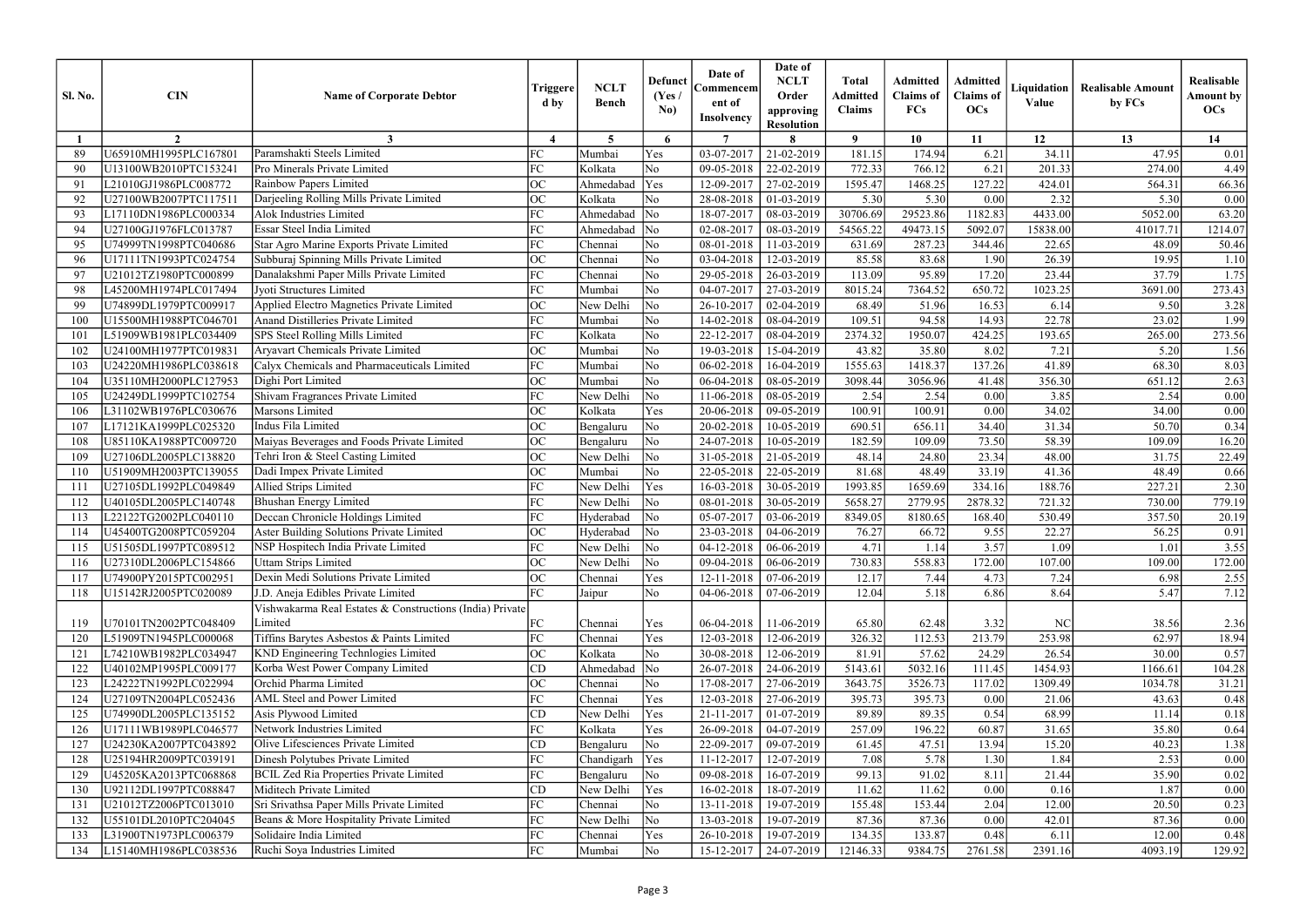| <b>Sl. No.</b> | <b>CIN</b>            | <b>Name of Corporate Debtor</b>                        | Triggere<br>d by                   | <b>NCLT</b><br><b>Bench</b> | <b>Defunct</b><br>(Yes /<br>No) | Date of<br>Commencem<br>ent of<br><b>Insolvency</b> | Date of<br><b>NCLT</b><br>Order<br>approving<br><b>Resolution</b> | <b>Total</b><br><b>Admitted</b><br><b>Claims</b> | <b>Admitted</b><br><b>Claims</b> of<br>FCs | Admitted<br><b>Claims</b> of<br><b>OCs</b> | Liquidation<br>Value | <b>Realisable Amount</b><br>by FCs | Realisable<br><b>Amount by</b><br>OCs |
|----------------|-----------------------|--------------------------------------------------------|------------------------------------|-----------------------------|---------------------------------|-----------------------------------------------------|-------------------------------------------------------------------|--------------------------------------------------|--------------------------------------------|--------------------------------------------|----------------------|------------------------------------|---------------------------------------|
|                | $\overline{2}$        | 3                                                      | $\boldsymbol{\Lambda}$             | 5                           | 6                               | $\overline{7}$                                      |                                                                   | $\boldsymbol{\theta}$                            | 10                                         | 11                                         | 12                   | 13                                 | 14                                    |
| 135            | L01110MH1991PLC064271 | Murli Industries Limited CN                            | FC                                 | Mumbai                      | Yes                             | 05-04-2017                                          | 25-07-2019                                                        | 3180.85                                          | 2783.10                                    | 397.75                                     | 231.10               | 347.74                             | 44.45                                 |
| 136            | U40109TG2000PLC034758 | Lanco Teesta Hydro Power Limited                       | FC                                 | Hyderabad                   | No                              | 16-03-2018                                          | 26-07-2019                                                        | 2535.42                                          | 2503.17                                    | 32.25                                      | 132.08               | 877.74                             | 11.31                                 |
| 137            | U28112PN2009PTC134607 | Shrid Metal Technologies Private Limited               | <b>OC</b>                          | Mumbai                      | N <sub>o</sub>                  | 16-04-2018                                          | 26-07-2019                                                        | 33.50                                            | 16.97                                      | 16.53                                      | 4.32                 | 13.34                              | 1.24                                  |
| 138            | L31909TG1988PLC008652 | <b>MIC Electronics Limited</b>                         | FC                                 | Hyderabad                   | $\overline{\rm No}$             | 13-03-2018                                          | 31-07-2019                                                        | 344.98                                           | 263.53                                     | 81.45                                      | 53.00                | 49.72                              | 3.29                                  |
| 139            | U15421PN2001PLC015691 | Khandoba Prasanna Sakhar Karkhana Limited              | FC                                 | Mumbai                      | Yes                             | 01-01-2018                                          | 01-08-2019                                                        | 57.49                                            | 30.89                                      | 26.60                                      | 13.53                | 18.53                              | 11.21                                 |
| 140            | U74899DL1983PTC016239 | Rustagi Impex Private Limited                          | FC                                 | New Delhi                   | No                              | 10-05-2018                                          | 06-08-2019                                                        | 131.85                                           | 126.71                                     | 5.14                                       | 8.57                 | 7.15                               | 0.20                                  |
| 141            | U24231WB1995PTC068555 | Feedatives Pharma Pvt Ltd                              | ОC                                 | Kolkata                     | No                              | 18-09-2018                                          | 06-08-2019                                                        | 61.54                                            | 56.42                                      | 5.12                                       | 5.90                 | 8.00                               | 0.44                                  |
| 142            | U45201KA2008PTC048262 | <b>BCIL Red Earth Developers India Private Limited</b> | FC                                 | Bengaluru                   | No                              | 09-08-2018                                          | 09-08-2019                                                        | 208.45                                           | 199.74                                     | 8.71                                       | 21.05                | 79.56                              | 0.00                                  |
| 143            | U24246DL2007PTC157653 | Sheon Skin Care Private Limited                        | OC                                 | New Delhi                   | No                              | 08-12-2017                                          | 09-08-2019                                                        | 0.79                                             | 0.00                                       | 0.79                                       | 0.23                 | 0.00                               | 0.23                                  |
| 144            | U51109WB1996PTC078063 | <b>ARISTO Texcon Pvt Ltd</b>                           | CD                                 | Kolkata                     | N <sub>o</sub>                  | 31-08-2018                                          | 20-08-2019                                                        | 36.32                                            | 36.32                                      | 0.00                                       | 8.43                 | 8.51                               | $0.00\,$                              |
| 145            | L27100MH1972PLC016134 | Vidharbha Iron and Steel Corporation Limited           | CD                                 | Mumbai                      | No                              | 12-03-2018                                          | 23-08-2019                                                        | 118.13                                           | 118.13                                     | 0.00                                       | 25.89                | 28.02                              | $0.00\,$                              |
| 146            | U55100TN2011PTC081078 | PRC International Hotels Private Limited               | FC                                 | Chennai                     | Yes                             | 24-07-2018                                          | 27-08-2019                                                        | 57.67                                            | 53.43                                      | 4.24                                       | 28.38                | 25.40                              | 2.59                                  |
| 147            | U45309MH2010PTC204341 | <b>GGS Infrastructures Private Limited</b>             | FC                                 | Mumbai                      | No                              | 04-10-2017                                          | 30-08-2019                                                        | 35.18                                            | 31.82                                      | 3.36                                       | 6.88                 | 15.54                              | 0.52                                  |
| 148            | L65993WB1979PLC032113 | Ramsarup Industries Limited                            | CD                                 | Kolkata                     | No                              | 08-01-2018                                          | $04 - 09 - 2019$                                                  | 6076.02                                          | 5851.96                                    | 224.06                                     | 614.41               | 351.00                             | 13.50                                 |
| 149            | U27100DL1999PLC108350 | Bhushan Power & Steel Limited                          | FC                                 | New Delhi                   | No                              | 26-07-2017                                          | 05-09-2019                                                        | 47901.61                                         | 47157.99                                   | 743.62                                     | 9513.63              | 19350.00                           | 544.86                                |
| 150            | U74899DL1995PLC064140 | <b>Sunstar Overseas Limited</b>                        | FC                                 | New Delhi                   | No                              | 20-07-2018                                          | 12-09-2019                                                        | 1274.14                                          | 1091.96                                    | 182.18                                     | 157.95               | 195.00                             | 0.20                                  |
| 151            | U18101KA2002PLC030185 | <b>Scott Garments Limited</b>                          | ОC                                 | Bengaluru                   | Yes                             | 13-08-2018                                          | 16-09-2019                                                        | 670.87                                           | 564.04                                     | 106.83                                     | 160.00               | 160.00                             | 27.63                                 |
| 152            | U74899DL1980PTC010731 | Jasper Engineers Pvt Ltd                               | OC                                 | New Delhi                   | Yes                             | 05-09-2018                                          | 17-09-2019                                                        | 10.35                                            | 7.21                                       | 3.14                                       | 3.47                 | 4.67                               | 0.94                                  |
| 153            | U45201GJ2010PTC060364 | Jaihind Infra Tech Projects Private Limited            | FC                                 | Ahmedabad                   | $\overline{\rm No}$             | 16-01-2018                                          | 20-09-2019                                                        | 683.42                                           | 683.42                                     | 0.00                                       | 0.34                 | 0.37                               | 0.00                                  |
| 154            | U14200KA2009PLC048781 | Shantha Projects Limited                               | FC                                 | Bengaluru                   | No                              | 10-10-2018                                          | 26-09-2019                                                        | 70.43                                            | 68.57                                      | 1.86                                       | 18.81                | 14.20                              | 0.25                                  |
| 155            | L17232WB1890PLC000627 | Fort Gloster Industries Limited                        | ОC                                 | Kolkata                     | Yes                             | 09-08-2018                                          | 27-09-2019                                                        | 727.73                                           | 723.89                                     | 3.84                                       | 52.32                | 64.20                              | 5.99                                  |
| 156            | U45201GJ2010PTC060642 | Aum Structbuild Private Limited                        | <b>OC</b>                          | Ahmedabad                   | $\overline{\text{No}}$          | 12-11-2018                                          | 30-09-2019                                                        | 1.97                                             | 1.97                                       | 0.00                                       | <b>NA</b>            | 1.97                               | 0.00                                  |
| 157            | U17100PB2009PTC038761 | Mohak Carpets Private Limited                          | FC.                                | Chandigarh                  | Yes                             | 12-10-2018                                          | 10-10-2019                                                        | 71.65                                            | 64.57                                      | 7.08                                       | 9.34                 | 14.18                              | 0.00                                  |
| 158            | U13100GA2003PTC003274 | Ambey Iron Private Limited                             | FC                                 | Mumbai                      | Yes                             | 22-03-2018                                          | 14-10-2019                                                        | 230.28                                           | 218.55                                     | 11.73                                      | 5.63                 | 11.30                              | $0.00\,$                              |
| 159            | U63022WB1997PTC084473 | Kanupat Himghar Private Limited                        | FC                                 | Kolkata                     | No                              | 15-01-2019                                          | 14-10-2019                                                        | 16.06                                            | 16.06                                      | 0.00                                       | 5.33                 | 5.60                               | $0.00\,$                              |
| 160            | U99999MH1955PLC009504 | Metallica Industries Limited                           | FC                                 | Mumbai                      | No                              | 13-04-2018                                          | 16-10-2019                                                        | 116.51                                           | 116.49                                     | 0.02                                       | 1.53                 | 61.87                              | 0.00                                  |
| 161            | U55101GJ2007PTC050098 | A&I Hospitality Private Limited                        | $\Omega$<br>$\mathsf{v}\mathsf{v}$ | Ahmedabad $ \overline{No} $ |                                 |                                                     | 18-01-2018   17-10-2019                                           | 19.12                                            | 13.28                                      | 5.84                                       | 14.36                | 11.91                              | 5.02                                  |
| 162            | U64203TG1989PLC009561 | ICOMM Tele Limited                                     | FC                                 | Hyderabad                   | $\overline{\text{No}}$          |                                                     | $04-10-2018$   17-10-2019                                         | 2081.83                                          | 1907.97                                    | 173.86                                     | 398.45               | 603.52                             | 11.51                                 |
| 163            | U40109TG2005PLC047917 | Sai Wardha Power Generation Limited                    | FC                                 | Hyderabad                   | $\overline{\text{No}}$          | 09-11-2018                                          | 17-10-2019                                                        | 9806.88                                          | 4738.29                                    | 5068.58                                    | 597.00               | 635.00                             | 645.68                                |
| 164            | U70100WB2010PLC151197 | <b>EMC</b> Limited                                     | OC                                 | Kolkata                     | No                              | 12-11-2018                                          | 21-10-2019                                                        | 6281.20                                          | 6149.81                                    | 131.39                                     | 421.69               | 537.59                             | 9.41                                  |
| 165            | U23200GJ1984PLC007064 | Maruti Koatsu Cylinders Limited                        | ОC                                 | Ahmedabad                   | Yes                             | 26-04-2018                                          | 22-10-2019                                                        | 89.10                                            | 86.70                                      | 2.40                                       | 11.37                | 14.21                              | 0.28                                  |
| 166            | U45202ML2007PTC008297 | MAXIM Infrastructure and Real Estate Private Limited   | FC                                 | Guwahati                    | Yes                             |                                                     | $31-08-2018$   25-10-2019                                         | 236.68                                           | 235.69                                     | 0.99                                       | 89.20                | 118.39                             | 1.11                                  |
| 167            | L40103TG1995PLC019554 | Suryachakra Power Corporation Limited                  | FC                                 | Hyderabad                   | Yes                             | 03-10-2018                                          | 30-10-2019                                                        | 170.14                                           | 169.96                                     | 0.18                                       | 1.94                 | 9.00                               | 0.30                                  |
| 168            | U27100DL2011PLC219649 | Albus India Limited                                    | FC                                 | New Delhi                   | Yes                             | 02-01-2019                                          | $05-11-2019$                                                      | 41.15                                            | 37.61                                      | 3.54                                       | 6.55                 | 5.81                               | 0.44                                  |
| 169            | U15424MH2007PLC172811 | Maharashtra Shetkari Sugar Limited                     | FC                                 | Mumbai                      | Yes                             | 30-08-2018                                          | 07-11-2019                                                        | 491.29                                           | 469.48                                     | 21.81                                      | 68.48                | 102.58                             | 2.81                                  |
| 170            | U50400HP2013PTC000561 | Magma Autolinks Private Limited                        | CD                                 | Chandigarh                  | Yes                             | 13-09-2018                                          | 07-11-2019                                                        | 133.44                                           | 87.70                                      | 45.74                                      | 7.40                 | 16.52                              | 1.13                                  |
| 171            | L40102MH1994PLC078468 | <b>Ushdev International Limited</b>                    | FC                                 | Mumbai                      | No                              |                                                     | $14-05-2018$ 07-11-2019                                           | 4205.42                                          | 3292.53                                    | 912.89                                     | 66.73                | 197.00                             | 2.00                                  |
| 172            | U70200HP2015PTC000927 | Maxim Infra Venues Private Limited                     | CD                                 | Chandigarh                  | Yes                             | 13-09-2018                                          | 07-11-2019                                                        | 2.23                                             | 2.23                                       | 0.00                                       | 0.09                 | 0.32                               | 0.00                                  |
| 173            | U15400HP2013PTC000565 | Shaveta Golden Foods Private Limited                   | CD                                 | Chandigarh                  | Yes                             | 13-09-2018                                          | 07-11-2019                                                        | 8.03                                             | 6.38                                       | 1.65                                       | 1.77                 | 2.04                               | 0.05                                  |
| 174            | U01403HP2013PTC000580 | Tanishka Agro Ventures Private Limited                 | CD                                 | Chandigarh                  | Yes                             | 13-09-2018                                          | 07-11-2019                                                        | 3.80                                             | 3.80                                       | 0.00                                       | 0.27                 | 1.16                               | 0.00                                  |
| 175            | U15421PN1985PLC037450 | New Phaltan Sugar Works Ltd                            | FC                                 | Mumbai                      | Yes                             | 20-02-2019                                          | 11-11-2019                                                        | 204.73                                           | 91.81                                      | 112.92                                     | 38.95                | 34.92                              | 33.01                                 |
| 176            | U55101PN2011PTC139030 | Simrut Foods & Hospitality Private Limited             | FC                                 | Mumbai                      | Yes                             | 03-09-2018                                          | 13-11-2019                                                        | 6.89                                             | 6.89                                       | 0.00                                       | 0.01                 | 5.58                               | 0.00                                  |
| 177            | U27310GJ2004PLC044403 | Shaifali Rolls Limited                                 | ОC                                 | Ahmedabad                   | $\overline{\rm No}$             | 14-09-2018                                          | 20-11-2019                                                        | 345.21                                           | 342.75                                     | 2.46                                       | 14.10                | 16.00                              | 1.95                                  |
| 178            | U74110DL2012PTC234328 | <b>EXIT10 Marketing Private Limited</b>                | ОC                                 | New Delhi                   | Yes                             | 14-09-2018                                          | 20-11-2019                                                        | 0.47                                             | 0.00                                       | 0.47                                       | 0.18                 | 0.00                               | $0.06\,$                              |
| 179            | U23200MH1996PTC096730 | Viz Infra Consultants Private Limited                  | FC                                 | Mumbai                      | No                              | 28-08-2018                                          | 21-11-2019                                                        | 474.01                                           | 397.72                                     | 76.29                                      | 13.86                | 24.59                              | 0.01                                  |
| 180            | U74999WB2012PTC173609 | Alex Green Energy Private Limited                      | ОC                                 | Kolkata                     | Yes                             | 18-02-2019                                          | 25-11-2019                                                        | 1154.11                                          | 1154.00                                    | 0.11                                       | 9.16                 | 10.12                              | 0.11                                  |
|                |                       |                                                        |                                    |                             |                                 |                                                     |                                                                   |                                                  |                                            |                                            |                      |                                    |                                       |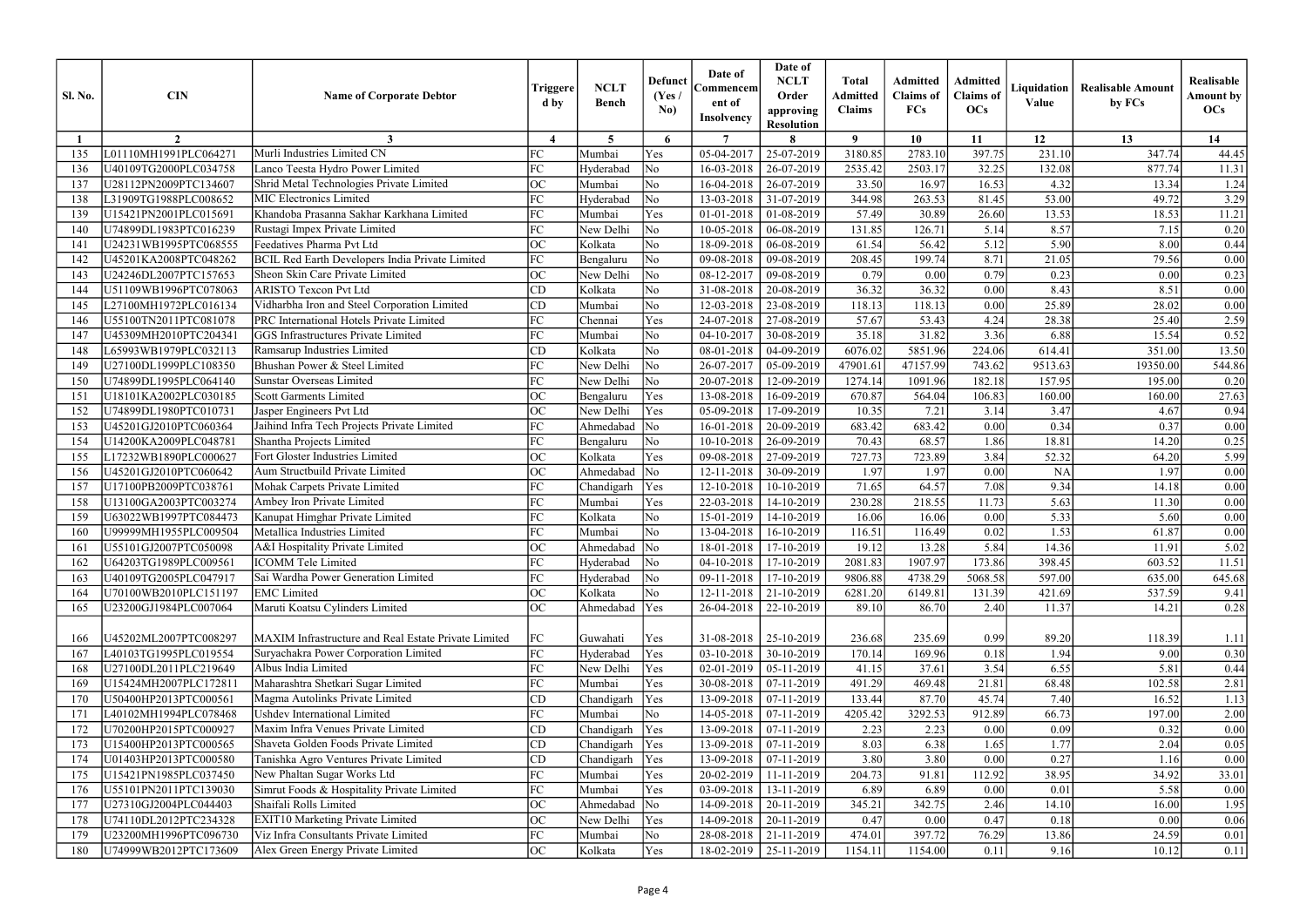| $\overline{7}$<br>$\boldsymbol{\theta}$<br>10<br>12<br>13<br>14<br>$\overline{2}$<br>3<br>$\boldsymbol{\Lambda}$<br>5<br>6<br>11<br>U01111MH1997PLC208346<br>Dunar Foods Limited<br>FC<br>N <sub>o</sub><br>22-12-2017<br>1009.87<br>978.57<br>31.30<br>67.79<br>26-11-2019<br>85.41<br>Mumbai<br>181<br>CD<br>No<br>28-11-2019<br>2519.62<br>1728.28<br>791.34<br>444.17<br>199.77<br>L74940MH1993PLC074694<br>Ricoh India Limited<br>14-05-2018<br>182<br>Mumbai<br>FC<br>No<br>Logic Eastern India Private Limited<br>New Delhi<br>02-12-2019<br>40.43<br>14.37<br>26.06<br>7.61<br>7.78<br>U29309DL1997PTC088728<br>18-07-2018<br>183<br>FC<br>483.72<br>U74899DL1995PLC070717<br>New Delhi<br>No<br>16-03-2018<br>02-12-2019<br>1212.74<br>1194.36<br>18.38<br>224.00<br><b>ARGL</b> Limited<br>184<br><b>Euro Pallets Private Limited</b><br>FC<br>No<br>0.83<br>U27107MH2008PTC184344<br>Mumbai<br>18-05-2018<br>34.98<br>34.97<br>0.01<br>3.01<br>05-12-2019<br>185<br>Nippon Investments and Finance Company Private<br>U67120MH1981PTC023663<br>Limited<br>FC<br>0.71<br>9.51<br>Mumbai<br>Yes<br>18-02-2019<br>05-12-2019<br>167.00<br>167.00<br>0.00<br>186<br>Shree Raghav Ispat (India) Private Limited<br>OC<br>5.61<br>Yes<br>30.90<br>5.50<br>U27100TG2009PTC065834<br>Hyderabad<br>10-05-2018<br>06-12-2019<br>19.78<br>11.12<br>187<br><b>CISCONS Projects Private Limited</b><br>FC<br>24.08<br>$\overline{\rm No}$<br>13.59<br>0.82<br>3.85<br>U70102TG2008PTC061226<br>Hyderabad<br>31-01-2019<br>12-12-2019<br>10.49<br>188<br>FC<br>Gavi Siddeswara Steels (India) Private Limited<br>Yes<br>3.46<br>19.83<br>Hyderabad<br>08-01-2019<br>159.46<br>156.00<br>20.00<br>189<br>U27109TG2007PTC053805<br>13-12-2019<br>FC<br>N <sub>o</sub><br>Aparant Iron and Steel Private Limited<br>30-11-2018<br>429.63<br>1.22<br>49.27<br>U27103GA1998PTC002568<br>Mumbai<br>13-12-2019<br>428.41<br>60.00<br>190<br>P Dot G Constructions Private Limited<br>OC<br>Yes<br>226.49<br>44.35<br>U45200TN2007PTC063625<br>13-07-2018<br>13-12-2019<br>210.43<br>16.06<br>28.21<br>Chennai<br>191<br>OC<br>No<br>United India Shoe Corporation Private Limited<br>77.42<br>57.39<br>7.10<br>7.45<br>U19201TN2001PTC048053<br>Chennai<br>31-10-2018<br>18-12-2019<br>20.03<br>192<br>ОC<br>197.82<br>7.29<br>U24230TG1989PLC010737<br>$\overline{\rm No}$<br>06-09-2018<br>205.11<br>10.13<br>13.00<br>193<br>Apex Drugs Limited<br>Hyderabad<br>18-12-2019<br>FC<br>No<br>0.76<br>0.76<br><b>NA</b><br>U45200TN2008PTC068689<br>Royal Splendour Developers Private Limited<br>Chennai<br>04-12-2017<br>23-12-2019<br><b>NA</b><br>21.00<br>194<br>ОC<br>N <sub>o</sub><br>8.54<br>4.34<br>4.20<br>1.57<br>U30001TN1999PTC043012<br>Infonet Asia Private Limited<br>02-08-2017<br>27-12-2019<br>4.11<br>195<br>Chennai<br>FC<br>1.37<br>U17120GJ2013PTC075697<br>V S Texmills Private Limited<br>Ahmedabad<br>No<br>09-01-2019<br>17.68<br>16.31<br>4.63<br>4.44<br>01-01-2020<br>196<br>Era T & D Limited<br>FC<br>U40102DL2007PLC166052<br>New Delhi<br>No<br>03-12-2018<br>02-01-2020<br>26.33<br>26.25<br>14.01<br>0.08<br>11.50<br>197<br>ОC<br>Xenia Abode Services Private Limited<br>No<br>12.44<br>8.38<br>0.29<br>8.38<br>U74900TN2009PTC072211<br>09-01-2019<br>08-01-2020<br>4.06<br>Chennai<br>198<br>ОC<br><b>ILC</b> Industries Limited<br>191.37<br>180.50<br>10.03<br>7.21<br>U60231KA2000PLC028284<br>No<br>16-04-2019<br>13-01-2020<br>10.87<br>199<br>Bengaluru<br>FC<br><b>Empee Distilleries Limited</b><br>N <sub>o</sub><br>481.97<br>302.74<br>179.23<br>233.04<br>302.74<br>L15511TN1983PLC010313<br>Chennai<br>01-11-2018<br>20-01-2020<br>200<br>ОC<br>No<br>L24292MH1982PLC026728<br>Noble Explochem Limited<br>Mumbai<br>14-05-2018<br>22-01-2020<br>135.47<br>106.12<br>29.35<br>51.86<br>57.30<br>201<br><b>OC</b><br>No<br>Hwashin Industries Private Limited<br>Allahabad<br>0.44<br>202<br>U25199UP2006PTC031809<br>10-01-2019<br>22-01-2020<br>0.00<br>1.14<br>0.00<br>1.14<br><b>SRS</b> Meditech Limited<br>ОC<br>100.34<br>1.35<br>Yes<br>15-11-2018<br>28-01-2020<br>29.36<br>70.98<br>13.75<br>203<br>U33110HR2010PLC040788<br>Chandigarh<br>OC<br>$\overline{\rm No}$<br>7.07<br>17.74<br>U27310TG2008PTC060371<br>Sri Ramanjaneya Ispat Private Limited<br>12-12-2018<br>28-01-2020<br>35.48<br>26.17<br>9.31<br>204<br>Hyderabad<br>FC<br>1047.48<br>221.12<br>305.43<br>No<br>06-07-2017<br>30-01-2020<br>826.36<br>280.00<br>205<br>L45201OR1955PLC008400<br>Ferro Alloys Corporation Limited<br>Cuttack<br>$\Omega$<br>Yes<br>Mumbai<br>$18-01-2019$ 31-01-2020<br>1473.15<br>152.73<br>1320.42<br>28.77<br>27.00<br>4.85<br>206<br>L25110MH1985PLC036320<br>Govind Rubber Limited<br>$\mathsf{v}\mathsf{v}$<br>FC<br>Vaksh Steels Private Limited<br>Yes<br>60.76<br>40.22<br>9.75<br>U28110TG2004PTC044554<br>$13-02-2019$ 31-01-2020<br>20.54<br>6.80<br>207<br>Hyderabad<br>CD<br>102.93<br>102.82<br>2.46<br>U01132AS1987PLC002736<br>Langlai Tea and Industries Ltd<br>$\overline{\rm No}$<br>29-03-2019<br>$05-02-2020$<br>1.20<br>Guwahati<br>0.11<br>208<br>Golden Jubilee Hotels Private Limited<br>FC<br>453.00<br>U45100TG1996PTC025994<br>Hyderabad<br>$\overline{\rm No}$<br>27-02-2018<br>$07-02-2020$<br>1075.84<br>969.84<br>106.00<br>362.01<br>42.00<br>209<br>Haryana Steel and Alloys Limited<br>FC<br>3.53<br>122.87<br>U27104HR1969PLC005177<br>$\overline{\text{No}}$<br>13-02-2019<br>07-02-2020<br>1110.89<br>1107.36<br>114.90<br>Chandigarh<br>210<br>Sitarganj Fibers Limited<br>FC<br>$\overline{\rm No}$<br>U17291UP2012PLC049535<br>Allahabad<br>09-04-2019<br>07-02-2020<br>71.83<br>71.83<br>0.00<br>12.48<br>13.10<br>211<br>ОC<br>Charming Apparels Private Limited<br>17.91<br>New Delhi<br>Yes<br>08-12-2017<br>14.42<br>3.49<br>14.42<br>U51101DL1991PTC042923<br>10-02-2020<br>16.16<br>212<br>FC<br><b>Bheema Cements Limited</b><br>09-07-2018<br>670.42<br>498.79<br>171.63<br>194.05<br>L26942TG1978PLC002315<br>Hyderabad<br>Yes<br>11-02-2020<br>201.60<br>213<br>Kalptaru Steel Rolling Mills Limited<br>FC<br>U27108DL2002PLC223458<br>New Delhi<br>Yes<br>14-08-2018<br>14-02-2020<br>136.60<br>25.87<br>136.60<br>0.00<br>26.15<br>214<br>Aditya Estates Private Limited<br>FC<br>$\overline{\rm No}$<br>26-02-2019<br>593.55<br>593.55<br>153.40<br>263.00<br>U74899DL1984PTC018684<br>New Delhi<br>14-02-2020<br>0.00<br>215<br>Maple Realcon Private Limited<br>OC<br>U45400DL2013PTC256967<br>New Delhi<br>$\overline{\rm No}$<br>18-07-2018<br>20-02-2020<br>106.87<br>94.69<br>12.18<br>40.60<br>94.69<br>216<br>Sadbhav Enterprise Private Limited<br>FC<br>15.52<br>18.12<br>U51101GJ2006PTC049024<br>$\overline{\text{No}}$<br>19-09-2017<br>24-02-2020<br>20.07<br>4.55<br>4.55<br>Ahmedabad<br>15.52<br>217<br>75.70<br>Tantia Constructions Ltd<br>FC<br>Kolkata<br>1601.84<br>51.30<br>L74210WB1964PLC026284<br>No<br>13-03-2019<br>24-02-2020<br>1526.14<br>67.00<br>218<br>Krishna Godavari Power Utiilities Limited<br>FC<br>U40109TG1995PLC020948<br>Hyderabad<br>$\overline{\rm No}$<br>04-12-2018<br>27-02-2020<br>392.18<br>389.74<br>2.44<br>29.11<br>31.00<br>219<br>Mynah Industries Limited<br>U17111TZ1993PLC006729<br>ОC<br>Yes<br>26-02-2019<br>212.93<br>174.29<br>38.64<br>9.07<br>9.35<br>Chennai<br>28-02-2020<br>220<br>Odisha Slurry Pipeline Infrasructure Limited<br>FC<br>No<br>U60200OR2014PLC018639<br>14-05-2019<br>3389.75<br>3387.00<br>2.75<br>1199.00<br>2352.90<br>Cuttack<br>02-03-2020<br>221<br>Adhunik Metaliks Limited<br>FC<br>276.90<br>Kolkata<br>No<br>03-08-2017<br>5371.23<br>222<br>L28110OR2001PLC017271<br>03-03-2020<br>5648.13<br>431.50<br>33.63<br>410.00<br>FC<br>Zion Steel Limited<br>Kolkata<br>No<br>03-08-2017<br>5368.17<br>U27109OR2006PLC017026<br>03-03-2020<br>5367.02<br>1.15<br>14.55<br>15.00<br>223<br>FC<br>Satyamitra Stock Consultants Private Limited<br>0.04<br>U67120RJ2007PTC023815<br>Yes<br>09-08-2019<br>04-03-2020<br>5.80<br>5.78<br>0.02<br>0.1<br>224<br>Jaipur<br>43.22<br>39.74<br>OC<br>Ahmedabad<br>Yes<br>3.48<br>U21015MP1998PTC012560<br>Madhya Bharat Phosphate Private Limited<br>11-09-2018<br>05-03-2020<br>11.62<br>18.15<br>F M Hammerle Textiles Limited<br>U17110PB2006PLC029518<br>CD<br>Chandigarh<br>No<br>27-06-2017<br>13-03-2020<br>779.40<br>769.28<br>10.12<br>66.58<br>52.08<br>226 | <b>Sl. No.</b> | <b>CIN</b> | <b>Name of Corporate Debtor</b> | Triggere<br>d by | <b>NCLT</b><br><b>Bench</b> | <b>Defunct</b><br>(Yes)<br>No) | Date of<br>Commencem<br>ent of<br><b>Insolvency</b> | Date of<br><b>NCLT</b><br>Order<br>approving<br><b>Resolution</b> | <b>Total</b><br><b>Admitted</b><br><b>Claims</b> | <b>Admitted</b><br><b>Claims</b> of<br>FCs | Admitted<br><b>Claims</b> of<br>OCs | Liquidation<br>Value | <b>Realisable Amount</b><br>by FCs | Realisable<br><b>Amount by</b><br>OCs |
|-----------------------------------------------------------------------------------------------------------------------------------------------------------------------------------------------------------------------------------------------------------------------------------------------------------------------------------------------------------------------------------------------------------------------------------------------------------------------------------------------------------------------------------------------------------------------------------------------------------------------------------------------------------------------------------------------------------------------------------------------------------------------------------------------------------------------------------------------------------------------------------------------------------------------------------------------------------------------------------------------------------------------------------------------------------------------------------------------------------------------------------------------------------------------------------------------------------------------------------------------------------------------------------------------------------------------------------------------------------------------------------------------------------------------------------------------------------------------------------------------------------------------------------------------------------------------------------------------------------------------------------------------------------------------------------------------------------------------------------------------------------------------------------------------------------------------------------------------------------------------------------------------------------------------------------------------------------------------------------------------------------------------------------------------------------------------------------------------------------------------------------------------------------------------------------------------------------------------------------------------------------------------------------------------------------------------------------------------------------------------------------------------------------------------------------------------------------------------------------------------------------------------------------------------------------------------------------------------------------------------------------------------------------------------------------------------------------------------------------------------------------------------------------------------------------------------------------------------------------------------------------------------------------------------------------------------------------------------------------------------------------------------------------------------------------------------------------------------------------------------------------------------------------------------------------------------------------------------------------------------------------------------------------------------------------------------------------------------------------------------------------------------------------------------------------------------------------------------------------------------------------------------------------------------------------------------------------------------------------------------------------------------------------------------------------------------------------------------------------------------------------------------------------------------------------------------------------------------------------------------------------------------------------------------------------------------------------------------------------------------------------------------------------------------------------------------------------------------------------------------------------------------------------------------------------------------------------------------------------------------------------------------------------------------------------------------------------------------------------------------------------------------------------------------------------------------------------------------------------------------------------------------------------------------------------------------------------------------------------------------------------------------------------------------------------------------------------------------------------------------------------------------------------------------------------------------------------------------------------------------------------------------------------------------------------------------------------------------------------------------------------------------------------------------------------------------------------------------------------------------------------------------------------------------------------------------------------------------------------------------------------------------------------------------------------------------------------------------------------------------------------------------------------------------------------------------------------------------------------------------------------------------------------------------------------------------------------------------------------------------------------------------------------------------------------------------------------------------------------------------------------------------------------------------------------------------------------------------------------------------------------------------------------------------------------------------------------------------------------------------------------------------------------------------------------------------------------------------------------------------------------------------------------------------------------------------------------------------------------------------------------------------------------------------------------------------------------------------------------------------------------------------------------------------------------------------------------------------------------------------------------------------------------------------------------------------------------------------------------------------------------------------------------------------------------------------------------------------------------------------------------------------------------------------------------------------------------------------------------------------------------------------------------------------------------------------------------------------------------------------------------------------------------------------------------------------------------------------------------------------------------------------------------------------------------------------------------------------------------------------------------------------------------------------------------------------------------------------------------------------------------------------------------------------------------------------------------------------------------------------------------------------------------------------------------------------------------------------------------------------------------------------------------------------------------------------------------------------------------------------------------------------------------------------------------------------------------------------------------------------------------------------------------------------------------------------------------------------------------------------------------------------------------------------------------------------------------------------------------------------------------------------------------------------------------------------------------------------------------------------------------------------------------------------------------------------------------------------------------------------------------------------------------------|----------------|------------|---------------------------------|------------------|-----------------------------|--------------------------------|-----------------------------------------------------|-------------------------------------------------------------------|--------------------------------------------------|--------------------------------------------|-------------------------------------|----------------------|------------------------------------|---------------------------------------|
|                                                                                                                                                                                                                                                                                                                                                                                                                                                                                                                                                                                                                                                                                                                                                                                                                                                                                                                                                                                                                                                                                                                                                                                                                                                                                                                                                                                                                                                                                                                                                                                                                                                                                                                                                                                                                                                                                                                                                                                                                                                                                                                                                                                                                                                                                                                                                                                                                                                                                                                                                                                                                                                                                                                                                                                                                                                                                                                                                                                                                                                                                                                                                                                                                                                                                                                                                                                                                                                                                                                                                                                                                                                                                                                                                                                                                                                                                                                                                                                                                                                                                                                                                                                                                                                                                                                                                                                                                                                                                                                                                                                                                                                                                                                                                                                                                                                                                                                                                                                                                                                                                                                                                                                                                                                                                                                                                                                                                                                                                                                                                                                                                                                                                                                                                                                                                                                                                                                                                                                                                                                                                                                                                                                                                                                                                                                                                                                                                                                                                                                                                                                                                                                                                                                                                                                                                                                                                                                                                                                                                                                                                                                                                                                                                                                                                                                                                                                                                                                                                                                                                                                                                                                                                                                                                                                                                                                                                                                                                                                                                                                                                                                                                                                                                                                                                                                                                                                                                 |                |            |                                 |                  |                             |                                |                                                     |                                                                   |                                                  |                                            |                                     |                      |                                    |                                       |
|                                                                                                                                                                                                                                                                                                                                                                                                                                                                                                                                                                                                                                                                                                                                                                                                                                                                                                                                                                                                                                                                                                                                                                                                                                                                                                                                                                                                                                                                                                                                                                                                                                                                                                                                                                                                                                                                                                                                                                                                                                                                                                                                                                                                                                                                                                                                                                                                                                                                                                                                                                                                                                                                                                                                                                                                                                                                                                                                                                                                                                                                                                                                                                                                                                                                                                                                                                                                                                                                                                                                                                                                                                                                                                                                                                                                                                                                                                                                                                                                                                                                                                                                                                                                                                                                                                                                                                                                                                                                                                                                                                                                                                                                                                                                                                                                                                                                                                                                                                                                                                                                                                                                                                                                                                                                                                                                                                                                                                                                                                                                                                                                                                                                                                                                                                                                                                                                                                                                                                                                                                                                                                                                                                                                                                                                                                                                                                                                                                                                                                                                                                                                                                                                                                                                                                                                                                                                                                                                                                                                                                                                                                                                                                                                                                                                                                                                                                                                                                                                                                                                                                                                                                                                                                                                                                                                                                                                                                                                                                                                                                                                                                                                                                                                                                                                                                                                                                                                                 |                |            |                                 |                  |                             |                                |                                                     |                                                                   |                                                  |                                            |                                     |                      |                                    | 0.10                                  |
|                                                                                                                                                                                                                                                                                                                                                                                                                                                                                                                                                                                                                                                                                                                                                                                                                                                                                                                                                                                                                                                                                                                                                                                                                                                                                                                                                                                                                                                                                                                                                                                                                                                                                                                                                                                                                                                                                                                                                                                                                                                                                                                                                                                                                                                                                                                                                                                                                                                                                                                                                                                                                                                                                                                                                                                                                                                                                                                                                                                                                                                                                                                                                                                                                                                                                                                                                                                                                                                                                                                                                                                                                                                                                                                                                                                                                                                                                                                                                                                                                                                                                                                                                                                                                                                                                                                                                                                                                                                                                                                                                                                                                                                                                                                                                                                                                                                                                                                                                                                                                                                                                                                                                                                                                                                                                                                                                                                                                                                                                                                                                                                                                                                                                                                                                                                                                                                                                                                                                                                                                                                                                                                                                                                                                                                                                                                                                                                                                                                                                                                                                                                                                                                                                                                                                                                                                                                                                                                                                                                                                                                                                                                                                                                                                                                                                                                                                                                                                                                                                                                                                                                                                                                                                                                                                                                                                                                                                                                                                                                                                                                                                                                                                                                                                                                                                                                                                                                                                 |                |            |                                 |                  |                             |                                |                                                     |                                                                   |                                                  |                                            |                                     |                      |                                    | 20.24                                 |
|                                                                                                                                                                                                                                                                                                                                                                                                                                                                                                                                                                                                                                                                                                                                                                                                                                                                                                                                                                                                                                                                                                                                                                                                                                                                                                                                                                                                                                                                                                                                                                                                                                                                                                                                                                                                                                                                                                                                                                                                                                                                                                                                                                                                                                                                                                                                                                                                                                                                                                                                                                                                                                                                                                                                                                                                                                                                                                                                                                                                                                                                                                                                                                                                                                                                                                                                                                                                                                                                                                                                                                                                                                                                                                                                                                                                                                                                                                                                                                                                                                                                                                                                                                                                                                                                                                                                                                                                                                                                                                                                                                                                                                                                                                                                                                                                                                                                                                                                                                                                                                                                                                                                                                                                                                                                                                                                                                                                                                                                                                                                                                                                                                                                                                                                                                                                                                                                                                                                                                                                                                                                                                                                                                                                                                                                                                                                                                                                                                                                                                                                                                                                                                                                                                                                                                                                                                                                                                                                                                                                                                                                                                                                                                                                                                                                                                                                                                                                                                                                                                                                                                                                                                                                                                                                                                                                                                                                                                                                                                                                                                                                                                                                                                                                                                                                                                                                                                                                                 |                |            |                                 |                  |                             |                                |                                                     |                                                                   |                                                  |                                            |                                     |                      |                                    | 8.10                                  |
|                                                                                                                                                                                                                                                                                                                                                                                                                                                                                                                                                                                                                                                                                                                                                                                                                                                                                                                                                                                                                                                                                                                                                                                                                                                                                                                                                                                                                                                                                                                                                                                                                                                                                                                                                                                                                                                                                                                                                                                                                                                                                                                                                                                                                                                                                                                                                                                                                                                                                                                                                                                                                                                                                                                                                                                                                                                                                                                                                                                                                                                                                                                                                                                                                                                                                                                                                                                                                                                                                                                                                                                                                                                                                                                                                                                                                                                                                                                                                                                                                                                                                                                                                                                                                                                                                                                                                                                                                                                                                                                                                                                                                                                                                                                                                                                                                                                                                                                                                                                                                                                                                                                                                                                                                                                                                                                                                                                                                                                                                                                                                                                                                                                                                                                                                                                                                                                                                                                                                                                                                                                                                                                                                                                                                                                                                                                                                                                                                                                                                                                                                                                                                                                                                                                                                                                                                                                                                                                                                                                                                                                                                                                                                                                                                                                                                                                                                                                                                                                                                                                                                                                                                                                                                                                                                                                                                                                                                                                                                                                                                                                                                                                                                                                                                                                                                                                                                                                                                 |                |            |                                 |                  |                             |                                |                                                     |                                                                   |                                                  |                                            |                                     |                      |                                    | 2.00                                  |
|                                                                                                                                                                                                                                                                                                                                                                                                                                                                                                                                                                                                                                                                                                                                                                                                                                                                                                                                                                                                                                                                                                                                                                                                                                                                                                                                                                                                                                                                                                                                                                                                                                                                                                                                                                                                                                                                                                                                                                                                                                                                                                                                                                                                                                                                                                                                                                                                                                                                                                                                                                                                                                                                                                                                                                                                                                                                                                                                                                                                                                                                                                                                                                                                                                                                                                                                                                                                                                                                                                                                                                                                                                                                                                                                                                                                                                                                                                                                                                                                                                                                                                                                                                                                                                                                                                                                                                                                                                                                                                                                                                                                                                                                                                                                                                                                                                                                                                                                                                                                                                                                                                                                                                                                                                                                                                                                                                                                                                                                                                                                                                                                                                                                                                                                                                                                                                                                                                                                                                                                                                                                                                                                                                                                                                                                                                                                                                                                                                                                                                                                                                                                                                                                                                                                                                                                                                                                                                                                                                                                                                                                                                                                                                                                                                                                                                                                                                                                                                                                                                                                                                                                                                                                                                                                                                                                                                                                                                                                                                                                                                                                                                                                                                                                                                                                                                                                                                                                                 |                |            |                                 |                  |                             |                                |                                                     |                                                                   |                                                  |                                            |                                     |                      |                                    | 0.01                                  |
|                                                                                                                                                                                                                                                                                                                                                                                                                                                                                                                                                                                                                                                                                                                                                                                                                                                                                                                                                                                                                                                                                                                                                                                                                                                                                                                                                                                                                                                                                                                                                                                                                                                                                                                                                                                                                                                                                                                                                                                                                                                                                                                                                                                                                                                                                                                                                                                                                                                                                                                                                                                                                                                                                                                                                                                                                                                                                                                                                                                                                                                                                                                                                                                                                                                                                                                                                                                                                                                                                                                                                                                                                                                                                                                                                                                                                                                                                                                                                                                                                                                                                                                                                                                                                                                                                                                                                                                                                                                                                                                                                                                                                                                                                                                                                                                                                                                                                                                                                                                                                                                                                                                                                                                                                                                                                                                                                                                                                                                                                                                                                                                                                                                                                                                                                                                                                                                                                                                                                                                                                                                                                                                                                                                                                                                                                                                                                                                                                                                                                                                                                                                                                                                                                                                                                                                                                                                                                                                                                                                                                                                                                                                                                                                                                                                                                                                                                                                                                                                                                                                                                                                                                                                                                                                                                                                                                                                                                                                                                                                                                                                                                                                                                                                                                                                                                                                                                                                                                 |                |            |                                 |                  |                             |                                |                                                     |                                                                   |                                                  |                                            |                                     |                      |                                    |                                       |
|                                                                                                                                                                                                                                                                                                                                                                                                                                                                                                                                                                                                                                                                                                                                                                                                                                                                                                                                                                                                                                                                                                                                                                                                                                                                                                                                                                                                                                                                                                                                                                                                                                                                                                                                                                                                                                                                                                                                                                                                                                                                                                                                                                                                                                                                                                                                                                                                                                                                                                                                                                                                                                                                                                                                                                                                                                                                                                                                                                                                                                                                                                                                                                                                                                                                                                                                                                                                                                                                                                                                                                                                                                                                                                                                                                                                                                                                                                                                                                                                                                                                                                                                                                                                                                                                                                                                                                                                                                                                                                                                                                                                                                                                                                                                                                                                                                                                                                                                                                                                                                                                                                                                                                                                                                                                                                                                                                                                                                                                                                                                                                                                                                                                                                                                                                                                                                                                                                                                                                                                                                                                                                                                                                                                                                                                                                                                                                                                                                                                                                                                                                                                                                                                                                                                                                                                                                                                                                                                                                                                                                                                                                                                                                                                                                                                                                                                                                                                                                                                                                                                                                                                                                                                                                                                                                                                                                                                                                                                                                                                                                                                                                                                                                                                                                                                                                                                                                                                                 |                |            |                                 |                  |                             |                                |                                                     |                                                                   |                                                  |                                            |                                     |                      |                                    | 0.00                                  |
|                                                                                                                                                                                                                                                                                                                                                                                                                                                                                                                                                                                                                                                                                                                                                                                                                                                                                                                                                                                                                                                                                                                                                                                                                                                                                                                                                                                                                                                                                                                                                                                                                                                                                                                                                                                                                                                                                                                                                                                                                                                                                                                                                                                                                                                                                                                                                                                                                                                                                                                                                                                                                                                                                                                                                                                                                                                                                                                                                                                                                                                                                                                                                                                                                                                                                                                                                                                                                                                                                                                                                                                                                                                                                                                                                                                                                                                                                                                                                                                                                                                                                                                                                                                                                                                                                                                                                                                                                                                                                                                                                                                                                                                                                                                                                                                                                                                                                                                                                                                                                                                                                                                                                                                                                                                                                                                                                                                                                                                                                                                                                                                                                                                                                                                                                                                                                                                                                                                                                                                                                                                                                                                                                                                                                                                                                                                                                                                                                                                                                                                                                                                                                                                                                                                                                                                                                                                                                                                                                                                                                                                                                                                                                                                                                                                                                                                                                                                                                                                                                                                                                                                                                                                                                                                                                                                                                                                                                                                                                                                                                                                                                                                                                                                                                                                                                                                                                                                                                 |                |            |                                 |                  |                             |                                |                                                     |                                                                   |                                                  |                                            |                                     |                      |                                    | 0.06                                  |
|                                                                                                                                                                                                                                                                                                                                                                                                                                                                                                                                                                                                                                                                                                                                                                                                                                                                                                                                                                                                                                                                                                                                                                                                                                                                                                                                                                                                                                                                                                                                                                                                                                                                                                                                                                                                                                                                                                                                                                                                                                                                                                                                                                                                                                                                                                                                                                                                                                                                                                                                                                                                                                                                                                                                                                                                                                                                                                                                                                                                                                                                                                                                                                                                                                                                                                                                                                                                                                                                                                                                                                                                                                                                                                                                                                                                                                                                                                                                                                                                                                                                                                                                                                                                                                                                                                                                                                                                                                                                                                                                                                                                                                                                                                                                                                                                                                                                                                                                                                                                                                                                                                                                                                                                                                                                                                                                                                                                                                                                                                                                                                                                                                                                                                                                                                                                                                                                                                                                                                                                                                                                                                                                                                                                                                                                                                                                                                                                                                                                                                                                                                                                                                                                                                                                                                                                                                                                                                                                                                                                                                                                                                                                                                                                                                                                                                                                                                                                                                                                                                                                                                                                                                                                                                                                                                                                                                                                                                                                                                                                                                                                                                                                                                                                                                                                                                                                                                                                                 |                |            |                                 |                  |                             |                                |                                                     |                                                                   |                                                  |                                            |                                     |                      |                                    | 0.15                                  |
|                                                                                                                                                                                                                                                                                                                                                                                                                                                                                                                                                                                                                                                                                                                                                                                                                                                                                                                                                                                                                                                                                                                                                                                                                                                                                                                                                                                                                                                                                                                                                                                                                                                                                                                                                                                                                                                                                                                                                                                                                                                                                                                                                                                                                                                                                                                                                                                                                                                                                                                                                                                                                                                                                                                                                                                                                                                                                                                                                                                                                                                                                                                                                                                                                                                                                                                                                                                                                                                                                                                                                                                                                                                                                                                                                                                                                                                                                                                                                                                                                                                                                                                                                                                                                                                                                                                                                                                                                                                                                                                                                                                                                                                                                                                                                                                                                                                                                                                                                                                                                                                                                                                                                                                                                                                                                                                                                                                                                                                                                                                                                                                                                                                                                                                                                                                                                                                                                                                                                                                                                                                                                                                                                                                                                                                                                                                                                                                                                                                                                                                                                                                                                                                                                                                                                                                                                                                                                                                                                                                                                                                                                                                                                                                                                                                                                                                                                                                                                                                                                                                                                                                                                                                                                                                                                                                                                                                                                                                                                                                                                                                                                                                                                                                                                                                                                                                                                                                                                 |                |            |                                 |                  |                             |                                |                                                     |                                                                   |                                                  |                                            |                                     |                      |                                    | 0.00                                  |
|                                                                                                                                                                                                                                                                                                                                                                                                                                                                                                                                                                                                                                                                                                                                                                                                                                                                                                                                                                                                                                                                                                                                                                                                                                                                                                                                                                                                                                                                                                                                                                                                                                                                                                                                                                                                                                                                                                                                                                                                                                                                                                                                                                                                                                                                                                                                                                                                                                                                                                                                                                                                                                                                                                                                                                                                                                                                                                                                                                                                                                                                                                                                                                                                                                                                                                                                                                                                                                                                                                                                                                                                                                                                                                                                                                                                                                                                                                                                                                                                                                                                                                                                                                                                                                                                                                                                                                                                                                                                                                                                                                                                                                                                                                                                                                                                                                                                                                                                                                                                                                                                                                                                                                                                                                                                                                                                                                                                                                                                                                                                                                                                                                                                                                                                                                                                                                                                                                                                                                                                                                                                                                                                                                                                                                                                                                                                                                                                                                                                                                                                                                                                                                                                                                                                                                                                                                                                                                                                                                                                                                                                                                                                                                                                                                                                                                                                                                                                                                                                                                                                                                                                                                                                                                                                                                                                                                                                                                                                                                                                                                                                                                                                                                                                                                                                                                                                                                                                                 |                |            |                                 |                  |                             |                                |                                                     |                                                                   |                                                  |                                            |                                     |                      |                                    | 0.48                                  |
|                                                                                                                                                                                                                                                                                                                                                                                                                                                                                                                                                                                                                                                                                                                                                                                                                                                                                                                                                                                                                                                                                                                                                                                                                                                                                                                                                                                                                                                                                                                                                                                                                                                                                                                                                                                                                                                                                                                                                                                                                                                                                                                                                                                                                                                                                                                                                                                                                                                                                                                                                                                                                                                                                                                                                                                                                                                                                                                                                                                                                                                                                                                                                                                                                                                                                                                                                                                                                                                                                                                                                                                                                                                                                                                                                                                                                                                                                                                                                                                                                                                                                                                                                                                                                                                                                                                                                                                                                                                                                                                                                                                                                                                                                                                                                                                                                                                                                                                                                                                                                                                                                                                                                                                                                                                                                                                                                                                                                                                                                                                                                                                                                                                                                                                                                                                                                                                                                                                                                                                                                                                                                                                                                                                                                                                                                                                                                                                                                                                                                                                                                                                                                                                                                                                                                                                                                                                                                                                                                                                                                                                                                                                                                                                                                                                                                                                                                                                                                                                                                                                                                                                                                                                                                                                                                                                                                                                                                                                                                                                                                                                                                                                                                                                                                                                                                                                                                                                                                 |                |            |                                 |                  |                             |                                |                                                     |                                                                   |                                                  |                                            |                                     |                      |                                    | 0.66                                  |
|                                                                                                                                                                                                                                                                                                                                                                                                                                                                                                                                                                                                                                                                                                                                                                                                                                                                                                                                                                                                                                                                                                                                                                                                                                                                                                                                                                                                                                                                                                                                                                                                                                                                                                                                                                                                                                                                                                                                                                                                                                                                                                                                                                                                                                                                                                                                                                                                                                                                                                                                                                                                                                                                                                                                                                                                                                                                                                                                                                                                                                                                                                                                                                                                                                                                                                                                                                                                                                                                                                                                                                                                                                                                                                                                                                                                                                                                                                                                                                                                                                                                                                                                                                                                                                                                                                                                                                                                                                                                                                                                                                                                                                                                                                                                                                                                                                                                                                                                                                                                                                                                                                                                                                                                                                                                                                                                                                                                                                                                                                                                                                                                                                                                                                                                                                                                                                                                                                                                                                                                                                                                                                                                                                                                                                                                                                                                                                                                                                                                                                                                                                                                                                                                                                                                                                                                                                                                                                                                                                                                                                                                                                                                                                                                                                                                                                                                                                                                                                                                                                                                                                                                                                                                                                                                                                                                                                                                                                                                                                                                                                                                                                                                                                                                                                                                                                                                                                                                                 |                |            |                                 |                  |                             |                                |                                                     |                                                                   |                                                  |                                            |                                     |                      |                                    | 4.25                                  |
|                                                                                                                                                                                                                                                                                                                                                                                                                                                                                                                                                                                                                                                                                                                                                                                                                                                                                                                                                                                                                                                                                                                                                                                                                                                                                                                                                                                                                                                                                                                                                                                                                                                                                                                                                                                                                                                                                                                                                                                                                                                                                                                                                                                                                                                                                                                                                                                                                                                                                                                                                                                                                                                                                                                                                                                                                                                                                                                                                                                                                                                                                                                                                                                                                                                                                                                                                                                                                                                                                                                                                                                                                                                                                                                                                                                                                                                                                                                                                                                                                                                                                                                                                                                                                                                                                                                                                                                                                                                                                                                                                                                                                                                                                                                                                                                                                                                                                                                                                                                                                                                                                                                                                                                                                                                                                                                                                                                                                                                                                                                                                                                                                                                                                                                                                                                                                                                                                                                                                                                                                                                                                                                                                                                                                                                                                                                                                                                                                                                                                                                                                                                                                                                                                                                                                                                                                                                                                                                                                                                                                                                                                                                                                                                                                                                                                                                                                                                                                                                                                                                                                                                                                                                                                                                                                                                                                                                                                                                                                                                                                                                                                                                                                                                                                                                                                                                                                                                                                 |                |            |                                 |                  |                             |                                |                                                     |                                                                   |                                                  |                                            |                                     |                      |                                    | 0.25                                  |
|                                                                                                                                                                                                                                                                                                                                                                                                                                                                                                                                                                                                                                                                                                                                                                                                                                                                                                                                                                                                                                                                                                                                                                                                                                                                                                                                                                                                                                                                                                                                                                                                                                                                                                                                                                                                                                                                                                                                                                                                                                                                                                                                                                                                                                                                                                                                                                                                                                                                                                                                                                                                                                                                                                                                                                                                                                                                                                                                                                                                                                                                                                                                                                                                                                                                                                                                                                                                                                                                                                                                                                                                                                                                                                                                                                                                                                                                                                                                                                                                                                                                                                                                                                                                                                                                                                                                                                                                                                                                                                                                                                                                                                                                                                                                                                                                                                                                                                                                                                                                                                                                                                                                                                                                                                                                                                                                                                                                                                                                                                                                                                                                                                                                                                                                                                                                                                                                                                                                                                                                                                                                                                                                                                                                                                                                                                                                                                                                                                                                                                                                                                                                                                                                                                                                                                                                                                                                                                                                                                                                                                                                                                                                                                                                                                                                                                                                                                                                                                                                                                                                                                                                                                                                                                                                                                                                                                                                                                                                                                                                                                                                                                                                                                                                                                                                                                                                                                                                                 |                |            |                                 |                  |                             |                                |                                                     |                                                                   |                                                  |                                            |                                     |                      |                                    | <b>NA</b>                             |
|                                                                                                                                                                                                                                                                                                                                                                                                                                                                                                                                                                                                                                                                                                                                                                                                                                                                                                                                                                                                                                                                                                                                                                                                                                                                                                                                                                                                                                                                                                                                                                                                                                                                                                                                                                                                                                                                                                                                                                                                                                                                                                                                                                                                                                                                                                                                                                                                                                                                                                                                                                                                                                                                                                                                                                                                                                                                                                                                                                                                                                                                                                                                                                                                                                                                                                                                                                                                                                                                                                                                                                                                                                                                                                                                                                                                                                                                                                                                                                                                                                                                                                                                                                                                                                                                                                                                                                                                                                                                                                                                                                                                                                                                                                                                                                                                                                                                                                                                                                                                                                                                                                                                                                                                                                                                                                                                                                                                                                                                                                                                                                                                                                                                                                                                                                                                                                                                                                                                                                                                                                                                                                                                                                                                                                                                                                                                                                                                                                                                                                                                                                                                                                                                                                                                                                                                                                                                                                                                                                                                                                                                                                                                                                                                                                                                                                                                                                                                                                                                                                                                                                                                                                                                                                                                                                                                                                                                                                                                                                                                                                                                                                                                                                                                                                                                                                                                                                                                                 |                |            |                                 |                  |                             |                                |                                                     |                                                                   |                                                  |                                            |                                     |                      |                                    | 0.09                                  |
|                                                                                                                                                                                                                                                                                                                                                                                                                                                                                                                                                                                                                                                                                                                                                                                                                                                                                                                                                                                                                                                                                                                                                                                                                                                                                                                                                                                                                                                                                                                                                                                                                                                                                                                                                                                                                                                                                                                                                                                                                                                                                                                                                                                                                                                                                                                                                                                                                                                                                                                                                                                                                                                                                                                                                                                                                                                                                                                                                                                                                                                                                                                                                                                                                                                                                                                                                                                                                                                                                                                                                                                                                                                                                                                                                                                                                                                                                                                                                                                                                                                                                                                                                                                                                                                                                                                                                                                                                                                                                                                                                                                                                                                                                                                                                                                                                                                                                                                                                                                                                                                                                                                                                                                                                                                                                                                                                                                                                                                                                                                                                                                                                                                                                                                                                                                                                                                                                                                                                                                                                                                                                                                                                                                                                                                                                                                                                                                                                                                                                                                                                                                                                                                                                                                                                                                                                                                                                                                                                                                                                                                                                                                                                                                                                                                                                                                                                                                                                                                                                                                                                                                                                                                                                                                                                                                                                                                                                                                                                                                                                                                                                                                                                                                                                                                                                                                                                                                                                 |                |            |                                 |                  |                             |                                |                                                     |                                                                   |                                                  |                                            |                                     |                      |                                    | 0.06                                  |
|                                                                                                                                                                                                                                                                                                                                                                                                                                                                                                                                                                                                                                                                                                                                                                                                                                                                                                                                                                                                                                                                                                                                                                                                                                                                                                                                                                                                                                                                                                                                                                                                                                                                                                                                                                                                                                                                                                                                                                                                                                                                                                                                                                                                                                                                                                                                                                                                                                                                                                                                                                                                                                                                                                                                                                                                                                                                                                                                                                                                                                                                                                                                                                                                                                                                                                                                                                                                                                                                                                                                                                                                                                                                                                                                                                                                                                                                                                                                                                                                                                                                                                                                                                                                                                                                                                                                                                                                                                                                                                                                                                                                                                                                                                                                                                                                                                                                                                                                                                                                                                                                                                                                                                                                                                                                                                                                                                                                                                                                                                                                                                                                                                                                                                                                                                                                                                                                                                                                                                                                                                                                                                                                                                                                                                                                                                                                                                                                                                                                                                                                                                                                                                                                                                                                                                                                                                                                                                                                                                                                                                                                                                                                                                                                                                                                                                                                                                                                                                                                                                                                                                                                                                                                                                                                                                                                                                                                                                                                                                                                                                                                                                                                                                                                                                                                                                                                                                                                                 |                |            |                                 |                  |                             |                                |                                                     |                                                                   |                                                  |                                            |                                     |                      |                                    | 0.08                                  |
|                                                                                                                                                                                                                                                                                                                                                                                                                                                                                                                                                                                                                                                                                                                                                                                                                                                                                                                                                                                                                                                                                                                                                                                                                                                                                                                                                                                                                                                                                                                                                                                                                                                                                                                                                                                                                                                                                                                                                                                                                                                                                                                                                                                                                                                                                                                                                                                                                                                                                                                                                                                                                                                                                                                                                                                                                                                                                                                                                                                                                                                                                                                                                                                                                                                                                                                                                                                                                                                                                                                                                                                                                                                                                                                                                                                                                                                                                                                                                                                                                                                                                                                                                                                                                                                                                                                                                                                                                                                                                                                                                                                                                                                                                                                                                                                                                                                                                                                                                                                                                                                                                                                                                                                                                                                                                                                                                                                                                                                                                                                                                                                                                                                                                                                                                                                                                                                                                                                                                                                                                                                                                                                                                                                                                                                                                                                                                                                                                                                                                                                                                                                                                                                                                                                                                                                                                                                                                                                                                                                                                                                                                                                                                                                                                                                                                                                                                                                                                                                                                                                                                                                                                                                                                                                                                                                                                                                                                                                                                                                                                                                                                                                                                                                                                                                                                                                                                                                                                 |                |            |                                 |                  |                             |                                |                                                     |                                                                   |                                                  |                                            |                                     |                      |                                    | 3.12                                  |
|                                                                                                                                                                                                                                                                                                                                                                                                                                                                                                                                                                                                                                                                                                                                                                                                                                                                                                                                                                                                                                                                                                                                                                                                                                                                                                                                                                                                                                                                                                                                                                                                                                                                                                                                                                                                                                                                                                                                                                                                                                                                                                                                                                                                                                                                                                                                                                                                                                                                                                                                                                                                                                                                                                                                                                                                                                                                                                                                                                                                                                                                                                                                                                                                                                                                                                                                                                                                                                                                                                                                                                                                                                                                                                                                                                                                                                                                                                                                                                                                                                                                                                                                                                                                                                                                                                                                                                                                                                                                                                                                                                                                                                                                                                                                                                                                                                                                                                                                                                                                                                                                                                                                                                                                                                                                                                                                                                                                                                                                                                                                                                                                                                                                                                                                                                                                                                                                                                                                                                                                                                                                                                                                                                                                                                                                                                                                                                                                                                                                                                                                                                                                                                                                                                                                                                                                                                                                                                                                                                                                                                                                                                                                                                                                                                                                                                                                                                                                                                                                                                                                                                                                                                                                                                                                                                                                                                                                                                                                                                                                                                                                                                                                                                                                                                                                                                                                                                                                                 |                |            |                                 |                  |                             |                                |                                                     |                                                                   |                                                  |                                            |                                     |                      |                                    | 2.52                                  |
|                                                                                                                                                                                                                                                                                                                                                                                                                                                                                                                                                                                                                                                                                                                                                                                                                                                                                                                                                                                                                                                                                                                                                                                                                                                                                                                                                                                                                                                                                                                                                                                                                                                                                                                                                                                                                                                                                                                                                                                                                                                                                                                                                                                                                                                                                                                                                                                                                                                                                                                                                                                                                                                                                                                                                                                                                                                                                                                                                                                                                                                                                                                                                                                                                                                                                                                                                                                                                                                                                                                                                                                                                                                                                                                                                                                                                                                                                                                                                                                                                                                                                                                                                                                                                                                                                                                                                                                                                                                                                                                                                                                                                                                                                                                                                                                                                                                                                                                                                                                                                                                                                                                                                                                                                                                                                                                                                                                                                                                                                                                                                                                                                                                                                                                                                                                                                                                                                                                                                                                                                                                                                                                                                                                                                                                                                                                                                                                                                                                                                                                                                                                                                                                                                                                                                                                                                                                                                                                                                                                                                                                                                                                                                                                                                                                                                                                                                                                                                                                                                                                                                                                                                                                                                                                                                                                                                                                                                                                                                                                                                                                                                                                                                                                                                                                                                                                                                                                                                 |                |            |                                 |                  |                             |                                |                                                     |                                                                   |                                                  |                                            |                                     |                      |                                    | 156.61                                |
|                                                                                                                                                                                                                                                                                                                                                                                                                                                                                                                                                                                                                                                                                                                                                                                                                                                                                                                                                                                                                                                                                                                                                                                                                                                                                                                                                                                                                                                                                                                                                                                                                                                                                                                                                                                                                                                                                                                                                                                                                                                                                                                                                                                                                                                                                                                                                                                                                                                                                                                                                                                                                                                                                                                                                                                                                                                                                                                                                                                                                                                                                                                                                                                                                                                                                                                                                                                                                                                                                                                                                                                                                                                                                                                                                                                                                                                                                                                                                                                                                                                                                                                                                                                                                                                                                                                                                                                                                                                                                                                                                                                                                                                                                                                                                                                                                                                                                                                                                                                                                                                                                                                                                                                                                                                                                                                                                                                                                                                                                                                                                                                                                                                                                                                                                                                                                                                                                                                                                                                                                                                                                                                                                                                                                                                                                                                                                                                                                                                                                                                                                                                                                                                                                                                                                                                                                                                                                                                                                                                                                                                                                                                                                                                                                                                                                                                                                                                                                                                                                                                                                                                                                                                                                                                                                                                                                                                                                                                                                                                                                                                                                                                                                                                                                                                                                                                                                                                                                 |                |            |                                 |                  |                             |                                |                                                     |                                                                   |                                                  |                                            |                                     |                      |                                    | 9.59                                  |
|                                                                                                                                                                                                                                                                                                                                                                                                                                                                                                                                                                                                                                                                                                                                                                                                                                                                                                                                                                                                                                                                                                                                                                                                                                                                                                                                                                                                                                                                                                                                                                                                                                                                                                                                                                                                                                                                                                                                                                                                                                                                                                                                                                                                                                                                                                                                                                                                                                                                                                                                                                                                                                                                                                                                                                                                                                                                                                                                                                                                                                                                                                                                                                                                                                                                                                                                                                                                                                                                                                                                                                                                                                                                                                                                                                                                                                                                                                                                                                                                                                                                                                                                                                                                                                                                                                                                                                                                                                                                                                                                                                                                                                                                                                                                                                                                                                                                                                                                                                                                                                                                                                                                                                                                                                                                                                                                                                                                                                                                                                                                                                                                                                                                                                                                                                                                                                                                                                                                                                                                                                                                                                                                                                                                                                                                                                                                                                                                                                                                                                                                                                                                                                                                                                                                                                                                                                                                                                                                                                                                                                                                                                                                                                                                                                                                                                                                                                                                                                                                                                                                                                                                                                                                                                                                                                                                                                                                                                                                                                                                                                                                                                                                                                                                                                                                                                                                                                                                                 |                |            |                                 |                  |                             |                                |                                                     |                                                                   |                                                  |                                            |                                     |                      |                                    | 0.18                                  |
|                                                                                                                                                                                                                                                                                                                                                                                                                                                                                                                                                                                                                                                                                                                                                                                                                                                                                                                                                                                                                                                                                                                                                                                                                                                                                                                                                                                                                                                                                                                                                                                                                                                                                                                                                                                                                                                                                                                                                                                                                                                                                                                                                                                                                                                                                                                                                                                                                                                                                                                                                                                                                                                                                                                                                                                                                                                                                                                                                                                                                                                                                                                                                                                                                                                                                                                                                                                                                                                                                                                                                                                                                                                                                                                                                                                                                                                                                                                                                                                                                                                                                                                                                                                                                                                                                                                                                                                                                                                                                                                                                                                                                                                                                                                                                                                                                                                                                                                                                                                                                                                                                                                                                                                                                                                                                                                                                                                                                                                                                                                                                                                                                                                                                                                                                                                                                                                                                                                                                                                                                                                                                                                                                                                                                                                                                                                                                                                                                                                                                                                                                                                                                                                                                                                                                                                                                                                                                                                                                                                                                                                                                                                                                                                                                                                                                                                                                                                                                                                                                                                                                                                                                                                                                                                                                                                                                                                                                                                                                                                                                                                                                                                                                                                                                                                                                                                                                                                                                 |                |            |                                 |                  |                             |                                |                                                     |                                                                   |                                                  |                                            |                                     |                      |                                    | 1.66                                  |
|                                                                                                                                                                                                                                                                                                                                                                                                                                                                                                                                                                                                                                                                                                                                                                                                                                                                                                                                                                                                                                                                                                                                                                                                                                                                                                                                                                                                                                                                                                                                                                                                                                                                                                                                                                                                                                                                                                                                                                                                                                                                                                                                                                                                                                                                                                                                                                                                                                                                                                                                                                                                                                                                                                                                                                                                                                                                                                                                                                                                                                                                                                                                                                                                                                                                                                                                                                                                                                                                                                                                                                                                                                                                                                                                                                                                                                                                                                                                                                                                                                                                                                                                                                                                                                                                                                                                                                                                                                                                                                                                                                                                                                                                                                                                                                                                                                                                                                                                                                                                                                                                                                                                                                                                                                                                                                                                                                                                                                                                                                                                                                                                                                                                                                                                                                                                                                                                                                                                                                                                                                                                                                                                                                                                                                                                                                                                                                                                                                                                                                                                                                                                                                                                                                                                                                                                                                                                                                                                                                                                                                                                                                                                                                                                                                                                                                                                                                                                                                                                                                                                                                                                                                                                                                                                                                                                                                                                                                                                                                                                                                                                                                                                                                                                                                                                                                                                                                                                                 |                |            |                                 |                  |                             |                                |                                                     |                                                                   |                                                  |                                            |                                     |                      |                                    | 0.09                                  |
|                                                                                                                                                                                                                                                                                                                                                                                                                                                                                                                                                                                                                                                                                                                                                                                                                                                                                                                                                                                                                                                                                                                                                                                                                                                                                                                                                                                                                                                                                                                                                                                                                                                                                                                                                                                                                                                                                                                                                                                                                                                                                                                                                                                                                                                                                                                                                                                                                                                                                                                                                                                                                                                                                                                                                                                                                                                                                                                                                                                                                                                                                                                                                                                                                                                                                                                                                                                                                                                                                                                                                                                                                                                                                                                                                                                                                                                                                                                                                                                                                                                                                                                                                                                                                                                                                                                                                                                                                                                                                                                                                                                                                                                                                                                                                                                                                                                                                                                                                                                                                                                                                                                                                                                                                                                                                                                                                                                                                                                                                                                                                                                                                                                                                                                                                                                                                                                                                                                                                                                                                                                                                                                                                                                                                                                                                                                                                                                                                                                                                                                                                                                                                                                                                                                                                                                                                                                                                                                                                                                                                                                                                                                                                                                                                                                                                                                                                                                                                                                                                                                                                                                                                                                                                                                                                                                                                                                                                                                                                                                                                                                                                                                                                                                                                                                                                                                                                                                                                 |                |            |                                 |                  |                             |                                |                                                     |                                                                   |                                                  |                                            |                                     |                      |                                    | $0.00\,$                              |
|                                                                                                                                                                                                                                                                                                                                                                                                                                                                                                                                                                                                                                                                                                                                                                                                                                                                                                                                                                                                                                                                                                                                                                                                                                                                                                                                                                                                                                                                                                                                                                                                                                                                                                                                                                                                                                                                                                                                                                                                                                                                                                                                                                                                                                                                                                                                                                                                                                                                                                                                                                                                                                                                                                                                                                                                                                                                                                                                                                                                                                                                                                                                                                                                                                                                                                                                                                                                                                                                                                                                                                                                                                                                                                                                                                                                                                                                                                                                                                                                                                                                                                                                                                                                                                                                                                                                                                                                                                                                                                                                                                                                                                                                                                                                                                                                                                                                                                                                                                                                                                                                                                                                                                                                                                                                                                                                                                                                                                                                                                                                                                                                                                                                                                                                                                                                                                                                                                                                                                                                                                                                                                                                                                                                                                                                                                                                                                                                                                                                                                                                                                                                                                                                                                                                                                                                                                                                                                                                                                                                                                                                                                                                                                                                                                                                                                                                                                                                                                                                                                                                                                                                                                                                                                                                                                                                                                                                                                                                                                                                                                                                                                                                                                                                                                                                                                                                                                                                                 |                |            |                                 |                  |                             |                                |                                                     |                                                                   |                                                  |                                            |                                     |                      |                                    |                                       |
|                                                                                                                                                                                                                                                                                                                                                                                                                                                                                                                                                                                                                                                                                                                                                                                                                                                                                                                                                                                                                                                                                                                                                                                                                                                                                                                                                                                                                                                                                                                                                                                                                                                                                                                                                                                                                                                                                                                                                                                                                                                                                                                                                                                                                                                                                                                                                                                                                                                                                                                                                                                                                                                                                                                                                                                                                                                                                                                                                                                                                                                                                                                                                                                                                                                                                                                                                                                                                                                                                                                                                                                                                                                                                                                                                                                                                                                                                                                                                                                                                                                                                                                                                                                                                                                                                                                                                                                                                                                                                                                                                                                                                                                                                                                                                                                                                                                                                                                                                                                                                                                                                                                                                                                                                                                                                                                                                                                                                                                                                                                                                                                                                                                                                                                                                                                                                                                                                                                                                                                                                                                                                                                                                                                                                                                                                                                                                                                                                                                                                                                                                                                                                                                                                                                                                                                                                                                                                                                                                                                                                                                                                                                                                                                                                                                                                                                                                                                                                                                                                                                                                                                                                                                                                                                                                                                                                                                                                                                                                                                                                                                                                                                                                                                                                                                                                                                                                                                                                 |                |            |                                 |                  |                             |                                |                                                     |                                                                   |                                                  |                                            |                                     |                      |                                    | 0.05                                  |
|                                                                                                                                                                                                                                                                                                                                                                                                                                                                                                                                                                                                                                                                                                                                                                                                                                                                                                                                                                                                                                                                                                                                                                                                                                                                                                                                                                                                                                                                                                                                                                                                                                                                                                                                                                                                                                                                                                                                                                                                                                                                                                                                                                                                                                                                                                                                                                                                                                                                                                                                                                                                                                                                                                                                                                                                                                                                                                                                                                                                                                                                                                                                                                                                                                                                                                                                                                                                                                                                                                                                                                                                                                                                                                                                                                                                                                                                                                                                                                                                                                                                                                                                                                                                                                                                                                                                                                                                                                                                                                                                                                                                                                                                                                                                                                                                                                                                                                                                                                                                                                                                                                                                                                                                                                                                                                                                                                                                                                                                                                                                                                                                                                                                                                                                                                                                                                                                                                                                                                                                                                                                                                                                                                                                                                                                                                                                                                                                                                                                                                                                                                                                                                                                                                                                                                                                                                                                                                                                                                                                                                                                                                                                                                                                                                                                                                                                                                                                                                                                                                                                                                                                                                                                                                                                                                                                                                                                                                                                                                                                                                                                                                                                                                                                                                                                                                                                                                                                                 |                |            |                                 |                  |                             |                                |                                                     |                                                                   |                                                  |                                            |                                     |                      |                                    | 0.00                                  |
|                                                                                                                                                                                                                                                                                                                                                                                                                                                                                                                                                                                                                                                                                                                                                                                                                                                                                                                                                                                                                                                                                                                                                                                                                                                                                                                                                                                                                                                                                                                                                                                                                                                                                                                                                                                                                                                                                                                                                                                                                                                                                                                                                                                                                                                                                                                                                                                                                                                                                                                                                                                                                                                                                                                                                                                                                                                                                                                                                                                                                                                                                                                                                                                                                                                                                                                                                                                                                                                                                                                                                                                                                                                                                                                                                                                                                                                                                                                                                                                                                                                                                                                                                                                                                                                                                                                                                                                                                                                                                                                                                                                                                                                                                                                                                                                                                                                                                                                                                                                                                                                                                                                                                                                                                                                                                                                                                                                                                                                                                                                                                                                                                                                                                                                                                                                                                                                                                                                                                                                                                                                                                                                                                                                                                                                                                                                                                                                                                                                                                                                                                                                                                                                                                                                                                                                                                                                                                                                                                                                                                                                                                                                                                                                                                                                                                                                                                                                                                                                                                                                                                                                                                                                                                                                                                                                                                                                                                                                                                                                                                                                                                                                                                                                                                                                                                                                                                                                                                 |                |            |                                 |                  |                             |                                |                                                     |                                                                   |                                                  |                                            |                                     |                      |                                    |                                       |
|                                                                                                                                                                                                                                                                                                                                                                                                                                                                                                                                                                                                                                                                                                                                                                                                                                                                                                                                                                                                                                                                                                                                                                                                                                                                                                                                                                                                                                                                                                                                                                                                                                                                                                                                                                                                                                                                                                                                                                                                                                                                                                                                                                                                                                                                                                                                                                                                                                                                                                                                                                                                                                                                                                                                                                                                                                                                                                                                                                                                                                                                                                                                                                                                                                                                                                                                                                                                                                                                                                                                                                                                                                                                                                                                                                                                                                                                                                                                                                                                                                                                                                                                                                                                                                                                                                                                                                                                                                                                                                                                                                                                                                                                                                                                                                                                                                                                                                                                                                                                                                                                                                                                                                                                                                                                                                                                                                                                                                                                                                                                                                                                                                                                                                                                                                                                                                                                                                                                                                                                                                                                                                                                                                                                                                                                                                                                                                                                                                                                                                                                                                                                                                                                                                                                                                                                                                                                                                                                                                                                                                                                                                                                                                                                                                                                                                                                                                                                                                                                                                                                                                                                                                                                                                                                                                                                                                                                                                                                                                                                                                                                                                                                                                                                                                                                                                                                                                                                                 |                |            |                                 |                  |                             |                                |                                                     |                                                                   |                                                  |                                            |                                     |                      |                                    | 0.00                                  |
|                                                                                                                                                                                                                                                                                                                                                                                                                                                                                                                                                                                                                                                                                                                                                                                                                                                                                                                                                                                                                                                                                                                                                                                                                                                                                                                                                                                                                                                                                                                                                                                                                                                                                                                                                                                                                                                                                                                                                                                                                                                                                                                                                                                                                                                                                                                                                                                                                                                                                                                                                                                                                                                                                                                                                                                                                                                                                                                                                                                                                                                                                                                                                                                                                                                                                                                                                                                                                                                                                                                                                                                                                                                                                                                                                                                                                                                                                                                                                                                                                                                                                                                                                                                                                                                                                                                                                                                                                                                                                                                                                                                                                                                                                                                                                                                                                                                                                                                                                                                                                                                                                                                                                                                                                                                                                                                                                                                                                                                                                                                                                                                                                                                                                                                                                                                                                                                                                                                                                                                                                                                                                                                                                                                                                                                                                                                                                                                                                                                                                                                                                                                                                                                                                                                                                                                                                                                                                                                                                                                                                                                                                                                                                                                                                                                                                                                                                                                                                                                                                                                                                                                                                                                                                                                                                                                                                                                                                                                                                                                                                                                                                                                                                                                                                                                                                                                                                                                                                 |                |            |                                 |                  |                             |                                |                                                     |                                                                   |                                                  |                                            |                                     |                      |                                    | 0.00                                  |
|                                                                                                                                                                                                                                                                                                                                                                                                                                                                                                                                                                                                                                                                                                                                                                                                                                                                                                                                                                                                                                                                                                                                                                                                                                                                                                                                                                                                                                                                                                                                                                                                                                                                                                                                                                                                                                                                                                                                                                                                                                                                                                                                                                                                                                                                                                                                                                                                                                                                                                                                                                                                                                                                                                                                                                                                                                                                                                                                                                                                                                                                                                                                                                                                                                                                                                                                                                                                                                                                                                                                                                                                                                                                                                                                                                                                                                                                                                                                                                                                                                                                                                                                                                                                                                                                                                                                                                                                                                                                                                                                                                                                                                                                                                                                                                                                                                                                                                                                                                                                                                                                                                                                                                                                                                                                                                                                                                                                                                                                                                                                                                                                                                                                                                                                                                                                                                                                                                                                                                                                                                                                                                                                                                                                                                                                                                                                                                                                                                                                                                                                                                                                                                                                                                                                                                                                                                                                                                                                                                                                                                                                                                                                                                                                                                                                                                                                                                                                                                                                                                                                                                                                                                                                                                                                                                                                                                                                                                                                                                                                                                                                                                                                                                                                                                                                                                                                                                                                                 |                |            |                                 |                  |                             |                                |                                                     |                                                                   |                                                  |                                            |                                     |                      |                                    | 1.50                                  |
|                                                                                                                                                                                                                                                                                                                                                                                                                                                                                                                                                                                                                                                                                                                                                                                                                                                                                                                                                                                                                                                                                                                                                                                                                                                                                                                                                                                                                                                                                                                                                                                                                                                                                                                                                                                                                                                                                                                                                                                                                                                                                                                                                                                                                                                                                                                                                                                                                                                                                                                                                                                                                                                                                                                                                                                                                                                                                                                                                                                                                                                                                                                                                                                                                                                                                                                                                                                                                                                                                                                                                                                                                                                                                                                                                                                                                                                                                                                                                                                                                                                                                                                                                                                                                                                                                                                                                                                                                                                                                                                                                                                                                                                                                                                                                                                                                                                                                                                                                                                                                                                                                                                                                                                                                                                                                                                                                                                                                                                                                                                                                                                                                                                                                                                                                                                                                                                                                                                                                                                                                                                                                                                                                                                                                                                                                                                                                                                                                                                                                                                                                                                                                                                                                                                                                                                                                                                                                                                                                                                                                                                                                                                                                                                                                                                                                                                                                                                                                                                                                                                                                                                                                                                                                                                                                                                                                                                                                                                                                                                                                                                                                                                                                                                                                                                                                                                                                                                                                 |                |            |                                 |                  |                             |                                |                                                     |                                                                   |                                                  |                                            |                                     |                      |                                    | 0.00                                  |
|                                                                                                                                                                                                                                                                                                                                                                                                                                                                                                                                                                                                                                                                                                                                                                                                                                                                                                                                                                                                                                                                                                                                                                                                                                                                                                                                                                                                                                                                                                                                                                                                                                                                                                                                                                                                                                                                                                                                                                                                                                                                                                                                                                                                                                                                                                                                                                                                                                                                                                                                                                                                                                                                                                                                                                                                                                                                                                                                                                                                                                                                                                                                                                                                                                                                                                                                                                                                                                                                                                                                                                                                                                                                                                                                                                                                                                                                                                                                                                                                                                                                                                                                                                                                                                                                                                                                                                                                                                                                                                                                                                                                                                                                                                                                                                                                                                                                                                                                                                                                                                                                                                                                                                                                                                                                                                                                                                                                                                                                                                                                                                                                                                                                                                                                                                                                                                                                                                                                                                                                                                                                                                                                                                                                                                                                                                                                                                                                                                                                                                                                                                                                                                                                                                                                                                                                                                                                                                                                                                                                                                                                                                                                                                                                                                                                                                                                                                                                                                                                                                                                                                                                                                                                                                                                                                                                                                                                                                                                                                                                                                                                                                                                                                                                                                                                                                                                                                                                                 |                |            |                                 |                  |                             |                                |                                                     |                                                                   |                                                  |                                            |                                     |                      |                                    | 0.00                                  |
|                                                                                                                                                                                                                                                                                                                                                                                                                                                                                                                                                                                                                                                                                                                                                                                                                                                                                                                                                                                                                                                                                                                                                                                                                                                                                                                                                                                                                                                                                                                                                                                                                                                                                                                                                                                                                                                                                                                                                                                                                                                                                                                                                                                                                                                                                                                                                                                                                                                                                                                                                                                                                                                                                                                                                                                                                                                                                                                                                                                                                                                                                                                                                                                                                                                                                                                                                                                                                                                                                                                                                                                                                                                                                                                                                                                                                                                                                                                                                                                                                                                                                                                                                                                                                                                                                                                                                                                                                                                                                                                                                                                                                                                                                                                                                                                                                                                                                                                                                                                                                                                                                                                                                                                                                                                                                                                                                                                                                                                                                                                                                                                                                                                                                                                                                                                                                                                                                                                                                                                                                                                                                                                                                                                                                                                                                                                                                                                                                                                                                                                                                                                                                                                                                                                                                                                                                                                                                                                                                                                                                                                                                                                                                                                                                                                                                                                                                                                                                                                                                                                                                                                                                                                                                                                                                                                                                                                                                                                                                                                                                                                                                                                                                                                                                                                                                                                                                                                                                 |                |            |                                 |                  |                             |                                |                                                     |                                                                   |                                                  |                                            |                                     |                      |                                    | 0.00                                  |
|                                                                                                                                                                                                                                                                                                                                                                                                                                                                                                                                                                                                                                                                                                                                                                                                                                                                                                                                                                                                                                                                                                                                                                                                                                                                                                                                                                                                                                                                                                                                                                                                                                                                                                                                                                                                                                                                                                                                                                                                                                                                                                                                                                                                                                                                                                                                                                                                                                                                                                                                                                                                                                                                                                                                                                                                                                                                                                                                                                                                                                                                                                                                                                                                                                                                                                                                                                                                                                                                                                                                                                                                                                                                                                                                                                                                                                                                                                                                                                                                                                                                                                                                                                                                                                                                                                                                                                                                                                                                                                                                                                                                                                                                                                                                                                                                                                                                                                                                                                                                                                                                                                                                                                                                                                                                                                                                                                                                                                                                                                                                                                                                                                                                                                                                                                                                                                                                                                                                                                                                                                                                                                                                                                                                                                                                                                                                                                                                                                                                                                                                                                                                                                                                                                                                                                                                                                                                                                                                                                                                                                                                                                                                                                                                                                                                                                                                                                                                                                                                                                                                                                                                                                                                                                                                                                                                                                                                                                                                                                                                                                                                                                                                                                                                                                                                                                                                                                                                                 |                |            |                                 |                  |                             |                                |                                                     |                                                                   |                                                  |                                            |                                     |                      |                                    | 1.32                                  |
|                                                                                                                                                                                                                                                                                                                                                                                                                                                                                                                                                                                                                                                                                                                                                                                                                                                                                                                                                                                                                                                                                                                                                                                                                                                                                                                                                                                                                                                                                                                                                                                                                                                                                                                                                                                                                                                                                                                                                                                                                                                                                                                                                                                                                                                                                                                                                                                                                                                                                                                                                                                                                                                                                                                                                                                                                                                                                                                                                                                                                                                                                                                                                                                                                                                                                                                                                                                                                                                                                                                                                                                                                                                                                                                                                                                                                                                                                                                                                                                                                                                                                                                                                                                                                                                                                                                                                                                                                                                                                                                                                                                                                                                                                                                                                                                                                                                                                                                                                                                                                                                                                                                                                                                                                                                                                                                                                                                                                                                                                                                                                                                                                                                                                                                                                                                                                                                                                                                                                                                                                                                                                                                                                                                                                                                                                                                                                                                                                                                                                                                                                                                                                                                                                                                                                                                                                                                                                                                                                                                                                                                                                                                                                                                                                                                                                                                                                                                                                                                                                                                                                                                                                                                                                                                                                                                                                                                                                                                                                                                                                                                                                                                                                                                                                                                                                                                                                                                                                 |                |            |                                 |                  |                             |                                |                                                     |                                                                   |                                                  |                                            |                                     |                      |                                    |                                       |
|                                                                                                                                                                                                                                                                                                                                                                                                                                                                                                                                                                                                                                                                                                                                                                                                                                                                                                                                                                                                                                                                                                                                                                                                                                                                                                                                                                                                                                                                                                                                                                                                                                                                                                                                                                                                                                                                                                                                                                                                                                                                                                                                                                                                                                                                                                                                                                                                                                                                                                                                                                                                                                                                                                                                                                                                                                                                                                                                                                                                                                                                                                                                                                                                                                                                                                                                                                                                                                                                                                                                                                                                                                                                                                                                                                                                                                                                                                                                                                                                                                                                                                                                                                                                                                                                                                                                                                                                                                                                                                                                                                                                                                                                                                                                                                                                                                                                                                                                                                                                                                                                                                                                                                                                                                                                                                                                                                                                                                                                                                                                                                                                                                                                                                                                                                                                                                                                                                                                                                                                                                                                                                                                                                                                                                                                                                                                                                                                                                                                                                                                                                                                                                                                                                                                                                                                                                                                                                                                                                                                                                                                                                                                                                                                                                                                                                                                                                                                                                                                                                                                                                                                                                                                                                                                                                                                                                                                                                                                                                                                                                                                                                                                                                                                                                                                                                                                                                                                                 |                |            |                                 |                  |                             |                                |                                                     |                                                                   |                                                  |                                            |                                     |                      |                                    | 3.50                                  |
|                                                                                                                                                                                                                                                                                                                                                                                                                                                                                                                                                                                                                                                                                                                                                                                                                                                                                                                                                                                                                                                                                                                                                                                                                                                                                                                                                                                                                                                                                                                                                                                                                                                                                                                                                                                                                                                                                                                                                                                                                                                                                                                                                                                                                                                                                                                                                                                                                                                                                                                                                                                                                                                                                                                                                                                                                                                                                                                                                                                                                                                                                                                                                                                                                                                                                                                                                                                                                                                                                                                                                                                                                                                                                                                                                                                                                                                                                                                                                                                                                                                                                                                                                                                                                                                                                                                                                                                                                                                                                                                                                                                                                                                                                                                                                                                                                                                                                                                                                                                                                                                                                                                                                                                                                                                                                                                                                                                                                                                                                                                                                                                                                                                                                                                                                                                                                                                                                                                                                                                                                                                                                                                                                                                                                                                                                                                                                                                                                                                                                                                                                                                                                                                                                                                                                                                                                                                                                                                                                                                                                                                                                                                                                                                                                                                                                                                                                                                                                                                                                                                                                                                                                                                                                                                                                                                                                                                                                                                                                                                                                                                                                                                                                                                                                                                                                                                                                                                                                 |                |            |                                 |                  |                             |                                |                                                     |                                                                   |                                                  |                                            |                                     |                      |                                    | 0.10                                  |
|                                                                                                                                                                                                                                                                                                                                                                                                                                                                                                                                                                                                                                                                                                                                                                                                                                                                                                                                                                                                                                                                                                                                                                                                                                                                                                                                                                                                                                                                                                                                                                                                                                                                                                                                                                                                                                                                                                                                                                                                                                                                                                                                                                                                                                                                                                                                                                                                                                                                                                                                                                                                                                                                                                                                                                                                                                                                                                                                                                                                                                                                                                                                                                                                                                                                                                                                                                                                                                                                                                                                                                                                                                                                                                                                                                                                                                                                                                                                                                                                                                                                                                                                                                                                                                                                                                                                                                                                                                                                                                                                                                                                                                                                                                                                                                                                                                                                                                                                                                                                                                                                                                                                                                                                                                                                                                                                                                                                                                                                                                                                                                                                                                                                                                                                                                                                                                                                                                                                                                                                                                                                                                                                                                                                                                                                                                                                                                                                                                                                                                                                                                                                                                                                                                                                                                                                                                                                                                                                                                                                                                                                                                                                                                                                                                                                                                                                                                                                                                                                                                                                                                                                                                                                                                                                                                                                                                                                                                                                                                                                                                                                                                                                                                                                                                                                                                                                                                                                                 |                |            |                                 |                  |                             |                                |                                                     |                                                                   |                                                  |                                            |                                     |                      |                                    | 0.55                                  |
|                                                                                                                                                                                                                                                                                                                                                                                                                                                                                                                                                                                                                                                                                                                                                                                                                                                                                                                                                                                                                                                                                                                                                                                                                                                                                                                                                                                                                                                                                                                                                                                                                                                                                                                                                                                                                                                                                                                                                                                                                                                                                                                                                                                                                                                                                                                                                                                                                                                                                                                                                                                                                                                                                                                                                                                                                                                                                                                                                                                                                                                                                                                                                                                                                                                                                                                                                                                                                                                                                                                                                                                                                                                                                                                                                                                                                                                                                                                                                                                                                                                                                                                                                                                                                                                                                                                                                                                                                                                                                                                                                                                                                                                                                                                                                                                                                                                                                                                                                                                                                                                                                                                                                                                                                                                                                                                                                                                                                                                                                                                                                                                                                                                                                                                                                                                                                                                                                                                                                                                                                                                                                                                                                                                                                                                                                                                                                                                                                                                                                                                                                                                                                                                                                                                                                                                                                                                                                                                                                                                                                                                                                                                                                                                                                                                                                                                                                                                                                                                                                                                                                                                                                                                                                                                                                                                                                                                                                                                                                                                                                                                                                                                                                                                                                                                                                                                                                                                                                 |                |            |                                 |                  |                             |                                |                                                     |                                                                   |                                                  |                                            |                                     |                      |                                    | 1.00                                  |
|                                                                                                                                                                                                                                                                                                                                                                                                                                                                                                                                                                                                                                                                                                                                                                                                                                                                                                                                                                                                                                                                                                                                                                                                                                                                                                                                                                                                                                                                                                                                                                                                                                                                                                                                                                                                                                                                                                                                                                                                                                                                                                                                                                                                                                                                                                                                                                                                                                                                                                                                                                                                                                                                                                                                                                                                                                                                                                                                                                                                                                                                                                                                                                                                                                                                                                                                                                                                                                                                                                                                                                                                                                                                                                                                                                                                                                                                                                                                                                                                                                                                                                                                                                                                                                                                                                                                                                                                                                                                                                                                                                                                                                                                                                                                                                                                                                                                                                                                                                                                                                                                                                                                                                                                                                                                                                                                                                                                                                                                                                                                                                                                                                                                                                                                                                                                                                                                                                                                                                                                                                                                                                                                                                                                                                                                                                                                                                                                                                                                                                                                                                                                                                                                                                                                                                                                                                                                                                                                                                                                                                                                                                                                                                                                                                                                                                                                                                                                                                                                                                                                                                                                                                                                                                                                                                                                                                                                                                                                                                                                                                                                                                                                                                                                                                                                                                                                                                                                                 |                |            |                                 |                  |                             |                                |                                                     |                                                                   |                                                  |                                            |                                     |                      |                                    |                                       |
|                                                                                                                                                                                                                                                                                                                                                                                                                                                                                                                                                                                                                                                                                                                                                                                                                                                                                                                                                                                                                                                                                                                                                                                                                                                                                                                                                                                                                                                                                                                                                                                                                                                                                                                                                                                                                                                                                                                                                                                                                                                                                                                                                                                                                                                                                                                                                                                                                                                                                                                                                                                                                                                                                                                                                                                                                                                                                                                                                                                                                                                                                                                                                                                                                                                                                                                                                                                                                                                                                                                                                                                                                                                                                                                                                                                                                                                                                                                                                                                                                                                                                                                                                                                                                                                                                                                                                                                                                                                                                                                                                                                                                                                                                                                                                                                                                                                                                                                                                                                                                                                                                                                                                                                                                                                                                                                                                                                                                                                                                                                                                                                                                                                                                                                                                                                                                                                                                                                                                                                                                                                                                                                                                                                                                                                                                                                                                                                                                                                                                                                                                                                                                                                                                                                                                                                                                                                                                                                                                                                                                                                                                                                                                                                                                                                                                                                                                                                                                                                                                                                                                                                                                                                                                                                                                                                                                                                                                                                                                                                                                                                                                                                                                                                                                                                                                                                                                                                                                 |                |            |                                 |                  |                             |                                |                                                     |                                                                   |                                                  |                                            |                                     |                      |                                    | 0.00                                  |
|                                                                                                                                                                                                                                                                                                                                                                                                                                                                                                                                                                                                                                                                                                                                                                                                                                                                                                                                                                                                                                                                                                                                                                                                                                                                                                                                                                                                                                                                                                                                                                                                                                                                                                                                                                                                                                                                                                                                                                                                                                                                                                                                                                                                                                                                                                                                                                                                                                                                                                                                                                                                                                                                                                                                                                                                                                                                                                                                                                                                                                                                                                                                                                                                                                                                                                                                                                                                                                                                                                                                                                                                                                                                                                                                                                                                                                                                                                                                                                                                                                                                                                                                                                                                                                                                                                                                                                                                                                                                                                                                                                                                                                                                                                                                                                                                                                                                                                                                                                                                                                                                                                                                                                                                                                                                                                                                                                                                                                                                                                                                                                                                                                                                                                                                                                                                                                                                                                                                                                                                                                                                                                                                                                                                                                                                                                                                                                                                                                                                                                                                                                                                                                                                                                                                                                                                                                                                                                                                                                                                                                                                                                                                                                                                                                                                                                                                                                                                                                                                                                                                                                                                                                                                                                                                                                                                                                                                                                                                                                                                                                                                                                                                                                                                                                                                                                                                                                                                                 |                |            |                                 |                  |                             |                                |                                                     |                                                                   |                                                  |                                            |                                     |                      |                                    | $0.00\,$                              |
|                                                                                                                                                                                                                                                                                                                                                                                                                                                                                                                                                                                                                                                                                                                                                                                                                                                                                                                                                                                                                                                                                                                                                                                                                                                                                                                                                                                                                                                                                                                                                                                                                                                                                                                                                                                                                                                                                                                                                                                                                                                                                                                                                                                                                                                                                                                                                                                                                                                                                                                                                                                                                                                                                                                                                                                                                                                                                                                                                                                                                                                                                                                                                                                                                                                                                                                                                                                                                                                                                                                                                                                                                                                                                                                                                                                                                                                                                                                                                                                                                                                                                                                                                                                                                                                                                                                                                                                                                                                                                                                                                                                                                                                                                                                                                                                                                                                                                                                                                                                                                                                                                                                                                                                                                                                                                                                                                                                                                                                                                                                                                                                                                                                                                                                                                                                                                                                                                                                                                                                                                                                                                                                                                                                                                                                                                                                                                                                                                                                                                                                                                                                                                                                                                                                                                                                                                                                                                                                                                                                                                                                                                                                                                                                                                                                                                                                                                                                                                                                                                                                                                                                                                                                                                                                                                                                                                                                                                                                                                                                                                                                                                                                                                                                                                                                                                                                                                                                                                 |                |            |                                 |                  |                             |                                |                                                     |                                                                   |                                                  |                                            |                                     |                      |                                    | 0.62                                  |
|                                                                                                                                                                                                                                                                                                                                                                                                                                                                                                                                                                                                                                                                                                                                                                                                                                                                                                                                                                                                                                                                                                                                                                                                                                                                                                                                                                                                                                                                                                                                                                                                                                                                                                                                                                                                                                                                                                                                                                                                                                                                                                                                                                                                                                                                                                                                                                                                                                                                                                                                                                                                                                                                                                                                                                                                                                                                                                                                                                                                                                                                                                                                                                                                                                                                                                                                                                                                                                                                                                                                                                                                                                                                                                                                                                                                                                                                                                                                                                                                                                                                                                                                                                                                                                                                                                                                                                                                                                                                                                                                                                                                                                                                                                                                                                                                                                                                                                                                                                                                                                                                                                                                                                                                                                                                                                                                                                                                                                                                                                                                                                                                                                                                                                                                                                                                                                                                                                                                                                                                                                                                                                                                                                                                                                                                                                                                                                                                                                                                                                                                                                                                                                                                                                                                                                                                                                                                                                                                                                                                                                                                                                                                                                                                                                                                                                                                                                                                                                                                                                                                                                                                                                                                                                                                                                                                                                                                                                                                                                                                                                                                                                                                                                                                                                                                                                                                                                                                                 |                |            |                                 |                  |                             |                                |                                                     |                                                                   |                                                  |                                            |                                     |                      |                                    | 0.45                                  |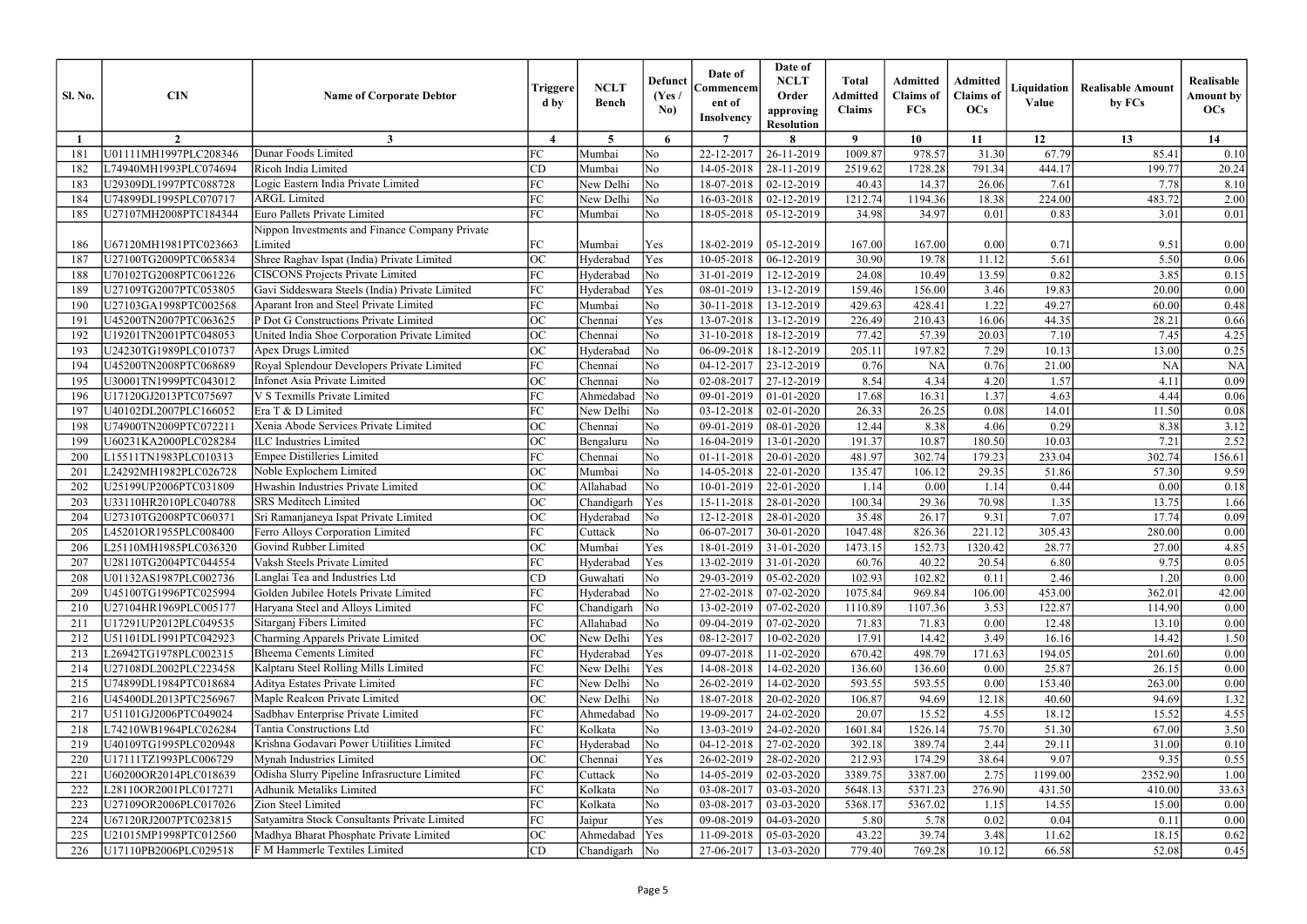| $5^{\circ}$<br>$\overline{7}$<br>$\mathbf{o}$<br>10<br>12<br>13<br>14<br>$\overline{2}$<br>$\boldsymbol{\Lambda}$<br>6<br>8<br>11<br>Mansa Print and Publishers Limited<br>72.05<br>U22110CH2003PLC026260<br>FC<br>28-02-2019<br>18-03-2020<br>88.70<br>9.56<br>Chandigarh<br>$\overline{\text{No}}$<br>16.65<br>12.86<br>227<br>ОC<br>A P Enterprises Private Limited<br>$\overline{\rm No}$<br>18-03-2020<br>54.35<br>23.24<br>31.10<br>14.45<br>19.93<br>U22012CH1993PTC012939<br>Chandigarh<br>13-11-2018<br>228<br>Jaihind Projects Limited<br><b>OC</b><br>$\overline{\rm No}$<br>1337.84<br>1002.06<br>335.78<br>33.47<br>229<br>Ahmedabad<br>02-11-2018<br>53.50<br>L45201GJ1985PLC008338<br>19-03-2020<br>Anush Finlease and Construction Private Limited<br>FC<br>231.78<br>U65910DL1997PTC084696<br>New Delhi<br>Yes<br>30-05-2019<br>01-04-2020<br>172.89<br>58.89<br>69.94<br>69.69<br>230<br>FC<br>No<br>1905.65<br>696.35<br>818.19<br>L27100MH1970PLC014621<br>Uttam Value Steel Private Limited<br>Mumbai<br>26-06-2018<br>30-04-2020<br>4385.14<br>2479.49<br>231<br>FC<br>N <sub>o</sub><br>Uttam Galva Metalics Limited<br>4334.80<br>3634.08<br>700.72<br>865.87<br>232<br>U27200HR2007PLC037927<br>11-07-2018<br>30-04-2020<br>1111.17<br>Mumbai<br>FC<br>U30000MH1995PLC091944<br>Trimax IT Infrastructure & Services Limited<br>No<br>21-02-2019<br>1748.84<br>1701.23<br>47.61<br>103.82<br>233<br>Mumbai<br>04-05-2020<br>166.01<br><b>Ganeshom Cereals Private Limited</b><br>FC<br>Yes<br>6.27<br>U51211HR2004PTC035387<br>511.88<br>8.00<br>234<br>13-12-2018<br>18-05-2020<br>552.24<br>40.36<br>Chandigarh<br>FC<br>248.02<br>Meghalaya Infratech Limited<br>Yes<br>28-08-2019<br>248.02<br>0.00<br>64.30<br>235<br>U45201ML2007PLC008266<br>18-05-2020<br>61.61<br>Guwahati<br>ОC<br>B. P. Food Products Private Limited<br>Ahmedabad<br>Yes<br>37.24<br>37.73<br>U15311MP1994PTC032994<br>08-08-2018<br>196.66<br>159.42<br>47.16<br>236<br>26-05-2020<br>ОC<br>L17123GJ2015PLC083569<br>Ahmedabad<br>$\overline{\rm No}$<br>26-04-2019<br>93.02<br>70.86<br>22.16<br>93.79<br>70.86<br>237<br>Digjam Limited<br>27-05-2020<br>U24230TG1992PLC014774<br>India Pencillins Limited<br>ОC<br>05-11-2019<br>0.95<br>0.00<br>No<br>29-05-2020<br>0.00<br>0.95<br>0.15<br>238<br>Hyderabad<br>FC<br>The Dhar Textile Mills Limited<br>Ahmedabad<br>Yes<br>668.10<br>15.99<br>23.27<br>239<br>L17121MP1984PLC002484<br>15-02-2019<br>04-06-2020<br>668.02<br>0.08<br>Evan Multispeciality Hospital & Research Centre Private<br>Limited<br>OC<br>U85100DL2012PTC246067<br>New Delhi<br>$\overline{\rm No}$<br>03-12-2018<br>08-06-2020<br>49.31<br>46.32<br>2.99<br>17.74<br>22.55<br>240<br>FC<br>Sarbat Cotfab Private Limited<br>93.37<br>84.94<br>U17110CH2005PTC027853<br>$\overline{\rm No}$<br>15-02-2018<br>08-06-2020<br>8.43<br>.94<br>24 <sup>1</sup><br>Chandigarh<br>1.61<br>U32201MH1994PLC284030<br>Aircel Limited<br>CD<br>No<br>12-03-2018<br>9151.50<br>1606.27<br>242<br>Mumbai<br>09-06-2020<br>No<br>36101.92<br>19831.79<br>6630.00<br>Dishnet Wireless Limited<br>U74999MH1998PLC283931<br>CD<br>Mumbai<br>19-03-2018<br>4844.62<br>243<br>09-06-2020<br>970.25<br>72.71<br>U74999MH1992PLC284457<br>CD<br>No<br>2274.01<br>244<br>Aircel Cellular Limited<br>Mumbai<br>19-03-2018<br>09-06-2020<br>FC<br>6.17<br>U74900WB2010PTC149112<br>Pannalal Cold Storage Private Limited<br>Kolkata<br>No<br>21-10-2019<br>15-06-2020<br>16.27<br>16.27<br>0.00<br>7.30<br>245<br>FC<br>RNB Cements (P) Limited<br>Yes<br>13-06-2019<br>143.22<br>142.41<br>33.82<br>34.00<br>246<br>U26942ML2007PTC008253<br>Guwahati<br>19-06-2020<br>0.81<br>N <sub>o</sub><br>Print House (India) Private Limited<br>CD<br>67.01<br>66.67<br>0.34<br>52.43<br>42.50<br>U85110MH1987PTC042166<br>Mumbai<br>09-10-2018<br>23-06-2020<br>247<br>ОC<br>Micromax Energy Limited<br>No<br>New Delhi<br>17-12-2018<br>6.06<br>0.00<br>0.18<br>0.00<br>248<br>U37100DL2010PLC209463<br>24-06-2020<br>6.06<br>Monet Exports Private Limited<br>FC<br>2.52<br>U74899DL1987PTC027157<br>New Delhi<br>Yes<br>20-12-2018<br>5.88<br>5.88<br>2.70<br>249<br>26-06-2020<br>0.00<br>Unnati Fortune Industries Private Limited<br>FC<br>9.97<br>$\overline{\rm No}$<br>9.84<br>3.34<br>9.84<br>U25203DL2007PTC159154<br>New Delhi<br>11-06-2019<br>01-07-2020<br>13.18<br>250<br>FC<br>602.63<br>547.92<br>54.71<br>88.07<br>75.61<br>U17115PN2006PLC022143<br>Maruti Cotex Limited<br>Yes<br>08-05-2019<br>02-07-2020<br>25 <sub>1</sub><br>Mumbai<br>FC<br>$\overline{\text{No}}$<br>12847.69<br>2614.72<br>L27230HR1988PLC030333<br>Chandigarh<br>$24-07-2017$ 09-07-2020<br>12641.18<br>206.51<br>1543.49<br>252<br>Amtek Auto Limited<br>City Mall Vikash Private Limited<br>FC<br>U45400WB2008PTC121477<br>No<br>26-02-2019<br>10-07-2020<br>184.23<br>76.37<br>88.11<br>253<br>Kolkata<br>180.08<br>4.15<br>FC<br>Mondal & Manna Coldstore Private Limited<br>2.00<br>0.29<br>U63020WB2010PTC154357<br>Kolkata<br>Yes<br>23-09-2019<br>13-07-2020<br>2.00<br>0.00<br>254<br>0.10<br>ОC<br>Prime Retail India Limited<br>79.30<br>38.37<br>18.67<br>U63090WB1990PLC048986<br>Kolkata<br>No<br>27-08-2019<br>40.93<br>10.47<br>255<br>15-07-2020<br>FC<br>Pellet Energy Systems Private Limited<br>$\overline{\rm No}$<br>46.92<br>3.03<br>U20296DL2010PTC206628<br>New Delhi<br>20-07-2018<br>43.89<br>15.13<br>20.07<br>256<br>17-07-2020<br>Jagdamba Loha Udhyog Private Limited<br>ОC<br>3.80<br>U27310UP1996PTC019256<br>$\overline{\rm No}$<br>31-07-2018<br>20-07-2020<br>14.12<br>13.86<br>0.26<br>5.56<br>Allahabad<br>257<br><b>GVR</b> Infra Projects Limited<br>FC<br>387.80<br>No<br>17-10-2018<br>2479.08<br>2271.08<br>208.00<br>352.00<br>U45200TN2001PLC088377<br>Chennai<br>20-07-2020<br>258<br>Maharastra Vidhyut Nigam Private Limited<br>FC<br>U40100MH2005PTC156213<br>Mumbai<br>No<br>14-02-2019<br>389.14<br>388.50<br>25.19<br>25.30<br>259<br>21-07-2020<br>0.64<br>FC<br><b>Shekhar Resorts Limited</b><br>U55101DL1997PLC090225<br>New Delhi<br>$\overline{\rm No}$<br>11-09-2018<br>24-07-2020<br>100.83<br>92.77<br>8.06<br>125.92<br>92.77<br>260<br>Siddharth Milk and Milk Products Private Limited<br>FC<br>366.71<br>Yes<br>26-04-2019<br>366.80<br>7.07<br>U15203GA2004PTC003366<br>Mumbai<br>03-08-2020<br>0.09<br>8.10<br>26 <sup>2</sup><br>Siddharth Milk Foods (india) Private Limited<br>FC<br>26-04-2019<br>9.90<br>U15202GA2007PTC005058<br>Mumbai<br>No<br>03-08-2020<br>408.20<br>398.30<br>39.47<br>70.35<br>262<br>FC<br>J N C Constructions Private Limited<br>$\overline{\rm No}$<br>203.73<br>99.89<br>U74899DL1998PTC093071<br>158.07<br>198.36<br>New Delhi<br>30-05-2019<br>04-08-2020<br>361.80<br>263<br>Suraj Fabrics Industries Limited<br>119.29<br>7.84<br>U17119WB1995PLC180759<br>CD<br>Kolkata<br>Yes<br>01-07-2019<br>12-08-2020<br>160.60<br>41.31<br>9.75<br>264<br>Surya Treasure island Private Limited<br>FC<br>0.00<br>U45400MH2007PTC170981<br>Mumbai<br>No<br>15-06-2018<br>17-08-2020<br>157.03<br>157.03<br>91.13<br>131.56<br>265<br>Payne Realtors Private Limited<br>FC<br>$\overline{\rm No}$<br>0.23<br>23.23<br>U45200DL2008PTC174167<br>New Delhi<br>25-07-2019<br>47.99<br>47.76<br>28.12<br>24-08-2020<br>266<br>ОC<br>U00361KA1989PTC009761<br>Aradhaya Steel Private Limited<br>$\overline{\rm No}$<br>29-08-2019<br>24-08-2020<br>297.22<br>257.97<br>39.25<br>53.06<br>61.50<br>Bengaluru<br>267<br>International Book House Private Limited<br>ОC<br>Mumbai<br>No<br>21-12-2018<br>46.00<br>24.63<br>21.37<br>8.04<br>8.70<br>268<br>U51900MH1941PTC003330<br>01-09-2020<br>Technovaa Plastic Industries Private Limited<br>U25203GJ2010PTC079355<br>ОC<br>$\overline{\rm No}$<br>26-10-2018<br>151.47<br>104.69<br>46.78<br>40.68<br>Ahmedabad<br>04-09-2020<br>41.59<br>269<br>FC<br>28.76<br>U51229PN2001PLC131630<br>Shree Kedarnath Sugar and Agro Products Limited<br>No<br>21-08-2019<br>606.13<br>574.59<br>31.54<br>54.25<br>Mumbai<br>$21-09-2020$<br>270<br>FC<br>93.26<br><b>Fourth Dimension Solutions Limited</b><br>Yes<br>25-07-2019<br>102.66<br>9.40<br>2.73<br>3.54<br>L72900DL2011PLC221111<br>New Delhi<br>25-09-2020<br>27 <sub>1</sub> | <b>Sl. No.</b> | <b>CIN</b> | <b>Name of Corporate Debtor</b> | Triggere<br>d by | <b>NCLT</b><br><b>Bench</b> | <b>Defunct</b><br>(Yes)<br>No) | Date of<br>Commencem<br>ent of<br><b>Insolvency</b> | Date of<br><b>NCLT</b><br>Order<br>approving<br><b>Resolution</b> | <b>Total</b><br><b>Admitted</b><br><b>Claims</b> | <b>Admitted</b><br><b>Claims</b> of<br><b>FCs</b> | <b>Admitted</b><br><b>Claims</b> of<br><b>OCs</b> | Liquidation<br>Value | <b>Realisable Amount</b><br>by FCs | Realisable<br><b>Amount by</b><br>OCs |
|-------------------------------------------------------------------------------------------------------------------------------------------------------------------------------------------------------------------------------------------------------------------------------------------------------------------------------------------------------------------------------------------------------------------------------------------------------------------------------------------------------------------------------------------------------------------------------------------------------------------------------------------------------------------------------------------------------------------------------------------------------------------------------------------------------------------------------------------------------------------------------------------------------------------------------------------------------------------------------------------------------------------------------------------------------------------------------------------------------------------------------------------------------------------------------------------------------------------------------------------------------------------------------------------------------------------------------------------------------------------------------------------------------------------------------------------------------------------------------------------------------------------------------------------------------------------------------------------------------------------------------------------------------------------------------------------------------------------------------------------------------------------------------------------------------------------------------------------------------------------------------------------------------------------------------------------------------------------------------------------------------------------------------------------------------------------------------------------------------------------------------------------------------------------------------------------------------------------------------------------------------------------------------------------------------------------------------------------------------------------------------------------------------------------------------------------------------------------------------------------------------------------------------------------------------------------------------------------------------------------------------------------------------------------------------------------------------------------------------------------------------------------------------------------------------------------------------------------------------------------------------------------------------------------------------------------------------------------------------------------------------------------------------------------------------------------------------------------------------------------------------------------------------------------------------------------------------------------------------------------------------------------------------------------------------------------------------------------------------------------------------------------------------------------------------------------------------------------------------------------------------------------------------------------------------------------------------------------------------------------------------------------------------------------------------------------------------------------------------------------------------------------------------------------------------------------------------------------------------------------------------------------------------------------------------------------------------------------------------------------------------------------------------------------------------------------------------------------------------------------------------------------------------------------------------------------------------------------------------------------------------------------------------------------------------------------------------------------------------------------------------------------------------------------------------------------------------------------------------------------------------------------------------------------------------------------------------------------------------------------------------------------------------------------------------------------------------------------------------------------------------------------------------------------------------------------------------------------------------------------------------------------------------------------------------------------------------------------------------------------------------------------------------------------------------------------------------------------------------------------------------------------------------------------------------------------------------------------------------------------------------------------------------------------------------------------------------------------------------------------------------------------------------------------------------------------------------------------------------------------------------------------------------------------------------------------------------------------------------------------------------------------------------------------------------------------------------------------------------------------------------------------------------------------------------------------------------------------------------------------------------------------------------------------------------------------------------------------------------------------------------------------------------------------------------------------------------------------------------------------------------------------------------------------------------------------------------------------------------------------------------------------------------------------------------------------------------------------------------------------------------------------------------------------------------------------------------------------------------------------------------------------------------------------------------------------------------------------------------------------------------------------------------------------------------------------------------------------------------------------------------------------------------------------------------------------------------------------------------------------------------------------------------------------------------------------------------------------------------------------------------------------------------------------------------------------------------------------------------------------------------------------------------------------------------------------------------------------------------------------------------------------------------------------------------------------------------------------------------------------------------------------------------------------------------------------------------------------------------------------------------------------------------------------------------------------------------------------------------------------------------------------------------------------------------------------------------------------------------------------------------------------------------------------------------------------------------------------------------------------------------------------------------------------------------------------------------------------------------------------------------------------------------------------------------------------------------------------------------------------------------------------------------------------------------------------------------------------------------------------------------------------------|----------------|------------|---------------------------------|------------------|-----------------------------|--------------------------------|-----------------------------------------------------|-------------------------------------------------------------------|--------------------------------------------------|---------------------------------------------------|---------------------------------------------------|----------------------|------------------------------------|---------------------------------------|
|                                                                                                                                                                                                                                                                                                                                                                                                                                                                                                                                                                                                                                                                                                                                                                                                                                                                                                                                                                                                                                                                                                                                                                                                                                                                                                                                                                                                                                                                                                                                                                                                                                                                                                                                                                                                                                                                                                                                                                                                                                                                                                                                                                                                                                                                                                                                                                                                                                                                                                                                                                                                                                                                                                                                                                                                                                                                                                                                                                                                                                                                                                                                                                                                                                                                                                                                                                                                                                                                                                                                                                                                                                                                                                                                                                                                                                                                                                                                                                                                                                                                                                                                                                                                                                                                                                                                                                                                                                                                                                                                                                                                                                                                                                                                                                                                                                                                                                                                                                                                                                                                                                                                                                                                                                                                                                                                                                                                                                                                                                                                                                                                                                                                                                                                                                                                                                                                                                                                                                                                                                                                                                                                                                                                                                                                                                                                                                                                                                                                                                                                                                                                                                                                                                                                                                                                                                                                                                                                                                                                                                                                                                                                                                                                                                                                                                                                                                                                                                                                                                                                                                                                                                                                                                                                                                                                                                                                                                                                                                                                                                                                                                                                                                                                                                                                         |                |            |                                 |                  |                             |                                |                                                     |                                                                   |                                                  |                                                   |                                                   |                      |                                    |                                       |
|                                                                                                                                                                                                                                                                                                                                                                                                                                                                                                                                                                                                                                                                                                                                                                                                                                                                                                                                                                                                                                                                                                                                                                                                                                                                                                                                                                                                                                                                                                                                                                                                                                                                                                                                                                                                                                                                                                                                                                                                                                                                                                                                                                                                                                                                                                                                                                                                                                                                                                                                                                                                                                                                                                                                                                                                                                                                                                                                                                                                                                                                                                                                                                                                                                                                                                                                                                                                                                                                                                                                                                                                                                                                                                                                                                                                                                                                                                                                                                                                                                                                                                                                                                                                                                                                                                                                                                                                                                                                                                                                                                                                                                                                                                                                                                                                                                                                                                                                                                                                                                                                                                                                                                                                                                                                                                                                                                                                                                                                                                                                                                                                                                                                                                                                                                                                                                                                                                                                                                                                                                                                                                                                                                                                                                                                                                                                                                                                                                                                                                                                                                                                                                                                                                                                                                                                                                                                                                                                                                                                                                                                                                                                                                                                                                                                                                                                                                                                                                                                                                                                                                                                                                                                                                                                                                                                                                                                                                                                                                                                                                                                                                                                                                                                                                                                         |                |            |                                 |                  |                             |                                |                                                     |                                                                   |                                                  |                                                   |                                                   |                      |                                    | 0.27                                  |
|                                                                                                                                                                                                                                                                                                                                                                                                                                                                                                                                                                                                                                                                                                                                                                                                                                                                                                                                                                                                                                                                                                                                                                                                                                                                                                                                                                                                                                                                                                                                                                                                                                                                                                                                                                                                                                                                                                                                                                                                                                                                                                                                                                                                                                                                                                                                                                                                                                                                                                                                                                                                                                                                                                                                                                                                                                                                                                                                                                                                                                                                                                                                                                                                                                                                                                                                                                                                                                                                                                                                                                                                                                                                                                                                                                                                                                                                                                                                                                                                                                                                                                                                                                                                                                                                                                                                                                                                                                                                                                                                                                                                                                                                                                                                                                                                                                                                                                                                                                                                                                                                                                                                                                                                                                                                                                                                                                                                                                                                                                                                                                                                                                                                                                                                                                                                                                                                                                                                                                                                                                                                                                                                                                                                                                                                                                                                                                                                                                                                                                                                                                                                                                                                                                                                                                                                                                                                                                                                                                                                                                                                                                                                                                                                                                                                                                                                                                                                                                                                                                                                                                                                                                                                                                                                                                                                                                                                                                                                                                                                                                                                                                                                                                                                                                                                         |                |            |                                 |                  |                             |                                |                                                     |                                                                   |                                                  |                                                   |                                                   |                      |                                    | 15.71                                 |
|                                                                                                                                                                                                                                                                                                                                                                                                                                                                                                                                                                                                                                                                                                                                                                                                                                                                                                                                                                                                                                                                                                                                                                                                                                                                                                                                                                                                                                                                                                                                                                                                                                                                                                                                                                                                                                                                                                                                                                                                                                                                                                                                                                                                                                                                                                                                                                                                                                                                                                                                                                                                                                                                                                                                                                                                                                                                                                                                                                                                                                                                                                                                                                                                                                                                                                                                                                                                                                                                                                                                                                                                                                                                                                                                                                                                                                                                                                                                                                                                                                                                                                                                                                                                                                                                                                                                                                                                                                                                                                                                                                                                                                                                                                                                                                                                                                                                                                                                                                                                                                                                                                                                                                                                                                                                                                                                                                                                                                                                                                                                                                                                                                                                                                                                                                                                                                                                                                                                                                                                                                                                                                                                                                                                                                                                                                                                                                                                                                                                                                                                                                                                                                                                                                                                                                                                                                                                                                                                                                                                                                                                                                                                                                                                                                                                                                                                                                                                                                                                                                                                                                                                                                                                                                                                                                                                                                                                                                                                                                                                                                                                                                                                                                                                                                                                         |                |            |                                 |                  |                             |                                |                                                     |                                                                   |                                                  |                                                   |                                                   |                      |                                    | 0.75                                  |
|                                                                                                                                                                                                                                                                                                                                                                                                                                                                                                                                                                                                                                                                                                                                                                                                                                                                                                                                                                                                                                                                                                                                                                                                                                                                                                                                                                                                                                                                                                                                                                                                                                                                                                                                                                                                                                                                                                                                                                                                                                                                                                                                                                                                                                                                                                                                                                                                                                                                                                                                                                                                                                                                                                                                                                                                                                                                                                                                                                                                                                                                                                                                                                                                                                                                                                                                                                                                                                                                                                                                                                                                                                                                                                                                                                                                                                                                                                                                                                                                                                                                                                                                                                                                                                                                                                                                                                                                                                                                                                                                                                                                                                                                                                                                                                                                                                                                                                                                                                                                                                                                                                                                                                                                                                                                                                                                                                                                                                                                                                                                                                                                                                                                                                                                                                                                                                                                                                                                                                                                                                                                                                                                                                                                                                                                                                                                                                                                                                                                                                                                                                                                                                                                                                                                                                                                                                                                                                                                                                                                                                                                                                                                                                                                                                                                                                                                                                                                                                                                                                                                                                                                                                                                                                                                                                                                                                                                                                                                                                                                                                                                                                                                                                                                                                                                         |                |            |                                 |                  |                             |                                |                                                     |                                                                   |                                                  |                                                   |                                                   |                      |                                    | 0.30                                  |
|                                                                                                                                                                                                                                                                                                                                                                                                                                                                                                                                                                                                                                                                                                                                                                                                                                                                                                                                                                                                                                                                                                                                                                                                                                                                                                                                                                                                                                                                                                                                                                                                                                                                                                                                                                                                                                                                                                                                                                                                                                                                                                                                                                                                                                                                                                                                                                                                                                                                                                                                                                                                                                                                                                                                                                                                                                                                                                                                                                                                                                                                                                                                                                                                                                                                                                                                                                                                                                                                                                                                                                                                                                                                                                                                                                                                                                                                                                                                                                                                                                                                                                                                                                                                                                                                                                                                                                                                                                                                                                                                                                                                                                                                                                                                                                                                                                                                                                                                                                                                                                                                                                                                                                                                                                                                                                                                                                                                                                                                                                                                                                                                                                                                                                                                                                                                                                                                                                                                                                                                                                                                                                                                                                                                                                                                                                                                                                                                                                                                                                                                                                                                                                                                                                                                                                                                                                                                                                                                                                                                                                                                                                                                                                                                                                                                                                                                                                                                                                                                                                                                                                                                                                                                                                                                                                                                                                                                                                                                                                                                                                                                                                                                                                                                                                                                         |                |            |                                 |                  |                             |                                |                                                     |                                                                   |                                                  |                                                   |                                                   |                      |                                    | 1.00                                  |
|                                                                                                                                                                                                                                                                                                                                                                                                                                                                                                                                                                                                                                                                                                                                                                                                                                                                                                                                                                                                                                                                                                                                                                                                                                                                                                                                                                                                                                                                                                                                                                                                                                                                                                                                                                                                                                                                                                                                                                                                                                                                                                                                                                                                                                                                                                                                                                                                                                                                                                                                                                                                                                                                                                                                                                                                                                                                                                                                                                                                                                                                                                                                                                                                                                                                                                                                                                                                                                                                                                                                                                                                                                                                                                                                                                                                                                                                                                                                                                                                                                                                                                                                                                                                                                                                                                                                                                                                                                                                                                                                                                                                                                                                                                                                                                                                                                                                                                                                                                                                                                                                                                                                                                                                                                                                                                                                                                                                                                                                                                                                                                                                                                                                                                                                                                                                                                                                                                                                                                                                                                                                                                                                                                                                                                                                                                                                                                                                                                                                                                                                                                                                                                                                                                                                                                                                                                                                                                                                                                                                                                                                                                                                                                                                                                                                                                                                                                                                                                                                                                                                                                                                                                                                                                                                                                                                                                                                                                                                                                                                                                                                                                                                                                                                                                                                         |                |            |                                 |                  |                             |                                |                                                     |                                                                   |                                                  |                                                   |                                                   |                      |                                    | 1.00                                  |
|                                                                                                                                                                                                                                                                                                                                                                                                                                                                                                                                                                                                                                                                                                                                                                                                                                                                                                                                                                                                                                                                                                                                                                                                                                                                                                                                                                                                                                                                                                                                                                                                                                                                                                                                                                                                                                                                                                                                                                                                                                                                                                                                                                                                                                                                                                                                                                                                                                                                                                                                                                                                                                                                                                                                                                                                                                                                                                                                                                                                                                                                                                                                                                                                                                                                                                                                                                                                                                                                                                                                                                                                                                                                                                                                                                                                                                                                                                                                                                                                                                                                                                                                                                                                                                                                                                                                                                                                                                                                                                                                                                                                                                                                                                                                                                                                                                                                                                                                                                                                                                                                                                                                                                                                                                                                                                                                                                                                                                                                                                                                                                                                                                                                                                                                                                                                                                                                                                                                                                                                                                                                                                                                                                                                                                                                                                                                                                                                                                                                                                                                                                                                                                                                                                                                                                                                                                                                                                                                                                                                                                                                                                                                                                                                                                                                                                                                                                                                                                                                                                                                                                                                                                                                                                                                                                                                                                                                                                                                                                                                                                                                                                                                                                                                                                                                         |                |            |                                 |                  |                             |                                |                                                     |                                                                   |                                                  |                                                   |                                                   |                      |                                    | 2.39                                  |
|                                                                                                                                                                                                                                                                                                                                                                                                                                                                                                                                                                                                                                                                                                                                                                                                                                                                                                                                                                                                                                                                                                                                                                                                                                                                                                                                                                                                                                                                                                                                                                                                                                                                                                                                                                                                                                                                                                                                                                                                                                                                                                                                                                                                                                                                                                                                                                                                                                                                                                                                                                                                                                                                                                                                                                                                                                                                                                                                                                                                                                                                                                                                                                                                                                                                                                                                                                                                                                                                                                                                                                                                                                                                                                                                                                                                                                                                                                                                                                                                                                                                                                                                                                                                                                                                                                                                                                                                                                                                                                                                                                                                                                                                                                                                                                                                                                                                                                                                                                                                                                                                                                                                                                                                                                                                                                                                                                                                                                                                                                                                                                                                                                                                                                                                                                                                                                                                                                                                                                                                                                                                                                                                                                                                                                                                                                                                                                                                                                                                                                                                                                                                                                                                                                                                                                                                                                                                                                                                                                                                                                                                                                                                                                                                                                                                                                                                                                                                                                                                                                                                                                                                                                                                                                                                                                                                                                                                                                                                                                                                                                                                                                                                                                                                                                                                         |                |            |                                 |                  |                             |                                |                                                     |                                                                   |                                                  |                                                   |                                                   |                      |                                    | 0.07                                  |
|                                                                                                                                                                                                                                                                                                                                                                                                                                                                                                                                                                                                                                                                                                                                                                                                                                                                                                                                                                                                                                                                                                                                                                                                                                                                                                                                                                                                                                                                                                                                                                                                                                                                                                                                                                                                                                                                                                                                                                                                                                                                                                                                                                                                                                                                                                                                                                                                                                                                                                                                                                                                                                                                                                                                                                                                                                                                                                                                                                                                                                                                                                                                                                                                                                                                                                                                                                                                                                                                                                                                                                                                                                                                                                                                                                                                                                                                                                                                                                                                                                                                                                                                                                                                                                                                                                                                                                                                                                                                                                                                                                                                                                                                                                                                                                                                                                                                                                                                                                                                                                                                                                                                                                                                                                                                                                                                                                                                                                                                                                                                                                                                                                                                                                                                                                                                                                                                                                                                                                                                                                                                                                                                                                                                                                                                                                                                                                                                                                                                                                                                                                                                                                                                                                                                                                                                                                                                                                                                                                                                                                                                                                                                                                                                                                                                                                                                                                                                                                                                                                                                                                                                                                                                                                                                                                                                                                                                                                                                                                                                                                                                                                                                                                                                                                                                         |                |            |                                 |                  |                             |                                |                                                     |                                                                   |                                                  |                                                   |                                                   |                      |                                    | 0.00                                  |
|                                                                                                                                                                                                                                                                                                                                                                                                                                                                                                                                                                                                                                                                                                                                                                                                                                                                                                                                                                                                                                                                                                                                                                                                                                                                                                                                                                                                                                                                                                                                                                                                                                                                                                                                                                                                                                                                                                                                                                                                                                                                                                                                                                                                                                                                                                                                                                                                                                                                                                                                                                                                                                                                                                                                                                                                                                                                                                                                                                                                                                                                                                                                                                                                                                                                                                                                                                                                                                                                                                                                                                                                                                                                                                                                                                                                                                                                                                                                                                                                                                                                                                                                                                                                                                                                                                                                                                                                                                                                                                                                                                                                                                                                                                                                                                                                                                                                                                                                                                                                                                                                                                                                                                                                                                                                                                                                                                                                                                                                                                                                                                                                                                                                                                                                                                                                                                                                                                                                                                                                                                                                                                                                                                                                                                                                                                                                                                                                                                                                                                                                                                                                                                                                                                                                                                                                                                                                                                                                                                                                                                                                                                                                                                                                                                                                                                                                                                                                                                                                                                                                                                                                                                                                                                                                                                                                                                                                                                                                                                                                                                                                                                                                                                                                                                                                         |                |            |                                 |                  |                             |                                |                                                     |                                                                   |                                                  |                                                   |                                                   |                      |                                    | 0.64                                  |
|                                                                                                                                                                                                                                                                                                                                                                                                                                                                                                                                                                                                                                                                                                                                                                                                                                                                                                                                                                                                                                                                                                                                                                                                                                                                                                                                                                                                                                                                                                                                                                                                                                                                                                                                                                                                                                                                                                                                                                                                                                                                                                                                                                                                                                                                                                                                                                                                                                                                                                                                                                                                                                                                                                                                                                                                                                                                                                                                                                                                                                                                                                                                                                                                                                                                                                                                                                                                                                                                                                                                                                                                                                                                                                                                                                                                                                                                                                                                                                                                                                                                                                                                                                                                                                                                                                                                                                                                                                                                                                                                                                                                                                                                                                                                                                                                                                                                                                                                                                                                                                                                                                                                                                                                                                                                                                                                                                                                                                                                                                                                                                                                                                                                                                                                                                                                                                                                                                                                                                                                                                                                                                                                                                                                                                                                                                                                                                                                                                                                                                                                                                                                                                                                                                                                                                                                                                                                                                                                                                                                                                                                                                                                                                                                                                                                                                                                                                                                                                                                                                                                                                                                                                                                                                                                                                                                                                                                                                                                                                                                                                                                                                                                                                                                                                                                         |                |            |                                 |                  |                             |                                |                                                     |                                                                   |                                                  |                                                   |                                                   |                      |                                    | 12.71                                 |
|                                                                                                                                                                                                                                                                                                                                                                                                                                                                                                                                                                                                                                                                                                                                                                                                                                                                                                                                                                                                                                                                                                                                                                                                                                                                                                                                                                                                                                                                                                                                                                                                                                                                                                                                                                                                                                                                                                                                                                                                                                                                                                                                                                                                                                                                                                                                                                                                                                                                                                                                                                                                                                                                                                                                                                                                                                                                                                                                                                                                                                                                                                                                                                                                                                                                                                                                                                                                                                                                                                                                                                                                                                                                                                                                                                                                                                                                                                                                                                                                                                                                                                                                                                                                                                                                                                                                                                                                                                                                                                                                                                                                                                                                                                                                                                                                                                                                                                                                                                                                                                                                                                                                                                                                                                                                                                                                                                                                                                                                                                                                                                                                                                                                                                                                                                                                                                                                                                                                                                                                                                                                                                                                                                                                                                                                                                                                                                                                                                                                                                                                                                                                                                                                                                                                                                                                                                                                                                                                                                                                                                                                                                                                                                                                                                                                                                                                                                                                                                                                                                                                                                                                                                                                                                                                                                                                                                                                                                                                                                                                                                                                                                                                                                                                                                                                         |                |            |                                 |                  |                             |                                |                                                     |                                                                   |                                                  |                                                   |                                                   |                      |                                    | 0.11                                  |
|                                                                                                                                                                                                                                                                                                                                                                                                                                                                                                                                                                                                                                                                                                                                                                                                                                                                                                                                                                                                                                                                                                                                                                                                                                                                                                                                                                                                                                                                                                                                                                                                                                                                                                                                                                                                                                                                                                                                                                                                                                                                                                                                                                                                                                                                                                                                                                                                                                                                                                                                                                                                                                                                                                                                                                                                                                                                                                                                                                                                                                                                                                                                                                                                                                                                                                                                                                                                                                                                                                                                                                                                                                                                                                                                                                                                                                                                                                                                                                                                                                                                                                                                                                                                                                                                                                                                                                                                                                                                                                                                                                                                                                                                                                                                                                                                                                                                                                                                                                                                                                                                                                                                                                                                                                                                                                                                                                                                                                                                                                                                                                                                                                                                                                                                                                                                                                                                                                                                                                                                                                                                                                                                                                                                                                                                                                                                                                                                                                                                                                                                                                                                                                                                                                                                                                                                                                                                                                                                                                                                                                                                                                                                                                                                                                                                                                                                                                                                                                                                                                                                                                                                                                                                                                                                                                                                                                                                                                                                                                                                                                                                                                                                                                                                                                                                         |                |            |                                 |                  |                             |                                |                                                     |                                                                   |                                                  |                                                   |                                                   |                      |                                    | 0.04                                  |
|                                                                                                                                                                                                                                                                                                                                                                                                                                                                                                                                                                                                                                                                                                                                                                                                                                                                                                                                                                                                                                                                                                                                                                                                                                                                                                                                                                                                                                                                                                                                                                                                                                                                                                                                                                                                                                                                                                                                                                                                                                                                                                                                                                                                                                                                                                                                                                                                                                                                                                                                                                                                                                                                                                                                                                                                                                                                                                                                                                                                                                                                                                                                                                                                                                                                                                                                                                                                                                                                                                                                                                                                                                                                                                                                                                                                                                                                                                                                                                                                                                                                                                                                                                                                                                                                                                                                                                                                                                                                                                                                                                                                                                                                                                                                                                                                                                                                                                                                                                                                                                                                                                                                                                                                                                                                                                                                                                                                                                                                                                                                                                                                                                                                                                                                                                                                                                                                                                                                                                                                                                                                                                                                                                                                                                                                                                                                                                                                                                                                                                                                                                                                                                                                                                                                                                                                                                                                                                                                                                                                                                                                                                                                                                                                                                                                                                                                                                                                                                                                                                                                                                                                                                                                                                                                                                                                                                                                                                                                                                                                                                                                                                                                                                                                                                                                         |                |            |                                 |                  |                             |                                |                                                     |                                                                   |                                                  |                                                   |                                                   |                      |                                    |                                       |
|                                                                                                                                                                                                                                                                                                                                                                                                                                                                                                                                                                                                                                                                                                                                                                                                                                                                                                                                                                                                                                                                                                                                                                                                                                                                                                                                                                                                                                                                                                                                                                                                                                                                                                                                                                                                                                                                                                                                                                                                                                                                                                                                                                                                                                                                                                                                                                                                                                                                                                                                                                                                                                                                                                                                                                                                                                                                                                                                                                                                                                                                                                                                                                                                                                                                                                                                                                                                                                                                                                                                                                                                                                                                                                                                                                                                                                                                                                                                                                                                                                                                                                                                                                                                                                                                                                                                                                                                                                                                                                                                                                                                                                                                                                                                                                                                                                                                                                                                                                                                                                                                                                                                                                                                                                                                                                                                                                                                                                                                                                                                                                                                                                                                                                                                                                                                                                                                                                                                                                                                                                                                                                                                                                                                                                                                                                                                                                                                                                                                                                                                                                                                                                                                                                                                                                                                                                                                                                                                                                                                                                                                                                                                                                                                                                                                                                                                                                                                                                                                                                                                                                                                                                                                                                                                                                                                                                                                                                                                                                                                                                                                                                                                                                                                                                                                         |                |            |                                 |                  |                             |                                |                                                     |                                                                   |                                                  |                                                   |                                                   |                      |                                    | 0.70                                  |
|                                                                                                                                                                                                                                                                                                                                                                                                                                                                                                                                                                                                                                                                                                                                                                                                                                                                                                                                                                                                                                                                                                                                                                                                                                                                                                                                                                                                                                                                                                                                                                                                                                                                                                                                                                                                                                                                                                                                                                                                                                                                                                                                                                                                                                                                                                                                                                                                                                                                                                                                                                                                                                                                                                                                                                                                                                                                                                                                                                                                                                                                                                                                                                                                                                                                                                                                                                                                                                                                                                                                                                                                                                                                                                                                                                                                                                                                                                                                                                                                                                                                                                                                                                                                                                                                                                                                                                                                                                                                                                                                                                                                                                                                                                                                                                                                                                                                                                                                                                                                                                                                                                                                                                                                                                                                                                                                                                                                                                                                                                                                                                                                                                                                                                                                                                                                                                                                                                                                                                                                                                                                                                                                                                                                                                                                                                                                                                                                                                                                                                                                                                                                                                                                                                                                                                                                                                                                                                                                                                                                                                                                                                                                                                                                                                                                                                                                                                                                                                                                                                                                                                                                                                                                                                                                                                                                                                                                                                                                                                                                                                                                                                                                                                                                                                                                         |                |            |                                 |                  |                             |                                |                                                     |                                                                   |                                                  |                                                   |                                                   |                      |                                    | 1.11                                  |
|                                                                                                                                                                                                                                                                                                                                                                                                                                                                                                                                                                                                                                                                                                                                                                                                                                                                                                                                                                                                                                                                                                                                                                                                                                                                                                                                                                                                                                                                                                                                                                                                                                                                                                                                                                                                                                                                                                                                                                                                                                                                                                                                                                                                                                                                                                                                                                                                                                                                                                                                                                                                                                                                                                                                                                                                                                                                                                                                                                                                                                                                                                                                                                                                                                                                                                                                                                                                                                                                                                                                                                                                                                                                                                                                                                                                                                                                                                                                                                                                                                                                                                                                                                                                                                                                                                                                                                                                                                                                                                                                                                                                                                                                                                                                                                                                                                                                                                                                                                                                                                                                                                                                                                                                                                                                                                                                                                                                                                                                                                                                                                                                                                                                                                                                                                                                                                                                                                                                                                                                                                                                                                                                                                                                                                                                                                                                                                                                                                                                                                                                                                                                                                                                                                                                                                                                                                                                                                                                                                                                                                                                                                                                                                                                                                                                                                                                                                                                                                                                                                                                                                                                                                                                                                                                                                                                                                                                                                                                                                                                                                                                                                                                                                                                                                                                         |                |            |                                 |                  |                             |                                |                                                     |                                                                   |                                                  |                                                   |                                                   |                      |                                    | 29.60                                 |
|                                                                                                                                                                                                                                                                                                                                                                                                                                                                                                                                                                                                                                                                                                                                                                                                                                                                                                                                                                                                                                                                                                                                                                                                                                                                                                                                                                                                                                                                                                                                                                                                                                                                                                                                                                                                                                                                                                                                                                                                                                                                                                                                                                                                                                                                                                                                                                                                                                                                                                                                                                                                                                                                                                                                                                                                                                                                                                                                                                                                                                                                                                                                                                                                                                                                                                                                                                                                                                                                                                                                                                                                                                                                                                                                                                                                                                                                                                                                                                                                                                                                                                                                                                                                                                                                                                                                                                                                                                                                                                                                                                                                                                                                                                                                                                                                                                                                                                                                                                                                                                                                                                                                                                                                                                                                                                                                                                                                                                                                                                                                                                                                                                                                                                                                                                                                                                                                                                                                                                                                                                                                                                                                                                                                                                                                                                                                                                                                                                                                                                                                                                                                                                                                                                                                                                                                                                                                                                                                                                                                                                                                                                                                                                                                                                                                                                                                                                                                                                                                                                                                                                                                                                                                                                                                                                                                                                                                                                                                                                                                                                                                                                                                                                                                                                                                         |                |            |                                 |                  |                             |                                |                                                     |                                                                   |                                                  |                                                   |                                                   |                      |                                    | 17.48                                 |
|                                                                                                                                                                                                                                                                                                                                                                                                                                                                                                                                                                                                                                                                                                                                                                                                                                                                                                                                                                                                                                                                                                                                                                                                                                                                                                                                                                                                                                                                                                                                                                                                                                                                                                                                                                                                                                                                                                                                                                                                                                                                                                                                                                                                                                                                                                                                                                                                                                                                                                                                                                                                                                                                                                                                                                                                                                                                                                                                                                                                                                                                                                                                                                                                                                                                                                                                                                                                                                                                                                                                                                                                                                                                                                                                                                                                                                                                                                                                                                                                                                                                                                                                                                                                                                                                                                                                                                                                                                                                                                                                                                                                                                                                                                                                                                                                                                                                                                                                                                                                                                                                                                                                                                                                                                                                                                                                                                                                                                                                                                                                                                                                                                                                                                                                                                                                                                                                                                                                                                                                                                                                                                                                                                                                                                                                                                                                                                                                                                                                                                                                                                                                                                                                                                                                                                                                                                                                                                                                                                                                                                                                                                                                                                                                                                                                                                                                                                                                                                                                                                                                                                                                                                                                                                                                                                                                                                                                                                                                                                                                                                                                                                                                                                                                                                                                         |                |            |                                 |                  |                             |                                |                                                     |                                                                   |                                                  |                                                   |                                                   |                      |                                    | 0.30                                  |
|                                                                                                                                                                                                                                                                                                                                                                                                                                                                                                                                                                                                                                                                                                                                                                                                                                                                                                                                                                                                                                                                                                                                                                                                                                                                                                                                                                                                                                                                                                                                                                                                                                                                                                                                                                                                                                                                                                                                                                                                                                                                                                                                                                                                                                                                                                                                                                                                                                                                                                                                                                                                                                                                                                                                                                                                                                                                                                                                                                                                                                                                                                                                                                                                                                                                                                                                                                                                                                                                                                                                                                                                                                                                                                                                                                                                                                                                                                                                                                                                                                                                                                                                                                                                                                                                                                                                                                                                                                                                                                                                                                                                                                                                                                                                                                                                                                                                                                                                                                                                                                                                                                                                                                                                                                                                                                                                                                                                                                                                                                                                                                                                                                                                                                                                                                                                                                                                                                                                                                                                                                                                                                                                                                                                                                                                                                                                                                                                                                                                                                                                                                                                                                                                                                                                                                                                                                                                                                                                                                                                                                                                                                                                                                                                                                                                                                                                                                                                                                                                                                                                                                                                                                                                                                                                                                                                                                                                                                                                                                                                                                                                                                                                                                                                                                                                         |                |            |                                 |                  |                             |                                |                                                     |                                                                   |                                                  |                                                   |                                                   |                      |                                    | $0.00\,$                              |
|                                                                                                                                                                                                                                                                                                                                                                                                                                                                                                                                                                                                                                                                                                                                                                                                                                                                                                                                                                                                                                                                                                                                                                                                                                                                                                                                                                                                                                                                                                                                                                                                                                                                                                                                                                                                                                                                                                                                                                                                                                                                                                                                                                                                                                                                                                                                                                                                                                                                                                                                                                                                                                                                                                                                                                                                                                                                                                                                                                                                                                                                                                                                                                                                                                                                                                                                                                                                                                                                                                                                                                                                                                                                                                                                                                                                                                                                                                                                                                                                                                                                                                                                                                                                                                                                                                                                                                                                                                                                                                                                                                                                                                                                                                                                                                                                                                                                                                                                                                                                                                                                                                                                                                                                                                                                                                                                                                                                                                                                                                                                                                                                                                                                                                                                                                                                                                                                                                                                                                                                                                                                                                                                                                                                                                                                                                                                                                                                                                                                                                                                                                                                                                                                                                                                                                                                                                                                                                                                                                                                                                                                                                                                                                                                                                                                                                                                                                                                                                                                                                                                                                                                                                                                                                                                                                                                                                                                                                                                                                                                                                                                                                                                                                                                                                                                         |                |            |                                 |                  |                             |                                |                                                     |                                                                   |                                                  |                                                   |                                                   |                      |                                    | 0.41                                  |
|                                                                                                                                                                                                                                                                                                                                                                                                                                                                                                                                                                                                                                                                                                                                                                                                                                                                                                                                                                                                                                                                                                                                                                                                                                                                                                                                                                                                                                                                                                                                                                                                                                                                                                                                                                                                                                                                                                                                                                                                                                                                                                                                                                                                                                                                                                                                                                                                                                                                                                                                                                                                                                                                                                                                                                                                                                                                                                                                                                                                                                                                                                                                                                                                                                                                                                                                                                                                                                                                                                                                                                                                                                                                                                                                                                                                                                                                                                                                                                                                                                                                                                                                                                                                                                                                                                                                                                                                                                                                                                                                                                                                                                                                                                                                                                                                                                                                                                                                                                                                                                                                                                                                                                                                                                                                                                                                                                                                                                                                                                                                                                                                                                                                                                                                                                                                                                                                                                                                                                                                                                                                                                                                                                                                                                                                                                                                                                                                                                                                                                                                                                                                                                                                                                                                                                                                                                                                                                                                                                                                                                                                                                                                                                                                                                                                                                                                                                                                                                                                                                                                                                                                                                                                                                                                                                                                                                                                                                                                                                                                                                                                                                                                                                                                                                                                         |                |            |                                 |                  |                             |                                |                                                     |                                                                   |                                                  |                                                   |                                                   |                      |                                    | 0.34                                  |
|                                                                                                                                                                                                                                                                                                                                                                                                                                                                                                                                                                                                                                                                                                                                                                                                                                                                                                                                                                                                                                                                                                                                                                                                                                                                                                                                                                                                                                                                                                                                                                                                                                                                                                                                                                                                                                                                                                                                                                                                                                                                                                                                                                                                                                                                                                                                                                                                                                                                                                                                                                                                                                                                                                                                                                                                                                                                                                                                                                                                                                                                                                                                                                                                                                                                                                                                                                                                                                                                                                                                                                                                                                                                                                                                                                                                                                                                                                                                                                                                                                                                                                                                                                                                                                                                                                                                                                                                                                                                                                                                                                                                                                                                                                                                                                                                                                                                                                                                                                                                                                                                                                                                                                                                                                                                                                                                                                                                                                                                                                                                                                                                                                                                                                                                                                                                                                                                                                                                                                                                                                                                                                                                                                                                                                                                                                                                                                                                                                                                                                                                                                                                                                                                                                                                                                                                                                                                                                                                                                                                                                                                                                                                                                                                                                                                                                                                                                                                                                                                                                                                                                                                                                                                                                                                                                                                                                                                                                                                                                                                                                                                                                                                                                                                                                                                         |                |            |                                 |                  |                             |                                |                                                     |                                                                   |                                                  |                                                   |                                                   |                      |                                    | 6.06                                  |
|                                                                                                                                                                                                                                                                                                                                                                                                                                                                                                                                                                                                                                                                                                                                                                                                                                                                                                                                                                                                                                                                                                                                                                                                                                                                                                                                                                                                                                                                                                                                                                                                                                                                                                                                                                                                                                                                                                                                                                                                                                                                                                                                                                                                                                                                                                                                                                                                                                                                                                                                                                                                                                                                                                                                                                                                                                                                                                                                                                                                                                                                                                                                                                                                                                                                                                                                                                                                                                                                                                                                                                                                                                                                                                                                                                                                                                                                                                                                                                                                                                                                                                                                                                                                                                                                                                                                                                                                                                                                                                                                                                                                                                                                                                                                                                                                                                                                                                                                                                                                                                                                                                                                                                                                                                                                                                                                                                                                                                                                                                                                                                                                                                                                                                                                                                                                                                                                                                                                                                                                                                                                                                                                                                                                                                                                                                                                                                                                                                                                                                                                                                                                                                                                                                                                                                                                                                                                                                                                                                                                                                                                                                                                                                                                                                                                                                                                                                                                                                                                                                                                                                                                                                                                                                                                                                                                                                                                                                                                                                                                                                                                                                                                                                                                                                                                         |                |            |                                 |                  |                             |                                |                                                     |                                                                   |                                                  |                                                   |                                                   |                      |                                    | 0.00                                  |
|                                                                                                                                                                                                                                                                                                                                                                                                                                                                                                                                                                                                                                                                                                                                                                                                                                                                                                                                                                                                                                                                                                                                                                                                                                                                                                                                                                                                                                                                                                                                                                                                                                                                                                                                                                                                                                                                                                                                                                                                                                                                                                                                                                                                                                                                                                                                                                                                                                                                                                                                                                                                                                                                                                                                                                                                                                                                                                                                                                                                                                                                                                                                                                                                                                                                                                                                                                                                                                                                                                                                                                                                                                                                                                                                                                                                                                                                                                                                                                                                                                                                                                                                                                                                                                                                                                                                                                                                                                                                                                                                                                                                                                                                                                                                                                                                                                                                                                                                                                                                                                                                                                                                                                                                                                                                                                                                                                                                                                                                                                                                                                                                                                                                                                                                                                                                                                                                                                                                                                                                                                                                                                                                                                                                                                                                                                                                                                                                                                                                                                                                                                                                                                                                                                                                                                                                                                                                                                                                                                                                                                                                                                                                                                                                                                                                                                                                                                                                                                                                                                                                                                                                                                                                                                                                                                                                                                                                                                                                                                                                                                                                                                                                                                                                                                                                         |                |            |                                 |                  |                             |                                |                                                     |                                                                   |                                                  |                                                   |                                                   |                      |                                    | 0.34                                  |
|                                                                                                                                                                                                                                                                                                                                                                                                                                                                                                                                                                                                                                                                                                                                                                                                                                                                                                                                                                                                                                                                                                                                                                                                                                                                                                                                                                                                                                                                                                                                                                                                                                                                                                                                                                                                                                                                                                                                                                                                                                                                                                                                                                                                                                                                                                                                                                                                                                                                                                                                                                                                                                                                                                                                                                                                                                                                                                                                                                                                                                                                                                                                                                                                                                                                                                                                                                                                                                                                                                                                                                                                                                                                                                                                                                                                                                                                                                                                                                                                                                                                                                                                                                                                                                                                                                                                                                                                                                                                                                                                                                                                                                                                                                                                                                                                                                                                                                                                                                                                                                                                                                                                                                                                                                                                                                                                                                                                                                                                                                                                                                                                                                                                                                                                                                                                                                                                                                                                                                                                                                                                                                                                                                                                                                                                                                                                                                                                                                                                                                                                                                                                                                                                                                                                                                                                                                                                                                                                                                                                                                                                                                                                                                                                                                                                                                                                                                                                                                                                                                                                                                                                                                                                                                                                                                                                                                                                                                                                                                                                                                                                                                                                                                                                                                                                         |                |            |                                 |                  |                             |                                |                                                     |                                                                   |                                                  |                                                   |                                                   |                      |                                    | 0.50                                  |
|                                                                                                                                                                                                                                                                                                                                                                                                                                                                                                                                                                                                                                                                                                                                                                                                                                                                                                                                                                                                                                                                                                                                                                                                                                                                                                                                                                                                                                                                                                                                                                                                                                                                                                                                                                                                                                                                                                                                                                                                                                                                                                                                                                                                                                                                                                                                                                                                                                                                                                                                                                                                                                                                                                                                                                                                                                                                                                                                                                                                                                                                                                                                                                                                                                                                                                                                                                                                                                                                                                                                                                                                                                                                                                                                                                                                                                                                                                                                                                                                                                                                                                                                                                                                                                                                                                                                                                                                                                                                                                                                                                                                                                                                                                                                                                                                                                                                                                                                                                                                                                                                                                                                                                                                                                                                                                                                                                                                                                                                                                                                                                                                                                                                                                                                                                                                                                                                                                                                                                                                                                                                                                                                                                                                                                                                                                                                                                                                                                                                                                                                                                                                                                                                                                                                                                                                                                                                                                                                                                                                                                                                                                                                                                                                                                                                                                                                                                                                                                                                                                                                                                                                                                                                                                                                                                                                                                                                                                                                                                                                                                                                                                                                                                                                                                                                         |                |            |                                 |                  |                             |                                |                                                     |                                                                   |                                                  |                                                   |                                                   |                      |                                    | 3.84                                  |
|                                                                                                                                                                                                                                                                                                                                                                                                                                                                                                                                                                                                                                                                                                                                                                                                                                                                                                                                                                                                                                                                                                                                                                                                                                                                                                                                                                                                                                                                                                                                                                                                                                                                                                                                                                                                                                                                                                                                                                                                                                                                                                                                                                                                                                                                                                                                                                                                                                                                                                                                                                                                                                                                                                                                                                                                                                                                                                                                                                                                                                                                                                                                                                                                                                                                                                                                                                                                                                                                                                                                                                                                                                                                                                                                                                                                                                                                                                                                                                                                                                                                                                                                                                                                                                                                                                                                                                                                                                                                                                                                                                                                                                                                                                                                                                                                                                                                                                                                                                                                                                                                                                                                                                                                                                                                                                                                                                                                                                                                                                                                                                                                                                                                                                                                                                                                                                                                                                                                                                                                                                                                                                                                                                                                                                                                                                                                                                                                                                                                                                                                                                                                                                                                                                                                                                                                                                                                                                                                                                                                                                                                                                                                                                                                                                                                                                                                                                                                                                                                                                                                                                                                                                                                                                                                                                                                                                                                                                                                                                                                                                                                                                                                                                                                                                                                         |                |            |                                 |                  |                             |                                |                                                     |                                                                   |                                                  |                                                   |                                                   |                      |                                    | 1.75                                  |
|                                                                                                                                                                                                                                                                                                                                                                                                                                                                                                                                                                                                                                                                                                                                                                                                                                                                                                                                                                                                                                                                                                                                                                                                                                                                                                                                                                                                                                                                                                                                                                                                                                                                                                                                                                                                                                                                                                                                                                                                                                                                                                                                                                                                                                                                                                                                                                                                                                                                                                                                                                                                                                                                                                                                                                                                                                                                                                                                                                                                                                                                                                                                                                                                                                                                                                                                                                                                                                                                                                                                                                                                                                                                                                                                                                                                                                                                                                                                                                                                                                                                                                                                                                                                                                                                                                                                                                                                                                                                                                                                                                                                                                                                                                                                                                                                                                                                                                                                                                                                                                                                                                                                                                                                                                                                                                                                                                                                                                                                                                                                                                                                                                                                                                                                                                                                                                                                                                                                                                                                                                                                                                                                                                                                                                                                                                                                                                                                                                                                                                                                                                                                                                                                                                                                                                                                                                                                                                                                                                                                                                                                                                                                                                                                                                                                                                                                                                                                                                                                                                                                                                                                                                                                                                                                                                                                                                                                                                                                                                                                                                                                                                                                                                                                                                                                         |                |            |                                 |                  |                             |                                |                                                     |                                                                   |                                                  |                                                   |                                                   |                      |                                    | 0.00                                  |
|                                                                                                                                                                                                                                                                                                                                                                                                                                                                                                                                                                                                                                                                                                                                                                                                                                                                                                                                                                                                                                                                                                                                                                                                                                                                                                                                                                                                                                                                                                                                                                                                                                                                                                                                                                                                                                                                                                                                                                                                                                                                                                                                                                                                                                                                                                                                                                                                                                                                                                                                                                                                                                                                                                                                                                                                                                                                                                                                                                                                                                                                                                                                                                                                                                                                                                                                                                                                                                                                                                                                                                                                                                                                                                                                                                                                                                                                                                                                                                                                                                                                                                                                                                                                                                                                                                                                                                                                                                                                                                                                                                                                                                                                                                                                                                                                                                                                                                                                                                                                                                                                                                                                                                                                                                                                                                                                                                                                                                                                                                                                                                                                                                                                                                                                                                                                                                                                                                                                                                                                                                                                                                                                                                                                                                                                                                                                                                                                                                                                                                                                                                                                                                                                                                                                                                                                                                                                                                                                                                                                                                                                                                                                                                                                                                                                                                                                                                                                                                                                                                                                                                                                                                                                                                                                                                                                                                                                                                                                                                                                                                                                                                                                                                                                                                                                         |                |            |                                 |                  |                             |                                |                                                     |                                                                   |                                                  |                                                   |                                                   |                      |                                    | 0.53                                  |
|                                                                                                                                                                                                                                                                                                                                                                                                                                                                                                                                                                                                                                                                                                                                                                                                                                                                                                                                                                                                                                                                                                                                                                                                                                                                                                                                                                                                                                                                                                                                                                                                                                                                                                                                                                                                                                                                                                                                                                                                                                                                                                                                                                                                                                                                                                                                                                                                                                                                                                                                                                                                                                                                                                                                                                                                                                                                                                                                                                                                                                                                                                                                                                                                                                                                                                                                                                                                                                                                                                                                                                                                                                                                                                                                                                                                                                                                                                                                                                                                                                                                                                                                                                                                                                                                                                                                                                                                                                                                                                                                                                                                                                                                                                                                                                                                                                                                                                                                                                                                                                                                                                                                                                                                                                                                                                                                                                                                                                                                                                                                                                                                                                                                                                                                                                                                                                                                                                                                                                                                                                                                                                                                                                                                                                                                                                                                                                                                                                                                                                                                                                                                                                                                                                                                                                                                                                                                                                                                                                                                                                                                                                                                                                                                                                                                                                                                                                                                                                                                                                                                                                                                                                                                                                                                                                                                                                                                                                                                                                                                                                                                                                                                                                                                                                                                         |                |            |                                 |                  |                             |                                |                                                     |                                                                   |                                                  |                                                   |                                                   |                      |                                    | 0.81                                  |
|                                                                                                                                                                                                                                                                                                                                                                                                                                                                                                                                                                                                                                                                                                                                                                                                                                                                                                                                                                                                                                                                                                                                                                                                                                                                                                                                                                                                                                                                                                                                                                                                                                                                                                                                                                                                                                                                                                                                                                                                                                                                                                                                                                                                                                                                                                                                                                                                                                                                                                                                                                                                                                                                                                                                                                                                                                                                                                                                                                                                                                                                                                                                                                                                                                                                                                                                                                                                                                                                                                                                                                                                                                                                                                                                                                                                                                                                                                                                                                                                                                                                                                                                                                                                                                                                                                                                                                                                                                                                                                                                                                                                                                                                                                                                                                                                                                                                                                                                                                                                                                                                                                                                                                                                                                                                                                                                                                                                                                                                                                                                                                                                                                                                                                                                                                                                                                                                                                                                                                                                                                                                                                                                                                                                                                                                                                                                                                                                                                                                                                                                                                                                                                                                                                                                                                                                                                                                                                                                                                                                                                                                                                                                                                                                                                                                                                                                                                                                                                                                                                                                                                                                                                                                                                                                                                                                                                                                                                                                                                                                                                                                                                                                                                                                                                                                         |                |            |                                 |                  |                             |                                |                                                     |                                                                   |                                                  |                                                   |                                                   |                      |                                    | 0.11                                  |
|                                                                                                                                                                                                                                                                                                                                                                                                                                                                                                                                                                                                                                                                                                                                                                                                                                                                                                                                                                                                                                                                                                                                                                                                                                                                                                                                                                                                                                                                                                                                                                                                                                                                                                                                                                                                                                                                                                                                                                                                                                                                                                                                                                                                                                                                                                                                                                                                                                                                                                                                                                                                                                                                                                                                                                                                                                                                                                                                                                                                                                                                                                                                                                                                                                                                                                                                                                                                                                                                                                                                                                                                                                                                                                                                                                                                                                                                                                                                                                                                                                                                                                                                                                                                                                                                                                                                                                                                                                                                                                                                                                                                                                                                                                                                                                                                                                                                                                                                                                                                                                                                                                                                                                                                                                                                                                                                                                                                                                                                                                                                                                                                                                                                                                                                                                                                                                                                                                                                                                                                                                                                                                                                                                                                                                                                                                                                                                                                                                                                                                                                                                                                                                                                                                                                                                                                                                                                                                                                                                                                                                                                                                                                                                                                                                                                                                                                                                                                                                                                                                                                                                                                                                                                                                                                                                                                                                                                                                                                                                                                                                                                                                                                                                                                                                                                         |                |            |                                 |                  |                             |                                |                                                     |                                                                   |                                                  |                                                   |                                                   |                      |                                    | 3.00                                  |
|                                                                                                                                                                                                                                                                                                                                                                                                                                                                                                                                                                                                                                                                                                                                                                                                                                                                                                                                                                                                                                                                                                                                                                                                                                                                                                                                                                                                                                                                                                                                                                                                                                                                                                                                                                                                                                                                                                                                                                                                                                                                                                                                                                                                                                                                                                                                                                                                                                                                                                                                                                                                                                                                                                                                                                                                                                                                                                                                                                                                                                                                                                                                                                                                                                                                                                                                                                                                                                                                                                                                                                                                                                                                                                                                                                                                                                                                                                                                                                                                                                                                                                                                                                                                                                                                                                                                                                                                                                                                                                                                                                                                                                                                                                                                                                                                                                                                                                                                                                                                                                                                                                                                                                                                                                                                                                                                                                                                                                                                                                                                                                                                                                                                                                                                                                                                                                                                                                                                                                                                                                                                                                                                                                                                                                                                                                                                                                                                                                                                                                                                                                                                                                                                                                                                                                                                                                                                                                                                                                                                                                                                                                                                                                                                                                                                                                                                                                                                                                                                                                                                                                                                                                                                                                                                                                                                                                                                                                                                                                                                                                                                                                                                                                                                                                                                         |                |            |                                 |                  |                             |                                |                                                     |                                                                   |                                                  |                                                   |                                                   |                      |                                    | $0.01\,$                              |
|                                                                                                                                                                                                                                                                                                                                                                                                                                                                                                                                                                                                                                                                                                                                                                                                                                                                                                                                                                                                                                                                                                                                                                                                                                                                                                                                                                                                                                                                                                                                                                                                                                                                                                                                                                                                                                                                                                                                                                                                                                                                                                                                                                                                                                                                                                                                                                                                                                                                                                                                                                                                                                                                                                                                                                                                                                                                                                                                                                                                                                                                                                                                                                                                                                                                                                                                                                                                                                                                                                                                                                                                                                                                                                                                                                                                                                                                                                                                                                                                                                                                                                                                                                                                                                                                                                                                                                                                                                                                                                                                                                                                                                                                                                                                                                                                                                                                                                                                                                                                                                                                                                                                                                                                                                                                                                                                                                                                                                                                                                                                                                                                                                                                                                                                                                                                                                                                                                                                                                                                                                                                                                                                                                                                                                                                                                                                                                                                                                                                                                                                                                                                                                                                                                                                                                                                                                                                                                                                                                                                                                                                                                                                                                                                                                                                                                                                                                                                                                                                                                                                                                                                                                                                                                                                                                                                                                                                                                                                                                                                                                                                                                                                                                                                                                                                         |                |            |                                 |                  |                             |                                |                                                     |                                                                   |                                                  |                                                   |                                                   |                      |                                    | 8.06                                  |
|                                                                                                                                                                                                                                                                                                                                                                                                                                                                                                                                                                                                                                                                                                                                                                                                                                                                                                                                                                                                                                                                                                                                                                                                                                                                                                                                                                                                                                                                                                                                                                                                                                                                                                                                                                                                                                                                                                                                                                                                                                                                                                                                                                                                                                                                                                                                                                                                                                                                                                                                                                                                                                                                                                                                                                                                                                                                                                                                                                                                                                                                                                                                                                                                                                                                                                                                                                                                                                                                                                                                                                                                                                                                                                                                                                                                                                                                                                                                                                                                                                                                                                                                                                                                                                                                                                                                                                                                                                                                                                                                                                                                                                                                                                                                                                                                                                                                                                                                                                                                                                                                                                                                                                                                                                                                                                                                                                                                                                                                                                                                                                                                                                                                                                                                                                                                                                                                                                                                                                                                                                                                                                                                                                                                                                                                                                                                                                                                                                                                                                                                                                                                                                                                                                                                                                                                                                                                                                                                                                                                                                                                                                                                                                                                                                                                                                                                                                                                                                                                                                                                                                                                                                                                                                                                                                                                                                                                                                                                                                                                                                                                                                                                                                                                                                                                         |                |            |                                 |                  |                             |                                |                                                     |                                                                   |                                                  |                                                   |                                                   |                      |                                    | 0.00                                  |
|                                                                                                                                                                                                                                                                                                                                                                                                                                                                                                                                                                                                                                                                                                                                                                                                                                                                                                                                                                                                                                                                                                                                                                                                                                                                                                                                                                                                                                                                                                                                                                                                                                                                                                                                                                                                                                                                                                                                                                                                                                                                                                                                                                                                                                                                                                                                                                                                                                                                                                                                                                                                                                                                                                                                                                                                                                                                                                                                                                                                                                                                                                                                                                                                                                                                                                                                                                                                                                                                                                                                                                                                                                                                                                                                                                                                                                                                                                                                                                                                                                                                                                                                                                                                                                                                                                                                                                                                                                                                                                                                                                                                                                                                                                                                                                                                                                                                                                                                                                                                                                                                                                                                                                                                                                                                                                                                                                                                                                                                                                                                                                                                                                                                                                                                                                                                                                                                                                                                                                                                                                                                                                                                                                                                                                                                                                                                                                                                                                                                                                                                                                                                                                                                                                                                                                                                                                                                                                                                                                                                                                                                                                                                                                                                                                                                                                                                                                                                                                                                                                                                                                                                                                                                                                                                                                                                                                                                                                                                                                                                                                                                                                                                                                                                                                                                         |                |            |                                 |                  |                             |                                |                                                     |                                                                   |                                                  |                                                   |                                                   |                      |                                    | 0.10                                  |
|                                                                                                                                                                                                                                                                                                                                                                                                                                                                                                                                                                                                                                                                                                                                                                                                                                                                                                                                                                                                                                                                                                                                                                                                                                                                                                                                                                                                                                                                                                                                                                                                                                                                                                                                                                                                                                                                                                                                                                                                                                                                                                                                                                                                                                                                                                                                                                                                                                                                                                                                                                                                                                                                                                                                                                                                                                                                                                                                                                                                                                                                                                                                                                                                                                                                                                                                                                                                                                                                                                                                                                                                                                                                                                                                                                                                                                                                                                                                                                                                                                                                                                                                                                                                                                                                                                                                                                                                                                                                                                                                                                                                                                                                                                                                                                                                                                                                                                                                                                                                                                                                                                                                                                                                                                                                                                                                                                                                                                                                                                                                                                                                                                                                                                                                                                                                                                                                                                                                                                                                                                                                                                                                                                                                                                                                                                                                                                                                                                                                                                                                                                                                                                                                                                                                                                                                                                                                                                                                                                                                                                                                                                                                                                                                                                                                                                                                                                                                                                                                                                                                                                                                                                                                                                                                                                                                                                                                                                                                                                                                                                                                                                                                                                                                                                                                         |                |            |                                 |                  |                             |                                |                                                     |                                                                   |                                                  |                                                   |                                                   |                      |                                    | 25.92                                 |
|                                                                                                                                                                                                                                                                                                                                                                                                                                                                                                                                                                                                                                                                                                                                                                                                                                                                                                                                                                                                                                                                                                                                                                                                                                                                                                                                                                                                                                                                                                                                                                                                                                                                                                                                                                                                                                                                                                                                                                                                                                                                                                                                                                                                                                                                                                                                                                                                                                                                                                                                                                                                                                                                                                                                                                                                                                                                                                                                                                                                                                                                                                                                                                                                                                                                                                                                                                                                                                                                                                                                                                                                                                                                                                                                                                                                                                                                                                                                                                                                                                                                                                                                                                                                                                                                                                                                                                                                                                                                                                                                                                                                                                                                                                                                                                                                                                                                                                                                                                                                                                                                                                                                                                                                                                                                                                                                                                                                                                                                                                                                                                                                                                                                                                                                                                                                                                                                                                                                                                                                                                                                                                                                                                                                                                                                                                                                                                                                                                                                                                                                                                                                                                                                                                                                                                                                                                                                                                                                                                                                                                                                                                                                                                                                                                                                                                                                                                                                                                                                                                                                                                                                                                                                                                                                                                                                                                                                                                                                                                                                                                                                                                                                                                                                                                                                         |                |            |                                 |                  |                             |                                |                                                     |                                                                   |                                                  |                                                   |                                                   |                      |                                    | 0.31                                  |
|                                                                                                                                                                                                                                                                                                                                                                                                                                                                                                                                                                                                                                                                                                                                                                                                                                                                                                                                                                                                                                                                                                                                                                                                                                                                                                                                                                                                                                                                                                                                                                                                                                                                                                                                                                                                                                                                                                                                                                                                                                                                                                                                                                                                                                                                                                                                                                                                                                                                                                                                                                                                                                                                                                                                                                                                                                                                                                                                                                                                                                                                                                                                                                                                                                                                                                                                                                                                                                                                                                                                                                                                                                                                                                                                                                                                                                                                                                                                                                                                                                                                                                                                                                                                                                                                                                                                                                                                                                                                                                                                                                                                                                                                                                                                                                                                                                                                                                                                                                                                                                                                                                                                                                                                                                                                                                                                                                                                                                                                                                                                                                                                                                                                                                                                                                                                                                                                                                                                                                                                                                                                                                                                                                                                                                                                                                                                                                                                                                                                                                                                                                                                                                                                                                                                                                                                                                                                                                                                                                                                                                                                                                                                                                                                                                                                                                                                                                                                                                                                                                                                                                                                                                                                                                                                                                                                                                                                                                                                                                                                                                                                                                                                                                                                                                                                         |                |            |                                 |                  |                             |                                |                                                     |                                                                   |                                                  |                                                   |                                                   |                      |                                    | 0.18                                  |
|                                                                                                                                                                                                                                                                                                                                                                                                                                                                                                                                                                                                                                                                                                                                                                                                                                                                                                                                                                                                                                                                                                                                                                                                                                                                                                                                                                                                                                                                                                                                                                                                                                                                                                                                                                                                                                                                                                                                                                                                                                                                                                                                                                                                                                                                                                                                                                                                                                                                                                                                                                                                                                                                                                                                                                                                                                                                                                                                                                                                                                                                                                                                                                                                                                                                                                                                                                                                                                                                                                                                                                                                                                                                                                                                                                                                                                                                                                                                                                                                                                                                                                                                                                                                                                                                                                                                                                                                                                                                                                                                                                                                                                                                                                                                                                                                                                                                                                                                                                                                                                                                                                                                                                                                                                                                                                                                                                                                                                                                                                                                                                                                                                                                                                                                                                                                                                                                                                                                                                                                                                                                                                                                                                                                                                                                                                                                                                                                                                                                                                                                                                                                                                                                                                                                                                                                                                                                                                                                                                                                                                                                                                                                                                                                                                                                                                                                                                                                                                                                                                                                                                                                                                                                                                                                                                                                                                                                                                                                                                                                                                                                                                                                                                                                                                                                         |                |            |                                 |                  |                             |                                |                                                     |                                                                   |                                                  |                                                   |                                                   |                      |                                    | 0.23                                  |
|                                                                                                                                                                                                                                                                                                                                                                                                                                                                                                                                                                                                                                                                                                                                                                                                                                                                                                                                                                                                                                                                                                                                                                                                                                                                                                                                                                                                                                                                                                                                                                                                                                                                                                                                                                                                                                                                                                                                                                                                                                                                                                                                                                                                                                                                                                                                                                                                                                                                                                                                                                                                                                                                                                                                                                                                                                                                                                                                                                                                                                                                                                                                                                                                                                                                                                                                                                                                                                                                                                                                                                                                                                                                                                                                                                                                                                                                                                                                                                                                                                                                                                                                                                                                                                                                                                                                                                                                                                                                                                                                                                                                                                                                                                                                                                                                                                                                                                                                                                                                                                                                                                                                                                                                                                                                                                                                                                                                                                                                                                                                                                                                                                                                                                                                                                                                                                                                                                                                                                                                                                                                                                                                                                                                                                                                                                                                                                                                                                                                                                                                                                                                                                                                                                                                                                                                                                                                                                                                                                                                                                                                                                                                                                                                                                                                                                                                                                                                                                                                                                                                                                                                                                                                                                                                                                                                                                                                                                                                                                                                                                                                                                                                                                                                                                                                         |                |            |                                 |                  |                             |                                |                                                     |                                                                   |                                                  |                                                   |                                                   |                      |                                    | 0.55                                  |
|                                                                                                                                                                                                                                                                                                                                                                                                                                                                                                                                                                                                                                                                                                                                                                                                                                                                                                                                                                                                                                                                                                                                                                                                                                                                                                                                                                                                                                                                                                                                                                                                                                                                                                                                                                                                                                                                                                                                                                                                                                                                                                                                                                                                                                                                                                                                                                                                                                                                                                                                                                                                                                                                                                                                                                                                                                                                                                                                                                                                                                                                                                                                                                                                                                                                                                                                                                                                                                                                                                                                                                                                                                                                                                                                                                                                                                                                                                                                                                                                                                                                                                                                                                                                                                                                                                                                                                                                                                                                                                                                                                                                                                                                                                                                                                                                                                                                                                                                                                                                                                                                                                                                                                                                                                                                                                                                                                                                                                                                                                                                                                                                                                                                                                                                                                                                                                                                                                                                                                                                                                                                                                                                                                                                                                                                                                                                                                                                                                                                                                                                                                                                                                                                                                                                                                                                                                                                                                                                                                                                                                                                                                                                                                                                                                                                                                                                                                                                                                                                                                                                                                                                                                                                                                                                                                                                                                                                                                                                                                                                                                                                                                                                                                                                                                                                         |                |            |                                 |                  |                             |                                |                                                     |                                                                   |                                                  |                                                   |                                                   |                      |                                    | 0.43                                  |
|                                                                                                                                                                                                                                                                                                                                                                                                                                                                                                                                                                                                                                                                                                                                                                                                                                                                                                                                                                                                                                                                                                                                                                                                                                                                                                                                                                                                                                                                                                                                                                                                                                                                                                                                                                                                                                                                                                                                                                                                                                                                                                                                                                                                                                                                                                                                                                                                                                                                                                                                                                                                                                                                                                                                                                                                                                                                                                                                                                                                                                                                                                                                                                                                                                                                                                                                                                                                                                                                                                                                                                                                                                                                                                                                                                                                                                                                                                                                                                                                                                                                                                                                                                                                                                                                                                                                                                                                                                                                                                                                                                                                                                                                                                                                                                                                                                                                                                                                                                                                                                                                                                                                                                                                                                                                                                                                                                                                                                                                                                                                                                                                                                                                                                                                                                                                                                                                                                                                                                                                                                                                                                                                                                                                                                                                                                                                                                                                                                                                                                                                                                                                                                                                                                                                                                                                                                                                                                                                                                                                                                                                                                                                                                                                                                                                                                                                                                                                                                                                                                                                                                                                                                                                                                                                                                                                                                                                                                                                                                                                                                                                                                                                                                                                                                                                         |                |            |                                 |                  |                             |                                |                                                     |                                                                   |                                                  |                                                   |                                                   |                      |                                    | 1.06                                  |
|                                                                                                                                                                                                                                                                                                                                                                                                                                                                                                                                                                                                                                                                                                                                                                                                                                                                                                                                                                                                                                                                                                                                                                                                                                                                                                                                                                                                                                                                                                                                                                                                                                                                                                                                                                                                                                                                                                                                                                                                                                                                                                                                                                                                                                                                                                                                                                                                                                                                                                                                                                                                                                                                                                                                                                                                                                                                                                                                                                                                                                                                                                                                                                                                                                                                                                                                                                                                                                                                                                                                                                                                                                                                                                                                                                                                                                                                                                                                                                                                                                                                                                                                                                                                                                                                                                                                                                                                                                                                                                                                                                                                                                                                                                                                                                                                                                                                                                                                                                                                                                                                                                                                                                                                                                                                                                                                                                                                                                                                                                                                                                                                                                                                                                                                                                                                                                                                                                                                                                                                                                                                                                                                                                                                                                                                                                                                                                                                                                                                                                                                                                                                                                                                                                                                                                                                                                                                                                                                                                                                                                                                                                                                                                                                                                                                                                                                                                                                                                                                                                                                                                                                                                                                                                                                                                                                                                                                                                                                                                                                                                                                                                                                                                                                                                                                         |                |            |                                 |                  |                             |                                |                                                     |                                                                   |                                                  |                                                   |                                                   |                      |                                    | 4.90                                  |
|                                                                                                                                                                                                                                                                                                                                                                                                                                                                                                                                                                                                                                                                                                                                                                                                                                                                                                                                                                                                                                                                                                                                                                                                                                                                                                                                                                                                                                                                                                                                                                                                                                                                                                                                                                                                                                                                                                                                                                                                                                                                                                                                                                                                                                                                                                                                                                                                                                                                                                                                                                                                                                                                                                                                                                                                                                                                                                                                                                                                                                                                                                                                                                                                                                                                                                                                                                                                                                                                                                                                                                                                                                                                                                                                                                                                                                                                                                                                                                                                                                                                                                                                                                                                                                                                                                                                                                                                                                                                                                                                                                                                                                                                                                                                                                                                                                                                                                                                                                                                                                                                                                                                                                                                                                                                                                                                                                                                                                                                                                                                                                                                                                                                                                                                                                                                                                                                                                                                                                                                                                                                                                                                                                                                                                                                                                                                                                                                                                                                                                                                                                                                                                                                                                                                                                                                                                                                                                                                                                                                                                                                                                                                                                                                                                                                                                                                                                                                                                                                                                                                                                                                                                                                                                                                                                                                                                                                                                                                                                                                                                                                                                                                                                                                                                                                         |                |            |                                 |                  |                             |                                |                                                     |                                                                   |                                                  |                                                   |                                                   |                      |                                    | 2.14                                  |
| U15491MH1999PTC121910<br>Flowtech Equipments (India) Private Limited<br>OC<br>06-03-2019<br>3.33<br>Mumbai<br>No<br>10-10-2019<br>5.41<br>1.40<br>4.01<br>1.40<br>272                                                                                                                                                                                                                                                                                                                                                                                                                                                                                                                                                                                                                                                                                                                                                                                                                                                                                                                                                                                                                                                                                                                                                                                                                                                                                                                                                                                                                                                                                                                                                                                                                                                                                                                                                                                                                                                                                                                                                                                                                                                                                                                                                                                                                                                                                                                                                                                                                                                                                                                                                                                                                                                                                                                                                                                                                                                                                                                                                                                                                                                                                                                                                                                                                                                                                                                                                                                                                                                                                                                                                                                                                                                                                                                                                                                                                                                                                                                                                                                                                                                                                                                                                                                                                                                                                                                                                                                                                                                                                                                                                                                                                                                                                                                                                                                                                                                                                                                                                                                                                                                                                                                                                                                                                                                                                                                                                                                                                                                                                                                                                                                                                                                                                                                                                                                                                                                                                                                                                                                                                                                                                                                                                                                                                                                                                                                                                                                                                                                                                                                                                                                                                                                                                                                                                                                                                                                                                                                                                                                                                                                                                                                                                                                                                                                                                                                                                                                                                                                                                                                                                                                                                                                                                                                                                                                                                                                                                                                                                                                                                                                                                                   |                |            |                                 |                  |                             |                                |                                                     |                                                                   |                                                  |                                                   |                                                   |                      |                                    | 3.61                                  |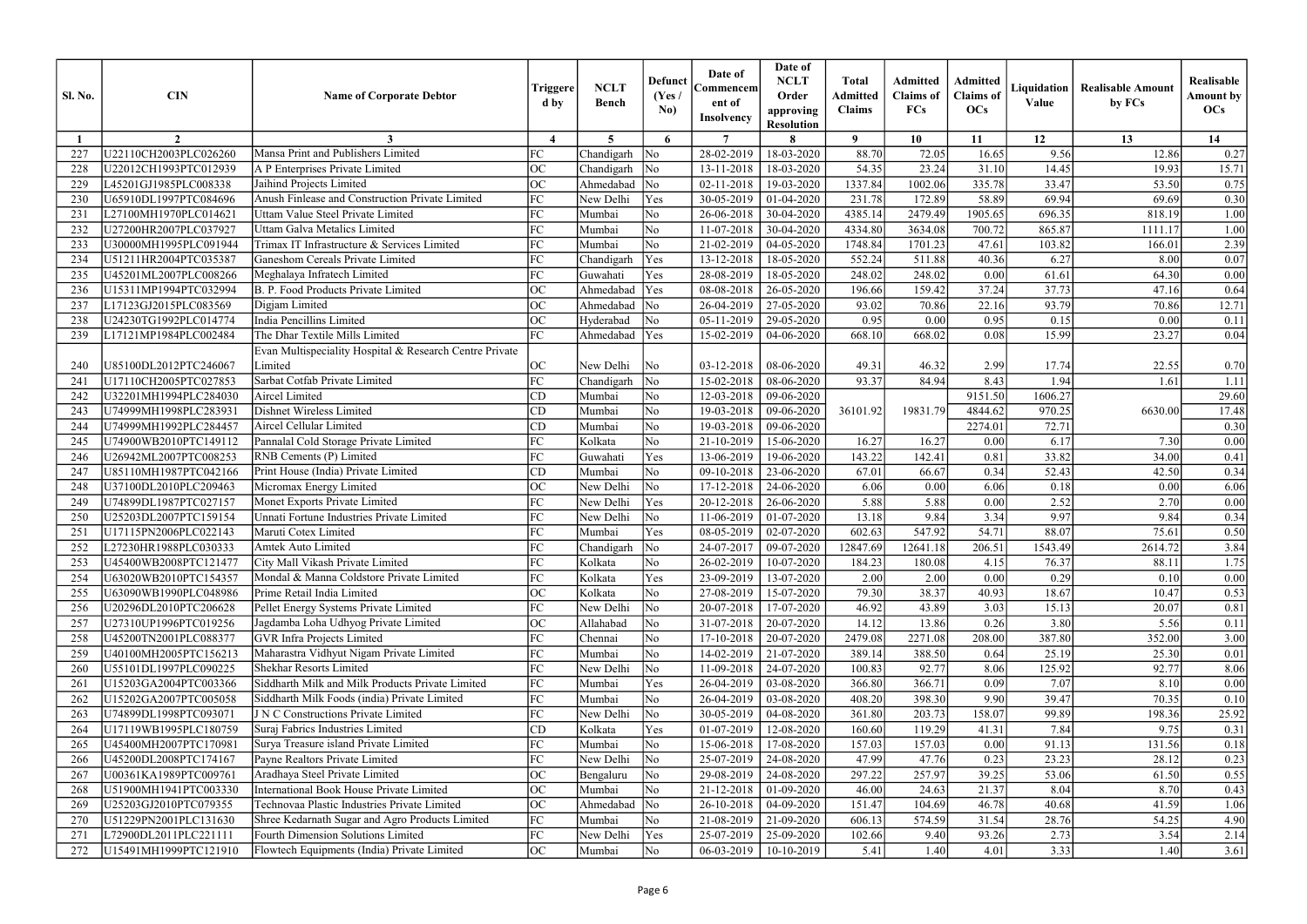| $\overline{7}$<br>$\mathbf{o}$<br>13<br>$\overline{2}$<br>$\boldsymbol{\Lambda}$<br>$5^{\circ}$<br>6<br>10<br>11<br>12<br>14<br>3<br>Sri Murugarajendra Oil Industry Private Limited<br>18.77<br>1.92<br>U01514KA1984PTC006284<br><b>OC</b><br>04-06-2019<br>10-02-2020<br>18.68<br>3.12<br>Yes<br>0.09<br>Bengaluru<br>FC<br>$\overline{\text{No}}$<br>1167.10<br>552.88<br>94.14<br>85.00<br>U40101TG2004PLC061239<br>Sai Lilagar Power Generation Limited<br>Hyderabad<br>11-07-2019<br>27-08-2020<br>614.22<br>274<br>FC<br>$\overline{\rm No}$<br>Tiger Surgical Disposable Private Limited<br>Ahmedabad<br>24-07-2019<br>28.63<br>1.09<br>2.50<br>275<br>U33112GJ2003PTC042558<br>16-09-2020<br>26.49<br>2.14<br>Sampan Tradex Private Limited<br><b>OC</b><br>New Delhi<br>30-07-2019<br>31.44<br>1.05<br><b>NA</b><br>U70102DL2013PTC249338<br>$\overline{\rm No}$<br>23-09-2020<br>31.44<br><b>NA</b><br>276<br>OC<br>17.07<br>3.28<br>U45201RJ2008PTC027419<br>Flamingo Landbase Private Limited<br>Yes<br>24-09-2019<br>14-02-2020<br>16.00<br>1.07<br>3.60<br>277<br>Jaipur<br><b>NIIL Infrastructures Private Limited</b><br>FC<br>No<br>New Delhi<br>149.64<br>137.64<br>90.99<br>102.46<br>278<br>U45400DL2007PTC201844<br>28-03-2018<br>04-11-2020<br>12.00<br>FC<br>Asian Colour Coated Ispat Limited<br>New Delhi<br>20-07-2018<br>7124.92<br>6567.00<br>557.92<br>1537.58<br>279<br>U27105DL2005PLC132593<br>No<br>26-10-2020<br>619.15<br>OC<br>8.74<br>Thexa Pharma Private Limited<br>Hyderabad<br>Yes<br>28-08-2018<br>11-12-2019<br>51.06<br>44.55<br>6.51<br>280<br>U24232TG2007PTC056165<br>10.26<br>FC<br>Parole Hotels PrivateLimited<br>No<br><b>NA</b><br>12.59<br>Mumbai<br>04-12-2018<br>06-10-2020<br>11.84<br>11.84<br>12.75<br>28<br>U55101GA1999PTC002758<br><b>OC</b><br>Benlon India Limited<br>New Delhi<br>No<br>479.43<br>472.00<br>7.43<br>81.01<br>103.00<br>282<br>U74899DL1994PLC063000<br>19-12-2018<br>20-10-2020<br>Asahi Industries Limited<br>FC<br>No<br>46.79<br>44.91<br>1.88<br>0.71<br>5.76<br>283<br>L17120MH1993PLC073267<br>Mumbai<br>21-01-2019<br>13-11-2020<br>OC<br>Yes<br>20.36<br>18.90<br>U74999MH2011PTC212987<br>Om Printing and Flexible Packaging Private Limited<br>20-02-2019<br>10-11-2020<br>1.46<br>6.00<br>6.38<br>284<br>Mumbai<br>OC<br>39.33<br>232.15<br>98.84<br>Gopala Polyplast Ltd<br>Ahmedaba<br>Yes<br>02-05-2019<br>07-08-2020<br>133.31<br>40.38<br>285<br>L25200GJ1984PLC050560<br>Prashant Impex Private Limited<br><b>OC</b><br>Kolkata<br>0.32<br>U28991WB1989PTC046011<br>Yes<br>27-06-2019<br>21-09-2020<br>2.15<br>0.32<br>1.83<br>0.82<br>286<br>OC<br>Yes<br>1294.83<br>339.75<br>50.85<br>U27109WB2002PTC095337<br>VSP Udyog Private Limited<br>Kolkata<br>07-08-2019<br>20-10-2020<br>955.08<br>50.90<br>287<br>Yes<br>2.72<br>Kaula Agro Foods Private Limited<br>CD<br>Kochi<br>03-12-2019<br>9.09<br>4.02<br>288<br>U15490KL2008PTC021879<br>29-09-2020<br>5.45<br>3.64<br>FC<br>5.69<br>5.59<br>Swastik Aqua Limited<br>New Delhi<br>No<br>09-12-2019<br>24-11-2020<br>0.98<br>3.00<br>289<br>U15543DL2004PLC126891<br>0.10<br>Diamond Engineering (Chennai) Private Limited<br>OC<br>No<br>284.50<br>154.41<br>U29113TN1997PTC037853<br>06-06-2017<br>30-09-2019<br>335.50<br>51.00<br>160.00<br>290<br>Chennai<br>FC<br>U03110MP1991PTC006499<br>Arya Filaments Private Limited<br>$\overline{\rm No}$<br>21.30<br>21.07<br>4.78<br>29<br>Ahmedabad<br>17-08-2018<br>23-10-2020<br>0.23<br>6.00<br>FC<br>6.29<br>4.25<br>Shree Bhomika International Limited<br>331.69<br>325.40<br>292<br>U74899DL1994PLC063016<br>New Delhi<br>Yes<br>11-07-2019<br>05-10-2020<br>4.00<br>FC<br>$\overline{\text{No}}$<br>Castex Technologies Limited<br>20-12-2017<br>7745.53<br>7522.26<br>223.27<br>500.88<br>1266.44<br>293<br>L65921HR1983PLC033789<br>Chandigarh<br>15-12-2020<br><b>OC</b><br>No<br>606.28<br>3.89<br>U27209TN1984PLC010994<br>Tebma Shipyards Limited<br>25-09-2018<br>04-03-2020<br>602.39<br>206.55<br>58.65<br>294<br>Chennai<br>OC<br>Proseed India Limited<br>36.76<br>2.38<br>Hyderabad<br>$\overline{\rm No}$<br>10-07-2019<br>39.14<br>1.50<br>1.50<br>295<br>L01403TG2002PLC039113<br>03-12-2020<br>Ashika Commercial Pvt Ltd<br>FC<br>Kolkata<br>No<br>22-08-2019<br>45.37<br>39.23<br>16.22<br>39.23<br>U74140WB1987PTC043404<br>12-08-2020<br>6.14<br>296<br>FC<br>Yes<br>19.09<br>5.35<br>5.11<br>U15541DL2004PLC126895<br>Swastik Fruits Products Limited<br>New Delhi<br>06-09-2019<br>04-12-2020<br>18.68<br>0.41<br>297<br>FC<br>Shridhar Castings Private Limited<br>No<br>25.58<br>21.60<br>3.98<br>2.19<br>4.58<br>298<br>U27300MH1999PTC122686<br>Mumbai<br>17-10-2019<br>29-09-2020<br>$\Omega$<br>37.95<br>2.35<br>Ahmedabad Yes<br>26.13<br>11.82<br>3.90<br>299<br>U28112GJ2010PTC059270<br>Twenty First Century Castings Private Limited<br>$16-01-2020$ 09-12-2020<br>$\mathsf{v}\mathsf{v}$<br>Drake & Scull Water & Energy India Private Limited<br><b>OC</b><br>98.22<br>U40101HR2011PTC044592<br>Chandigarh No<br>30-10-2018<br>$  03 - 12 - 2020$<br>84.31<br>13.91<br>4.92<br>6.46<br>300<br>FC<br>961.46<br>914.01<br>47.45<br>28.70<br>U74210DL1997PLC168576<br><b>VIL Limited</b><br>New Delhi<br>$\overline{\rm No}$<br>19-03-2019<br>24-12-2020<br>41.61<br>301<br>Sujana Universal Industries Limited<br><b>OC</b><br>L29309TG1986PLC006714<br>$\overline{\rm No}$<br>20-06-2019<br>24-12-2020<br>2187.10<br>1956.74<br>230.36<br>38.69<br>101.10<br>302<br>Hyderabad<br><b>OC</b><br>U72900MH2001PLC131598<br>Reliance Infratel Limited<br>No<br>03-12-2020<br>42394.16<br>1338.78<br>4339.58<br>4235.78<br>Mumbai<br>17-05-2018<br>41055.38<br>303<br>Multiwal Duplex Private Limited<br>FC<br>$\overline{\text{No}}$<br>126.57<br>U21011UR1985PTC007180<br>Allahabad<br>16-12-2020<br>126.57<br><b>NA</b><br>10.00<br>13.00<br>12-09-2019<br>304<br>Jalpower Corporation Limited<br>FC<br>Yes<br>1322.58<br>118.21<br>U40109TG2004PLC043985<br>Hyderabad<br>09-04-2019<br>24-12-2020<br>1204.37<br>51.41<br>151.00<br>305<br>Amrit Fresh Private Limited<br>FC<br>U15122WB2009PTC135621<br>Kolkata<br>No<br>24-12-2020<br>7.33<br>10-07-2019<br>26.51<br>26.30<br>0.21<br>10.00<br>306<br>Badami Sugars Limited<br>FC<br>U15429KA2002PLC029955<br>Yes<br>27-09-2019<br>241.82<br>241.80<br>0.02<br>8.54<br>Bengaluru<br>08-07-2020<br>16.50<br>307<br>Flowline Instrumentation Private Limited<br><b>OC</b><br>10.83<br>7.91<br>U30007KA2002PTC030541<br>$\overline{\text{No}}$<br>23-10-2019<br>2.92<br>0.15<br>3.15<br>Bengaluru<br>25-11-2020<br>308<br>FC<br>34.43<br>Bigmoon Buildcon Private Limited<br>New Delhi<br>$\overline{\rm No}$<br>34.43<br>U70109DL2011PTC221077<br>03-09-2019<br>0.00<br>14.66<br>18.50<br>309<br>04-01-2021<br>FC<br>Garden Silk Mills Limited<br>2603.01<br>L17111GJ1979PLC003463<br>Ahmedabad<br>$\overline{\rm No}$<br>24-06-2020<br>2090.46<br>512.55<br>694.18<br>717.50<br>01-01-2021<br>310<br>Parabolic Drugs Limited<br><b>OC</b><br>L24231CH1996PLC017755<br>Chandigarh<br>$\overline{\rm No}$<br>23-08-2018<br>1515.58<br>375.73<br>103.68<br>12-01-2021<br>1891.31<br>110.00<br>311<br>Vardhman Chemtech Limited<br>FC<br>U24117CH1996PLC018656<br>Chandigarh<br>$\overline{\rm No}$<br>25-09-2018<br>12-01-2021<br>737.31<br>411.92<br>325.39<br>14.02<br>27.54<br>312<br>Shetkari Sakhar Karkhana (Chandapuri) Limited<br>U15424PN1998PLC013163<br><b>OC</b><br>71.13<br>24.85<br>22.49<br>Mumbai<br>Yes<br>14-01-2019<br>22-01-2021<br>69.30<br>1.83<br>313<br>Nijinoy Trading Private Limited<br><b>OC</b><br>11.71<br>1.24<br>10.47<br>U52100GJ2008PTC055050<br>Ahmedabad<br>Yes<br>25-04-2019<br>0.15<br>0.10<br>314<br>18-01-2021<br>Prius Commercial Projects Private Limited<br>FC<br>U45200DL2006PTC156368<br>New Delhi<br>No<br>09-08-2019<br>852.12<br>844.79<br>7.33<br>429.07<br>443.13<br>315<br>$04 - 01 - 2021$<br>NTL Electronics India Limited<br>OC<br>New Delhi<br>$\overline{\text{No}}$<br>211.37<br>139.44<br>71.93<br>18.74<br>U32109DL2002PLC115129<br>27-08-2019<br>07-01-2021<br>17.84<br>316<br>Capital Auto Rubber Products Private Limited<br><b>OC</b><br>New Delhi<br>Yes<br>9.70<br>4.43<br>4.55<br>5.20<br>U74899DL1984PTC018352<br>06-09-2019<br>08-02-2021<br>14.13<br>317 | <b>Sl. No.</b> | <b>CIN</b>            | <b>Name of Corporate Debtor</b> | Triggere<br>d by | <b>NCLT</b><br><b>Bench</b> | <b>Defunct</b><br>(Yes /<br>No) | Date of<br>Commencem<br>ent of<br><b>Insolvency</b> | Date of<br><b>NCLT</b><br>Order<br>approving<br><b>Resolution</b> | <b>Total</b><br><b>Admitted</b><br><b>Claims</b> | Admitted<br><b>Claims</b> of<br>FCs | Admitted<br><b>Claims</b> of<br><b>OCs</b> | Liquidation<br>Value | <b>Realisable Amount</b><br>by FCs | Realisable<br><b>Amount by</b><br>OCs |
|---------------------------------------------------------------------------------------------------------------------------------------------------------------------------------------------------------------------------------------------------------------------------------------------------------------------------------------------------------------------------------------------------------------------------------------------------------------------------------------------------------------------------------------------------------------------------------------------------------------------------------------------------------------------------------------------------------------------------------------------------------------------------------------------------------------------------------------------------------------------------------------------------------------------------------------------------------------------------------------------------------------------------------------------------------------------------------------------------------------------------------------------------------------------------------------------------------------------------------------------------------------------------------------------------------------------------------------------------------------------------------------------------------------------------------------------------------------------------------------------------------------------------------------------------------------------------------------------------------------------------------------------------------------------------------------------------------------------------------------------------------------------------------------------------------------------------------------------------------------------------------------------------------------------------------------------------------------------------------------------------------------------------------------------------------------------------------------------------------------------------------------------------------------------------------------------------------------------------------------------------------------------------------------------------------------------------------------------------------------------------------------------------------------------------------------------------------------------------------------------------------------------------------------------------------------------------------------------------------------------------------------------------------------------------------------------------------------------------------------------------------------------------------------------------------------------------------------------------------------------------------------------------------------------------------------------------------------------------------------------------------------------------------------------------------------------------------------------------------------------------------------------------------------------------------------------------------------------------------------------------------------------------------------------------------------------------------------------------------------------------------------------------------------------------------------------------------------------------------------------------------------------------------------------------------------------------------------------------------------------------------------------------------------------------------------------------------------------------------------------------------------------------------------------------------------------------------------------------------------------------------------------------------------------------------------------------------------------------------------------------------------------------------------------------------------------------------------------------------------------------------------------------------------------------------------------------------------------------------------------------------------------------------------------------------------------------------------------------------------------------------------------------------------------------------------------------------------------------------------------------------------------------------------------------------------------------------------------------------------------------------------------------------------------------------------------------------------------------------------------------------------------------------------------------------------------------------------------------------------------------------------------------------------------------------------------------------------------------------------------------------------------------------------------------------------------------------------------------------------------------------------------------------------------------------------------------------------------------------------------------------------------------------------------------------------------------------------------------------------------------------------------------------------------------------------------------------------------------------------------------------------------------------------------------------------------------------------------------------------------------------------------------------------------------------------------------------------------------------------------------------------------------------------------------------------------------------------------------------------------------------------------------------------------------------------------------------------------------------------------------------------------------------------------------------------------------------------------------------------------------------------------------------------------------------------------------------------------------------------------------------------------------------------------------------------------------------------------------------------------------------------------------------------------------------------------------------------------------------------------------------------------------------------------------------------------------------------------------------------------------------------------------------------------------------------------------------------------------------------------------------------------------------------------------------------------------------------------------------------------------------------------------------------------------------------------------------------------------------------------------------------------------------------------------------------------------------------------------------------------------------------------------------------------------------------------------------------------------------------------------------------------------------------------------------------------------------------------------------------------------------------------------------------------------------------------------------------------------------------------------------------------------------------------------------------------------------------------------------------------------------------------------------------------------------------------------------------------------------------------------------------------------------------------------------------------------------------------------------------------------------------------------------------------------------------------------------------------------------------------------------------------------------------------------------------------------------------------------------------------------------------------------------------------------------------------------------------------------------------------------------------------------------------------------------------------------|----------------|-----------------------|---------------------------------|------------------|-----------------------------|---------------------------------|-----------------------------------------------------|-------------------------------------------------------------------|--------------------------------------------------|-------------------------------------|--------------------------------------------|----------------------|------------------------------------|---------------------------------------|
|                                                                                                                                                                                                                                                                                                                                                                                                                                                                                                                                                                                                                                                                                                                                                                                                                                                                                                                                                                                                                                                                                                                                                                                                                                                                                                                                                                                                                                                                                                                                                                                                                                                                                                                                                                                                                                                                                                                                                                                                                                                                                                                                                                                                                                                                                                                                                                                                                                                                                                                                                                                                                                                                                                                                                                                                                                                                                                                                                                                                                                                                                                                                                                                                                                                                                                                                                                                                                                                                                                                                                                                                                                                                                                                                                                                                                                                                                                                                                                                                                                                                                                                                                                                                                                                                                                                                                                                                                                                                                                                                                                                                                                                                                                                                                                                                                                                                                                                                                                                                                                                                                                                                                                                                                                                                                                                                                                                                                                                                                                                                                                                                                                                                                                                                                                                                                                                                                                                                                                                                                                                                                                                                                                                                                                                                                                                                                                                                                                                                                                                                                                                                                                                                                                                                                                                                                                                                                                                                                                                                                                                                                                                                                                                                                                                                                                                                                                                                                                                                                                                                                                                                                                                                                                                                                                                                                                                                                                                                                                                                                                                                                                                                                                                                                                                                                                                           |                |                       |                                 |                  |                             |                                 |                                                     |                                                                   |                                                  |                                     |                                            |                      |                                    |                                       |
|                                                                                                                                                                                                                                                                                                                                                                                                                                                                                                                                                                                                                                                                                                                                                                                                                                                                                                                                                                                                                                                                                                                                                                                                                                                                                                                                                                                                                                                                                                                                                                                                                                                                                                                                                                                                                                                                                                                                                                                                                                                                                                                                                                                                                                                                                                                                                                                                                                                                                                                                                                                                                                                                                                                                                                                                                                                                                                                                                                                                                                                                                                                                                                                                                                                                                                                                                                                                                                                                                                                                                                                                                                                                                                                                                                                                                                                                                                                                                                                                                                                                                                                                                                                                                                                                                                                                                                                                                                                                                                                                                                                                                                                                                                                                                                                                                                                                                                                                                                                                                                                                                                                                                                                                                                                                                                                                                                                                                                                                                                                                                                                                                                                                                                                                                                                                                                                                                                                                                                                                                                                                                                                                                                                                                                                                                                                                                                                                                                                                                                                                                                                                                                                                                                                                                                                                                                                                                                                                                                                                                                                                                                                                                                                                                                                                                                                                                                                                                                                                                                                                                                                                                                                                                                                                                                                                                                                                                                                                                                                                                                                                                                                                                                                                                                                                                                                           |                |                       |                                 |                  |                             |                                 |                                                     |                                                                   |                                                  |                                     |                                            |                      |                                    | 0.09                                  |
|                                                                                                                                                                                                                                                                                                                                                                                                                                                                                                                                                                                                                                                                                                                                                                                                                                                                                                                                                                                                                                                                                                                                                                                                                                                                                                                                                                                                                                                                                                                                                                                                                                                                                                                                                                                                                                                                                                                                                                                                                                                                                                                                                                                                                                                                                                                                                                                                                                                                                                                                                                                                                                                                                                                                                                                                                                                                                                                                                                                                                                                                                                                                                                                                                                                                                                                                                                                                                                                                                                                                                                                                                                                                                                                                                                                                                                                                                                                                                                                                                                                                                                                                                                                                                                                                                                                                                                                                                                                                                                                                                                                                                                                                                                                                                                                                                                                                                                                                                                                                                                                                                                                                                                                                                                                                                                                                                                                                                                                                                                                                                                                                                                                                                                                                                                                                                                                                                                                                                                                                                                                                                                                                                                                                                                                                                                                                                                                                                                                                                                                                                                                                                                                                                                                                                                                                                                                                                                                                                                                                                                                                                                                                                                                                                                                                                                                                                                                                                                                                                                                                                                                                                                                                                                                                                                                                                                                                                                                                                                                                                                                                                                                                                                                                                                                                                                                           |                |                       |                                 |                  |                             |                                 |                                                     |                                                                   |                                                  |                                     |                                            |                      |                                    | 2.80                                  |
|                                                                                                                                                                                                                                                                                                                                                                                                                                                                                                                                                                                                                                                                                                                                                                                                                                                                                                                                                                                                                                                                                                                                                                                                                                                                                                                                                                                                                                                                                                                                                                                                                                                                                                                                                                                                                                                                                                                                                                                                                                                                                                                                                                                                                                                                                                                                                                                                                                                                                                                                                                                                                                                                                                                                                                                                                                                                                                                                                                                                                                                                                                                                                                                                                                                                                                                                                                                                                                                                                                                                                                                                                                                                                                                                                                                                                                                                                                                                                                                                                                                                                                                                                                                                                                                                                                                                                                                                                                                                                                                                                                                                                                                                                                                                                                                                                                                                                                                                                                                                                                                                                                                                                                                                                                                                                                                                                                                                                                                                                                                                                                                                                                                                                                                                                                                                                                                                                                                                                                                                                                                                                                                                                                                                                                                                                                                                                                                                                                                                                                                                                                                                                                                                                                                                                                                                                                                                                                                                                                                                                                                                                                                                                                                                                                                                                                                                                                                                                                                                                                                                                                                                                                                                                                                                                                                                                                                                                                                                                                                                                                                                                                                                                                                                                                                                                                                           |                |                       |                                 |                  |                             |                                 |                                                     |                                                                   |                                                  |                                     |                                            |                      |                                    | 0.13                                  |
|                                                                                                                                                                                                                                                                                                                                                                                                                                                                                                                                                                                                                                                                                                                                                                                                                                                                                                                                                                                                                                                                                                                                                                                                                                                                                                                                                                                                                                                                                                                                                                                                                                                                                                                                                                                                                                                                                                                                                                                                                                                                                                                                                                                                                                                                                                                                                                                                                                                                                                                                                                                                                                                                                                                                                                                                                                                                                                                                                                                                                                                                                                                                                                                                                                                                                                                                                                                                                                                                                                                                                                                                                                                                                                                                                                                                                                                                                                                                                                                                                                                                                                                                                                                                                                                                                                                                                                                                                                                                                                                                                                                                                                                                                                                                                                                                                                                                                                                                                                                                                                                                                                                                                                                                                                                                                                                                                                                                                                                                                                                                                                                                                                                                                                                                                                                                                                                                                                                                                                                                                                                                                                                                                                                                                                                                                                                                                                                                                                                                                                                                                                                                                                                                                                                                                                                                                                                                                                                                                                                                                                                                                                                                                                                                                                                                                                                                                                                                                                                                                                                                                                                                                                                                                                                                                                                                                                                                                                                                                                                                                                                                                                                                                                                                                                                                                                                           |                |                       |                                 |                  |                             |                                 |                                                     |                                                                   |                                                  |                                     |                                            |                      |                                    | 1.20                                  |
|                                                                                                                                                                                                                                                                                                                                                                                                                                                                                                                                                                                                                                                                                                                                                                                                                                                                                                                                                                                                                                                                                                                                                                                                                                                                                                                                                                                                                                                                                                                                                                                                                                                                                                                                                                                                                                                                                                                                                                                                                                                                                                                                                                                                                                                                                                                                                                                                                                                                                                                                                                                                                                                                                                                                                                                                                                                                                                                                                                                                                                                                                                                                                                                                                                                                                                                                                                                                                                                                                                                                                                                                                                                                                                                                                                                                                                                                                                                                                                                                                                                                                                                                                                                                                                                                                                                                                                                                                                                                                                                                                                                                                                                                                                                                                                                                                                                                                                                                                                                                                                                                                                                                                                                                                                                                                                                                                                                                                                                                                                                                                                                                                                                                                                                                                                                                                                                                                                                                                                                                                                                                                                                                                                                                                                                                                                                                                                                                                                                                                                                                                                                                                                                                                                                                                                                                                                                                                                                                                                                                                                                                                                                                                                                                                                                                                                                                                                                                                                                                                                                                                                                                                                                                                                                                                                                                                                                                                                                                                                                                                                                                                                                                                                                                                                                                                                                           |                |                       |                                 |                  |                             |                                 |                                                     |                                                                   |                                                  |                                     |                                            |                      |                                    | 1.07                                  |
|                                                                                                                                                                                                                                                                                                                                                                                                                                                                                                                                                                                                                                                                                                                                                                                                                                                                                                                                                                                                                                                                                                                                                                                                                                                                                                                                                                                                                                                                                                                                                                                                                                                                                                                                                                                                                                                                                                                                                                                                                                                                                                                                                                                                                                                                                                                                                                                                                                                                                                                                                                                                                                                                                                                                                                                                                                                                                                                                                                                                                                                                                                                                                                                                                                                                                                                                                                                                                                                                                                                                                                                                                                                                                                                                                                                                                                                                                                                                                                                                                                                                                                                                                                                                                                                                                                                                                                                                                                                                                                                                                                                                                                                                                                                                                                                                                                                                                                                                                                                                                                                                                                                                                                                                                                                                                                                                                                                                                                                                                                                                                                                                                                                                                                                                                                                                                                                                                                                                                                                                                                                                                                                                                                                                                                                                                                                                                                                                                                                                                                                                                                                                                                                                                                                                                                                                                                                                                                                                                                                                                                                                                                                                                                                                                                                                                                                                                                                                                                                                                                                                                                                                                                                                                                                                                                                                                                                                                                                                                                                                                                                                                                                                                                                                                                                                                                                           |                |                       |                                 |                  |                             |                                 |                                                     |                                                                   |                                                  |                                     |                                            |                      |                                    | 9.39                                  |
|                                                                                                                                                                                                                                                                                                                                                                                                                                                                                                                                                                                                                                                                                                                                                                                                                                                                                                                                                                                                                                                                                                                                                                                                                                                                                                                                                                                                                                                                                                                                                                                                                                                                                                                                                                                                                                                                                                                                                                                                                                                                                                                                                                                                                                                                                                                                                                                                                                                                                                                                                                                                                                                                                                                                                                                                                                                                                                                                                                                                                                                                                                                                                                                                                                                                                                                                                                                                                                                                                                                                                                                                                                                                                                                                                                                                                                                                                                                                                                                                                                                                                                                                                                                                                                                                                                                                                                                                                                                                                                                                                                                                                                                                                                                                                                                                                                                                                                                                                                                                                                                                                                                                                                                                                                                                                                                                                                                                                                                                                                                                                                                                                                                                                                                                                                                                                                                                                                                                                                                                                                                                                                                                                                                                                                                                                                                                                                                                                                                                                                                                                                                                                                                                                                                                                                                                                                                                                                                                                                                                                                                                                                                                                                                                                                                                                                                                                                                                                                                                                                                                                                                                                                                                                                                                                                                                                                                                                                                                                                                                                                                                                                                                                                                                                                                                                                                           |                |                       |                                 |                  |                             |                                 |                                                     |                                                                   |                                                  |                                     |                                            |                      |                                    | 12.42                                 |
|                                                                                                                                                                                                                                                                                                                                                                                                                                                                                                                                                                                                                                                                                                                                                                                                                                                                                                                                                                                                                                                                                                                                                                                                                                                                                                                                                                                                                                                                                                                                                                                                                                                                                                                                                                                                                                                                                                                                                                                                                                                                                                                                                                                                                                                                                                                                                                                                                                                                                                                                                                                                                                                                                                                                                                                                                                                                                                                                                                                                                                                                                                                                                                                                                                                                                                                                                                                                                                                                                                                                                                                                                                                                                                                                                                                                                                                                                                                                                                                                                                                                                                                                                                                                                                                                                                                                                                                                                                                                                                                                                                                                                                                                                                                                                                                                                                                                                                                                                                                                                                                                                                                                                                                                                                                                                                                                                                                                                                                                                                                                                                                                                                                                                                                                                                                                                                                                                                                                                                                                                                                                                                                                                                                                                                                                                                                                                                                                                                                                                                                                                                                                                                                                                                                                                                                                                                                                                                                                                                                                                                                                                                                                                                                                                                                                                                                                                                                                                                                                                                                                                                                                                                                                                                                                                                                                                                                                                                                                                                                                                                                                                                                                                                                                                                                                                                                           |                |                       |                                 |                  |                             |                                 |                                                     |                                                                   |                                                  |                                     |                                            |                      |                                    | 0.00                                  |
|                                                                                                                                                                                                                                                                                                                                                                                                                                                                                                                                                                                                                                                                                                                                                                                                                                                                                                                                                                                                                                                                                                                                                                                                                                                                                                                                                                                                                                                                                                                                                                                                                                                                                                                                                                                                                                                                                                                                                                                                                                                                                                                                                                                                                                                                                                                                                                                                                                                                                                                                                                                                                                                                                                                                                                                                                                                                                                                                                                                                                                                                                                                                                                                                                                                                                                                                                                                                                                                                                                                                                                                                                                                                                                                                                                                                                                                                                                                                                                                                                                                                                                                                                                                                                                                                                                                                                                                                                                                                                                                                                                                                                                                                                                                                                                                                                                                                                                                                                                                                                                                                                                                                                                                                                                                                                                                                                                                                                                                                                                                                                                                                                                                                                                                                                                                                                                                                                                                                                                                                                                                                                                                                                                                                                                                                                                                                                                                                                                                                                                                                                                                                                                                                                                                                                                                                                                                                                                                                                                                                                                                                                                                                                                                                                                                                                                                                                                                                                                                                                                                                                                                                                                                                                                                                                                                                                                                                                                                                                                                                                                                                                                                                                                                                                                                                                                                           |                |                       |                                 |                  |                             |                                 |                                                     |                                                                   |                                                  |                                     |                                            |                      |                                    | <b>NA</b>                             |
|                                                                                                                                                                                                                                                                                                                                                                                                                                                                                                                                                                                                                                                                                                                                                                                                                                                                                                                                                                                                                                                                                                                                                                                                                                                                                                                                                                                                                                                                                                                                                                                                                                                                                                                                                                                                                                                                                                                                                                                                                                                                                                                                                                                                                                                                                                                                                                                                                                                                                                                                                                                                                                                                                                                                                                                                                                                                                                                                                                                                                                                                                                                                                                                                                                                                                                                                                                                                                                                                                                                                                                                                                                                                                                                                                                                                                                                                                                                                                                                                                                                                                                                                                                                                                                                                                                                                                                                                                                                                                                                                                                                                                                                                                                                                                                                                                                                                                                                                                                                                                                                                                                                                                                                                                                                                                                                                                                                                                                                                                                                                                                                                                                                                                                                                                                                                                                                                                                                                                                                                                                                                                                                                                                                                                                                                                                                                                                                                                                                                                                                                                                                                                                                                                                                                                                                                                                                                                                                                                                                                                                                                                                                                                                                                                                                                                                                                                                                                                                                                                                                                                                                                                                                                                                                                                                                                                                                                                                                                                                                                                                                                                                                                                                                                                                                                                                                           |                |                       |                                 |                  |                             |                                 |                                                     |                                                                   |                                                  |                                     |                                            |                      |                                    | $1.00\,$                              |
|                                                                                                                                                                                                                                                                                                                                                                                                                                                                                                                                                                                                                                                                                                                                                                                                                                                                                                                                                                                                                                                                                                                                                                                                                                                                                                                                                                                                                                                                                                                                                                                                                                                                                                                                                                                                                                                                                                                                                                                                                                                                                                                                                                                                                                                                                                                                                                                                                                                                                                                                                                                                                                                                                                                                                                                                                                                                                                                                                                                                                                                                                                                                                                                                                                                                                                                                                                                                                                                                                                                                                                                                                                                                                                                                                                                                                                                                                                                                                                                                                                                                                                                                                                                                                                                                                                                                                                                                                                                                                                                                                                                                                                                                                                                                                                                                                                                                                                                                                                                                                                                                                                                                                                                                                                                                                                                                                                                                                                                                                                                                                                                                                                                                                                                                                                                                                                                                                                                                                                                                                                                                                                                                                                                                                                                                                                                                                                                                                                                                                                                                                                                                                                                                                                                                                                                                                                                                                                                                                                                                                                                                                                                                                                                                                                                                                                                                                                                                                                                                                                                                                                                                                                                                                                                                                                                                                                                                                                                                                                                                                                                                                                                                                                                                                                                                                                                           |                |                       |                                 |                  |                             |                                 |                                                     |                                                                   |                                                  |                                     |                                            |                      |                                    | 0.09                                  |
|                                                                                                                                                                                                                                                                                                                                                                                                                                                                                                                                                                                                                                                                                                                                                                                                                                                                                                                                                                                                                                                                                                                                                                                                                                                                                                                                                                                                                                                                                                                                                                                                                                                                                                                                                                                                                                                                                                                                                                                                                                                                                                                                                                                                                                                                                                                                                                                                                                                                                                                                                                                                                                                                                                                                                                                                                                                                                                                                                                                                                                                                                                                                                                                                                                                                                                                                                                                                                                                                                                                                                                                                                                                                                                                                                                                                                                                                                                                                                                                                                                                                                                                                                                                                                                                                                                                                                                                                                                                                                                                                                                                                                                                                                                                                                                                                                                                                                                                                                                                                                                                                                                                                                                                                                                                                                                                                                                                                                                                                                                                                                                                                                                                                                                                                                                                                                                                                                                                                                                                                                                                                                                                                                                                                                                                                                                                                                                                                                                                                                                                                                                                                                                                                                                                                                                                                                                                                                                                                                                                                                                                                                                                                                                                                                                                                                                                                                                                                                                                                                                                                                                                                                                                                                                                                                                                                                                                                                                                                                                                                                                                                                                                                                                                                                                                                                                                           |                |                       |                                 |                  |                             |                                 |                                                     |                                                                   |                                                  |                                     |                                            |                      |                                    | 0.16                                  |
|                                                                                                                                                                                                                                                                                                                                                                                                                                                                                                                                                                                                                                                                                                                                                                                                                                                                                                                                                                                                                                                                                                                                                                                                                                                                                                                                                                                                                                                                                                                                                                                                                                                                                                                                                                                                                                                                                                                                                                                                                                                                                                                                                                                                                                                                                                                                                                                                                                                                                                                                                                                                                                                                                                                                                                                                                                                                                                                                                                                                                                                                                                                                                                                                                                                                                                                                                                                                                                                                                                                                                                                                                                                                                                                                                                                                                                                                                                                                                                                                                                                                                                                                                                                                                                                                                                                                                                                                                                                                                                                                                                                                                                                                                                                                                                                                                                                                                                                                                                                                                                                                                                                                                                                                                                                                                                                                                                                                                                                                                                                                                                                                                                                                                                                                                                                                                                                                                                                                                                                                                                                                                                                                                                                                                                                                                                                                                                                                                                                                                                                                                                                                                                                                                                                                                                                                                                                                                                                                                                                                                                                                                                                                                                                                                                                                                                                                                                                                                                                                                                                                                                                                                                                                                                                                                                                                                                                                                                                                                                                                                                                                                                                                                                                                                                                                                                                           |                |                       |                                 |                  |                             |                                 |                                                     |                                                                   |                                                  |                                     |                                            |                      |                                    | 40.85                                 |
|                                                                                                                                                                                                                                                                                                                                                                                                                                                                                                                                                                                                                                                                                                                                                                                                                                                                                                                                                                                                                                                                                                                                                                                                                                                                                                                                                                                                                                                                                                                                                                                                                                                                                                                                                                                                                                                                                                                                                                                                                                                                                                                                                                                                                                                                                                                                                                                                                                                                                                                                                                                                                                                                                                                                                                                                                                                                                                                                                                                                                                                                                                                                                                                                                                                                                                                                                                                                                                                                                                                                                                                                                                                                                                                                                                                                                                                                                                                                                                                                                                                                                                                                                                                                                                                                                                                                                                                                                                                                                                                                                                                                                                                                                                                                                                                                                                                                                                                                                                                                                                                                                                                                                                                                                                                                                                                                                                                                                                                                                                                                                                                                                                                                                                                                                                                                                                                                                                                                                                                                                                                                                                                                                                                                                                                                                                                                                                                                                                                                                                                                                                                                                                                                                                                                                                                                                                                                                                                                                                                                                                                                                                                                                                                                                                                                                                                                                                                                                                                                                                                                                                                                                                                                                                                                                                                                                                                                                                                                                                                                                                                                                                                                                                                                                                                                                                                           |                |                       |                                 |                  |                             |                                 |                                                     |                                                                   |                                                  |                                     |                                            |                      |                                    | 0.06                                  |
|                                                                                                                                                                                                                                                                                                                                                                                                                                                                                                                                                                                                                                                                                                                                                                                                                                                                                                                                                                                                                                                                                                                                                                                                                                                                                                                                                                                                                                                                                                                                                                                                                                                                                                                                                                                                                                                                                                                                                                                                                                                                                                                                                                                                                                                                                                                                                                                                                                                                                                                                                                                                                                                                                                                                                                                                                                                                                                                                                                                                                                                                                                                                                                                                                                                                                                                                                                                                                                                                                                                                                                                                                                                                                                                                                                                                                                                                                                                                                                                                                                                                                                                                                                                                                                                                                                                                                                                                                                                                                                                                                                                                                                                                                                                                                                                                                                                                                                                                                                                                                                                                                                                                                                                                                                                                                                                                                                                                                                                                                                                                                                                                                                                                                                                                                                                                                                                                                                                                                                                                                                                                                                                                                                                                                                                                                                                                                                                                                                                                                                                                                                                                                                                                                                                                                                                                                                                                                                                                                                                                                                                                                                                                                                                                                                                                                                                                                                                                                                                                                                                                                                                                                                                                                                                                                                                                                                                                                                                                                                                                                                                                                                                                                                                                                                                                                                                           |                |                       |                                 |                  |                             |                                 |                                                     |                                                                   |                                                  |                                     |                                            |                      |                                    | 0.84                                  |
|                                                                                                                                                                                                                                                                                                                                                                                                                                                                                                                                                                                                                                                                                                                                                                                                                                                                                                                                                                                                                                                                                                                                                                                                                                                                                                                                                                                                                                                                                                                                                                                                                                                                                                                                                                                                                                                                                                                                                                                                                                                                                                                                                                                                                                                                                                                                                                                                                                                                                                                                                                                                                                                                                                                                                                                                                                                                                                                                                                                                                                                                                                                                                                                                                                                                                                                                                                                                                                                                                                                                                                                                                                                                                                                                                                                                                                                                                                                                                                                                                                                                                                                                                                                                                                                                                                                                                                                                                                                                                                                                                                                                                                                                                                                                                                                                                                                                                                                                                                                                                                                                                                                                                                                                                                                                                                                                                                                                                                                                                                                                                                                                                                                                                                                                                                                                                                                                                                                                                                                                                                                                                                                                                                                                                                                                                                                                                                                                                                                                                                                                                                                                                                                                                                                                                                                                                                                                                                                                                                                                                                                                                                                                                                                                                                                                                                                                                                                                                                                                                                                                                                                                                                                                                                                                                                                                                                                                                                                                                                                                                                                                                                                                                                                                                                                                                                                           |                |                       |                                 |                  |                             |                                 |                                                     |                                                                   |                                                  |                                     |                                            |                      |                                    | 0.33                                  |
|                                                                                                                                                                                                                                                                                                                                                                                                                                                                                                                                                                                                                                                                                                                                                                                                                                                                                                                                                                                                                                                                                                                                                                                                                                                                                                                                                                                                                                                                                                                                                                                                                                                                                                                                                                                                                                                                                                                                                                                                                                                                                                                                                                                                                                                                                                                                                                                                                                                                                                                                                                                                                                                                                                                                                                                                                                                                                                                                                                                                                                                                                                                                                                                                                                                                                                                                                                                                                                                                                                                                                                                                                                                                                                                                                                                                                                                                                                                                                                                                                                                                                                                                                                                                                                                                                                                                                                                                                                                                                                                                                                                                                                                                                                                                                                                                                                                                                                                                                                                                                                                                                                                                                                                                                                                                                                                                                                                                                                                                                                                                                                                                                                                                                                                                                                                                                                                                                                                                                                                                                                                                                                                                                                                                                                                                                                                                                                                                                                                                                                                                                                                                                                                                                                                                                                                                                                                                                                                                                                                                                                                                                                                                                                                                                                                                                                                                                                                                                                                                                                                                                                                                                                                                                                                                                                                                                                                                                                                                                                                                                                                                                                                                                                                                                                                                                                                           |                |                       |                                 |                  |                             |                                 |                                                     |                                                                   |                                                  |                                     |                                            |                      |                                    | 0.05                                  |
|                                                                                                                                                                                                                                                                                                                                                                                                                                                                                                                                                                                                                                                                                                                                                                                                                                                                                                                                                                                                                                                                                                                                                                                                                                                                                                                                                                                                                                                                                                                                                                                                                                                                                                                                                                                                                                                                                                                                                                                                                                                                                                                                                                                                                                                                                                                                                                                                                                                                                                                                                                                                                                                                                                                                                                                                                                                                                                                                                                                                                                                                                                                                                                                                                                                                                                                                                                                                                                                                                                                                                                                                                                                                                                                                                                                                                                                                                                                                                                                                                                                                                                                                                                                                                                                                                                                                                                                                                                                                                                                                                                                                                                                                                                                                                                                                                                                                                                                                                                                                                                                                                                                                                                                                                                                                                                                                                                                                                                                                                                                                                                                                                                                                                                                                                                                                                                                                                                                                                                                                                                                                                                                                                                                                                                                                                                                                                                                                                                                                                                                                                                                                                                                                                                                                                                                                                                                                                                                                                                                                                                                                                                                                                                                                                                                                                                                                                                                                                                                                                                                                                                                                                                                                                                                                                                                                                                                                                                                                                                                                                                                                                                                                                                                                                                                                                                                           |                |                       |                                 |                  |                             |                                 |                                                     |                                                                   |                                                  |                                     |                                            |                      |                                    | 51.00                                 |
|                                                                                                                                                                                                                                                                                                                                                                                                                                                                                                                                                                                                                                                                                                                                                                                                                                                                                                                                                                                                                                                                                                                                                                                                                                                                                                                                                                                                                                                                                                                                                                                                                                                                                                                                                                                                                                                                                                                                                                                                                                                                                                                                                                                                                                                                                                                                                                                                                                                                                                                                                                                                                                                                                                                                                                                                                                                                                                                                                                                                                                                                                                                                                                                                                                                                                                                                                                                                                                                                                                                                                                                                                                                                                                                                                                                                                                                                                                                                                                                                                                                                                                                                                                                                                                                                                                                                                                                                                                                                                                                                                                                                                                                                                                                                                                                                                                                                                                                                                                                                                                                                                                                                                                                                                                                                                                                                                                                                                                                                                                                                                                                                                                                                                                                                                                                                                                                                                                                                                                                                                                                                                                                                                                                                                                                                                                                                                                                                                                                                                                                                                                                                                                                                                                                                                                                                                                                                                                                                                                                                                                                                                                                                                                                                                                                                                                                                                                                                                                                                                                                                                                                                                                                                                                                                                                                                                                                                                                                                                                                                                                                                                                                                                                                                                                                                                                                           |                |                       |                                 |                  |                             |                                 |                                                     |                                                                   |                                                  |                                     |                                            |                      |                                    | 0.79                                  |
|                                                                                                                                                                                                                                                                                                                                                                                                                                                                                                                                                                                                                                                                                                                                                                                                                                                                                                                                                                                                                                                                                                                                                                                                                                                                                                                                                                                                                                                                                                                                                                                                                                                                                                                                                                                                                                                                                                                                                                                                                                                                                                                                                                                                                                                                                                                                                                                                                                                                                                                                                                                                                                                                                                                                                                                                                                                                                                                                                                                                                                                                                                                                                                                                                                                                                                                                                                                                                                                                                                                                                                                                                                                                                                                                                                                                                                                                                                                                                                                                                                                                                                                                                                                                                                                                                                                                                                                                                                                                                                                                                                                                                                                                                                                                                                                                                                                                                                                                                                                                                                                                                                                                                                                                                                                                                                                                                                                                                                                                                                                                                                                                                                                                                                                                                                                                                                                                                                                                                                                                                                                                                                                                                                                                                                                                                                                                                                                                                                                                                                                                                                                                                                                                                                                                                                                                                                                                                                                                                                                                                                                                                                                                                                                                                                                                                                                                                                                                                                                                                                                                                                                                                                                                                                                                                                                                                                                                                                                                                                                                                                                                                                                                                                                                                                                                                                                           |                |                       |                                 |                  |                             |                                 |                                                     |                                                                   |                                                  |                                     |                                            |                      |                                    | 0.50                                  |
|                                                                                                                                                                                                                                                                                                                                                                                                                                                                                                                                                                                                                                                                                                                                                                                                                                                                                                                                                                                                                                                                                                                                                                                                                                                                                                                                                                                                                                                                                                                                                                                                                                                                                                                                                                                                                                                                                                                                                                                                                                                                                                                                                                                                                                                                                                                                                                                                                                                                                                                                                                                                                                                                                                                                                                                                                                                                                                                                                                                                                                                                                                                                                                                                                                                                                                                                                                                                                                                                                                                                                                                                                                                                                                                                                                                                                                                                                                                                                                                                                                                                                                                                                                                                                                                                                                                                                                                                                                                                                                                                                                                                                                                                                                                                                                                                                                                                                                                                                                                                                                                                                                                                                                                                                                                                                                                                                                                                                                                                                                                                                                                                                                                                                                                                                                                                                                                                                                                                                                                                                                                                                                                                                                                                                                                                                                                                                                                                                                                                                                                                                                                                                                                                                                                                                                                                                                                                                                                                                                                                                                                                                                                                                                                                                                                                                                                                                                                                                                                                                                                                                                                                                                                                                                                                                                                                                                                                                                                                                                                                                                                                                                                                                                                                                                                                                                                           |                |                       |                                 |                  |                             |                                 |                                                     |                                                                   |                                                  |                                     |                                            |                      |                                    | 2.46                                  |
|                                                                                                                                                                                                                                                                                                                                                                                                                                                                                                                                                                                                                                                                                                                                                                                                                                                                                                                                                                                                                                                                                                                                                                                                                                                                                                                                                                                                                                                                                                                                                                                                                                                                                                                                                                                                                                                                                                                                                                                                                                                                                                                                                                                                                                                                                                                                                                                                                                                                                                                                                                                                                                                                                                                                                                                                                                                                                                                                                                                                                                                                                                                                                                                                                                                                                                                                                                                                                                                                                                                                                                                                                                                                                                                                                                                                                                                                                                                                                                                                                                                                                                                                                                                                                                                                                                                                                                                                                                                                                                                                                                                                                                                                                                                                                                                                                                                                                                                                                                                                                                                                                                                                                                                                                                                                                                                                                                                                                                                                                                                                                                                                                                                                                                                                                                                                                                                                                                                                                                                                                                                                                                                                                                                                                                                                                                                                                                                                                                                                                                                                                                                                                                                                                                                                                                                                                                                                                                                                                                                                                                                                                                                                                                                                                                                                                                                                                                                                                                                                                                                                                                                                                                                                                                                                                                                                                                                                                                                                                                                                                                                                                                                                                                                                                                                                                                                           |                |                       |                                 |                  |                             |                                 |                                                     |                                                                   |                                                  |                                     |                                            |                      |                                    | 2.59                                  |
|                                                                                                                                                                                                                                                                                                                                                                                                                                                                                                                                                                                                                                                                                                                                                                                                                                                                                                                                                                                                                                                                                                                                                                                                                                                                                                                                                                                                                                                                                                                                                                                                                                                                                                                                                                                                                                                                                                                                                                                                                                                                                                                                                                                                                                                                                                                                                                                                                                                                                                                                                                                                                                                                                                                                                                                                                                                                                                                                                                                                                                                                                                                                                                                                                                                                                                                                                                                                                                                                                                                                                                                                                                                                                                                                                                                                                                                                                                                                                                                                                                                                                                                                                                                                                                                                                                                                                                                                                                                                                                                                                                                                                                                                                                                                                                                                                                                                                                                                                                                                                                                                                                                                                                                                                                                                                                                                                                                                                                                                                                                                                                                                                                                                                                                                                                                                                                                                                                                                                                                                                                                                                                                                                                                                                                                                                                                                                                                                                                                                                                                                                                                                                                                                                                                                                                                                                                                                                                                                                                                                                                                                                                                                                                                                                                                                                                                                                                                                                                                                                                                                                                                                                                                                                                                                                                                                                                                                                                                                                                                                                                                                                                                                                                                                                                                                                                                           |                |                       |                                 |                  |                             |                                 |                                                     |                                                                   |                                                  |                                     |                                            |                      |                                    | 0.02                                  |
|                                                                                                                                                                                                                                                                                                                                                                                                                                                                                                                                                                                                                                                                                                                                                                                                                                                                                                                                                                                                                                                                                                                                                                                                                                                                                                                                                                                                                                                                                                                                                                                                                                                                                                                                                                                                                                                                                                                                                                                                                                                                                                                                                                                                                                                                                                                                                                                                                                                                                                                                                                                                                                                                                                                                                                                                                                                                                                                                                                                                                                                                                                                                                                                                                                                                                                                                                                                                                                                                                                                                                                                                                                                                                                                                                                                                                                                                                                                                                                                                                                                                                                                                                                                                                                                                                                                                                                                                                                                                                                                                                                                                                                                                                                                                                                                                                                                                                                                                                                                                                                                                                                                                                                                                                                                                                                                                                                                                                                                                                                                                                                                                                                                                                                                                                                                                                                                                                                                                                                                                                                                                                                                                                                                                                                                                                                                                                                                                                                                                                                                                                                                                                                                                                                                                                                                                                                                                                                                                                                                                                                                                                                                                                                                                                                                                                                                                                                                                                                                                                                                                                                                                                                                                                                                                                                                                                                                                                                                                                                                                                                                                                                                                                                                                                                                                                                                           |                |                       |                                 |                  |                             |                                 |                                                     |                                                                   |                                                  |                                     |                                            |                      |                                    | 6.14                                  |
|                                                                                                                                                                                                                                                                                                                                                                                                                                                                                                                                                                                                                                                                                                                                                                                                                                                                                                                                                                                                                                                                                                                                                                                                                                                                                                                                                                                                                                                                                                                                                                                                                                                                                                                                                                                                                                                                                                                                                                                                                                                                                                                                                                                                                                                                                                                                                                                                                                                                                                                                                                                                                                                                                                                                                                                                                                                                                                                                                                                                                                                                                                                                                                                                                                                                                                                                                                                                                                                                                                                                                                                                                                                                                                                                                                                                                                                                                                                                                                                                                                                                                                                                                                                                                                                                                                                                                                                                                                                                                                                                                                                                                                                                                                                                                                                                                                                                                                                                                                                                                                                                                                                                                                                                                                                                                                                                                                                                                                                                                                                                                                                                                                                                                                                                                                                                                                                                                                                                                                                                                                                                                                                                                                                                                                                                                                                                                                                                                                                                                                                                                                                                                                                                                                                                                                                                                                                                                                                                                                                                                                                                                                                                                                                                                                                                                                                                                                                                                                                                                                                                                                                                                                                                                                                                                                                                                                                                                                                                                                                                                                                                                                                                                                                                                                                                                                                           |                |                       |                                 |                  |                             |                                 |                                                     |                                                                   |                                                  |                                     |                                            |                      |                                    | 0.35                                  |
|                                                                                                                                                                                                                                                                                                                                                                                                                                                                                                                                                                                                                                                                                                                                                                                                                                                                                                                                                                                                                                                                                                                                                                                                                                                                                                                                                                                                                                                                                                                                                                                                                                                                                                                                                                                                                                                                                                                                                                                                                                                                                                                                                                                                                                                                                                                                                                                                                                                                                                                                                                                                                                                                                                                                                                                                                                                                                                                                                                                                                                                                                                                                                                                                                                                                                                                                                                                                                                                                                                                                                                                                                                                                                                                                                                                                                                                                                                                                                                                                                                                                                                                                                                                                                                                                                                                                                                                                                                                                                                                                                                                                                                                                                                                                                                                                                                                                                                                                                                                                                                                                                                                                                                                                                                                                                                                                                                                                                                                                                                                                                                                                                                                                                                                                                                                                                                                                                                                                                                                                                                                                                                                                                                                                                                                                                                                                                                                                                                                                                                                                                                                                                                                                                                                                                                                                                                                                                                                                                                                                                                                                                                                                                                                                                                                                                                                                                                                                                                                                                                                                                                                                                                                                                                                                                                                                                                                                                                                                                                                                                                                                                                                                                                                                                                                                                                                           |                |                       |                                 |                  |                             |                                 |                                                     |                                                                   |                                                  |                                     |                                            |                      |                                    | 0.04                                  |
|                                                                                                                                                                                                                                                                                                                                                                                                                                                                                                                                                                                                                                                                                                                                                                                                                                                                                                                                                                                                                                                                                                                                                                                                                                                                                                                                                                                                                                                                                                                                                                                                                                                                                                                                                                                                                                                                                                                                                                                                                                                                                                                                                                                                                                                                                                                                                                                                                                                                                                                                                                                                                                                                                                                                                                                                                                                                                                                                                                                                                                                                                                                                                                                                                                                                                                                                                                                                                                                                                                                                                                                                                                                                                                                                                                                                                                                                                                                                                                                                                                                                                                                                                                                                                                                                                                                                                                                                                                                                                                                                                                                                                                                                                                                                                                                                                                                                                                                                                                                                                                                                                                                                                                                                                                                                                                                                                                                                                                                                                                                                                                                                                                                                                                                                                                                                                                                                                                                                                                                                                                                                                                                                                                                                                                                                                                                                                                                                                                                                                                                                                                                                                                                                                                                                                                                                                                                                                                                                                                                                                                                                                                                                                                                                                                                                                                                                                                                                                                                                                                                                                                                                                                                                                                                                                                                                                                                                                                                                                                                                                                                                                                                                                                                                                                                                                                                           |                |                       |                                 |                  |                             |                                 |                                                     |                                                                   |                                                  |                                     |                                            |                      |                                    | $0.00\,$                              |
|                                                                                                                                                                                                                                                                                                                                                                                                                                                                                                                                                                                                                                                                                                                                                                                                                                                                                                                                                                                                                                                                                                                                                                                                                                                                                                                                                                                                                                                                                                                                                                                                                                                                                                                                                                                                                                                                                                                                                                                                                                                                                                                                                                                                                                                                                                                                                                                                                                                                                                                                                                                                                                                                                                                                                                                                                                                                                                                                                                                                                                                                                                                                                                                                                                                                                                                                                                                                                                                                                                                                                                                                                                                                                                                                                                                                                                                                                                                                                                                                                                                                                                                                                                                                                                                                                                                                                                                                                                                                                                                                                                                                                                                                                                                                                                                                                                                                                                                                                                                                                                                                                                                                                                                                                                                                                                                                                                                                                                                                                                                                                                                                                                                                                                                                                                                                                                                                                                                                                                                                                                                                                                                                                                                                                                                                                                                                                                                                                                                                                                                                                                                                                                                                                                                                                                                                                                                                                                                                                                                                                                                                                                                                                                                                                                                                                                                                                                                                                                                                                                                                                                                                                                                                                                                                                                                                                                                                                                                                                                                                                                                                                                                                                                                                                                                                                                                           |                |                       |                                 |                  |                             |                                 |                                                     |                                                                   |                                                  |                                     |                                            |                      |                                    | 0.38                                  |
|                                                                                                                                                                                                                                                                                                                                                                                                                                                                                                                                                                                                                                                                                                                                                                                                                                                                                                                                                                                                                                                                                                                                                                                                                                                                                                                                                                                                                                                                                                                                                                                                                                                                                                                                                                                                                                                                                                                                                                                                                                                                                                                                                                                                                                                                                                                                                                                                                                                                                                                                                                                                                                                                                                                                                                                                                                                                                                                                                                                                                                                                                                                                                                                                                                                                                                                                                                                                                                                                                                                                                                                                                                                                                                                                                                                                                                                                                                                                                                                                                                                                                                                                                                                                                                                                                                                                                                                                                                                                                                                                                                                                                                                                                                                                                                                                                                                                                                                                                                                                                                                                                                                                                                                                                                                                                                                                                                                                                                                                                                                                                                                                                                                                                                                                                                                                                                                                                                                                                                                                                                                                                                                                                                                                                                                                                                                                                                                                                                                                                                                                                                                                                                                                                                                                                                                                                                                                                                                                                                                                                                                                                                                                                                                                                                                                                                                                                                                                                                                                                                                                                                                                                                                                                                                                                                                                                                                                                                                                                                                                                                                                                                                                                                                                                                                                                                                           |                |                       |                                 |                  |                             |                                 |                                                     |                                                                   |                                                  |                                     |                                            |                      |                                    | 0.72                                  |
|                                                                                                                                                                                                                                                                                                                                                                                                                                                                                                                                                                                                                                                                                                                                                                                                                                                                                                                                                                                                                                                                                                                                                                                                                                                                                                                                                                                                                                                                                                                                                                                                                                                                                                                                                                                                                                                                                                                                                                                                                                                                                                                                                                                                                                                                                                                                                                                                                                                                                                                                                                                                                                                                                                                                                                                                                                                                                                                                                                                                                                                                                                                                                                                                                                                                                                                                                                                                                                                                                                                                                                                                                                                                                                                                                                                                                                                                                                                                                                                                                                                                                                                                                                                                                                                                                                                                                                                                                                                                                                                                                                                                                                                                                                                                                                                                                                                                                                                                                                                                                                                                                                                                                                                                                                                                                                                                                                                                                                                                                                                                                                                                                                                                                                                                                                                                                                                                                                                                                                                                                                                                                                                                                                                                                                                                                                                                                                                                                                                                                                                                                                                                                                                                                                                                                                                                                                                                                                                                                                                                                                                                                                                                                                                                                                                                                                                                                                                                                                                                                                                                                                                                                                                                                                                                                                                                                                                                                                                                                                                                                                                                                                                                                                                                                                                                                                                           |                |                       |                                 |                  |                             |                                 |                                                     |                                                                   |                                                  |                                     |                                            |                      |                                    | 0.25                                  |
|                                                                                                                                                                                                                                                                                                                                                                                                                                                                                                                                                                                                                                                                                                                                                                                                                                                                                                                                                                                                                                                                                                                                                                                                                                                                                                                                                                                                                                                                                                                                                                                                                                                                                                                                                                                                                                                                                                                                                                                                                                                                                                                                                                                                                                                                                                                                                                                                                                                                                                                                                                                                                                                                                                                                                                                                                                                                                                                                                                                                                                                                                                                                                                                                                                                                                                                                                                                                                                                                                                                                                                                                                                                                                                                                                                                                                                                                                                                                                                                                                                                                                                                                                                                                                                                                                                                                                                                                                                                                                                                                                                                                                                                                                                                                                                                                                                                                                                                                                                                                                                                                                                                                                                                                                                                                                                                                                                                                                                                                                                                                                                                                                                                                                                                                                                                                                                                                                                                                                                                                                                                                                                                                                                                                                                                                                                                                                                                                                                                                                                                                                                                                                                                                                                                                                                                                                                                                                                                                                                                                                                                                                                                                                                                                                                                                                                                                                                                                                                                                                                                                                                                                                                                                                                                                                                                                                                                                                                                                                                                                                                                                                                                                                                                                                                                                                                                           |                |                       |                                 |                  |                             |                                 |                                                     |                                                                   |                                                  |                                     |                                            |                      |                                    | 31.66                                 |
|                                                                                                                                                                                                                                                                                                                                                                                                                                                                                                                                                                                                                                                                                                                                                                                                                                                                                                                                                                                                                                                                                                                                                                                                                                                                                                                                                                                                                                                                                                                                                                                                                                                                                                                                                                                                                                                                                                                                                                                                                                                                                                                                                                                                                                                                                                                                                                                                                                                                                                                                                                                                                                                                                                                                                                                                                                                                                                                                                                                                                                                                                                                                                                                                                                                                                                                                                                                                                                                                                                                                                                                                                                                                                                                                                                                                                                                                                                                                                                                                                                                                                                                                                                                                                                                                                                                                                                                                                                                                                                                                                                                                                                                                                                                                                                                                                                                                                                                                                                                                                                                                                                                                                                                                                                                                                                                                                                                                                                                                                                                                                                                                                                                                                                                                                                                                                                                                                                                                                                                                                                                                                                                                                                                                                                                                                                                                                                                                                                                                                                                                                                                                                                                                                                                                                                                                                                                                                                                                                                                                                                                                                                                                                                                                                                                                                                                                                                                                                                                                                                                                                                                                                                                                                                                                                                                                                                                                                                                                                                                                                                                                                                                                                                                                                                                                                                                           |                |                       |                                 |                  |                             |                                 |                                                     |                                                                   |                                                  |                                     |                                            |                      |                                    | <b>NA</b>                             |
|                                                                                                                                                                                                                                                                                                                                                                                                                                                                                                                                                                                                                                                                                                                                                                                                                                                                                                                                                                                                                                                                                                                                                                                                                                                                                                                                                                                                                                                                                                                                                                                                                                                                                                                                                                                                                                                                                                                                                                                                                                                                                                                                                                                                                                                                                                                                                                                                                                                                                                                                                                                                                                                                                                                                                                                                                                                                                                                                                                                                                                                                                                                                                                                                                                                                                                                                                                                                                                                                                                                                                                                                                                                                                                                                                                                                                                                                                                                                                                                                                                                                                                                                                                                                                                                                                                                                                                                                                                                                                                                                                                                                                                                                                                                                                                                                                                                                                                                                                                                                                                                                                                                                                                                                                                                                                                                                                                                                                                                                                                                                                                                                                                                                                                                                                                                                                                                                                                                                                                                                                                                                                                                                                                                                                                                                                                                                                                                                                                                                                                                                                                                                                                                                                                                                                                                                                                                                                                                                                                                                                                                                                                                                                                                                                                                                                                                                                                                                                                                                                                                                                                                                                                                                                                                                                                                                                                                                                                                                                                                                                                                                                                                                                                                                                                                                                                                           |                |                       |                                 |                  |                             |                                 |                                                     |                                                                   |                                                  |                                     |                                            |                      |                                    | 1.31                                  |
|                                                                                                                                                                                                                                                                                                                                                                                                                                                                                                                                                                                                                                                                                                                                                                                                                                                                                                                                                                                                                                                                                                                                                                                                                                                                                                                                                                                                                                                                                                                                                                                                                                                                                                                                                                                                                                                                                                                                                                                                                                                                                                                                                                                                                                                                                                                                                                                                                                                                                                                                                                                                                                                                                                                                                                                                                                                                                                                                                                                                                                                                                                                                                                                                                                                                                                                                                                                                                                                                                                                                                                                                                                                                                                                                                                                                                                                                                                                                                                                                                                                                                                                                                                                                                                                                                                                                                                                                                                                                                                                                                                                                                                                                                                                                                                                                                                                                                                                                                                                                                                                                                                                                                                                                                                                                                                                                                                                                                                                                                                                                                                                                                                                                                                                                                                                                                                                                                                                                                                                                                                                                                                                                                                                                                                                                                                                                                                                                                                                                                                                                                                                                                                                                                                                                                                                                                                                                                                                                                                                                                                                                                                                                                                                                                                                                                                                                                                                                                                                                                                                                                                                                                                                                                                                                                                                                                                                                                                                                                                                                                                                                                                                                                                                                                                                                                                                           |                |                       |                                 |                  |                             |                                 |                                                     |                                                                   |                                                  |                                     |                                            |                      |                                    | 0.21                                  |
|                                                                                                                                                                                                                                                                                                                                                                                                                                                                                                                                                                                                                                                                                                                                                                                                                                                                                                                                                                                                                                                                                                                                                                                                                                                                                                                                                                                                                                                                                                                                                                                                                                                                                                                                                                                                                                                                                                                                                                                                                                                                                                                                                                                                                                                                                                                                                                                                                                                                                                                                                                                                                                                                                                                                                                                                                                                                                                                                                                                                                                                                                                                                                                                                                                                                                                                                                                                                                                                                                                                                                                                                                                                                                                                                                                                                                                                                                                                                                                                                                                                                                                                                                                                                                                                                                                                                                                                                                                                                                                                                                                                                                                                                                                                                                                                                                                                                                                                                                                                                                                                                                                                                                                                                                                                                                                                                                                                                                                                                                                                                                                                                                                                                                                                                                                                                                                                                                                                                                                                                                                                                                                                                                                                                                                                                                                                                                                                                                                                                                                                                                                                                                                                                                                                                                                                                                                                                                                                                                                                                                                                                                                                                                                                                                                                                                                                                                                                                                                                                                                                                                                                                                                                                                                                                                                                                                                                                                                                                                                                                                                                                                                                                                                                                                                                                                                                           |                |                       |                                 |                  |                             |                                 |                                                     |                                                                   |                                                  |                                     |                                            |                      |                                    | $0.00\,$                              |
|                                                                                                                                                                                                                                                                                                                                                                                                                                                                                                                                                                                                                                                                                                                                                                                                                                                                                                                                                                                                                                                                                                                                                                                                                                                                                                                                                                                                                                                                                                                                                                                                                                                                                                                                                                                                                                                                                                                                                                                                                                                                                                                                                                                                                                                                                                                                                                                                                                                                                                                                                                                                                                                                                                                                                                                                                                                                                                                                                                                                                                                                                                                                                                                                                                                                                                                                                                                                                                                                                                                                                                                                                                                                                                                                                                                                                                                                                                                                                                                                                                                                                                                                                                                                                                                                                                                                                                                                                                                                                                                                                                                                                                                                                                                                                                                                                                                                                                                                                                                                                                                                                                                                                                                                                                                                                                                                                                                                                                                                                                                                                                                                                                                                                                                                                                                                                                                                                                                                                                                                                                                                                                                                                                                                                                                                                                                                                                                                                                                                                                                                                                                                                                                                                                                                                                                                                                                                                                                                                                                                                                                                                                                                                                                                                                                                                                                                                                                                                                                                                                                                                                                                                                                                                                                                                                                                                                                                                                                                                                                                                                                                                                                                                                                                                                                                                                                           |                |                       |                                 |                  |                             |                                 |                                                     |                                                                   |                                                  |                                     |                                            |                      |                                    | 0.01                                  |
|                                                                                                                                                                                                                                                                                                                                                                                                                                                                                                                                                                                                                                                                                                                                                                                                                                                                                                                                                                                                                                                                                                                                                                                                                                                                                                                                                                                                                                                                                                                                                                                                                                                                                                                                                                                                                                                                                                                                                                                                                                                                                                                                                                                                                                                                                                                                                                                                                                                                                                                                                                                                                                                                                                                                                                                                                                                                                                                                                                                                                                                                                                                                                                                                                                                                                                                                                                                                                                                                                                                                                                                                                                                                                                                                                                                                                                                                                                                                                                                                                                                                                                                                                                                                                                                                                                                                                                                                                                                                                                                                                                                                                                                                                                                                                                                                                                                                                                                                                                                                                                                                                                                                                                                                                                                                                                                                                                                                                                                                                                                                                                                                                                                                                                                                                                                                                                                                                                                                                                                                                                                                                                                                                                                                                                                                                                                                                                                                                                                                                                                                                                                                                                                                                                                                                                                                                                                                                                                                                                                                                                                                                                                                                                                                                                                                                                                                                                                                                                                                                                                                                                                                                                                                                                                                                                                                                                                                                                                                                                                                                                                                                                                                                                                                                                                                                                                           |                |                       |                                 |                  |                             |                                 |                                                     |                                                                   |                                                  |                                     |                                            |                      |                                    | 0.00                                  |
|                                                                                                                                                                                                                                                                                                                                                                                                                                                                                                                                                                                                                                                                                                                                                                                                                                                                                                                                                                                                                                                                                                                                                                                                                                                                                                                                                                                                                                                                                                                                                                                                                                                                                                                                                                                                                                                                                                                                                                                                                                                                                                                                                                                                                                                                                                                                                                                                                                                                                                                                                                                                                                                                                                                                                                                                                                                                                                                                                                                                                                                                                                                                                                                                                                                                                                                                                                                                                                                                                                                                                                                                                                                                                                                                                                                                                                                                                                                                                                                                                                                                                                                                                                                                                                                                                                                                                                                                                                                                                                                                                                                                                                                                                                                                                                                                                                                                                                                                                                                                                                                                                                                                                                                                                                                                                                                                                                                                                                                                                                                                                                                                                                                                                                                                                                                                                                                                                                                                                                                                                                                                                                                                                                                                                                                                                                                                                                                                                                                                                                                                                                                                                                                                                                                                                                                                                                                                                                                                                                                                                                                                                                                                                                                                                                                                                                                                                                                                                                                                                                                                                                                                                                                                                                                                                                                                                                                                                                                                                                                                                                                                                                                                                                                                                                                                                                                           |                |                       |                                 |                  |                             |                                 |                                                     |                                                                   |                                                  |                                     |                                            |                      |                                    | 29.50                                 |
|                                                                                                                                                                                                                                                                                                                                                                                                                                                                                                                                                                                                                                                                                                                                                                                                                                                                                                                                                                                                                                                                                                                                                                                                                                                                                                                                                                                                                                                                                                                                                                                                                                                                                                                                                                                                                                                                                                                                                                                                                                                                                                                                                                                                                                                                                                                                                                                                                                                                                                                                                                                                                                                                                                                                                                                                                                                                                                                                                                                                                                                                                                                                                                                                                                                                                                                                                                                                                                                                                                                                                                                                                                                                                                                                                                                                                                                                                                                                                                                                                                                                                                                                                                                                                                                                                                                                                                                                                                                                                                                                                                                                                                                                                                                                                                                                                                                                                                                                                                                                                                                                                                                                                                                                                                                                                                                                                                                                                                                                                                                                                                                                                                                                                                                                                                                                                                                                                                                                                                                                                                                                                                                                                                                                                                                                                                                                                                                                                                                                                                                                                                                                                                                                                                                                                                                                                                                                                                                                                                                                                                                                                                                                                                                                                                                                                                                                                                                                                                                                                                                                                                                                                                                                                                                                                                                                                                                                                                                                                                                                                                                                                                                                                                                                                                                                                                                           |                |                       |                                 |                  |                             |                                 |                                                     |                                                                   |                                                  |                                     |                                            |                      |                                    | 11.26                                 |
|                                                                                                                                                                                                                                                                                                                                                                                                                                                                                                                                                                                                                                                                                                                                                                                                                                                                                                                                                                                                                                                                                                                                                                                                                                                                                                                                                                                                                                                                                                                                                                                                                                                                                                                                                                                                                                                                                                                                                                                                                                                                                                                                                                                                                                                                                                                                                                                                                                                                                                                                                                                                                                                                                                                                                                                                                                                                                                                                                                                                                                                                                                                                                                                                                                                                                                                                                                                                                                                                                                                                                                                                                                                                                                                                                                                                                                                                                                                                                                                                                                                                                                                                                                                                                                                                                                                                                                                                                                                                                                                                                                                                                                                                                                                                                                                                                                                                                                                                                                                                                                                                                                                                                                                                                                                                                                                                                                                                                                                                                                                                                                                                                                                                                                                                                                                                                                                                                                                                                                                                                                                                                                                                                                                                                                                                                                                                                                                                                                                                                                                                                                                                                                                                                                                                                                                                                                                                                                                                                                                                                                                                                                                                                                                                                                                                                                                                                                                                                                                                                                                                                                                                                                                                                                                                                                                                                                                                                                                                                                                                                                                                                                                                                                                                                                                                                                                           |                |                       |                                 |                  |                             |                                 |                                                     |                                                                   |                                                  |                                     |                                            |                      |                                    | 2.28                                  |
|                                                                                                                                                                                                                                                                                                                                                                                                                                                                                                                                                                                                                                                                                                                                                                                                                                                                                                                                                                                                                                                                                                                                                                                                                                                                                                                                                                                                                                                                                                                                                                                                                                                                                                                                                                                                                                                                                                                                                                                                                                                                                                                                                                                                                                                                                                                                                                                                                                                                                                                                                                                                                                                                                                                                                                                                                                                                                                                                                                                                                                                                                                                                                                                                                                                                                                                                                                                                                                                                                                                                                                                                                                                                                                                                                                                                                                                                                                                                                                                                                                                                                                                                                                                                                                                                                                                                                                                                                                                                                                                                                                                                                                                                                                                                                                                                                                                                                                                                                                                                                                                                                                                                                                                                                                                                                                                                                                                                                                                                                                                                                                                                                                                                                                                                                                                                                                                                                                                                                                                                                                                                                                                                                                                                                                                                                                                                                                                                                                                                                                                                                                                                                                                                                                                                                                                                                                                                                                                                                                                                                                                                                                                                                                                                                                                                                                                                                                                                                                                                                                                                                                                                                                                                                                                                                                                                                                                                                                                                                                                                                                                                                                                                                                                                                                                                                                                           |                |                       |                                 |                  |                             |                                 |                                                     |                                                                   |                                                  |                                     |                                            |                      |                                    | 0.09                                  |
|                                                                                                                                                                                                                                                                                                                                                                                                                                                                                                                                                                                                                                                                                                                                                                                                                                                                                                                                                                                                                                                                                                                                                                                                                                                                                                                                                                                                                                                                                                                                                                                                                                                                                                                                                                                                                                                                                                                                                                                                                                                                                                                                                                                                                                                                                                                                                                                                                                                                                                                                                                                                                                                                                                                                                                                                                                                                                                                                                                                                                                                                                                                                                                                                                                                                                                                                                                                                                                                                                                                                                                                                                                                                                                                                                                                                                                                                                                                                                                                                                                                                                                                                                                                                                                                                                                                                                                                                                                                                                                                                                                                                                                                                                                                                                                                                                                                                                                                                                                                                                                                                                                                                                                                                                                                                                                                                                                                                                                                                                                                                                                                                                                                                                                                                                                                                                                                                                                                                                                                                                                                                                                                                                                                                                                                                                                                                                                                                                                                                                                                                                                                                                                                                                                                                                                                                                                                                                                                                                                                                                                                                                                                                                                                                                                                                                                                                                                                                                                                                                                                                                                                                                                                                                                                                                                                                                                                                                                                                                                                                                                                                                                                                                                                                                                                                                                                           |                |                       |                                 |                  |                             |                                 |                                                     |                                                                   |                                                  |                                     |                                            |                      |                                    | 0.05                                  |
|                                                                                                                                                                                                                                                                                                                                                                                                                                                                                                                                                                                                                                                                                                                                                                                                                                                                                                                                                                                                                                                                                                                                                                                                                                                                                                                                                                                                                                                                                                                                                                                                                                                                                                                                                                                                                                                                                                                                                                                                                                                                                                                                                                                                                                                                                                                                                                                                                                                                                                                                                                                                                                                                                                                                                                                                                                                                                                                                                                                                                                                                                                                                                                                                                                                                                                                                                                                                                                                                                                                                                                                                                                                                                                                                                                                                                                                                                                                                                                                                                                                                                                                                                                                                                                                                                                                                                                                                                                                                                                                                                                                                                                                                                                                                                                                                                                                                                                                                                                                                                                                                                                                                                                                                                                                                                                                                                                                                                                                                                                                                                                                                                                                                                                                                                                                                                                                                                                                                                                                                                                                                                                                                                                                                                                                                                                                                                                                                                                                                                                                                                                                                                                                                                                                                                                                                                                                                                                                                                                                                                                                                                                                                                                                                                                                                                                                                                                                                                                                                                                                                                                                                                                                                                                                                                                                                                                                                                                                                                                                                                                                                                                                                                                                                                                                                                                                           |                |                       |                                 |                  |                             |                                 |                                                     |                                                                   |                                                  |                                     |                                            |                      |                                    | 7.33                                  |
|                                                                                                                                                                                                                                                                                                                                                                                                                                                                                                                                                                                                                                                                                                                                                                                                                                                                                                                                                                                                                                                                                                                                                                                                                                                                                                                                                                                                                                                                                                                                                                                                                                                                                                                                                                                                                                                                                                                                                                                                                                                                                                                                                                                                                                                                                                                                                                                                                                                                                                                                                                                                                                                                                                                                                                                                                                                                                                                                                                                                                                                                                                                                                                                                                                                                                                                                                                                                                                                                                                                                                                                                                                                                                                                                                                                                                                                                                                                                                                                                                                                                                                                                                                                                                                                                                                                                                                                                                                                                                                                                                                                                                                                                                                                                                                                                                                                                                                                                                                                                                                                                                                                                                                                                                                                                                                                                                                                                                                                                                                                                                                                                                                                                                                                                                                                                                                                                                                                                                                                                                                                                                                                                                                                                                                                                                                                                                                                                                                                                                                                                                                                                                                                                                                                                                                                                                                                                                                                                                                                                                                                                                                                                                                                                                                                                                                                                                                                                                                                                                                                                                                                                                                                                                                                                                                                                                                                                                                                                                                                                                                                                                                                                                                                                                                                                                                                           |                |                       |                                 |                  |                             |                                 |                                                     |                                                                   |                                                  |                                     |                                            |                      |                                    | 2.26                                  |
|                                                                                                                                                                                                                                                                                                                                                                                                                                                                                                                                                                                                                                                                                                                                                                                                                                                                                                                                                                                                                                                                                                                                                                                                                                                                                                                                                                                                                                                                                                                                                                                                                                                                                                                                                                                                                                                                                                                                                                                                                                                                                                                                                                                                                                                                                                                                                                                                                                                                                                                                                                                                                                                                                                                                                                                                                                                                                                                                                                                                                                                                                                                                                                                                                                                                                                                                                                                                                                                                                                                                                                                                                                                                                                                                                                                                                                                                                                                                                                                                                                                                                                                                                                                                                                                                                                                                                                                                                                                                                                                                                                                                                                                                                                                                                                                                                                                                                                                                                                                                                                                                                                                                                                                                                                                                                                                                                                                                                                                                                                                                                                                                                                                                                                                                                                                                                                                                                                                                                                                                                                                                                                                                                                                                                                                                                                                                                                                                                                                                                                                                                                                                                                                                                                                                                                                                                                                                                                                                                                                                                                                                                                                                                                                                                                                                                                                                                                                                                                                                                                                                                                                                                                                                                                                                                                                                                                                                                                                                                                                                                                                                                                                                                                                                                                                                                                                           |                |                       |                                 |                  |                             |                                 |                                                     |                                                                   |                                                  |                                     |                                            |                      |                                    | 0.41                                  |
|                                                                                                                                                                                                                                                                                                                                                                                                                                                                                                                                                                                                                                                                                                                                                                                                                                                                                                                                                                                                                                                                                                                                                                                                                                                                                                                                                                                                                                                                                                                                                                                                                                                                                                                                                                                                                                                                                                                                                                                                                                                                                                                                                                                                                                                                                                                                                                                                                                                                                                                                                                                                                                                                                                                                                                                                                                                                                                                                                                                                                                                                                                                                                                                                                                                                                                                                                                                                                                                                                                                                                                                                                                                                                                                                                                                                                                                                                                                                                                                                                                                                                                                                                                                                                                                                                                                                                                                                                                                                                                                                                                                                                                                                                                                                                                                                                                                                                                                                                                                                                                                                                                                                                                                                                                                                                                                                                                                                                                                                                                                                                                                                                                                                                                                                                                                                                                                                                                                                                                                                                                                                                                                                                                                                                                                                                                                                                                                                                                                                                                                                                                                                                                                                                                                                                                                                                                                                                                                                                                                                                                                                                                                                                                                                                                                                                                                                                                                                                                                                                                                                                                                                                                                                                                                                                                                                                                                                                                                                                                                                                                                                                                                                                                                                                                                                                                                           | 318            | U27103WB1998PLC087025 | Prosperity Steels Limited       | OC               | Kolkata                     | Yes                             | 04-10-2019                                          | 18-02-2021                                                        | 4.92                                             | 3.04                                | 1.88                                       | 1.62                 | 1.71                               | $0.00\,$                              |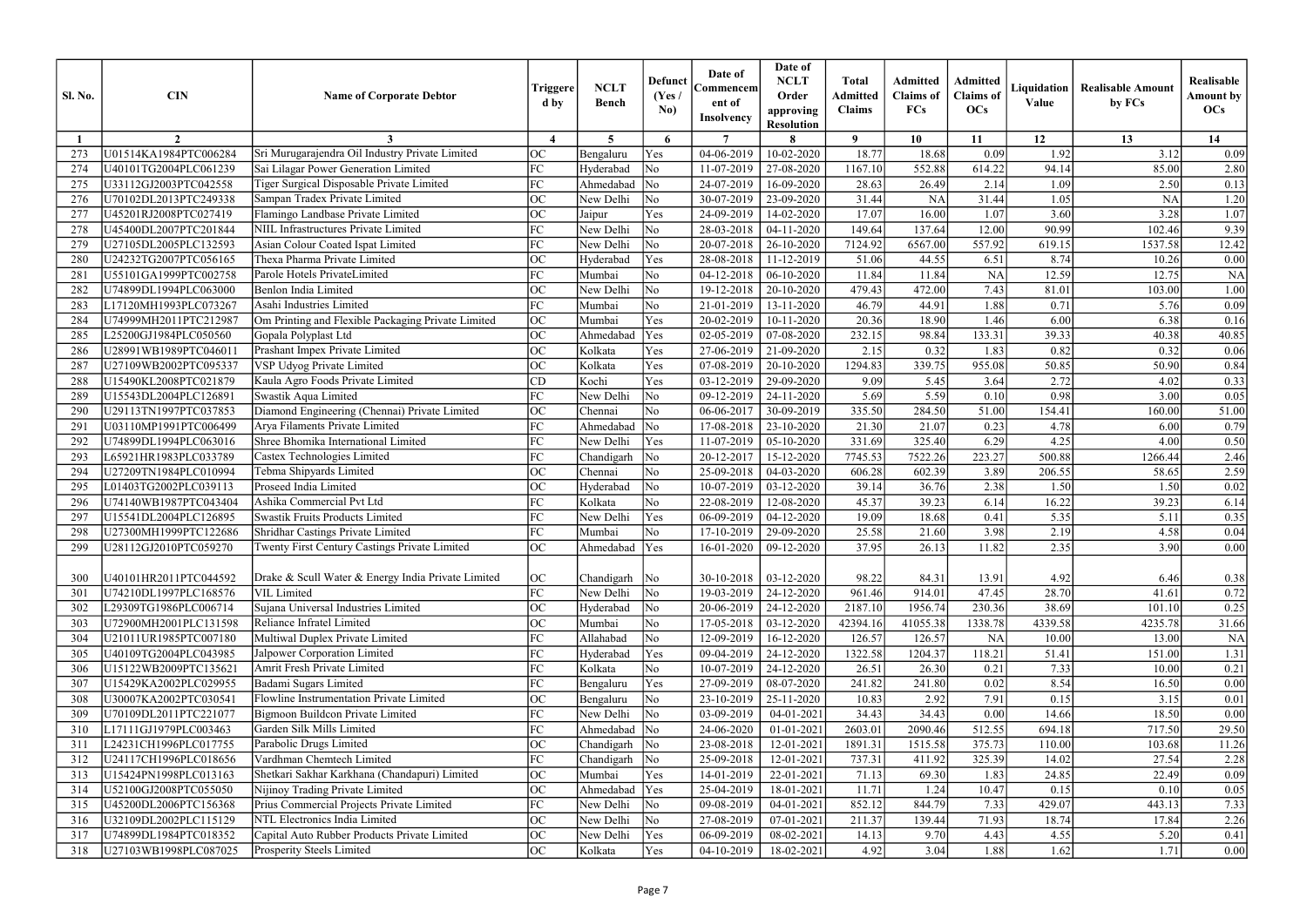| <b>Sl. No.</b>  | <b>CIN</b>            | <b>Name of Corporate Debtor</b>                          | Triggere<br>d by             | <b>NCLT</b><br><b>Bench</b> | <b>Defunct</b><br>(Yes)<br>No) | Date of<br>Commencem<br>ent of<br><b>Insolvency</b> | Date of<br><b>NCLT</b><br>Order<br>approving<br><b>Resolution</b> | <b>Total</b><br><b>Admitted</b><br><b>Claims</b> | <b>Admitted</b><br><b>Claims</b> of<br><b>FCs</b> | <b>Admitted</b><br><b>Claims</b> of<br><b>OCs</b> | Liquidation<br>Value | <b>Realisable Amount</b><br>by FCs | Realisable<br>Amount by<br>OCs     |
|-----------------|-----------------------|----------------------------------------------------------|------------------------------|-----------------------------|--------------------------------|-----------------------------------------------------|-------------------------------------------------------------------|--------------------------------------------------|---------------------------------------------------|---------------------------------------------------|----------------------|------------------------------------|------------------------------------|
|                 | $\overline{2}$        | 3                                                        | $\boldsymbol{\Lambda}$       | $5^{\circ}$                 | 6                              | $\overline{7}$                                      | 8                                                                 | $\mathbf{o}$                                     | 10                                                | 11                                                | 12                   | 13                                 | 14                                 |
| 319             | U26914GJ2012PTC068945 | Sungracia Tiles Private Limited                          | <b>OC</b>                    | Ahmedabad                   | Yes                            | 04-12-2019                                          | 18-02-2021                                                        | 22.87                                            | 13.15                                             | 9.72                                              | 11.04                | 11.21                              | 0.32                               |
| 320             | U15422UP2009PTC038540 | Uniworld Sugars Private Limited                          | <b>OC</b>                    | Allahabad                   | Yes                            | 29-05-2018                                          | 17-03-2021                                                        | 270.77                                           | 138.03                                            | 132.74                                            | 52.69                | 45.77                              | 2.30                               |
| 32 <sup>2</sup> | U34100MH2007PTC172494 | Ashtavinayak Auto Private Limited                        | <b>OC</b>                    | Mumbai                      | Yes                            | 06-11-2018                                          | 05-03-2021                                                        | 10.57                                            | 7.18                                              | 3.39                                              | 0.30                 | 0.09                               | 0.04                               |
| 322             | U34100MH2010PTC207106 | <b>AVK Automall Private Limited</b>                      | <b>OC</b>                    | Mumbai                      | Yes                            | 06-11-2018                                          | 05-03-2021                                                        | 19.27                                            | 7.20                                              | 12.07                                             | 0.32                 | 0.09                               | 0.15                               |
| 323             | U74900MH2007PTC176912 | <b>AVK Automart Private Limited</b>                      | OC                           | Mumbai                      | Yes                            | 06-11-2018                                          | 05-03-2021                                                        | 56.79                                            | 50.25                                             | 6.54                                              | 0.34                 | 0.52                               | 0.07                               |
| 32 <sup>2</sup> | U45309MH2016PTC287566 | Aristo Developer Private Limited                         | <b>OC</b>                    | Mumbai                      | N <sub>o</sub>                 | 20-11-2018                                          | 23-03-2021                                                        | 2457.98                                          | 2403.85                                           | 54.13                                             | 754.84               | 1820.24                            | 23.41                              |
| 325             | U21000MH1973PLC016564 | Shree vindhya Papers Mills Limited                       | FC                           | Mumbai                      | Yes                            | 07-06-2019                                          | $02 - 02 - 202$                                                   | 1818.82                                          | 1816.17                                           | 2.65                                              | 4.11                 | 10.60                              | 0.20                               |
| 326             | L51909PB2000PLC023679 | <b>SEL Manufacturing Company Limited</b>                 | FC                           | Chandigarh                  | $\overline{\rm No}$            | 11-04-2018                                          | 10-02-2021                                                        | 7303.18                                          | 7242.28                                           | 60.90                                             | 997.88               | 1089.50                            | 3.50                               |
| 327             | U45400DL2007PTC164871 | Celestial Estate Private Limited                         | FC                           | New Delhi                   | $\overline{\rm No}$            | 11-03-2019                                          | 15-03-2021                                                        | 185.31                                           | 185.31                                            | 0.00                                              | 102.88               | 185.31                             | 0.00                               |
| 328             | U21093UP1995PLC017950 | <b>NS Papers Limited</b>                                 | FC                           | Allahabad                   | No                             | 09-07-2019                                          | 23-02-2021                                                        | 420.15                                           | 390.46                                            | 29.69                                             | 58.69                | 78.92                              | 0.11                               |
| 329             | U45201KA2011PTC057194 | Fortuna Urbanscape Private Limited                       | FC                           | Bengaluru                   | Yes                            | 09-08-2019                                          | 29-01-2021                                                        | 176.08                                           | 167.21                                            | 8.87                                              | 18.07                | 37.87                              | 0.30                               |
| 330             | U36999TG2007PLC056030 | Panel Boards and Laminates Limited                       | <b>OC</b>                    | Hyderabad                   | Yes                            | 20-08-2019                                          | 01-03-2021                                                        | 36.35                                            | 18.28                                             | 18.07                                             | 7.02                 | 5.13                               | 2.91                               |
| 33 <sup>2</sup> | U27109WB2006PTC107052 | Kharkia Steels Private Limited                           | FC                           | Kolkata                     | Yes                            | 20-09-2019                                          | 21-09-2020                                                        | 506.00                                           | 411.16                                            | 94.84                                             | 6.52                 | 8.22                               | 0.14                               |
| 332             | U29222GJ2001PTC039563 | Perfect Boring Private Limited                           | <b>OC</b>                    | Ahmedabad                   | $\overline{\rm No}$            | 30-09-2019                                          | 16-03-2021                                                        | 50.63                                            | 19.12                                             | 31.51                                             | 14.73                | 13.59                              | 2.62                               |
| 333             | U85110KL1992PTC006573 | PVS Memorial Hospital Private Limited                    | OC                           | Kochi                       | No                             | 16-10-2019                                          | 22-02-2021                                                        | 200.47                                           | 146.11                                            | 54.36                                             | 122.91               | 114.56                             | 10.69                              |
| 334             | U51109WB2006PTC109299 | Skipper Homes Private Limited                            | FC                           | Kolkata                     | No                             | 21-10-2019                                          | 11-02-2021                                                        | 11.55                                            | 10.52                                             | 1.03                                              | 1.41                 | 4.63                               | 0.06                               |
| 335             | U27320WB1971PTC027983 | R D Alloys Pvt Ltd                                       | FC                           | Kolkata                     | Yes                            | 25-10-2019                                          | 24-03-2021                                                        | 14.62                                            | 11.82                                             | 2.80                                              | 14.36                | 4.87                               | 0.05                               |
| 336             | U21013KL1983GOI003735 | Hindustan News Print Ltd                                 | FC                           | Kochi                       | No                             | 28-11-2019                                          | 29-01-2021                                                        | 518.55                                           | 209.09                                            | 309.46                                            | 443.34               | 72.30                              | 70.99                              |
| 337             | U15412KL1992PTC006847 | <b>Bristo Foods Private Limited</b>                      | FC                           | Kochi                       | No                             | 20-12-2019                                          | 29-01-2021                                                        | 12.54                                            | 11.38                                             | 1.16                                              | 2.43                 | 1.87                               | 0.19                               |
| 338             | U74994KA2000PTC026634 | V3 Engineers Private Limited                             | <b>OC</b>                    | Bengaluru                   | Yes                            | 02-03-2020                                          | 21-09-2020                                                        | 1.53                                             | 0.74                                              | 0.79                                              | 0.14                 | $0.0025 +$ Contingent<br>Payment   | $0.022 +$<br>Contingent<br>Payment |
| 339             | U70104HR2006PLC045915 | Educomp Infrastructure and School Management Limited     | CD                           | Chandigarh                  | $\overline{\rm No}$            | 25-04-2018                                          | 14-12-2020                                                        | 910.01                                           | 904.94                                            | 5.07                                              | 462.39               | 499.88                             | 1.13                               |
| 340             | U51909GJ2013PTC076785 | Mahi Corporation Private Limited                         | FC                           | Ahmedabad                   | Yes                            | 21-08-2019                                          | 01-03-2021                                                        | 6.04                                             | 6.04                                              | 0.00                                              | 1.08                 | 1.84                               | 0.00                               |
| 34 <sup>2</sup> | U74140DL1994PTC061818 | Technopak Advisors Private Limited                       | ОC                           | New Delhi                   | $\overline{\rm No}$            | 21-08-2019                                          | 08-02-2021                                                        | 57.60                                            | 37.08                                             | 20.52                                             | 5.87                 | 18.50                              | 5.20                               |
| 342             | U45209GJ2002PLC040887 | M.V. Omni Projects (India) Limited                       | OC<br>$\mathsf{v}\mathsf{v}$ | Ahmedabad No                |                                | 29-08-2019                                          | 28-01-2021                                                        | 353.84                                           | 237.38                                            | 116.46                                            | 7.40                 | 34.67                              | 0.76                               |
| 343             | U00360PN2006PTC022339 | Trans-Fab Power India Private Limited                    | <b>OC</b>                    | Mumbai                      | No                             | 30-08-2019                                          | 25-03-2021                                                        | 32.02                                            | 19.14                                             | 12.88                                             | 6.11                 | 10.50                              | 1.57                               |
| 344             | U40104TG2001PTC045088 | VS Lignite Power Private Limited                         | OC                           | Hyderabad                   | $\overline{\rm No}$            | 18-09-2019                                          | 16-03-2021                                                        | 2005.16                                          | 993.45                                            | 1011.71                                           | 162.27               | 170.00                             | 2.83                               |
| 345             | U51223KL2012PTC031076 | Delsea Exports Private Limited                           | OC                           | Kochi                       | No                             | 09-03-2020                                          | 18-12-2020                                                        | 6.37                                             | 6.24                                              | 0.13                                              | 4.18                 | 3.77                               | 0.06                               |
| 346             | L26109AP1987PLC007306 | <b>Techtran Polylenses Limited</b>                       | <b>OC</b>                    | Hyderabad                   | Yes                            | 22-04-2019                                          | 26-03-2021                                                        | 27.65                                            | 2.89                                              | 24.76                                             | 10.55                | 2.29                               | 6.44                               |
| 347             | U55101MH2002PTC136595 | Sharan Hospitality Private Limited                       | <b>OC</b>                    | Mumbai                      | No                             | 08-05-2019                                          | 15-04-2021                                                        | 89.68                                            | 88.31                                             | 1.37                                              | 136.50               | 79.98                              | 1.37                               |
| 348             | U29198PN1986PTC039582 | Transparent Energy System Private Limited                | <b>OC</b>                    | Mumbai                      | No                             | 08-03-2019                                          | 16-04-2021                                                        | 98.48                                            | 58.23                                             | 40.25                                             | 11.43                | 13.27                              | 6.44                               |
| 349             | L28120TG1988PLC008610 | Splendid Metal Products Limited                          | FC                           | Hyderabad                   | $\overline{\rm No}$            | 04-04-2019                                          | 08-04-2021                                                        | 3929.11                                          | 3632.07                                           | 297.04                                            | 268.73               | 437.78                             | 1.48                               |
|                 |                       | Transstroy Tirupati- Tiruthani- Chennai Tollways Private |                              |                             |                                |                                                     |                                                                   |                                                  |                                                   |                                                   |                      |                                    |                                    |
| 350             | U45203TG2010PTC068672 | Limited                                                  | FC                           | Hyderabad                   | $\overline{\rm No}$            | 03-06-2019                                          | 05-03-2021                                                        | 629.08                                           | 626.98                                            | 2.10                                              | 275.08               | 215.00                             | 0.00                               |
| 351             | U45200TG2007PLC053124 | Lanco Hoskote Highway Limited                            | FC                           | Hyderabad                   | $\overline{\rm No}$            | 17-10-2019                                          | 26-04-2021                                                        | 690.20                                           | 648.28                                            | 41.92                                             | 110.78               | 196.70                             | 5.20                               |
| 352             | L51109WB1948PLC017239 | R.D.Rubber Reclaim Limited                               | FC                           | Kolkata                     | No                             | 25-10-2019                                          | 11-05-2021                                                        | 38.49                                            | 24.45                                             | 14.04                                             | 13.93                | 7.92                               | 1.20                               |
| 353             | U45200TG2004PLC043015 | <b>GKC</b> Projects Limited                              | FC                           | Hyderabad                   | $\overline{\rm No}$            | 21-11-2019                                          | 30-03-2021                                                        | 1794.45                                          | 1682.00                                           | 112.45                                            | 85.69                | 428.69                             | 1.14                               |
| 354             | U74999DL2016PTC300081 | Solven Power Systems Private Limited                     | <b>OC</b>                    | New Delhi                   | $\overline{\rm No}$            | 18-02-2020                                          | 08-04-2021                                                        | 7.15                                             | 5.40                                              | 1.75                                              | 3.08                 | 5.40                               | 0.60                               |
| 355             | U45203KA1999PLC025407 | Noble Ispat & Energies Limited                           | FC                           | Bengaluru                   | Yes                            | 26-08-2019                                          | 19-03-2021                                                        | 318.74                                           | 318.74                                            | 0.00                                              | 8.85                 | 47.45                              | 0.00                               |
| 356             | L28910GJ1989PLC012015 | Sanghvi Forging & Engineering Limited                    | FC                           | Ahmedabad                   | $\overline{\rm No}$            | 30-08-2019                                          | 26-04-2021                                                        | 223.70                                           | 177.98                                            | 45.72                                             | 120.65               | 75.00                              | 2.06                               |
| 357             | U20293WB2011PTC165514 | <b>AEON Manufacturing Private Limited</b>                | FC                           | Kolkata                     | Yes                            | 30-10-2019                                          | 11-05-2021                                                        | 145.46                                           | 106.70                                            | 38.75                                             | 7.51                 | 9.01                               | 0.05                               |
| 358             | U51311DL2002PTC114106 | Pawan Impex Private Limited                              | FC                           | New Delhi                   | $\overline{\rm No}$            | 25-07-2019                                          | 31-05-2021                                                        | 206.81                                           | 205.55                                            | 1.26                                              | 143.85               | 130.25                             | 1.26                               |
| 359             | U72200DL2000PTC105754 | <b>SVIIT Software Private Limited</b>                    | FC                           | New Delhi                   | $\overline{\rm No}$            | 25-07-2019                                          | 31-05-2021                                                        | 71.77                                            | 70.96                                             | 0.81                                              | 40.14                | 35.20                              | 0.15                               |
| 360             | L99999MH1984PLC032687 | Amar Remedies Limited                                    | CD                           | Mumbai                      | No                             | 16-06-2017                                          | 25-03-2021                                                        | 866.96                                           | 850.92                                            | 16.04                                             | 17.73                | 29.09                              | 0.00                               |
| 361             | U74899DL1989PTC036417 | Multiwal Pulp and Board Mills Private Limited            | FC                           | New Delhi                   | No                             | 21-05-2019                                          | 04-01-2021                                                        | 575.72                                           | 571.13                                            | 4.59                                              | 20.22                | 24.00                              | 0.00                               |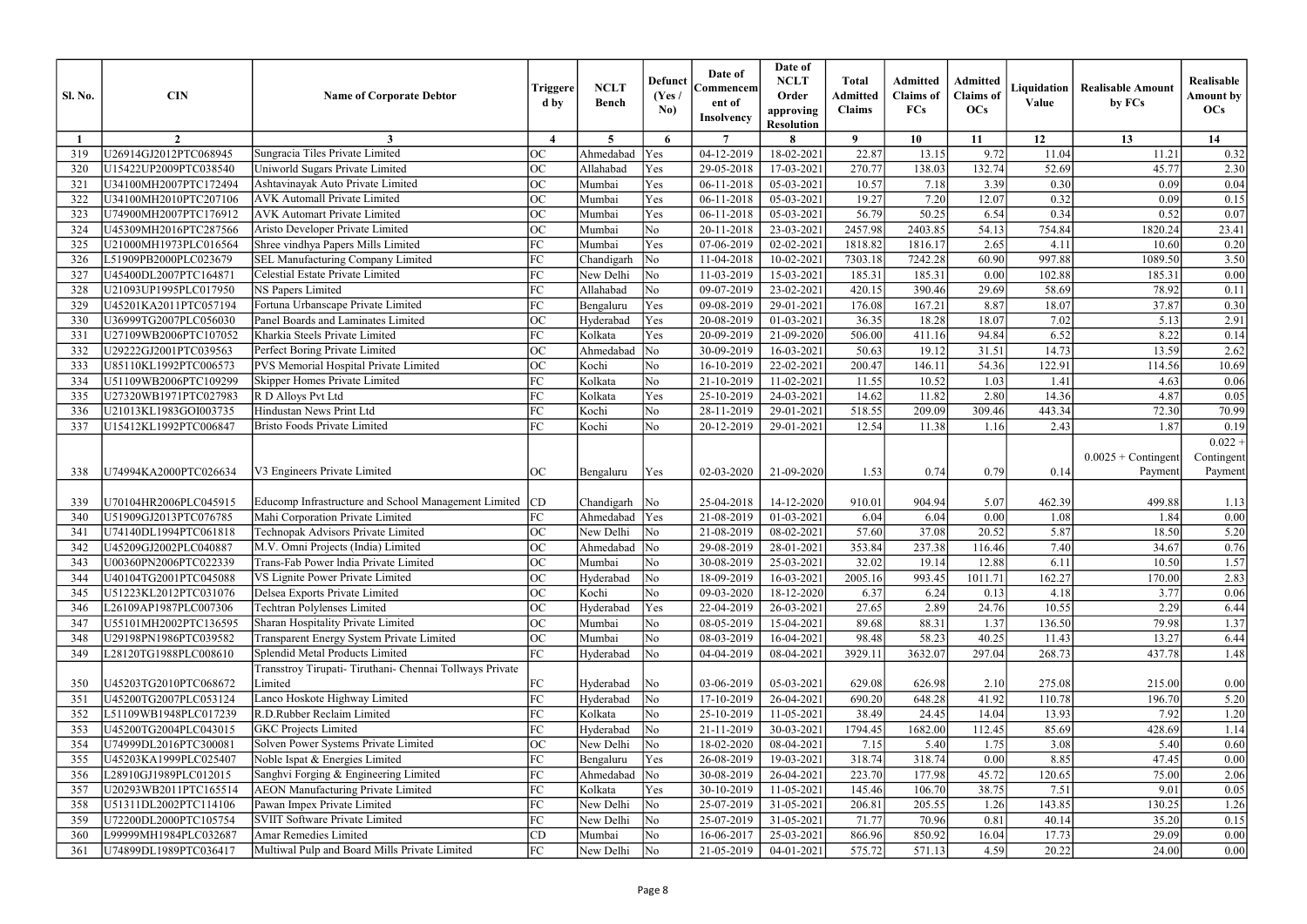| <b>Sl. No.</b>  | <b>CIN</b>            | <b>Name of Corporate Debtor</b>                                              | Triggere<br>d by         | <b>NCLT</b><br><b>Bench</b> | <b>Defunct</b><br>(Yes /<br>No) | Date of<br>Commencem<br>ent of<br><b>Insolvency</b> | Date of<br><b>NCLT</b><br>Order<br>approving<br><b>Resolution</b> | <b>Total</b><br><b>Admitted</b><br><b>Claims</b> | Admitted<br><b>Claims</b> of<br><b>FCs</b> | Admitted<br><b>Claims</b> of<br>OCs | Liquidation<br>Value | <b>Realisable Amount</b><br>by FCs                                                 | Realisable<br><b>Amount by</b><br>OCs |
|-----------------|-----------------------|------------------------------------------------------------------------------|--------------------------|-----------------------------|---------------------------------|-----------------------------------------------------|-------------------------------------------------------------------|--------------------------------------------------|--------------------------------------------|-------------------------------------|----------------------|------------------------------------------------------------------------------------|---------------------------------------|
|                 | $\overline{2}$        | 3                                                                            | $\boldsymbol{\varDelta}$ | $5\overline{)}$             | 6                               | $\overline{7}$                                      |                                                                   | $\boldsymbol{\mathsf{Q}}$                        | 10                                         | 11                                  | 12                   | 13                                                                                 | 14                                    |
| 362             | U45400TN2012PTC084052 | Evo Con Private Limited                                                      | <b>OC</b>                | Chennai                     | N <sub>o</sub>                  | 29-05-2019                                          | $04 - 06 - 2021$                                                  | 75.33                                            | 74.12                                      | 1.21                                | 31.37                | 71.22                                                                              | 0.99                                  |
| 363             | U64200DL2008PLC179213 | <b>Lemon Electronics Limited</b>                                             | $ _{OC}$                 | New Delhi                   | Yes                             | 27-02-2020                                          | 13-05-2021                                                        | 86.62                                            | 79.92                                      | 6.70                                | 0.94                 | 19.05                                                                              | 0.07                                  |
| 364             | U27101GA2004PTC003640 | Konkan Minerals Private Limited                                              | CD                       | Mumbai                      | Yes                             | 16-08-2017                                          | 19-05-2021                                                        | 6.61                                             | 3.29                                       | 3.32                                | 1.59                 | 2.81                                                                               | 0.14                                  |
| 365             | U45203MH2002PTC137098 | Gupta Infratec Private Limited                                               | FC                       | Mumbai                      | No                              | 01-02-2018                                          | 19-05-2021                                                        | 3328.47                                          | 3327.29                                    | 1.18                                | 65.21                | 70.00                                                                              | 0.00                                  |
| 366             | L28113TG1971PLC001437 | <b>VBC</b> Industries Limited                                                | FC                       | Hyderabad                   | No                              | 13-04-2018                                          | 07-01-2021                                                        | 471.37                                           | 176.32                                     | 295.05                              | 96.92                | 57.00                                                                              | 0.10                                  |
| 367             | U70101DL2005PTC141373 | Puma Realtors Private Limited                                                | FC                       | New Delhi                   | No                              | 17-10-2018                                          | $01-06-2021$                                                      | 307.26                                           | 293.44                                     | 13.82                               | 279.50               | 293.44                                                                             | 4.04                                  |
| 368             | U21010MH1994PLC082078 | Shree Vindhya Cast Coaters Limited                                           | FC                       | Mumbai                      | Yes                             | 31-05-2019                                          | 21-06-2021                                                        | 310.40                                           | 308.06                                     | 2.34                                | 0.49                 | 0.71                                                                               | 0.02                                  |
| 369             | U15549PN1988PLC050000 | Vivita Limited                                                               | FC                       | Mumbai                      | Yes                             | 19-09-2019                                          | 21-06-2021                                                        | 1055.63                                          | 1055.63                                    | 0.00                                | 4.99                 | 5.19                                                                               | 0.00                                  |
| 37 <sup>0</sup> | U55101WB2009PTC132828 | Krish (Raipur) Hotels Private Limited                                        | FC                       | Kolkata                     | N <sub>o</sub>                  | 30-09-2019                                          | 19-05-2021                                                        | 179.44                                           | 167.75                                     | 11.69                               | 31.09                | 29.34                                                                              | 0.25                                  |
| 371             | U27109WB1995PLC076114 | <b>UIC Udyog Limited</b>                                                     | FC                       | Kolkata                     | No                              | 30-09-2019                                          | 07-04-2021                                                        | 480.10                                           | 466.62                                     | 13.48                               | 29.48                | 30.50                                                                              | 0.07                                  |
| 372             | U28992WB1990PLC050028 | Transafe Services Ltd.                                                       | FC                       | Kolkata                     | No                              | 21-11-2019                                          | 09-04-2021                                                        | 632.82                                           | 361.09                                     | 271.73                              | 46.06                | 47.14                                                                              | 2.84                                  |
| 373             | U74999MH2009PTC196937 | Wow Solutions & Systems Private Limited                                      | FC                       | Mumbai                      | No                              | 19-12-2019                                          | 31-05-2021                                                        | 3.14                                             | 1.52                                       | 1.62                                | 1.10                 | 1.52                                                                               | 1.57                                  |
| 374             | L65910MH1984PLC032639 | Dewan Housing Finance Corporation Limited                                    | <b>RBI</b>               | Mumbai                      | No                              | 03-12-2019                                          | 07-06-202                                                         | 87247.68                                         | 87082.99                                   | 164.69                              | 26850.03             | 37160.97                                                                           | 6.03                                  |
| 375             | L99999MH1992PLC066213 | Jet Airways (India) Limited                                                  | FC                       | Mumbai                      | No                              | 20-06-2019                                          | 22-06-2021                                                        | 15432.33                                         | 7453.63                                    | 7978.70                             | 2555.21              | 1010.16                                                                            | 123.30                                |
| 376             | U50101TZ2002PTC010090 | <b>ABT</b> (Madras) Private Limited                                          | FC                       | Chennai                     | No                              | 04-12-2019                                          | 03-09-2021                                                        | 548.44                                           | 548.40                                     | 0.04                                | 238.25               | 314.50                                                                             | 0.04                                  |
| 377             | U24230GJ1980PTC047642 | Alps Pharmaceuticals Private Limited                                         | FC                       | Ahmedabad                   | Yes                             | 06-11-2019                                          | 06-07-2021                                                        | 67.66                                            | 38.84                                      | 28.82                               | 5.97                 | 6.18                                                                               | 0.29                                  |
| 378             | L27107RJ1968PLC001245 | Anil Special Steel Industries Limited                                        | <b>OC</b>                | New Delhi                   | Yes                             | 05-03-2018                                          | 16-07-2021                                                        | 95.17                                            | 84.83                                      | 10.34                               | 18.67                | 28.20                                                                              | 0.57                                  |
| 379             | U40103MH1985PLC035675 | Cyclo Transmission Limited                                                   | FC                       | Mumbai                      | N <sub>o</sub>                  | 18-12-2018                                          | 16-07-2021                                                        | 35.87                                            | 20.20                                      | 15.67                               | 10.53                | 8.59                                                                               | 0.68                                  |
|                 |                       |                                                                              |                          |                             |                                 |                                                     |                                                                   |                                                  |                                            |                                     |                      | Rs. 44.89 lakhs to<br>Secured FC and<br>constructed units to<br>unsecured FCs i.e. |                                       |
| 380             | U45400DL2007PLC164905 | Earth Infrastructure Limited                                                 | FC                       | New Delhi                   | Yes                             | 06-06-2018                                          | 08-06-2021                                                        | 1479.00                                          | 1361.05                                    | 117.95                              | 533.79               | homebuyers                                                                         | 0.92                                  |
| 381             | U40100TG2012PTC083762 | Epower Energy (India) Private Limited                                        | OC                       | Hyderabad                   | $\overline{\rm No}$             | 12-07-2019                                          | 05-08-2021                                                        | 34.50                                            | 17.75                                      | 16.75                               | 11.88                | 15.53                                                                              | 0.17                                  |
| 382             | U24231DL2006PTC146931 | Francis Remedies (India) Private Limited                                     | FC                       | New Delhi                   | No                              | 02-03-2020                                          | 03-05-2021                                                        | 16.19                                            | 4.42                                       | 11.77                               | 6.17                 | 5.12                                                                               | 0.71                                  |
| 383             | U27102WB1977PTC030909 | Gandhamardhan Sponge Industries Pvt Ltd                                      | FC                       | Kolkata                     | Yes                             | 04-10-2019                                          | 25-03-2021                                                        | 63.85                                            | 4.86                                       | 58.99                               | 18.00                | 4.86                                                                               | 12.80                                 |
| 384             | U40300TG2011PTC074035 | Indira Priyadarshini Hydro Power Private Limited                             | OC                       | Hyderabad                   | $\overline{\text{No}}$          |                                                     | $12-12-2019$ 02-07-2021                                           | 39.13                                            | 33.79                                      | 5.34                                |                      | 2.54                                                                               | 0.10                                  |
|                 |                       | <b>IREO</b> Fiveriver Private Limited                                        |                          |                             |                                 |                                                     |                                                                   |                                                  |                                            |                                     | 3.51                 |                                                                                    |                                       |
| 385             | U45200DL2007PTC160318 | Jadoun International Private Limited                                         | <b>OC</b>                | New Delhi                   | Yes                             | 13-12-2018                                          | 06-08-2021                                                        | 417.83                                           | 408.51                                     | 9.32                                | 135.28               | 335.36                                                                             | 0.16                                  |
| 386             | U52190RJ2012PTC038237 |                                                                              | <b>OC</b><br>CD          | New Delhi                   | $\overline{\rm No}$             | 25-01-2019                                          | 16-07-2021                                                        | 90.54                                            | 5.32                                       | 0.85                                | 0.39<br>6.62         | 0.95<br>8.75                                                                       | 0.02                                  |
| 387             | U27102OR2003PTC007127 | Jagannath Sponge Private Limited<br>JBB-Everest Buildtech Private Limited    | OC                       | Kolkata                     | Yes<br>No                       | 22-04-2019                                          | 06-08-2021                                                        | 91.43                                            | 91.43                                      | 0.00                                |                      |                                                                                    | 0.00                                  |
| 388             | U45400DL2007PTC163271 |                                                                              | FC                       | Allahabad<br>Hyderabad      |                                 | 09-08-2019                                          | 05-04-2021                                                        | 53.74<br>596.41                                  | 53.06                                      | 0.68<br>167.94                      | 37.09<br>0.03        | 48.21                                                                              | 0.68                                  |
| 389             | J40101TG2006PTC049472 | KVK Energy and Infrastructure Private Limited                                | FC                       |                             | No                              | 21-01-2020                                          | 06-08-2021                                                        |                                                  | 428.47                                     |                                     |                      | 15.10                                                                              | 0.04                                  |
| 390             | U40109TG2002PLC038452 | Lanco Thermal Power Limited<br>Panyam Cements and Mineral Industries Limited |                          | Hyderabad                   | $\overline{\rm No}$             | 09-05-2019                                          | 26-04-2021                                                        | 33331.13                                         | 33331.03                                   | 0.10                                | 131.85               | 136.25                                                                             | $0.00\,$                              |
| 391             | 26940AP1955PLC000546  |                                                                              | FC                       | Chennai                     | No                              | 14-05-2020                                          | 25-06-2021                                                        | 653.05                                           | 386.10                                     | 266.95                              | 85.46                | 90.25                                                                              | 5.77                                  |
| 392             | U25110GJ1998PTC034100 | Polygold Pre-Cured Systems Private Limited                                   | FC                       | Ahmedabad                   | $\overline{\rm No}$             | 16-03-2020                                          | 20-09-2021                                                        | 11.15                                            | 6.72                                       | 4.43                                | 12.77                | 6.78                                                                               | 4.36                                  |
| 393             | U27100WB2008PTC121962 | Prithvi Ferro Alloys Private Limited                                         | FC                       | Kolkata                     | Yes                             | 08-08-2019                                          | 03-05-2021                                                        | 193.59                                           | 190.22                                     | 3.37                                | 59.11                | 56.28                                                                              | 0.38                                  |
| 394             | U17115GJ2013PTC074360 | Riddhi Siddhi Cotspin Private Limited                                        | FC                       | Ahmedabad                   | Yes                             | 01-01-2020                                          | 31-03-2021                                                        | 29.93                                            | 29.93                                      | 0.00                                | 3.61                 | 3.38                                                                               | 0.00                                  |
| 395             | U26100TG2008PTC059330 | Samyu Glass Private Limited                                                  | FC                       | Hyderabad                   | $\overline{\rm No}$             | 18-10-2019                                          | 13-08-2021                                                        | 117.20                                           | 106.34                                     | 10.86                               | 27.94                | 34.32                                                                              | 0.05                                  |
| 396             | U26933AP2011PTC073105 | Segno Ceramics Private Limited                                               | <b>OC</b>                | Hyderabad                   | $\overline{\rm No}$             | 22-11-2019                                          | 17-03-2021                                                        | 56.03                                            | 33.22                                      | 22.81                               | 37.58                | 22.17                                                                              | 4.10                                  |
| 397             | U26940GJ2000PLC037886 | Shriram Cement Limited                                                       | OC                       | Ahmedabad                   | $\overline{\rm No}$             | 20-09-2019                                          | 20-09-2021                                                        | 24.51                                            | 21.04                                      | 3.47                                | 5.45                 | 6.00                                                                               | 0.13                                  |
| 398             | U74899DL1995PTC074305 | Surya Manufacturing Private Limited                                          | <b>OC</b>                | New Delhi                   | Yes                             | 21-11-2019                                          | 28-07-2021                                                        | 28.64                                            | 28.28                                      | 0.36                                | 6.93                 | 6.27                                                                               | 0.04                                  |
| 399             | U26922WB2006PTC109915 | Swati Udyog Pvt Ltd                                                          | FC                       | Kolkata                     | No                              | 26-11-2019                                          | 16-06-2021                                                        | 96.93                                            | 90.08                                      | 6.85                                | 13.76                | 13.24                                                                              | 0.07                                  |
| 400             | L51397MH2002PLC136652 | Syncom Healthcare Limited                                                    | FC                       | Mumbai                      | No                              | 14-08-2019                                          | 14-06-2021                                                        | 33.46                                            | 31.91                                      | 1.55                                | 12.68                | 12.81                                                                              | 0.02                                  |
| 401             | U18109MH2008PLC177635 | Topman Exports Limited                                                       | FC                       | Mumbai                      | No                              | 14-10-2019                                          | 22-06-2021                                                        | 196.38                                           | 190.73                                     | 5.65                                | 12.99                | 17.00                                                                              | 0.15                                  |
| 402             | U27109WB2005PLC104575 | Mackeil Ispat & Forging Limited                                              | FC                       | Kolkata                     | No                              | 03-02-2020                                          | 21-09-2021                                                        | 476.34                                           | 458.23                                     | 18.11                               | 36.55                | 32.86                                                                              | 0.84                                  |
| 403             | U74899DL1994PTC060673 | Dash Exports Private Limited                                                 | OC                       | New Delhi                   | Yes                             | 26-02-2020                                          | 29-09-2021                                                        | 4838.23                                          | 4800.38                                    | 37.85                               | 27.57                | 26.90                                                                              | 0.10                                  |
| 404             | L15531RJ1993PLC007168 | Mount Shivalik Industries Limited                                            | FC                       | Jaipur                      | Yes                             | 12-06-2018                                          | 13-10-2021                                                        | 98.23                                            | 60.35                                      | 37.88                               | 28.75                | 34.72                                                                              | 4.79                                  |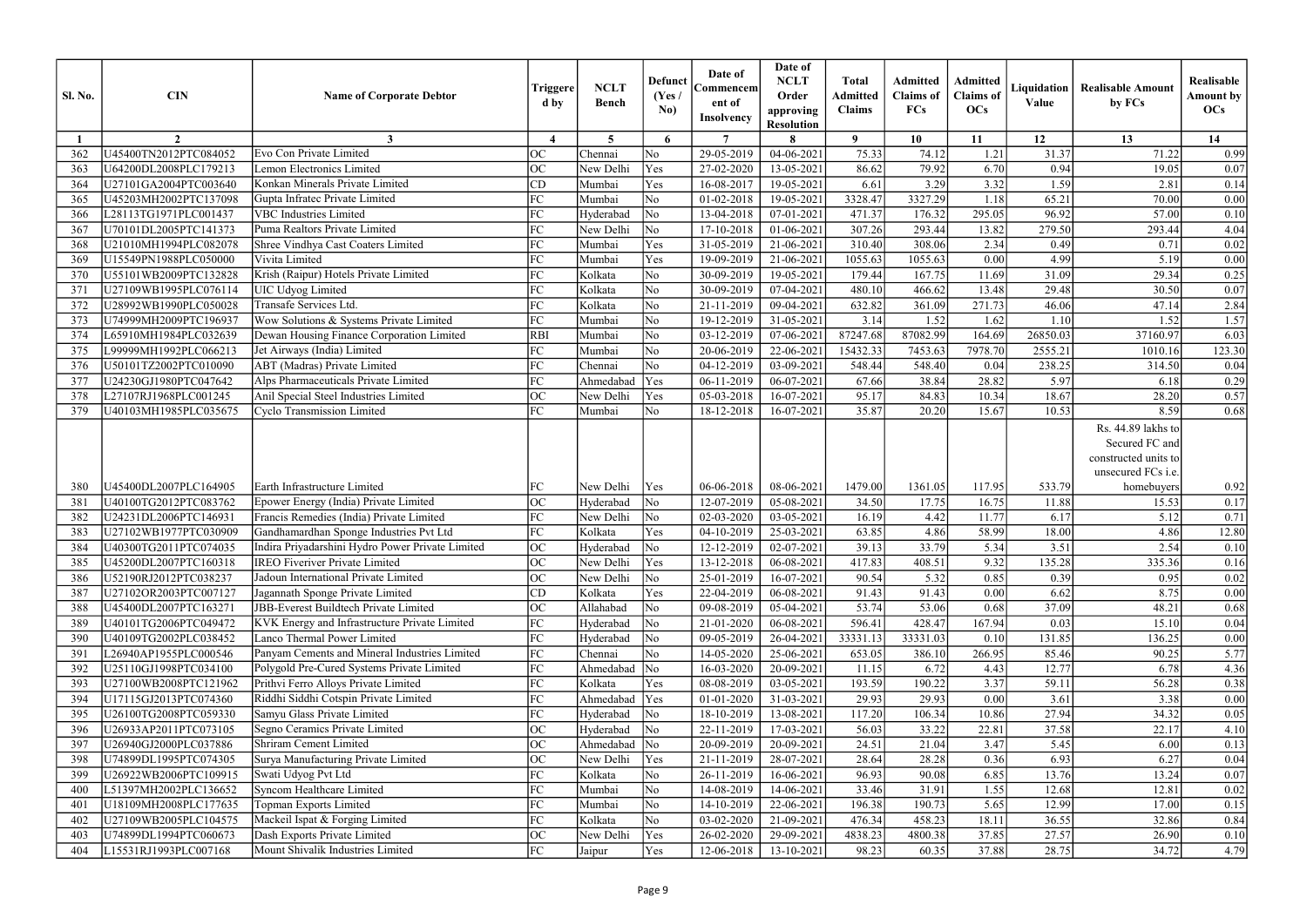| <b>Sl. No.</b> | <b>CIN</b>            | <b>Name of Corporate Debtor</b>                   | Triggere<br>d by                  | <b>NCLT</b><br><b>Bench</b> | <b>Defunct</b><br>(Yes /<br>No) | Date of<br>Commencem<br>ent of<br><b>Insolvency</b> | Date of<br><b>NCLT</b><br>Order<br>approving<br><b>Resolution</b> | <b>Total</b><br><b>Admitted</b><br><b>Claims</b> | <b>Admitted</b><br><b>Claims</b> of<br><b>FCs</b> | <b>Admitted</b><br><b>Claims</b> of<br><b>OCs</b> | Liquidation<br>Value | <b>Realisable Amount</b><br>by FCs | Realisable<br><b>Amount by</b><br>OCs |
|----------------|-----------------------|---------------------------------------------------|-----------------------------------|-----------------------------|---------------------------------|-----------------------------------------------------|-------------------------------------------------------------------|--------------------------------------------------|---------------------------------------------------|---------------------------------------------------|----------------------|------------------------------------|---------------------------------------|
|                | $\overline{2}$        |                                                   | $\boldsymbol{\Lambda}$            | 5 <sup>5</sup>              | 6                               | $\overline{7}$                                      | 8                                                                 | $\bf{Q}$                                         | 10                                                | 11                                                | 12                   | 13                                 | 14                                    |
| 405            | U70100HR2011PTC042130 | Skyhigh Infraland Private Limited                 | FC                                | Chandigarh                  | Yes                             | 29-10-2018                                          | 06-10-2021                                                        | 68.39                                            | 56.56                                             | 11.83                                             | 31.04                | 37.32                              | 2.18                                  |
| 406            | L24117RJ1996PLC012912 | <b>Bohra Industries Limited</b>                   | FC                                | Jaipur                      | No                              | 07-08-2019                                          | 13-10-2021                                                        | 77.24                                            | 70.72                                             | 6.52                                              | 22.75                | 25.21                              | 1.10                                  |
| 407            | L29299UP1957PLC021118 | Fedders Electric And Engineering Limited          | FC                                | Allahabad                   | No                              | 14-08-2019                                          | $06-10-2021$                                                      | 1097.64                                          | 978.69                                            | 118.95                                            | 113.09               | 83.23                              | 2.10                                  |
|                |                       |                                                   |                                   |                             |                                 |                                                     |                                                                   |                                                  |                                                   |                                                   |                      |                                    |                                       |
| 408            | U72200GJ1992PTC017786 | Poggenamp Nagarsheth Powertronics Private Limited | OC                                | Ahmedabad                   | $\overline{\rm No}$             | 22-01-2020                                          | 05-10-2021                                                        | 82.28                                            | 53.32                                             | 28.96                                             | 45.61                | 54.16                              | 0.80                                  |
| 409            | L27109TG1990PLC011002 | Kumar'S Metallurgical Corporation Ltd             | FC                                | Hyderabad                   | Yes                             | 28-11-2018                                          | $01-10-2021$                                                      | 5632.37                                          | 5606.67                                           | 25.70                                             | 15.77                | 41.13                              | 0.43                                  |
| 410            | U40100GJ2009PLC058694 | Vadraj Energy (Gujarat) Limited                   | FC                                | Ahmedabad                   | Yes                             | 08-01-2020                                          | 05-10-2021                                                        | 617.11                                           | 593.69                                            | 23.42                                             | 34.22                | 111.89                             | 0.17                                  |
| 41             | L17120DN1993PLC000368 | Raj Rayon Industries Limited                      | FC                                | Ahmedabad                   | $\overline{\text{No}}$          | 23-01-2020                                          | 05-10-2021                                                        | 1704.25                                          | 1619.45                                           | 84.80                                             | 68.55                | 78.49                              | 0.11                                  |
| 412            | U45204GJ2006PTC048048 | Jyoti Power Corporation Private Limited           | FC                                | Ahmedabad                   | Yes                             | 05-02-2020                                          | 14-10-2021                                                        | 737.73                                           | 678.29                                            | 59.44                                             | 15.06                | 26.61                              | 0.10                                  |
| 413            | L70101GJ1993PLC020927 | <b>GSL Nova Petrochemicals Limited</b>            | ОC                                | Ahmedabad                   | $\overline{\text{No}}$          | 18-03-2020                                          | 05-10-2021                                                        | 14.34                                            | 10.42                                             | 3.93                                              | 0.04                 | 0.12                               | 0.03                                  |
| 414            | L17290GJ2005PLC046345 | Pradip Overseas Limited                           | FC                                | Ahmedabad                   | $\overline{\rm No}$             | 09-11-2020                                          | 14-10-2021                                                        | 2663.25                                          | 2649.70                                           | 13.55                                             | 101.40               | 126.00                             | 1.03                                  |
| 415            | U27102OR2001PTC006622 | Sri Ganesh Sponge Iron Private Limited            | FC                                | Kolkata                     | Yes                             | 18-02-2019                                          | $01 - 11 - 2021$                                                  | 119.40                                           | 119.40                                            | 0.00                                              | 13.16                | 30.00                              | <b>NA</b>                             |
| 416            | U27109CT2004PTC016643 | <b>Crest Steel and Power Private Limited</b>      | ОC                                | Mumbai                      | No                              | 11-03-2019                                          | $01 - 11 - 2021$                                                  | 3651.70                                          | 3119.08                                           | 532.62                                            | 303.65               | 301.00                             | 15.00                                 |
| 417            | U15311OR1999PTC005852 | Maa Durga Flour Mills Private Limited             | FC                                | Cuttack                     | No                              | 04-09-2019                                          | 01-11-2021                                                        | 68.77                                            | 68.77                                             | 0.00                                              | 6.16                 | 9.04                               | 0.45                                  |
| 418            | U29299PN2002PLC017050 | Fabtech Projects and Engineers Limited            | FC                                | Mumbai                      | No                              | 24-09-2019                                          | 16-11-2021                                                        | 1268.42                                          | 1175.45                                           | 92.97                                             | 154.79               | 193.68                             | 4.30                                  |
| 419            | U45102MH1995PTC085653 | <b>ETCO</b> Industries Private Limited            | <b>OC</b>                         | Mumbai                      | N <sub>o</sub>                  | 26-09-2019                                          | $01 - 11 - 2021$                                                  | 94.51                                            | 86.03                                             | 8.48                                              | 18.42                | 26.50                              | 0.10                                  |
| 420            | U17124CT1994PLC008350 | Salasar Steel and Power Limited                   | ОC                                | Cuttack                     | No                              | 27-09-2019                                          | 08-11-2021                                                        | 713.22                                           | 641.17                                            | 72.05                                             | 82.52                | 140.07                             | 5.14                                  |
| 42             | U21000CT2010PTC022174 | Kanak Pulp and Paper Mill Private Limited         | FC                                | Cuttack                     | Yes                             | 14-11-2019                                          | $01 - 11 - 2021$                                                  | 18.77                                            | 18.77                                             | 0.00                                              | 2.03                 | 2.72                               | 0.00                                  |
| 422            | U26101WB2000PTC090917 | Krrome Glass Private Limited                      | FC                                | Kolkata                     | No                              | 17-01-2020                                          | 25-11-2021                                                        | 94.05                                            | 58.36                                             | 35.69                                             | 6.67                 | 9.00                               | 0.09                                  |
| 423            | U27203OR2009PTC010687 | Swain Aluminium Private Limited                   | CD                                | Cuttack                     | No                              | 20-02-2020                                          | $01 - 11 - 2021$                                                  | 55.44                                            | 54.83                                             | 0.61                                              | 5.02                 | 5.18                               | $0.00\,$                              |
| 424            | U40100DL2005PLC201961 | Essar Power M P Limited                           | FC                                | New Delhi                   | $\overline{\rm No}$             | 03-10-2020                                          | $01 - 11 - 2021$                                                  | 12723.60                                         | 12067.58                                          | 656.03                                            | 1733.40              | 2500.00                            | $0.00\,$                              |
| 425            | U40109TG1995PTC022602 | <b>RVK</b> Energy Private Limited                 | FC                                | Hyderabad                   | No                              | 06-01-2020                                          | 11-11-2021                                                        | 114.46                                           | 105.46                                            | 9.00                                              | 6.59                 | 6.70                               | 0.68                                  |
| 426            | U45201DL2005PTC139695 | Abir Infrastructure Private Limited               | <b>OC</b>                         | New Delhi                   | $\overline{\rm No}$             | 30-01-2019                                          | 28-10-2021                                                        | 1153.99                                          | 1035.07                                           | 118.92                                            | 37.26                | 42.00                              | 4.86                                  |
| 427            | U45201OR1993PLC003239 | Hirakud Industrial Works Limited                  | ОC                                | Cuttack                     | No                              | 04-06-2019                                          | 22-12-2021                                                        | 219.19                                           | 218.52                                            | 0.67                                              | 86.79                | 142.04                             | 0.44                                  |
| 428            | U65993TG1993PTC016201 | Sainath Estates Private Limited                   | FC                                | Hyderabad                   | $\overline{\rm No}$             | 08-07-2019                                          | 09-11-2021                                                        | 232.92                                           | 231.02                                            | 1.90                                              | 122.26               | 115.00                             | 0.55                                  |
| 429            | U23109WB2004PLC099328 | Wellman Carbo Metalicks India Private Limited     | FC                                | Kolkata                     | Yes                             | 07-08-2019                                          | 25-11-2021                                                        | 308.10                                           | 85.65                                             | 222.45                                            | 15.83                | 18.99                              | 0.67                                  |
| 430            | U17200AP2009PTC066221 | Venkatadri Spinning Mills Private Limited         | $\Omega$<br>$\check{\phantom{a}}$ | Hyderabad                   | No                              | 01-10-2019                                          | 16-12-2021                                                        | 21.58                                            | 15.34                                             | 6.24                                              | 5.01                 | 5.57                               | 0.62                                  |
| 431            | L27109TG1985PLC005259 | Sri Vasavi Industries Limited                     | FC                                | Hyderabad                   | Yes                             | 28-10-2019                                          | 10-11-2021                                                        | 829.46                                           | 695.09                                            | 134.37                                            | 16.16                | 15.54                              | 0.35                                  |
| 432            | U05004AP2002PLC038514 | <b>RVR Marine Products Limited</b>                | FC                                | Hyderabad                   | $\overline{\rm No}$             | 30-10-2019                                          | $02 - 11 - 2021$                                                  | 160.27                                           | 160.27                                            | 0.00                                              | 5.05                 | 11.75                              | 0.00                                  |
| 433            | U27101GJ1990PTC013215 | Morakhia Copper and Alloys Private Limited        | FC                                | Ahmedabad                   | $\overline{\text{No}}$          | 19-02-2020                                          | 13-12-2021                                                        | 109.26                                           | 106.49                                            | 2.77                                              | 7.98                 | 10.18                              | 0.01                                  |
| 434            | L24117WB1990PLC199409 | Kilburn Chemicals Limited                         | FC                                | Kolkata                     | No                              | 10-08-2020                                          | 16-12-2021                                                        | 261.50                                           | 233.66                                            | 27.84                                             | 128.89               | 128.52                             | 1.68                                  |
| 435            | U15142GJ2012PTC070644 | Khushiya Industries Private Limited               | ОC                                | Ahmedabad                   | Yes                             | 28-09-2020                                          | 14-10-2021                                                        | 49.78                                            | 34.08                                             | 15.70                                             | 8.48                 | 8.61                               | 0.01                                  |
| 436            | U60232DL2015PTC288609 | Flywheel Logistics Solutions Private Limited      | FC                                | New Delhi                   | $\overline{\rm No}$             | 06-10-2020                                          | $26 - 11 - 2021$                                                  | 17.11                                            | 8.93                                              | 8.18                                              | 1.55                 | 1.53                               | 0.75                                  |
| 437            | U27100TG2008PTC058439 | Agarwal Steel Structures (India) Private Limited  | FC                                | Hyderabad                   | $\overline{\rm No}$             | 18-01-2021                                          | 17-11-2021                                                        | 32.25                                            | 12.11                                             | 20.14                                             | NC                   | 6.16                               | 0.09                                  |
| 438            | U27109GJ2008PTC053776 | <b>Agarwal Mittal Concast Private Limited</b>     | OC                                | Ahmedabad No                |                                 | 16-03-2020                                          | 13-12-2021                                                        | 225.31                                           | 132.29                                            | 93.02                                             | 45.58                | 47.98                              | 0.20                                  |
| 439            | U51398TG2002PTC039665 | AP Gems and Jewellary Pack Private Limited        | FC                                | Hyderabad                   | $\overline{\rm No}$             | 04-06-2019                                          | 03-01-2022                                                        | 57.69                                            | 57.69                                             | <b>NA</b>                                         | 91.35                | 25.00                              | <b>NA</b>                             |
| 440            | U74110DL2012PTC245779 | Exclusife Technosoft Private Limited              | ОC                                | New Delhi                   | $\overline{\rm No}$             | 01-09-2020                                          | 29-10-2021                                                        | 10.79                                            | 6.81                                              | 3.98                                              | 1.96                 | 0.00                               | 1.57                                  |
| 441            | L51909DL1985PLC021270 | India Stuffyarn Limited                           | ОC                                | New Delhi                   | Yes                             | 11-03-2021                                          | $04 - 01 - 2022$                                                  | 0.07                                             | 0.00                                              | 0.07                                              | 0.00                 | 0.00                               | 0.12                                  |
| 442            | L27109WB1996PLC082021 | Narayani Steels Limited                           | FC                                | Kolkata                     | No                              | 24-03-2021                                          | 11-01-2022                                                        | 296.13                                           | 296.13                                            | 0.00                                              | 17.37                | 27.62                              | 0.00                                  |
| 443            | U70102MH2007PTC171711 | Mather Projects Private Limited                   | FC                                | Mumbai                      | No                              | 30-11-2018                                          | 18-01-2022                                                        | 90.11                                            | 87.32                                             | 2.79                                              | 115.64               | 87.32                              | 0.70                                  |
| 444            | U50500MH2004PTC146157 | S K Wheels Private Limited**                      | FC                                | Mumbai                      |                                 | 29-03-2019                                          | 09-11-2021                                                        |                                                  |                                                   |                                                   |                      |                                    |                                       |
| 445            | U55101DL2011PTC221339 | Unnati fortune Hotmart Private Limited            | FC                                | New Delhi                   | No                              | 11-06-2019                                          | 20-05-2021                                                        | 68.53                                            | 50.22                                             | 18.31                                             | 26.70                | 31.26                              | 2.38                                  |
| 446            | U27108GA1993PLC001316 | Goa Invescast Limited                             | OC                                | Mumbai                      | Yes                             | 04-07-2019                                          | $09-11-2021$                                                      | 13.08                                            | 4.00                                              | 9.08                                              | 4.17                 | 2.75                               | 0.92                                  |
| 447            | L72200TG1993PLC015306 | <b>COVIDH Technologies Limited</b>                | OC                                | Hyderabad                   | Yes                             | 07-01-2021                                          | 10-01-2022                                                        | 1.74                                             | 0.00                                              | 1.74                                              | 0.01                 | 0.00                               | 0.2                                   |
| 448            | L93090TG1993PLC088165 | Shiva Medicare Limited                            | FC                                | Hyderabad                   | $\overline{\rm No}$             | 14-12-2020                                          | 07-02-2022                                                        | 2.69                                             | 1.92                                              | 0.77                                              | 0.00                 | 0.69                               | 0.04                                  |
| 449            | U45400DL2007PTC169313 | Vardhman Buildtech Private Limited**              | FC                                | New Delhi                   |                                 | 29-01-2019                                          | 28-01-2022                                                        |                                                  |                                                   |                                                   |                      |                                    |                                       |
|                | L27320OR1982PLC001137 | Krishna Ferro Product Limited                     | ОC                                | Cuttack                     | Yes                             | 04-10-2019                                          | 15-02-2022                                                        | 54.47                                            | 52.92                                             |                                                   |                      | 2.45                               | 0.02                                  |
| 450            |                       |                                                   |                                   |                             |                                 |                                                     |                                                                   |                                                  |                                                   | 1.55                                              | 1.80                 |                                    |                                       |